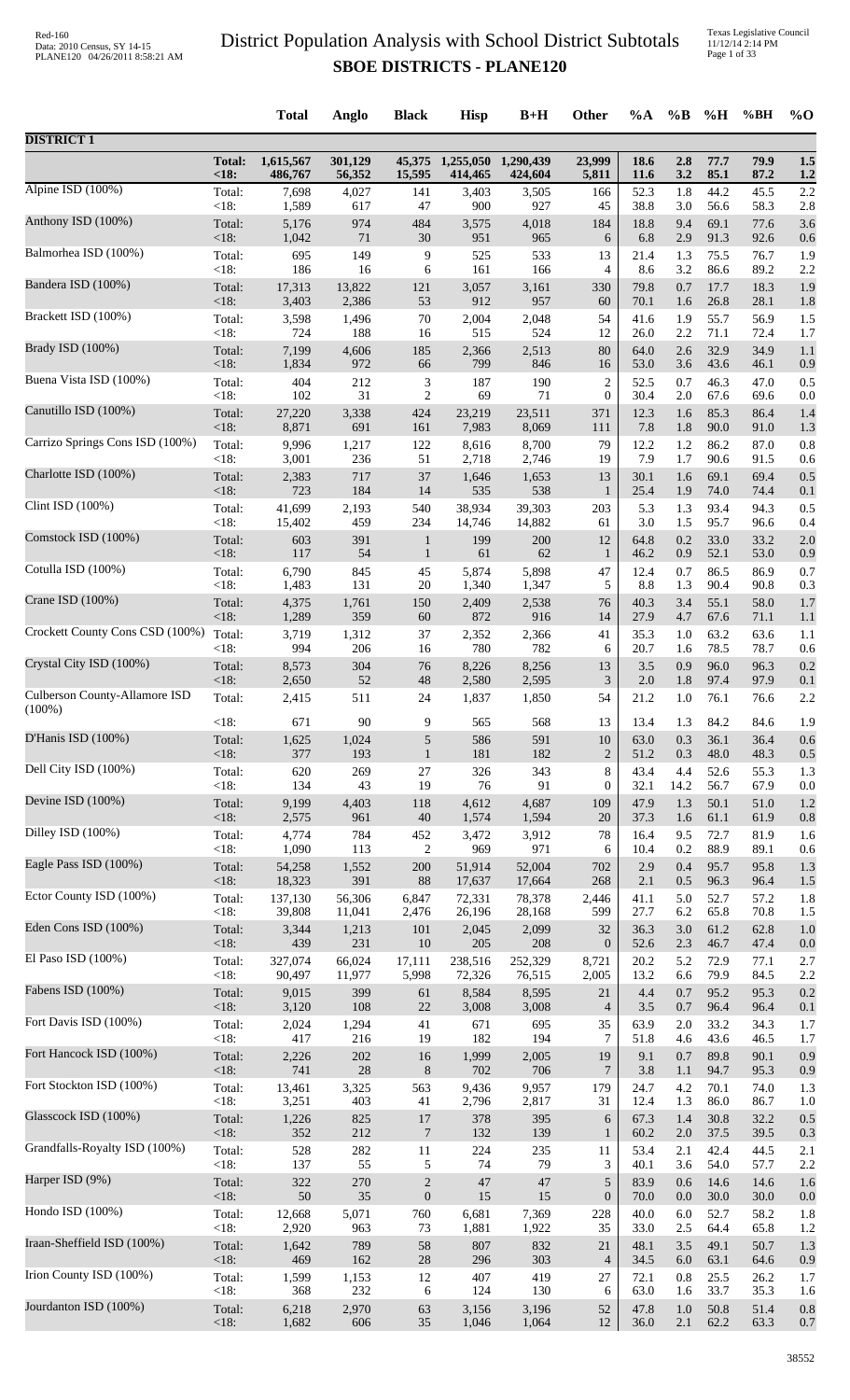|                                          |                 | <b>Total</b>            | Anglo                   | <b>Black</b>            | <b>Hisp</b>               | $B+H$              | Other                       | %A            | $\%B$      | %H              | %BH          | $\%$ O     |
|------------------------------------------|-----------------|-------------------------|-------------------------|-------------------------|---------------------------|--------------------|-----------------------------|---------------|------------|-----------------|--------------|------------|
| <b>DISTRICT 1</b>                        |                 |                         |                         |                         |                           |                    |                             |               |            |                 |              |            |
| Junction ISD (100%)                      | Total:          | 4,279                   | 3,175                   | 19                      | 1,029                     | 1,048              | 56                          | 74.2          | 0.4        | 24.0            | 24.5         | 1.3        |
|                                          | <18:            | 889                     | 520                     | 7                       | 358                       | 365                | 4                           | 58.5          | 0.8        | 40.3            | 41.1         | 0.4        |
| Karnes City ISD (2%)                     | Total:<br>< 18: | 81                      | 66                      | $\boldsymbol{0}$        | 14                        | 14<br>$\mathbf{0}$ | $\mathbf{1}$                | 81.5          | 0.0        | 17.3<br>$0.0\,$ | 17.3<br>0.0  | 1.2        |
| Kermit ISD (100%)                        | Total:          | $\overline{4}$<br>6,108 | $\overline{4}$<br>2,327 | $\boldsymbol{0}$<br>174 | $\boldsymbol{0}$<br>3,542 | 3,672              | $\boldsymbol{0}$<br>109     | 100.0<br>38.1 | 0.0<br>2.8 | 58.0            | 60.1         | 0.0<br>1.8 |
| Knippa ISD (100%)                        | < 18:           | 1,803                   | 458                     | 71                      | 1,262                     | 1,305              | 40                          | 25.4          | 3.9        | 70.0            | 72.4         | 2.2        |
|                                          | Total:          | 929                     | 437                     | $\sqrt{2}$              | 488                       | 489                | 3                           | 47.0          | 0.2        | 52.5            | 52.6         | 0.3        |
| La Pryor ISD (100%)                      | < 18:           | 254                     | 83                      | $\boldsymbol{0}$        | 171                       | 171                | $\boldsymbol{0}$            | 32.7          | $0.0\,$    | 67.3            | 67.3         | 0.0        |
|                                          | Total:          | 1,913                   | 239                     | 29                      | 1,653                     | 1,661              | 13                          | 12.5          | 1.5        | 86.4            | 86.8         | 0.7        |
| Laredo ISD (100%)                        | <18:            | 641                     | 54                      | 13                      | 582                       | 584                | 3                           | 8.4           | 2.0        | 90.8            | 91.1         | 0.5        |
|                                          | Total:          | 92,261                  | 1,963                   | 419                     | 89,834                    | 89,929             | 369                         | 2.1           | 0.5        | 97.4            | 97.5         | 0.4        |
| Leakey ISD (100%)                        | <18:            | 30,946                  | 494                     | 169                     | 30,333                    | 30,359             | 93                          | 1.6           | 0.5        | 98.0            | 98.1         | 0.3        |
|                                          | Total:          | 2,138                   | 1,613                   | 18                      | 460                       | 477                | 48                          | 75.4          | 0.8        | 21.5            | 22.3         | 2.2        |
| Lohn ISD (100%)                          | <18:            | 413                     | 240                     | 15                      | 150                       | 164                | 9                           | 58.1          | 3.6        | 36.3            | 39.7         | 2.2        |
|                                          | Total:          | 247                     | 212                     | $\mathbf{0}$            | 34                        | 34                 | $\mathbf{1}$                | 85.8          | 0.0        | 13.8            | 13.8         | 0.4        |
| Lytle ISD (100%)                         | <18:            | 35                      | 25                      | $\boldsymbol{0}$        | 10                        | 10                 | $\mathbf{0}$                | 71.4          | $0.0\,$    | 28.6            | 28.6         | 0.0        |
|                                          | Total:          | 6,968                   | 2,123                   | 102                     | 4,691                     | 4,760              | 85                          | 30.5          | 1.5        | 67.3            | 68.3         | 1.2        |
| Marathon ISD (100%)                      | < 18:           | 2,074                   | 430                     | 42                      | 1,600                     | 1,625              | 19                          | 20.7          | $2.0\,$    | 77.1            | 78.4         | 0.9        |
|                                          | Total:          | 535                     | 319                     | $\mathbf{1}$            | 210                       | 210                | 6                           | 59.6          | 0.2        | 39.3            | 39.3         | 1.1        |
|                                          | <18:            | 91                      | 43                      | $\mathbf{0}$            | 48                        | 48                 | $\boldsymbol{0}$            | 47.3          | 0.0        | 52.7            | 52.7         | 0.0        |
| Marfa ISD (100%)                         | Total:          | 2,675                   | 845                     | $30\,$                  | 1,780                     | 1,799              | 31                          | 31.6          | 1.1        | 66.5            | 67.3         | 1.2        |
|                                          | < 18:           | 578                     | 100                     | 19                      | 460                       | 472                | 6                           | 17.3          | 3.3        | 79.6            | 81.7         | 1.0        |
| Mason ISD (2%)                           | Total:          | 92                      | 73                      | $\boldsymbol{2}$        | 17                        | 19                 | $\boldsymbol{0}$            | 79.3          | 2.2        | 18.5            | 20.7         | 0.0        |
|                                          | < 18:           | 18                      | $8\phantom{1}$          | $\boldsymbol{0}$        | $10\,$                    | 10                 | $\boldsymbol{0}$            | 44.4          | 0.0        | 55.6            | 55.6         | 0.0        |
| McCamey ISD (100%)                       | Total:          | 2,247                   | 910                     | 55                      | 1,267                     | 1,305              | 32                          | 40.5          | 2.4        | 56.4            | 58.1         | 1.4        |
|                                          | < 18:           | 619                     | 174                     | 23                      | 423                       | 435                | 10                          | 28.1          | 3.7        | 68.3            | 70.3         | 1.6        |
| Medina ISD (98%)                         | Total:<br>< 18: | 2,050<br>423            | 1,810<br>315            | 17<br>12                | 195<br>89                 | 212<br>101         | 28<br>7                     | 88.3<br>74.5  | 0.8<br>2.8 | 9.5<br>21.0     | 10.3<br>23.9 | 1.4        |
| Medina Valley ISD (77%)                  | Total:          | 14,567                  | 8,227                   | $202\,$                 | 5,924                     | 6,096              | 244                         | 56.5          | 1.4        | 40.7            | 41.8         | 1.7<br>1.7 |
| Menard ISD (100%)                        | <18:            | 3,746                   | 1,718                   | 84                      | 1,893                     | 1,961              | 67                          | 45.9          | 2.2        | 50.5            | 52.3         | 1.8        |
|                                          | Total:          | 2,171                   | 1,372                   | 14                      | 774                       | 783                | 16                          | 63.2          | 0.6        | 35.7            | 36.1         | 0.7        |
| Monahans-Wickett-Pyote ISD               | < 18:           | 423                     | 201                     | $\overline{4}$          | 220                       | 221                | $\mathbf{1}$                | 47.5          | 0.9        | 52.0            | 52.2         | 0.2        |
| $(100\%)$                                | Total:          | 9,697                   | 4,537                   | 598                     | 4,529                     | 5,031              | 129                         | 46.8          | 6.2        | 46.7            | 51.9         | 1.3        |
| Natalia ISD (100%)                       | < 18:           | 2,682                   | 895                     | 256                     | 1,570                     | 1,750              | 37                          | 33.4          | 9.5        | 58.5            | 65.2         | 1.4        |
|                                          | Total:          | 5,675                   | 1,933                   | 92                      | 3,615                     | 3,664              | $78\,$                      | 34.1          | 1.6        | 63.7            | 64.6         | 1.4        |
|                                          | < 18:           | 1,516                   | 336                     | 43                      | 1,140                     | 1,155              | 25                          | 22.2          | 2.8        | 75.2            | 76.2         | 1.6        |
| Northside ISD (Bexar) (0%)               | Total:          | 1,326                   | 944                     | $\,8\,$                 | 339                       | 346                | 36                          | 71.2          | 0.6        | 25.6            | 26.1         | 2.7        |
|                                          | < 18:           | 325                     | 187                     | $\mathbf{2}$            | 127                       | 129                | 9                           | 57.5          | 0.6        | 39.1            | 39.7         | 2.8        |
| Nueces Canyon Cons ISD (100%)            | Total:          | 1,934                   | 1,394                   | 15                      | 493                       | 503                | 37                          | 72.1          | 0.8        | 25.5            | 26.0         | 1.9        |
|                                          | < 18:           | 368                     | 200                     | 6                       | 159                       | 162                | 6                           | 54.3          | 1.6        | 43.2            | 44.0         | 1.6        |
| Paint Rock ISD (100%)                    | Total:          | 672                     | 540                     | 5                       | 115                       | 119                | 13                          | 80.4          | 0.7        | 17.1            | 17.7         | 1.9        |
|                                          | <18:            | 124                     | 74                      | $\mathfrak{2}$          | 43                        | 45                 | 5                           | 59.7          | 1.6        | 34.7            | 36.3         | 4.0        |
| Pearsall ISD (100%)                      | Total:          | 11,901                  | 1,737                   | 177                     | 9,674                     | 9,773              | 391                         | 14.6          | 1.5        | 81.3            | 82.1         | 3.3        |
|                                          | <18:            | 3,034                   | 299                     | $44\,$                  | 2,692                     | 2,709              | 26                          | 9.9           | 1.5        | 88.7            | 89.3         | 0.9        |
| Pecos-Barstow-Toyah ISD (100%)           | Total:          | 13,521                  | 2,644                   | 708                     | 10,029                    | 10,709             | 168                         | 19.6          | 5.2        | 74.2            | 79.2         | 1.2        |
| Pleasanton ISD (100%)                    | < 18:           | 3,057                   | 305                     | 62                      | 2,661                     | 2,716              | 36                          | 10.0          | 2.0        | 87.0            | 88.8         | 1.2        |
|                                          | Total:          | 17,159                  | 7,523                   | 142                     | 9,307                     | 9,418              | 218                         | 43.8          | 0.8        | 54.2            | 54.9         | 1.3        |
| Poteet ISD (100%)                        | < 18:           | 4,725                   | 1,523                   | 52                      | 3,122                     | 3,158              | 44                          | 32.2          | 1.1        | 66.1            | 66.8         | 0.9        |
|                                          | Total:          | 8,485                   | 2,128                   | 84                      | 6,209                     | 6,252              | 105                         | 25.1          | 1.0        | 73.2            | 73.7         | 1.2        |
| Presidio ISD (100%)                      | < 18:           | 2,462                   | 444                     | 32                      | 1,987                     | 2,000              | 18                          | 18.0          | 1.3        | 80.7            | 81.2         | 0.7        |
|                                          | Total:          | 5,143                   | 291                     | 39                      | 4,741                     | 4,764              | 88                          | 5.7           | 0.8        | 92.2            | 92.6         | 1.7        |
| Rankin ISD (100%)                        | < 18:           | 1,686                   | 73                      | $21\,$                  | 1,563                     | 1,576              | 37                          | 4.3           | 1.2        | 92.7            | 93.5         | 2.2        |
|                                          | Total:          | 1,108                   | 701                     | 19                      | 377                       | 391                | 16                          | 63.3          | 1.7        | 34.0            | 35.3         | 1.4        |
| Reagan County ISD (100%)                 | < 18:           | 296                     | 174                     | 6                       | 114                       | 117                | 5                           | 58.8          | 2.0        | 38.5            | 39.5         | 1.7        |
| Rochelle ISD (100%)                      | Total:          | 3,367                   | 1,219                   | 94                      | 2,051                     | 2,125              | 23                          | 36.2          | 2.8        | 60.9            | 63.1         | 0.7        |
|                                          | < 18:           | 1,010                   | 212                     | 28                      | 769                       | 790                | $\,8\,$                     | 21.0          | 2.8        | 76.1            | 78.2         | 0.8        |
|                                          | Total:          | 893                     | 792                     | $\sqrt{2}$              | 89                        | $90\,$             | 11                          | 88.7          | 0.2        | 10.0            | 10.1         | 1.2        |
|                                          | < 18:           | 182                     | 143                     | $\sqrt{2}$              | 33                        | 34                 | 5                           | 78.6          | 1.1        | 18.1            | 18.7         | 2.7        |
| Rocksprings ISD (100%)                   | Total:          | 1,632                   | 626                     | $12\,$                  | 986                       | 996                | 10                          | 38.4          | 0.7        | 60.4            | 61.0         | 0.6        |
|                                          | < 18:           | 370                     | 93                      | 5                       | 273                       | 277                | $\mathbf{0}$                | 25.1          | 1.4        | 73.8            | 74.9         | 0.0        |
| Sabinal ISD (100%)                       | Total:          | 2,641                   | 1,144                   | 19                      | 1,452                     | 1,466              | 31                          | 43.3          | 0.7        | 55.0            | 55.5         | 1.2        |
|                                          | <18:            | 681                     | 196                     | 12                      | 462                       | 470                | 15                          | 28.8          | 1.8        | 67.8            | 69.0         | 2.2        |
| San Elizario ISD (100%)                  | Total:          | 13,751                  | 145                     | 30                      | 13,545                    | 13,555             | 51                          | 1.1           | 0.2        | 98.5            | 98.6         | 0.4        |
|                                          | <18:            | 5,057                   | 33                      | 16                      | 5,006                     | 5,011              | 13                          | 0.7           | 0.3        | 99.0            | 99.1         | 0.3        |
| San Felipe-Del Rio Cons ISD<br>$(100\%)$ | Total:          | 48,272                  | 8,157                   | 923                     | 38,996                    | 39,620             | 495                         | 16.9          | 1.9        | 80.8            | 82.1         | 1.0        |
| San Vicente ISD (100%)                   | < 18:           | 14,446                  | 1,432                   | 305                     | 12,733                    | 12,886             | 128                         | 9.9           | 2.1        | 88.1            | 89.2         | 0.9        |
|                                          | Total:          | 219                     | 158                     | $\boldsymbol{0}$        | 58                        | 58                 | $\ensuremath{\mathfrak{Z}}$ | 72.1          | 0.0        | 26.5            | 26.5         | 1.4        |
| Schleicher ISD (100%)                    | < 18:           | 38                      | 15                      | $\boldsymbol{0}$        | $21\,$                    | 21                 | $\sqrt{2}$                  | 39.5          | 0.0        | 55.3            | 55.3         | 5.3        |
|                                          | Total:          | 3,461                   | 1,872                   | 55                      | 1,536                     | 1,572              | 17                          | 54.1          | 1.6        | 44.4            | 45.4         | 0.5        |
| Sierra Blanca ISD (100%)                 | < 18:           | 1,103                   | 564                     | 26                      | 518                       | 535                | 4                           | 51.1          | 2.4        | 47.0            | 48.5         | 0.4        |
|                                          | Total:          | 613                     | 150                     | 19                      | 433                       | 450                | 13                          | 24.5          | 3.1        | 70.6            | 73.4         | 2.1        |
|                                          | < 18:           | 168                     | 16                      | $\mathbf{1}$            | 148                       | 149                | 3                           | 9.5           | 0.6        | 88.1            | 88.7         | 1.8        |
| Socorro ISD (100%)                       | Total:          | 180,017                 | 13,268                  | 4,997                   | 160,414                   | 164,275            | 2,474                       | 7.4           | 2.8        | 89.1            | 91.3         | 1.4        |
|                                          | $<18$ :         | 60,941                  | 2,955                   | 1,848                   | 56,035                    | 57,218             | 768                         | 4.8           | 3.0        | 91.9            | 93.9         | 1.3        |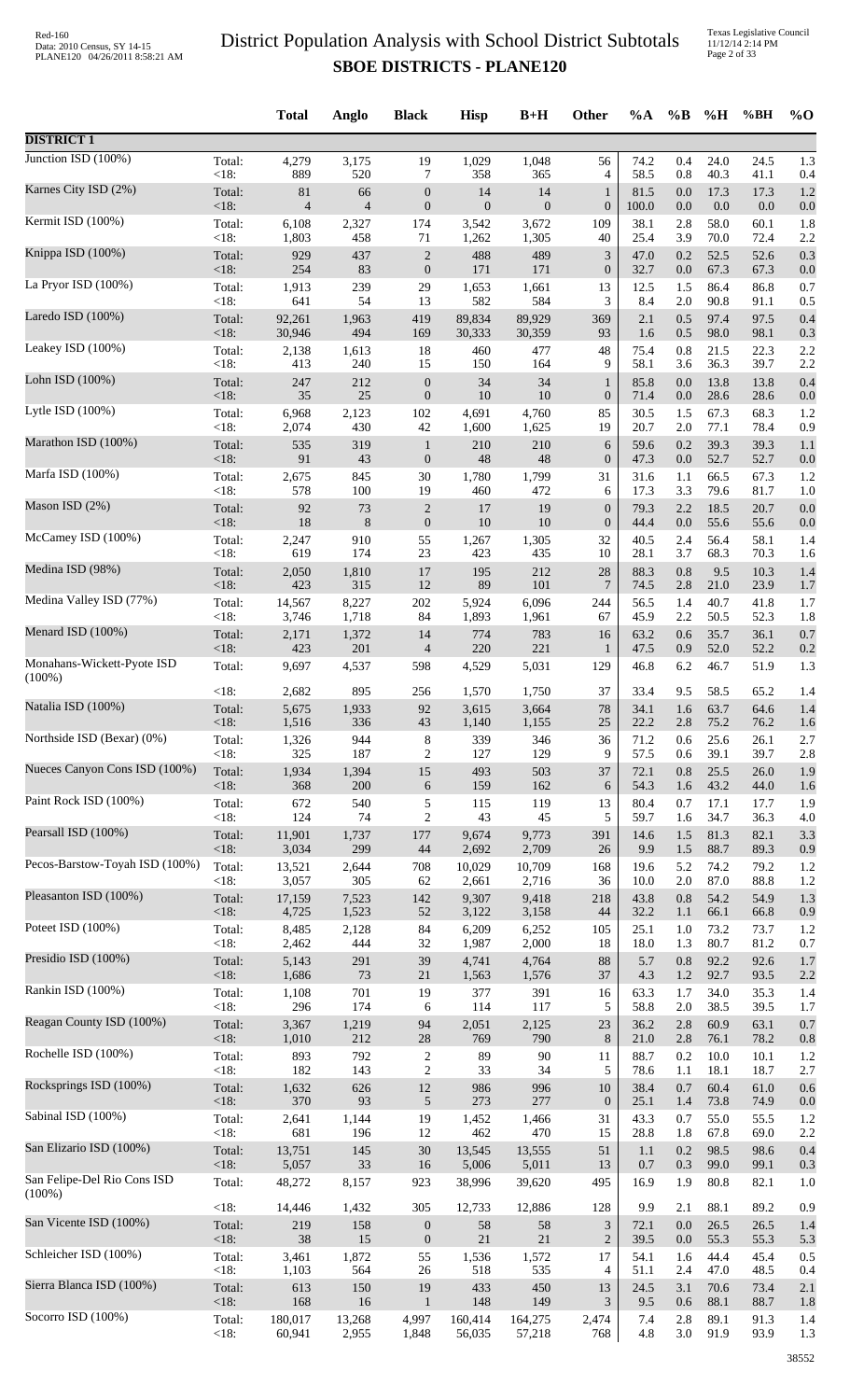Texas Legislative Council 11/12/14 2:14 PM Page 3 of 33

|                            |                 | <b>Total</b>    | Anglo          | <b>Black</b>     | <b>Hisp</b>    | $B+H$          | Other            | %A           | $\%B$      | %H           | %BH          | $\%$ O     |
|----------------------------|-----------------|-----------------|----------------|------------------|----------------|----------------|------------------|--------------|------------|--------------|--------------|------------|
| <b>DISTRICT 1</b>          |                 |                 |                |                  |                |                |                  |              |            |              |              |            |
| Somerset ISD (37%)         | Total:          | 5,612           | 1,198          | 85               | 4,281          | 4,341          | 73               | 21.3         | 1.5        | 76.3         | 77.4         | 1.3        |
| Sonora ISD (100%)          | < 18:           | 1,841           | 254            | 44               | 1,541          | 1,570          | 17               | 13.8         | 2.4        | 83.7         | 85.3         | 0.9        |
|                            | Total:          | 4,128           | 1,639          | 38               | 2,459          | 2,470          | 19               | 39.7         | 0.9        | 59.6         | 59.8         | 0.5        |
| Terlingua CSD (100%)       | < 18:           | 1,134           | 339            | 17               | 786            | 791            | $\overline{4}$   | 29.9         | 1.5        | 69.3         | 69.8         | 0.4        |
|                            | Total:          | 780             | 507            | $\overline{7}$   | 247            | 251            | 22               | 65.0         | 0.9        | 31.7         | 32.2         | 2.8        |
|                            | $<18$ :         | 159             | 47             | $\overline{4}$   | 107            | 109            | 3                | 29.6         | 2.5        | 67.3         | 68.6         | 1.9        |
| Terrell County ISD (100%)  | Total:          | 984             | 495            | 9                | 467            | 475            | 14               | 50.3         | 0.9        | 47.5         | 48.3         | 1.4        |
|                            | < 18:           | 218             | 88             | 3                | 124            | 127            | 3                | 40.4         | 1.4        | 56.9         | 58.3         | 1.4        |
| Tornillo ISD (100%)        | Total:          | 3,717           | 76             | 16               | 3,637          | 3,641          | $\boldsymbol{0}$ | 2.0          | 0.4        | 97.8         | 98.0         | 0.0        |
| United ISD (100%)          | < 18:           | 1,515           | 15             | 11               | 1,497          | 1,500          | $\boldsymbol{0}$ | 1.0          | 0.7        | 98.8         | 99.0         | 0.0        |
|                            | Total:          | 156,720         | 6,300          | 1,011            | 148,586        | 149,042        | 1,378            | 4.0          | 0.6        | 94.8         | 95.1         | 0.9        |
| Utopia ISD (100%)          | < 18:           | 56,803          | 1,591          | 392              | 54,734         | 54,863         | 349              | 2.8          | 0.7        | 96.4         | 96.6         | 0.6        |
|                            | Total:          | 1,389           | 1,224          | 5                | 140            | 145            | 20               | 88.1         | 0.4        | 10.1         | 10.4         | 1.4        |
| Uvalde Cons ISD (100%)     | <18:            | 221             | 174            | 3                | 41             | 44             | 3                | 78.7         | 1.4        | 18.6         | 19.9         | 1.4        |
|                            | Total:          | 22,959          | 5,321          | 208              | 17,266         | 17,384         | 254              | 23.2         | 0.9        | 75.2         | 75.7         | 1.1        |
|                            | <18:            | 6,873           | 912            | 84               | 5,836          | 5,882          | 79               | 13.3         | 1.2        | 84.9         | 85.6         | 1.1        |
| Valentine ISD (100%)       | Total:          | 318             | 196            | $\overline{c}$   | 119            | 121            | $\mathbf{1}$     | 61.6         | 0.6        | 37.4         | 38.1         | 0.3        |
|                            | <18:            | $47\,$          | 18             | $\boldsymbol{0}$ | 29             | 29             | $\mathbf{0}$     | 38.3         | 0.0        | 61.7         | 61.7         | 0.0        |
| Webb Cons ISD (100%)       | Total:          | 1,323           | 82             | 12               | 1,233          | 1,236          | 5                | 6.2          | 0.9        | 93.2         | 93.4         | 0.4        |
| Wink-Loving ISD (100%)     | < 18:           | 409             | 6              | 5                | 402            | 403            | $\boldsymbol{0}$ | 1.5          | $1.2\,$    | 98.3         | 98.5         | 0.0        |
|                            | Total:          | 1,084           | 757            | 17               | 300            | 313            | 14               | 69.8         | 1.6        | 27.7         | 28.9         | 1.3        |
| Ysleta ISD (100%)          | < 18:           | 315             | 193            | 9                | 113            | 119            | 3                | 61.3         | 2.9        | 35.9         | 37.8         | 1.0        |
|                            | Total:          | 192,978         | 18,829         | 5,883            | 167,710        | 171,907        | 2,242            | 9.8          | 3.0        | 86.9         | 89.1         | 1.2        |
|                            | < 18:           | 54,368          | 2,853          | 2,073            | 49,890         | 51,020         | 495              | 5.2          | 3.8        | 91.8         | 93.8         | 0.9        |
| Zapata County ISD (100%)   | Total:          | 14,018          | 861            | 26               | 13,084         | 13,097         | 60               | 6.1          | 0.2        | 93.3         | 93.4         | 0.4        |
|                            | $<18$ :         | 4,805           | 113            | 10               | 4,673          | 4,677          | 15               | 2.4          | 0.2        | 97.3         | 97.3         | 0.3        |
| <b>DISTRICT 2</b>          |                 |                 |                |                  |                |                |                  |              |            |              |              |            |
|                            | <b>Total:</b>   | 1,664,048       | 378,807        | 49,497           | 1,217,928      | 1,259,436      | 25,805           | 22.8         | 3.0        | 73.2         | 75.7         | 1.6        |
|                            | <18             | 503,028         | 65,404         | 16,306           | 419,556        | 431,103        | 6,521            | 13.0         | 3.2        | 83.4         | 85.7         | 1.3        |
| Agua Dulce ISD (72%)       | Total:          | 1,110           | 301            | 22               | 782            | 796            | 13               | 27.1         | 2.0        | 70.5         | 71.7         | 1.2        |
|                            | < 18:           | 340             | 64             | 14               | 263            | 271            | 5                | 18.8         | 4.1        | 77.4         | 79.7         | 1.5        |
| Aransas County ISD (100%)  | Total:<br>< 18: | 20,983          | 14,924         | 354              | 5,059          | 5,342          | 717              | 71.1<br>51.5 | 1.7<br>3.2 | 24.1<br>42.9 | 25.5         | 3.4        |
| Aransas Pass ISD (100%)    | Total:          | 4,037<br>11,057 | 2,081<br>6,380 | 130<br>354       | 1,730<br>4,118 | 1,815<br>4,407 | 141<br>270       | 57.7         | 3.2        | 37.2         | 45.0<br>39.9 | 3.5<br>2.4 |
| Austwell-Tivoli ISD (100%) | < 18:           | 2,671           | 1,090          | 144              | 1,432          | 1,528          | 53               | 40.8         | 5.4        | 53.6         | 57.2         | 2.0        |
|                            | Total:          | 850             | 313            | 13               | 518            | 527            | $10\,$           | 36.8         | 1.5        | 60.9         | 62.0         | 1.2        |
| Banquete ISD (100%)        | $<18$ :         | 181             | 41             | $\mathbf{1}$     | 137            | 137            | 3                | 22.7         | 0.6        | 75.7         | 75.7         | 1.7        |
|                            | Total:          | 3,989           | 1,450          | 46               | 2,482          | 2,518          | 21               | 36.3         | 1.2        | 62.2         | 63.1         | 0.5        |
|                            | < 18:           | 1,092           | 308            | 18               | 767            | 779            | 5                | 28.2         | 1.6        | 70.2         | 71.3         | 0.5        |
| Bay City ISD (100%)        | Total:          | 20,201          | 8,617          | 3,081            | 8,332          | 11,276         | 308              | 42.7         | 15.3       | 41.2         | 55.8         | 1.5        |
|                            | <18:            | 5,510           | 1,627          | 913              | 2,983          | 3,814          | 69               | 29.5         | 16.6       | 54.1         | 69.2         | 1.3        |
| Bishop Cons ISD (100%)     | Total:          | 5,365           | 1,634          | 103              | 3,618          | 3,676          | 55               | 30.5         | 1.9        | 67.4         | 68.5         | 1.0        |
|                            | < 18:           | 1,462           | 300            | 44               | 1,123          | 1,148          | 14               | 20.5         | 3.0        | 76.8         | 78.5         | 1.0        |
| Bloomington ISD (100%)     | Total:          | 4,103           | 1,045          | 227              | 2,826          | 3,035          | 23               | 25.5         | 5.5        | 68.9         | 74.0         | 0.6        |
|                            | < 18:           | 1,277           | 203            | 77               | 1,002          | 1,064          | 10               | 15.9         | 6.0        | 78.5         | 83.3         | 0.8        |
| Boling ISD (100%)          | Total:          | 4,208           | 2,131          | 622              | 1,444          | 2,050          | $27\,$           | 50.6         | 14.8       | 34.3         | 48.7         | 0.6        |
| Brownsville ISD (100%)     | < 18:           | 1,081           | 428            | 133              | 528            | 651            | $\overline{2}$   | 39.6         | 12.3       | 48.8         | 60.2         | 0.2        |
|                            | Total:          | 189,748         | 10,576         | 989              | 177,308        | 177,706        | 1,466            | 5.6          | 0.5        | 93.4         | 93.7         | 0.8        |
| Calallen ISD (100%)        | <18:            | 65,165          | 1,882          | 423              | 62,767         | 62,890         | 393              | 2.9          | 0.6        | 96.3         | 96.5         | 0.6        |
|                            | Total:          | 20,286          | 10,560         | 354              | 9,138          | 9,427          | 299              | 52.1         | 1.7        | 45.0         | 46.5         | 1.5        |
|                            | < 18:           | 5,610           | 2,235          | 156              | 3,181          | 3,295          | 80               | 39.8         | 2.8        | 56.7         | 58.7         | 1.4        |
| Calhoun County ISD (100%)  | Total:          | 21,381          | 9,794          | 655              | 9,922          | 10,484         | 1,103            | 45.8         | 3.1        | 46.4         | 49.0         | 5.2        |
|                            | <18:            | 5,671           | 1,729          | 193              | 3,506          | 3,645          | 297              | 30.5         | 3.4        | 61.8         | 64.3         | 5.2        |
| Columbus ISD (96%)         | Total:          | 9,791           | 6,753          | 1,068            | 1,929          | 2,931          | 107              | 69.0         | 10.9       | 19.7         | 29.9         | 1.1        |
|                            | < 18:           | 2,254           | 1,215          | 324              | 726            | 1,007          | 32               | 53.9         | 14.4       | 32.2         | 44.7         | 1.4        |
| Corpus Christi ISD (100%)  | Total:          | 235,270         | 66,854         | 12,085           | 151,590        | 161,957        | 6,459            | 28.4         | 5.1        | 64.4         | 68.8         | 2.7        |
| Cuero ISD $(100\%)$        | < 18:           | 60,205          | 10,537         | 3,759            | 45,465         | 48,145         | 1,523            | 17.5         | 6.2        | 75.5         | 80.0         | 2.5        |
|                            | Total:          | 10,463          | 5,026          | 1,602            | 3,768          | 5,252          | 185              | 48.0         | 15.3       | 36.0         | 50.2         | 1.8        |
| Donna ISD (100%)           | < 18:           | 2,293           | 840            | 405              | 1,049          | 1,373          | 80               | 36.6         | 17.7       | 45.7         | 59.9         | 3.5        |
|                            | Total:          | 58,681          | 4,241          | 184              | 54,273         | 54,319         | 121              | 7.2          | 0.3        | 92.5         | 92.6         | 0.2        |
| Driscoll ISD (100%)        | < 18:           | 22,391          | 445            | 98               | 21,884         | 21,904         | 42               | $2.0\,$      | 0.4        | 97.7         | 97.8         | 0.2        |
|                            | Total:          | 1,406           | 212            | 5                | 1,183          | 1,188          | 6                | 15.1         | 0.4        | 84.1         | 84.5         | 0.4        |
| East Bernard ISD (100%)    | < 18:           | 433             | 42             | $\overline{4}$   | 386            | 390            | 1                | 9.7          | 0.9        | 89.1         | 90.1         | 0.2        |
|                            | Total:          | 4,142           | 2,857          | 296              | 977            | 1,257          | 28               | 69.0         | 7.1        | 23.6         | 30.3         | 0.7        |
|                            | <18:            | 1,135           | 706            | 95               | 340            | 426            | $\mathfrak{Z}$   | 62.2         | 8.4        | 30.0         | 37.5         | 0.3        |
| Edcouch-Elsa ISD (100%)    | Total:          | 18,102          | 398            | 122              | 17,666         | 17,690         | 14               | 2.2          | 0.7        | 97.6         | 97.7         | 0.1        |
|                            | < 18:           | 6,579           | 104            | 59               | 6,464          | 6,473          | $\overline{2}$   | 1.6          | 0.9        | 98.3         | 98.4         | 0.0        |
| Edinburg Cons ISD (16%)    | Total:          | 22,230          | 739            | 49               | 21,428         | 21,441         | 50               | 3.3          | 0.2        | 96.4         | 96.5         | 0.2        |
|                            | <18:            | 8,827           | 216            | 23               | 8,590          | 8,594          | 17               | 2.4          | 0.3        | 97.3         | 97.4         | 0.2        |
| Edna ISD (100%)            | Total:          | 7,840           | 4,626          | 942              | 2,246          | 3,119          | 95               | 59.0         | 12.0       | 28.6         | 39.8         | 1.2        |
|                            | <18:            | 2,030           | 923            | 332              | 803            | 1,086          | 21               | 45.5         | 16.4       | 39.6         | 53.5         | 1.0        |
| El Campo ISD (100%)        | Total:          | 17,808          | 8,083          | 2,009            | 7,678          | 9,576          | 149              | 45.4         | 11.3       | 43.1         | 53.8         | 0.8        |
| Flour Bluff ISD (100%)     | <18:            | 5,029           | 1,548          | 664              | 2,853          | 3,454          | 27               | 30.8         | 13.2       | 56.7         | 68.7         | 0.5        |
|                            | Total:          | 30,542          | 20,412         | 1,226            | 7,496          | 8,573          | 1,557            | 66.8         | 4.0        | 24.5         | 28.1         | 5.1        |
|                            |                 |                 |                |                  |                |                |                  |              |            |              |              |            |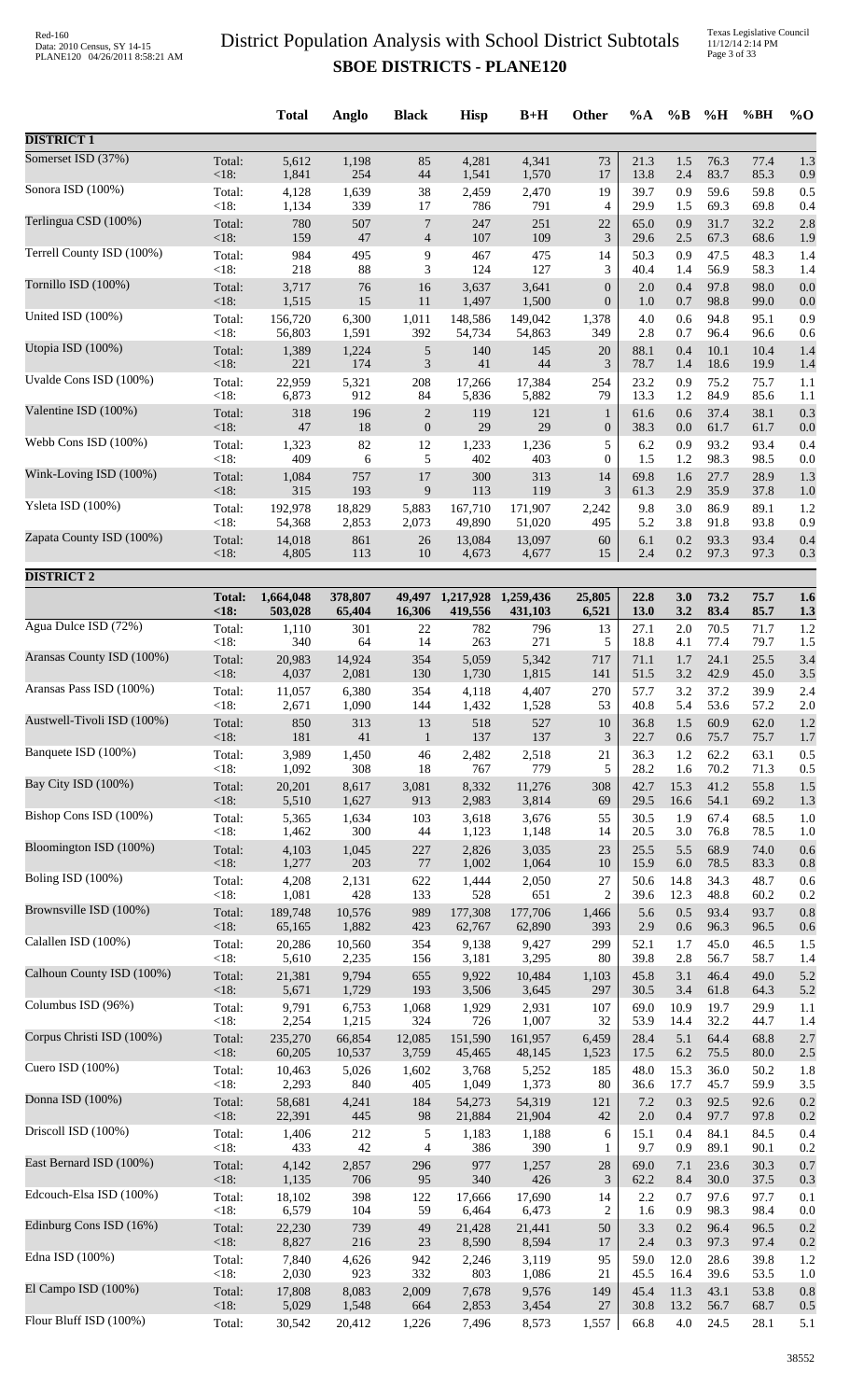Texas Legislative Council 11/12/14 2:14 PM Page 4 of 33

|                                 |                 | <b>Total</b>     | Anglo            | <b>Black</b>     | <b>Hisp</b>      | $B+H$            | <b>Other</b>                | $\%A$        | $\%$ B     | %H           | %BH          | $%$ <sup>O</sup> |
|---------------------------------|-----------------|------------------|------------------|------------------|------------------|------------------|-----------------------------|--------------|------------|--------------|--------------|------------------|
| <b>DISTRICT 2</b>               |                 |                  |                  |                  |                  |                  |                             |              |            |              |              |                  |
| Ganado ISD (100%)               | $<18$ :         | 7,173            | 3,837            | 490              | 2,623            | 3,011            | $\overline{325}$            | 53.5         | 6.8        | 36.6         | 42.0         | 4.5              |
|                                 | Total:          | 3,217            | 1,990            | 71               | 1,136            | 1,199            | 28                          | 61.9         | 2.2        | 35.3         | 37.3         | 0.9              |
| Goliad ISD (100%)               | <18:            | 793<br>7,210     | 362<br>4,337     | 19<br>385        | 406              | 421<br>2,794     | 10<br>79                    | 45.6<br>60.2 | 2.4<br>5.3 | 51.2<br>34.1 | 53.1<br>38.8 | 1.3              |
|                                 | Total:<br>< 18: | 1,648            | 765              | 123              | 2,462<br>778     | 867              | 16                          | 46.4         | 7.5        | 47.2         | 52.6         | 1.1<br>1.0       |
| Gregory-Portland ISD (100%)     | Total:          | 18,384           | 9,939            | 348              | 7,696            | 7,993            | 452                         | 54.1         | 1.9        | 41.9         | 43.5         | 2.5              |
|                                 | <18:            | 5,199            | 2,372            | 137              | 2,585            | 2,694            | 133                         | 45.6         | 2.6        | 49.7         | 51.8         | 2.6              |
| Hallettsville ISD (0%)          | Total:          | $\boldsymbol{0}$ | $\boldsymbol{0}$ | $\boldsymbol{0}$ | $\boldsymbol{0}$ | $\boldsymbol{0}$ | $\boldsymbol{0}$            | 0.0          | 0.0        | 0.0          | 0.0          | 0.0              |
|                                 | <18:            | $\boldsymbol{0}$ | $\mathbf{0}$     | $\boldsymbol{0}$ | $\boldsymbol{0}$ | $\boldsymbol{0}$ | $\boldsymbol{0}$            | 0.0          | 0.0        | 0.0          | 0.0          | 0.0              |
| Harlingen Cons ISD (100%)       | Total:<br><18:  | 83,679           | 15,694<br>2,285  | 918              | 66,155           | 66,738           | 1,247                       | 18.8<br>9.0  | 1.1        | 79.1<br>88.9 | 79.8         | 1.5              |
| Hidalgo ISD (100%)              | Total:          | 25,279<br>8,019  | 178              | 376<br>43        | 22,485<br>7,824  | 22,650<br>7,832  | 344<br>9                    | 2.2          | 1.5<br>0.5 | 97.6         | 89.6<br>97.7 | 1.4<br>0.1       |
| Industrial ISD (100%)           | <18:            | 2,832            | 26               | 25               | 2,800            | 2,804            | $\overline{c}$              | 0.9          | 0.9        | 98.9         | 99.0         | 0.1              |
|                                 | Total:          | 4,153            | 3,198            | 79               | 861              | 918              | 37                          | 77.0         | 1.9        | 20.7         | 22.1         | 0.9              |
| Ingleside ISD (100%)            | <18:            | 1,156            | 805              | 42               | 322              | 347              | $\overline{4}$              | 69.6         | 3.6        | 27.9         | 30.0         | 0.3              |
|                                 | Total:          | 10,056           | 5,552            | 250              | 3,953            | 4,171            | 333                         | 55.2         | 2.5        | 39.3         | 41.5         | 3.3              |
|                                 | <18:            | 2,979            | 1,307            | 110              | 1,488            | 1,577            | 95                          | 43.9         | 3.7        | 49.9         | 52.9         | 3.2              |
| Kenedy County-Wide CSD (100%)   | Total:          | 413              | 85               | 8                | 317              | 319              | 9                           | 20.6         | 1.9        | 76.8         | 77.2         | 2.2              |
|                                 | <18:            | 102              | 18               | $\overline{4}$   | 78               | 79               | 5                           | 17.6         | 3.9        | 76.5         | 77.5         | 4.9              |
| Kingsville ISD (100%)           | Total:          | 26,603           | 5,677            | 1,341            | 18,927           | 20,055           | 871                         | 21.3         | 5.0        | 71.1         | 75.4         | 3.3              |
|                                 | $<18$ :         | 6,568            | 862              | 365              | 5,352            | 5,587            | 119                         | 13.1         | 5.6        | 81.5         | 85.1         | 1.8              |
| La Feria ISD (100%)             | Total:          | 15,141           | 2,497            | 77               | 12,512           | 12,540           | 104                         | 16.5         | 0.5        | 82.6         | 82.8         | 0.7              |
|                                 | <18:            | 4,794            | 348              | 37               | 4,412            | 4,427            | 19                          | 7.3          | 0.8        | 92.0         | 92.3         | 0.4              |
| La Joya ISD (5%)                | Total:          | 4,981            | 55               | 13               | 4,905            | 4,907            | 19                          | 1.1          | 0.3        | 98.5         | 98.5         | 0.4              |
| La Villa ISD (100%)             | <18:            | 1,865            | 18               | 5                | 1,840            | 1,840            | 7                           | 1.0          | 0.3        | 98.7         | 98.7         | 0.4              |
|                                 | Total:          | 3,270            | 84               | 28               | 3,171            | 3,183            | $\ensuremath{\mathfrak{Z}}$ | 2.6          | 0.9        | 97.0         | 97.3         | 0.1              |
| Lasara ISD (100%)               | <18:            | 842              | $16\,$           | 12               | 821              | 826              | $\boldsymbol{0}$            | 1.9          | 1.4        | 97.5         | 98.1         | 0.0              |
|                                 | Total:          | 1,408            | 100              | 16               | 1,305            | 1,307            | $\mathbf{1}$                | 7.1          | 1.1        | 92.7         | 92.8         | 0.1              |
| London ISD $(100\%)$            | <18:            | 460              | 21               | 7                | 439              | 439              | 0                           | 4.6          | 1.5        | 95.4         | 95.4         | 0.0              |
|                                 | Total:          | 1,526            | 793              | 26               | 674              | 699              | 34                          | 52.0         | 1.7        | 44.2         | 45.8         | 2.2              |
|                                 | <18:            | 491              | 233              | 9                | 234              | 243              | 15                          | 47.5         | 1.8        | 47.7         | 49.5         | 3.1              |
| Los Fresnos Cons ISD (100%)     | Total:          | 41,340           | 4,152            | 334              | 36,588           | 36,791           | 397                         | 10.0         | 0.8        | 88.5         | 89.0         | 1.0              |
|                                 | <18:            | 14,121           | 775              | 97               | 13,225           | 13,259           | 87                          | 5.5          | 0.7        | 93.7         | 93.9         | 0.6              |
| Louise ISD (100%)               | Total:          | 2,414            | 1,640            | 118              | 640              | 753              | 21                          | 67.9         | 4.9        | 26.5         | 31.2         | 0.9              |
|                                 | <18:            | 614              | 350              | 31               | 229              | 257              | 7                           | 57.0         | 5.0        | 37.3         | 41.9         | 1.1              |
| Lyford Cons ISD (100%)          | Total:          | 6,335            | 588              | 55               | 5,707            | 5,722            | 25                          | 9.3          | 0.9        | 90.1         | 90.3         | 0.4              |
| Matagorda ISD (100%)            | < 18:           | 1,976            | 127              | 33               | 1,834            | 1,840            | 9                           | 6.4          | 1.7        | 92.8         | 93.1         | 0.5              |
|                                 | Total:          | 1,034            | 905              | 18               | 103              | 118              | 11                          | 87.5         | 1.7        | 10.0         | 11.4         | 1.1              |
| Mathis ISD (91%)                | <18:            | 144              | 107              | $\overline{4}$   | 34               | 37               | $\mathbf{0}$                | 74.3         | 2.8        | 23.6         | 25.7         | 0.0              |
|                                 | Total:          | 8,123            | 1,726            | 107              | 6,292            | 6,364            | 33                          | 21.2         | 1.3        | 77.5         | 78.3         | 0.4              |
| McAllen ISD (79%)               | < 18:           | 2,251            | 233              | 37               | 1,990            | 2,010            | 8                           | 10.4         | 1.6        | 88.4         | 89.3         | 0.4              |
|                                 | Total:          | 94,297           | 9,030            | 938              | 82,620           | 83,156           | 2,111                       | 9.6          | 1.0        | 87.6         | 88.2         | 2.2              |
| Mercedes ISD (100%)             | <18:            | 27,969           | 1,471            | 367              | 25,752           | 25,911           | 587                         | 5.3          | 1.3        | 92.1         | 92.6         | 2.1              |
|                                 | Total:          | 20,673           | 849              | 110              | 19,739           | 19,765           | 59                          | 4.1          | 0.5        | 95.5         | 95.6         | 0.3              |
|                                 | <18:            | 7,536            | 201              | 60               | 7,305            | 7,320            | 15                          | 2.7          | 0.8        | 96.9         | 97.1         | 0.2              |
| Meyersville ISD (100%)          | Total:          | 1,194            | 1,051            | 19               | 121              | 138              | $\sqrt{5}$                  | 88.0         | 1.6        | 10.1         | 11.6         | 0.4              |
|                                 | $<18$ :         | 265              | 215              | $\sqrt{5}$       | 43               | $\sqrt{48}$      | $\overline{2}$              | 81.1         | 1.9        | 16.2         | 18.1         | 0.8              |
| Mission Cons ISD (69%)          | Total:          | 42,287           | 4,571            | 328              | 37,288           | 37,421           | 295                         | 10.8         | 0.8        | 88.2         | 88.5         | 0.7              |
|                                 | $<18$ :         | 13,443           | 435              | 136              | 12,896           | 12,935           | 73                          | 3.2          | 1.0        | 95.9         | 96.2         | 0.5              |
| Monte Alto ISD (100%)           | Total:          | 3,380            | 260              | $10\,$           | 3,106            | 3,111            | 9                           | 7.7          | 0.3        | 91.9         | 92.0         | 0.3              |
| Nordheim ISD (99%)              | <18:            | 1,269            | 71               | $\overline{7}$   | 1,191            | 1,194            | $\overline{4}$              | 5.6          | 0.6        | 93.9         | 94.1         | 0.3              |
|                                 | Total:          | 694              | 520              | 13               | 160              | 171              | 3                           | 74.9         | 1.9        | 23.1         | 24.6         | 0.4              |
| Nursery ISD (100%)              | <18:            | 126              | 86               | 3                | 39               | 40               | $\mathbf{0}$                | 68.3         | 2.4        | 31.0         | 31.7         | 0.0              |
|                                 | Total:          | 1,537            | 1,128            | 46               | 358              | 398              | 11                          | 73.4         | 3.0        | 23.3         | 25.9         | 0.7              |
| Odem-Edroy ISD (100%)           | <18:            | 340              | 222              | 18               | 100              | 113              | 5                           | 65.3         | 5.3        | 29.4         | 33.2         | 1.5              |
|                                 | Total:          | 4,882            | 1,463            | 35               | 3,377            | 3,392            | $27\,$                      | 30.0         | 0.7        | 69.2         | 69.5         | 0.6              |
|                                 | < 18:           | 1,457            | 331              | 15               | 1,116            | 1,119            | 7                           | 22.7         | 1.0        | 76.6         | 76.8         | 0.5              |
| Palacios ISD (100%)             | Total:          | 6,825            | 2,643            | 272              | 3,361            | 3,580            | 602                         | 38.7         | 4.0        | 49.2         | 52.5         | 8.8              |
|                                 | <18:            | 1,903            | 412              | 109              | 1,228            | 1,295            | 196                         | 21.7         | 5.7        | 64.5         | 68.1         | 10.3             |
| Pharr-San Juan-Alamo ISD (100%) | Total:          | 121,264          | 7,675            | 686              | 112,562          | 112,818          | 771                         | 6.3          | 0.6        | 92.8         | 93.0         | 0.6              |
|                                 | $<18$ :         | 41,907           | 747              | 325              | 40,888           | 40,978           | 182                         | 1.8          | 0.8        | 97.6         | 97.8         | 0.4              |
| Point Isabel ISD (100%)         | Total:          | 15,783           | 6,022            | 130              | 9,489            | 9,554            | 207                         | 38.2         | 0.8        | 60.1         | 60.5         | 1.3              |
|                                 | <18:            | 3,836            | 658              | 38               | 3,130            | 3,142            | 36                          | 17.2         | 1.0        | 81.6         | 81.9         | 0.9              |
| Port Aransas ISD (100%)         | Total:          | 3,585            | 3,168            | 19               | 282              | 297              | 120                         | 88.4         | 0.5        | 7.9          | 8.3          | 3.3              |
| Progreso ISD (100%)             | $<18$ :         | 580              | 460              | 8                | 85               | 92               | 28                          | 79.3         | 1.4        | 14.7         | 15.9         | 4.8              |
|                                 | Total:          | 7,463            | 298              | 26               | 7,155            | 7,159            | 6                           | 4.0          | 0.3        | 95.9         | 95.9         | 0.1              |
| Raymondville ISD (100%)         | <18:            | 2,783            | $70\,$           | $10\,$           | 2,709            | 2,710            | 3                           | $2.5\,$      | 0.4        | 97.3         | 97.4         | 0.1              |
|                                 | Total:          | 13,612           | 1,314            | 457              | 11,743           | 12,128           | 170                         | 9.7          | 3.4        | 86.3         | 89.1         | 1.2              |
| Refugio ISD (98%)               | < 18:           | 3,273            | 237              | 57               | 2,994            | 3,016            | 20                          | 7.2          | 1.7        | 91.5         | 92.1         | 0.6              |
|                                 | Total:          | 3,824            | 1,602            | 405              | 1,817            | 2,188            | 34                          | 41.9         | 10.6       | 47.5         | 57.2         | 0.9              |
|                                 | <18:            | 963              | 284              | 128              | 573              | 673              | 6                           | 29.5         | 13.3       | 59.5         | 69.9         | 0.6              |
| Ricardo ISD (100%)              | Total:          | 3,849            | 1,061            | 42               | 2,716            | 2,728            | 60                          | 27.6         | 1.1        | 70.6         | 70.9         | 1.6              |
|                                 | <18:            | 1,121            | 213              | 23               | 879              | 886              | 22                          | 19.0         | 2.1        | 78.4         | 79.0         | 2.0              |
| Rice Cons ISD (100%)            | Total:          | 6,843            | 2,903            | 1,323            | 2,656            | 3,890            | 50                          | 42.4         | 19.3       | 38.8         | 56.8         | 0.7              |
|                                 | $<18$ :         | 1,790            | 493              | 423              | 917              | 1,289            | 8                           | 27.5         | 23.6       | 51.2         | 72.0         | 0.4              |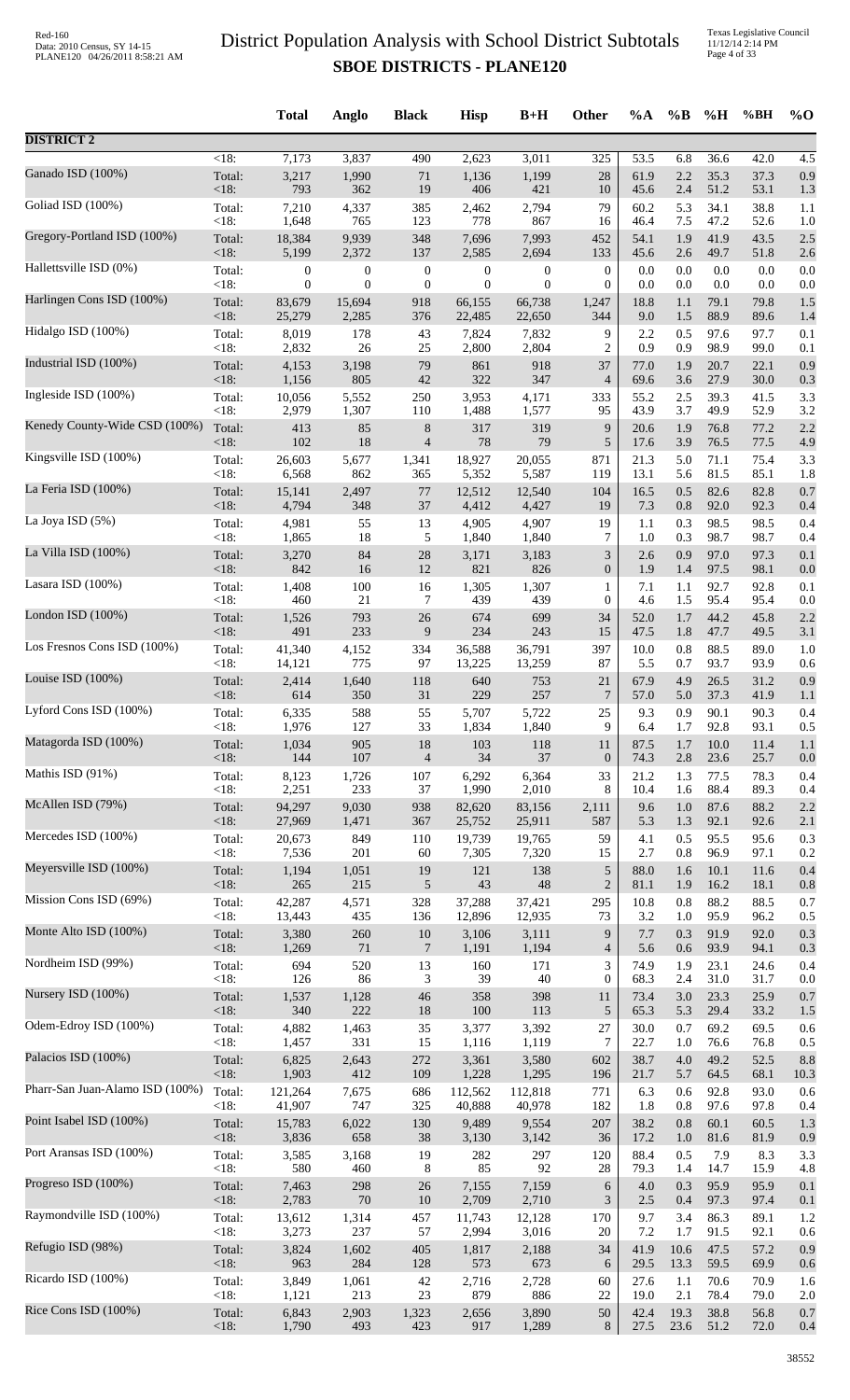Texas Legislative Council 11/12/14 2:14 PM Page 5 of 33

|                                          |                       | <b>Total</b>         | Anglo             | <b>Black</b>                | <b>Hisp</b>                            | $B+H$          | <b>Other</b>        | $\%A$        | $\%B$      | %H           | %BH          | $%$ <sup>O</sup> |
|------------------------------------------|-----------------------|----------------------|-------------------|-----------------------------|----------------------------------------|----------------|---------------------|--------------|------------|--------------|--------------|------------------|
| <b>DISTRICT 2</b>                        |                       |                      |                   |                             |                                        |                |                     |              |            |              |              |                  |
| Rio Hondo ISD (100%)                     | Total:<br><18:        | 9,805<br>3,142       | 1,215<br>218      | 65                          | 8,516                                  | 8,532          | 58<br>13            | 12.4<br>6.9  | 0.7<br>1.2 | 86.9<br>92.4 | 87.0         | 0.6              |
| Riviera ISD (100%)                       | Total:                | 1,582                | 728               | 38<br>$\sqrt{5}$            | 2,904<br>839                           | 2,911<br>841   | 13                  | 46.0         | 0.3        | 53.0         | 92.6<br>53.2 | 0.4<br>0.8       |
| Robstown ISD (100%)                      | <18:                  | 354                  | 111               | $\sqrt{2}$                  | 241                                    | 241            | $\overline{2}$      | 31.4         | 0.6        | 68.1         | 68.1         | 0.6              |
|                                          | Total:                | 15,441               | 945               | 238                         | 14,292                                 | 14,436         | 60                  | 6.1          | 1.5        | 92.6         | 93.5         | 0.4              |
| San Benito Cons ISD (100%)               | <18:                  | 4,558                | 181               | 102                         | 4,327                                  | 4,368          | 9                   | 4.0          | 2.2        | 94.9         | 95.8         | 0.2              |
|                                          | Total:                | 42,834               | 2,966             | 216                         | 39,626                                 | 39,695         | 173                 | 6.9          | 0.5        | 92.5         | 92.7         | 0.4              |
| San Perlita ISD (100%)                   | <18:                  | 15,131               | 432               | 101                         | 14,633                                 | 14,660         | 39                  | 2.9          | 0.7        | 96.7         | 96.9         | 0.3              |
|                                          | Total:                | 959                  | 276               | $\overline{4}$              | 677                                    | 677            | 6                   | 28.8         | 0.4        | 70.6         | 70.6         | 0.6              |
|                                          | $<18$ :               | 261                  | 38                | 3                           | 221                                    | 221            | $\overline{c}$      | 14.6         | 1.1        | 84.7         | 84.7         | 0.8              |
| Santa Gertrudis ISD (100%)               | Total:                | $30\,$               | 14                | $\boldsymbol{0}$            | 15                                     | 15             | $\mathbf{1}$        | 46.7         | 0.0        | 50.0         | 50.0         | 3.3              |
|                                          | <18:                  | 7                    | 5                 | $\boldsymbol{0}$            | $\overline{2}$                         | $\overline{2}$ | $\boldsymbol{0}$    | 71.4         | 0.0        | 28.6         | 28.6         | 0.0              |
| Santa Maria ISD (100%)                   | Total:                | 2,542                | 77                | 13                          | 2,455                                  | 2,460          | 5                   | 3.0          | 0.5        | 96.6         | 96.8         | 0.2              |
|                                          | <18:                  | 952                  | 16                | 9                           | 934                                    | 936            | $\mathbf{0}$        | 1.7          | 0.9        | 98.1         | 98.3         | 0.0              |
| Santa Rosa ISD (100%)                    | Total:                | 5,225                | 214               | 20                          | 4,989                                  | 4,990          | 21                  | 4.1          | 0.4        | 95.5         | 95.5         | 0.4              |
|                                          | <18:                  | 1,752                | 32                | 14                          | 1,716                                  | 1,716          | $\overline{4}$      | 1.8          | 0.8        | 97.9         | 97.9         | 0.2              |
| Sharyland ISD (81%)                      | Total:                | 32,240               | 5,935             | 374                         | 24,722                                 | 24,991         | 1,314               | 18.4         | 1.2        | 76.7         | 77.5         | 4.1              |
|                                          | $<18$ :               | 10,697               | 1,128             | 165                         | 9,014                                  | 9,115          | 454                 | 10.5         | 1.5        | 84.3         | 85.2         | 4.2              |
| Sinton ISD (100%)                        | Total:                | 9,354                | 2,690             | 198                         | 6,447                                  | 6,598          | 66                  | 28.8         | 2.1        | 68.9         | 70.5         | 0.7              |
|                                          | $<18$ :               | 2,636                | 493               | 71                          | 2,085                                  | 2,127          | 16                  | 18.7         | 2.7        | 79.1         | 80.7         | 0.6              |
| Skidmore-Tynan ISD (1%)                  | Total:                | 17                   | 2                 | $\boldsymbol{0}$            | 15                                     | 15             | $\boldsymbol{0}$    | 11.8         | 0.0        | 88.2         | 88.2         | 0.0              |
| Taft ISD (100%)                          | $<18$ :               | 9                    | $\theta$          | $\boldsymbol{0}$            | 9                                      | 9              | $\boldsymbol{0}$    | 0.0          | 0.0        | 100.0        | 100.0        | 0.0              |
|                                          | Total:                | 5,120                | 1,018             | 113                         | 3,981                                  | 4,058          | 44                  | 19.9         | 2.2        | 77.8         | 79.3         | 0.9              |
| Tidehaven ISD (100%)                     | <18:                  | 1,559                | 168               | $42\,$                      | 1,357                                  | 1,376          | 15                  | 10.8         | 2.7        | 87.0         | 88.3         | 1.0              |
|                                          | Total:                | 4,070                | 2,360             | 200                         | 1,476                                  | 1,669          | 41                  | 58.0         | 4.9        | 36.3         | 41.0         | 1.0              |
| Tuloso-Midway ISD (100%)                 | <18:                  | 1,083                | 487               | 65                          | 532                                    | 591            | 5                   | 45.0         | 6.0        | 49.1         | 54.6         | 0.5              |
|                                          | Total:                | 12,480               | 4,757             | 294                         | 7,339                                  | 7,547          | 176                 | 38.1         | 2.4        | 58.8         | 60.5         | 1.4              |
|                                          | $<18$ :               | 3,706                | 989               | 122                         | 2,620                                  | 2,689          | 28                  | 26.7         | 3.3        | 70.7         | 72.6         | 0.8              |
| Valley View ISD (Hidalgo) (100%)         | Total:                | 14,539               | 129               | 71                          | 14,379                                 | 14,391         | 19                  | 0.9          | 0.5        | 98.9         | 99.0         | 0.1              |
|                                          | <18:                  | 5,788                | 51                | 34                          | 5,727                                  | 5,733          | 4                   | 0.9          | 0.6        | 98.9         | 99.0         | 0.1              |
| Van Vleck ISD (100%)                     | Total:                | 4,945                | 3,314             | 766                         | 818                                    | 1,570          | 61                  | 67.0         | 15.5       | 16.5         | 31.7         | 1.2              |
|                                          | <18:                  | 1,068                | 606               | 181                         | 274                                    | 447            | 15                  | 56.7         | 16.9       | 25.7         | 41.9         | 1.4              |
| Victoria ISD (100%)                      | Total:                | 79,038               | 37,582            | 5,820                       | 34,662                                 | 39,969         | 1,487               | 47.5         | 7.4        | 43.9         | 50.6         | 1.9              |
|                                          | <18:                  | 20,988               | 7,094             | 1,998                       | 11,819                                 | 13,463         | 431                 | 33.8         | 9.5        | 56.3         | 64.1         | 2.1              |
| Weimar ISD (94%)                         | Total:                | 4,240                | 2,840             | 518                         | 867                                    | 1,352          | 48                  | 67.0         | 12.2       | 20.4         | 31.9         | 1.1              |
| Weslaco ISD $(100\%)$                    | $<18$ :               | 924                  | 431               | 155                         | 354                                    | 480            | 13                  | 46.6         | 16.8       | 38.3         | 51.9         | 1.4              |
|                                          | Total:                | 67,754               | 6,613             | 413                         | 60,439                                 | 60,584         | 557                 | 9.8          | 0.6        | 89.2         | 89.4         | 0.8              |
| West Oso ISD (100%)                      | $<18$ :               | 22,893               | 711               | 190                         | 21,972                                 | 22,023         | 159                 | 3.1          | 0.8        | 96.0         | 96.2         | 0.7              |
|                                          | Total:                | 9,209                | 770               | 1,046                       | 7,417                                  | 8,358          | 81                  | 8.4          | 11.4       | 80.5         | 90.8         | 0.9              |
| Westhoff ISD (100%)                      | <18:                  | 2,605                | 137               | 291                         | 2,224                                  | 2,445          | 23                  | 5.3          | 11.2       | 85.4         | 93.9         | 0.9              |
|                                          | Total:                | 483                  | 377               | 10                          | $88\,$                                 | 93             | 13                  | 78.1         | 2.1        | 18.2         | 19.3         | 2.7              |
| Wharton ISD (100%)                       | <18:                  | 72                   | 41                | 5                           | $26\,$                                 | 26             | 5                   | 56.9         | 6.9        | 36.1         | 36.1         | 6.9              |
|                                          | Total:                | 13,007               | 5,113             | 3,107                       | 4,757                                  | 7,759          | 135                 | 39.3         | 23.9       | 36.6         | 59.7         | 1.0              |
|                                          | $<18$ :               | 3,278                | 850               | 845                         | 1,617                                  | 2,388          | 40                  | 25.9         | 25.8       | 49.3         | 72.8         | 1.2              |
| Woodsboro ISD (100%)                     | Total:                | 2,757                | 1,457             | 117                         | 1,162                                  | 1,253          | 47                  | 52.8         | 4.2        | 42.1         | 45.4         | 1.7              |
|                                          | <18:                  | 650                  | 278               | 40                          | 336                                    | 360            | 12                  | 42.8         | 6.2        | 51.7         | 55.4         | 1.8              |
| Yoakum ISD (46%)                         | Total:                | 4,009                | 2,429             | 307                         | 1,276                                  | 1,561          | 19                  | 60.6         | 7.7        | 31.8         | 38.9         | 0.5              |
|                                          | $<18$ :               | 1,031                | 468               | 101                         | 474                                    | 556            | 7                   | 45.4         | 9.8        | 46.0         | 53.9         | 0.7              |
| Yorktown ISD (100%)                      | Total:                | 3,514                | 2,312             | $80\,$                      | 1,115                                  | 1,178          | 24                  | 65.8         | 2.3        | 31.7         | 33.5         | 0.7              |
|                                          | < 18:                 | 763                  | 402               | 28                          | 339                                    | 355            | 6                   | 52.7         | 3.7        | 44.4         | 46.5         | 0.8              |
| <b>DISTRICT 3</b>                        |                       |                      |                   |                             |                                        |                |                     |              |            |              |              |                  |
|                                          | <b>Total:</b><br><18: | 1,688,404<br>490,473 | 326,631<br>55,446 | 35,914                      | 118,476 1,219,095 1,322,824<br>398,930 | 426,469        | 38,949<br>8,558     | 19.3<br>11.3 | 7.0<br>7.3 | 72.2<br>81.3 | 78.3<br>87.0 | 2.3<br>1.7       |
| Agua Dulce ISD (28%)                     | Total:                | 427                  | 154               | $\mathbf{1}$                | 270                                    | 271            | $\overline{2}$      | 36.1         | 0.2        | 63.2         | 63.5         | 0.5              |
| Alamo Heights ISD (14%)                  | <18:                  | 123                  | 38                | $\boldsymbol{0}$            | 85                                     | 85             | $\boldsymbol{0}$    | 30.9         | $0.0\,$    | 69.1         | 69.1         | 0.0              |
|                                          | Total:                | 3,951                | 905               | 186                         | 2,804                                  | 2,960          | 86                  | 22.9         | 4.7        | 71.0         | 74.9         | 2.2              |
| Alice ISD (100%)                         | <18:                  | 1,084                | 133               | 66                          | 877                                    | 927            | 24                  | 12.3         | 6.1        | 80.9         | 85.5         | 2.2              |
|                                          | Total:                | 25,647               | 3,420             | 204                         | 21,872                                 | 21,995         | 232                 | 13.3         | 0.8        | 85.3         | 85.8         | 0.9              |
| Beeville ISD (100%)                      | $<18$ :               | 7,390                | 571               | 87                          | 6,728                                  | 6,764          | 55                  | 7.7          | 1.2        | 91.0         | 91.5         | 0.7              |
|                                          | Total:                | 26,742               | 8,508             | 2,661                       | 15,350                                 | 17,890         | 344                 | 31.8         | 10.0       | 57.4         | 66.9         | 1.3              |
| Ben Bolt-Palito Blanco ISD (100%) Total: | < 18:                 | 5,631                | 1,084             | 199                         | 4,333                                  | 4,469          | 78                  | 19.3         | 3.5        | 76.9         | 79.4         | 1.4              |
|                                          | $<18$ :               | 2,571<br>803         | 290<br>76         | 9<br>$\mathfrak{Z}$         | 2,270<br>723                           | 2,272<br>723   | 9<br>$\overline{4}$ | 11.3<br>9.5  | 0.4<br>0.4 | 88.3<br>90.0 | 88.4<br>90.0 | 0.4<br>0.5       |
| Benavides ISD (100%)                     | Total:                | 2,211                | 167               | $\ensuremath{\mathfrak{Z}}$ | 2,030                                  | 2,031          | 13                  | 7.6          | 0.1        | 91.8         | 91.9         | 0.6              |
|                                          | <18:                  | 513                  | 29                | $\overline{c}$              | 479                                    | 479            | 5                   | 5.7          | 0.4        | 93.4         | 93.4         | 1.0              |
| Brooks County ISD (100%)                 | Total:                | 7,223                | 573               | 48                          | 6,590                                  | 6,612          | 38                  | 7.9          | 0.7        | 91.2         | 91.5         | 0.5              |
|                                          | <18:                  | 2,006                | 113               | 18                          | 1,878                                  | 1,885          | 8                   | 5.6          | 0.9        | 93.6         | 94.0         | 0.4              |
| Cuero ISD (0%)                           | Total:                | $21\,$               | 18                | $\sqrt{2}$                  | 1                                      | 3              | $\boldsymbol{0}$    | 85.7         | 9.5        | 4.8          | 14.3         | 0.0              |
|                                          | <18:                  | 4                    | 3                 | $\mathbf{1}$                | $\boldsymbol{0}$                       | $\mathbf{1}$   | $\boldsymbol{0}$    | 75.0         | 25.0       | 0.0          | 25.0         | 0.0              |
| East Central ISD (63%)                   | Total:                | 28,272               | 6,090             | 3,360                       | 18,783                                 | 21,813         | 369                 | 21.5         | 11.9       | 66.4         | 77.2         | 1.3              |
| Edgewood ISD (Bexar) (100%)              | <18:                  | 8,676                | 1,097             | 1,007                       | 6,688                                  | 7,484          | 95                  | 12.6         | 11.6       | 77.1         | 86.3         | 1.1              |
|                                          | Total:                | 58,041               | 1,344             | 1,451                       | 55,320                                 | 56,371         | 326                 | 2.3          | 2.5        | 95.3         | 97.1         | 0.6              |
| Edinburg Cons ISD (84%)                  | $<18$ :               | 17,822               | 234               | 422                         | 17,281                                 | 17,491         | 97                  | 1.3          | 2.4        | 97.0         | 98.1         | 0.5              |
|                                          | Total:                | 114,823              | 7,768             | 1,586                       | 103,814                                | 104,967        | 2,088               | 6.8          | 1.4        | 90.4         | 91.4         | 1.8              |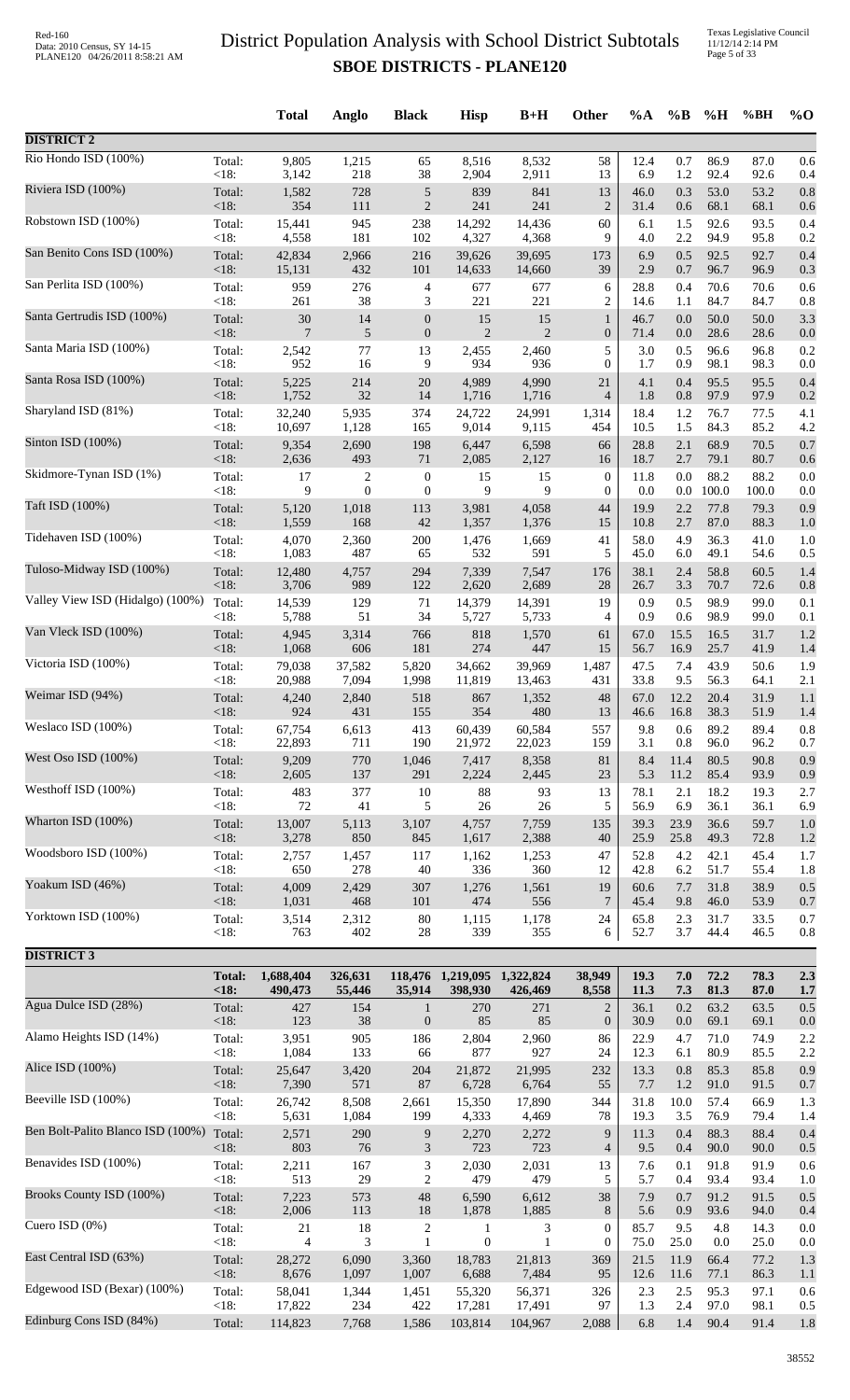|                                 |         | <b>Total</b>     | Anglo            | <b>Black</b>     | <b>Hisp</b>      | $B+H$            | Other            | $\%A$   | $\%B$   | %H      | %BH  | $\%$ O |
|---------------------------------|---------|------------------|------------------|------------------|------------------|------------------|------------------|---------|---------|---------|------|--------|
| <b>DISTRICT 3</b>               |         |                  |                  |                  |                  |                  |                  |         |         |         |      |        |
| Ezzell ISD (100%)               | $<18$ : | 38,465           | 1,254            | 435              | 36,420           | 36,631           | 580              | 3.3     | 1.1     | 94.7    | 95.2 | 1.5    |
|                                 | Total:  | 727              | 685              | 3                | 27               | $30\,$           | 12               | 94.2    | 0.4     | 3.7     | 4.1  | 1.7    |
|                                 | < 18:   | 160              | 146              | $\mathbf{1}$     | 11               | 12               | $\overline{2}$   | 91.3    | 0.6     | 6.9     | 7.5  | 1.3    |
| Falls City ISD (100%)           | Total:  | 1,745            | 1,474            | 12               | 244              | 254              | 17               | 84.5    | 0.7     | 14.0    | 14.6 | 1.0    |
|                                 | <18:    | 437              | 351              | $8\,$            | 73               | 80               | 6                | 80.3    | 1.8     | 16.7    | 18.3 | 1.4    |
| Floresville ISD (100%)          | Total:  | 21,588           | 9,939            | 496              | 10,956           | 11,385           | 264              | 46.0    | 2.3     | 50.8    | 52.7 | 1.2    |
|                                 | <18:    | 5,563            | 1,983            | 133              | 3,419            | 3,512            | 68               | 35.6    | 2.4     | 61.5    | 63.1 | 1.2    |
| Fort Sam Houston ISD (0%)       | Total:  | $\boldsymbol{0}$ | $\boldsymbol{0}$ | $\boldsymbol{0}$ | $\mathbf{0}$     | $\boldsymbol{0}$ | $\boldsymbol{0}$ | 0.0     | 0.0     | 0.0     | 0.0  | 0.0    |
| Freer ISD (100%)                | <18:    | $\mathbf{0}$     | $\boldsymbol{0}$ | $\boldsymbol{0}$ | $\overline{0}$   | $\boldsymbol{0}$ | $\boldsymbol{0}$ | 0.0     | 0.0     | 0.0     | 0.0  | 0.0    |
|                                 | Total:  | 3,269            | 606              | $20\,$           | 2,633            | 2,638            | 25               | 18.5    | 0.6     | 80.5    | 80.7 | 0.8    |
|                                 | < 18:   | 956              | 142              | 6                | 809              | 809              | 5                | 14.9    | 0.6     | 84.6    | 84.6 | 0.5    |
| George West ISD (100%)          | Total:  | 6,550            | 4,203            | 56               | 2,215            | 2,253            | 94               | 64.2    | 0.9     | 33.8    | 34.4 | 1.4    |
|                                 | <18:    | 1,415            | 741              | $24\,$           | 631              | 649              | 25               | 52.4    | 1.7     | 44.6    | 45.9 | 1.8    |
| Gonzales ISD (98%)              | Total:  | 12,726           | 5,979            | 1,226            | 5,502            | 6,605            | 142              | 47.0    | 9.6     | 43.2    | 51.9 | 1.1    |
|                                 | < 18:   | 3,469            | 1,103            | 374              | 2,018            | 2,319            | 47               | 31.8    | 10.8    | 58.2    | 66.8 | 1.4    |
| Hallettsville ISD (100%)        | Total:  | 6,840            | 5,497            | 633              | 672              | 1,276            | 67               | 80.4    | 9.3     | 9.8     | 18.7 | 1.0    |
| Harlandale ISD (100%)           | <18:    | 1,431            | 1,004            | 196              | 236              | 411              | 16               | 70.2    | 13.7    | 16.5    | 28.7 | 1.1    |
|                                 | Total:  | 61,015           | 4,953            | 685              | 55,469           | 55,709           | 353              | 8.1     | 1.1     | 90.9    | 91.3 | 0.6    |
| Hidalgo ISD (0%)                | < 18:   | 17,529           | 745              | 300              | 16,661           | 16,729           | 55               | 4.3     | 1.7     | 95.0    | 95.4 | 0.3    |
|                                 | Total:  | $\boldsymbol{0}$ | $\boldsymbol{0}$ | $\boldsymbol{0}$ | $\boldsymbol{0}$ | $\boldsymbol{0}$ | $\boldsymbol{0}$ | $0.0\,$ | $0.0\,$ | $0.0\,$ | 0.0  | 0.0    |
|                                 | <18:    | $\mathbf{0}$     | $\boldsymbol{0}$ | $\boldsymbol{0}$ | $\mathbf{0}$     | $\boldsymbol{0}$ | $\boldsymbol{0}$ | 0.0     | 0.0     | 0.0     | 0.0  | 0.0    |
| Jim Hogg County ISD (100%)      | Total:  | 5,300            | 334              | 31               | 4,907            | 4,928            | 38               | 6.3     | 0.6     | 92.6    | 93.0 | 0.7    |
|                                 | <18:    | 1,538            | 51               | 12               | 1,463            | 1,470            | 17               | 3.3     | 0.8     | 95.1    | 95.6 | 1.1    |
| Judson ISD (54%)                | Total:  | 61,288           | 12,869           | 18,364           | 29,152           | 45,972           | 2,447            | 21.0    | 30.0    | 47.6    | 75.0 | 4.0    |
|                                 | <18:    | 20,088           | 2,563            | 6,789            | 11,041           | 16,882           | 643              | 12.8    | 33.8    | 55.0    | 84.0 | 3.2    |
| Karnes City ISD (98%)           | Total:  | 4,561            | 2,028            | 163              | 2,375            | 2,518            | 15               | 44.5    | 3.6     | 52.1    | 55.2 | 0.3    |
| Kenedy ISD (100%)               | <18:    | 1,073            | 366              | 56               | 660              | 705              | $\overline{2}$   | 34.1    | 5.2     | 61.5    | 65.7 | 0.2    |
|                                 | Total:  | 7,058            | 1,918            | 1,218            | 3,865            | 5,058            | 82               | 27.2    | 17.3    | 54.8    | 71.7 | 1.2    |
| La Gloria ISD (100%)            | <18:    | 1,084            | 201              | $25\,$           | 844              | 859              | 24               | 18.5    | 2.3     | 77.9    | 79.2 | 2.2    |
|                                 | Total:  | 285              | 56               | 1                | 227              | 227              | $\overline{c}$   | 19.6    | 0.4     | 79.6    | 79.6 | 0.7    |
|                                 | <18:    | 65               | 10               | $\mathbf{1}$     | 55               | 55               | $\boldsymbol{0}$ | 15.4    | 1.5     | 84.6    | 84.6 | 0.0    |
| La Joya ISD (95%)               | Total:  | 88,910           | 5,460            | 146              | 83,255           | 83,291           | 159              | 6.1     | 0.2     | 93.6    | 93.7 | 0.2    |
|                                 | <18:    | 34,816           | 1,036            | 79               | 33,736           | 33,750           | 30               | 3.0     | $0.2\,$ | 96.9    | 96.9 | 0.1    |
| La Vernia ISD (92%)             | Total:  | 12,976           | 9,879            | 250              | 2,604            | 2,838            | 259              | 76.1    | 1.9     | 20.1    | 21.9 | 2.0    |
|                                 | <18:    | 3,643            | 2,561            | 87               | 936              | 1,013            | 69               | 70.3    | 2.4     | 25.7    | 27.8 | 1.9    |
| Lackland ISD (100%)             | Total:  | 11,714           | 7,864            | 1,983            | 1,122            | 3,036            | 814              | 67.1    | 16.9    | 9.6     | 25.9 | 6.9    |
| Mathis ISD (9%)                 | <18:    | 976              | 502              | 219              | 232              | 415              | 59               | 51.4    | 22.4    | 23.8    | 42.5 | 6.0    |
|                                 | Total:  | 793              | 564              | 2                | 216              | 218              | 11               | 71.1    | 0.3     | 27.2    | 27.5 | 1.4    |
| McAllen ISD (21%)               | <18:    | 131              | 68               | $\boldsymbol{0}$ | 61               | 61               | $\overline{2}$   | 51.9    | 0.0     | 46.6    | 46.6 | 1.5    |
|                                 | Total:  | 24,923           | 4,361            | 473              | 18,955           | 19,305           | 1,257            | 17.5    | 1.9     | 76.1    | 77.5 | 5.0    |
|                                 | <18:    | 7,876            | 975              | 182              | 6,443            | 6,552            | 349              | 12.4    | 2.3     | 81.8    | 83.2 | 4.4    |
| McMullen County ISD (100%)      | Total:  | 707              | 432              | $\,8\,$          | 261              | 269              | 6                | 61.1    | 1.1     | 36.9    | 38.0 | 0.8    |
|                                 | < 18:   | 119              | 53               | $\mathbf{2}$     | 64               | 66               | $\overline{0}$   | 44.5    | 1.7     | 53.8    | 55.5 | 0.0    |
| Medina Valley ISD (21%)         | Total:  | 4,052            | 1,776            | 146              | 2,090            | 2,219            | 57               | 43.8    | 3.6     | 51.6    | 54.8 | 1.4    |
|                                 | $<18$ : | 992              | 251              | 47               | 686              | 730              | 11               | 25.3    | 4.7     | 69.2    | 73.6 | 1.1    |
| Mission Cons ISD (31%)          | Total:  | 19,181           | 1,143            | 32               | 17,980           | 18,004           | 34               | 6.0     | 0.2     | 93.7    | 93.9 | 0.2    |
| Moulton ISD (100%)              | < 18:   | 7,080            | 291              | 14               | 6,765            | 6,775            | 14               | 4.1     | 0.2     | 95.6    | 95.7 | 0.2    |
|                                 | Total:  | 2,146            | 1,716            | 18               | 393              | 409              | 21               | 80.0    | 0.8     | 18.3    | 19.1 | 1.0    |
| Nixon-Smiley Cons ISD (98%)     | <18:    | 450              | 311              | $\mathbf{1}$     | 135              | 135              | $\overline{4}$   | 69.1    | 0.2     | 30.0    | 30.0 | 0.9    |
|                                 | Total:  | 4,837            | 1,936            | 146              | 2,747            | 2,856            | 45               | 40.0    | 3.0     | 56.8    | 59.0 | 0.9    |
|                                 | <18:    | 1,348            | 340              | 50               | 976              | 999              | 9                | 25.2    | 3.7     | 72.4    | 74.1 | 0.7    |
| Nordheim ISD (1%)               | Total:  | 8                | 7                | $\boldsymbol{0}$ | $\mathbf{0}$     | $\boldsymbol{0}$ | 1                | 87.5    | 0.0     | 0.0     | 0.0  | 12.5   |
|                                 | <18:    | $\overline{2}$   | $\sqrt{2}$       | $\boldsymbol{0}$ | $\mathbf{0}$     | $\boldsymbol{0}$ | $\boldsymbol{0}$ | 100.0   | $0.0\,$ | 0.0     | 0.0  | 0.0    |
| North East ISD (24%)            | Total:  | 96,368           | 22,962           | 13,349           | 58,702           | 70,593           | 2,813            | 23.8    | 13.9    | 60.9    | 73.3 | 2.9    |
|                                 | $<18$ : | 26,064           | 2,925            | 4,628            | 18,800           | 22,591           | 548              | 11.2    | 17.8    | 72.1    | 86.7 | 2.1    |
| Northside ISD (Bexar) (79%)     | Total:  | 406,908          | 111,308          | 35,464           | 243,864          | 274,513          | 21,087           | 27.4    | 8.7     | 59.9    | 67.5 | 5.2    |
| Orange Grove ISD (100%)         | $<18$ : | 111,157          | 19,699           | 11,362           | 78,275           | 86,828           | 4,630            | 17.7    | 10.2    | 70.4    | 78.1 | 4.2    |
|                                 | Total:  | 7,286            | 3,483            | 65               | 3,684            | 3,723            | 80               | 47.8    | 0.9     | 50.6    | 51.1 | 1.1    |
| Pawnee ISD (100%)               | $<18$ : | 2,097            | 866              | 34               | 1,196            | 1,211            | 20               | 41.3    | 1.6     | 57.0    | 57.7 | 1.0    |
|                                 | Total:  | 602              | 303              | $\boldsymbol{0}$ | 295              | 295              | $\overline{4}$   | 50.3    | 0.0     | 49.0    | 49.0 | 0.7    |
| Pettus ISD (100%)               | <18:    | 114              | 44               | $\boldsymbol{0}$ | 70               | $70\,$           | $\boldsymbol{0}$ | 38.6    | 0.0     | 61.4    | 61.4 | 0.0    |
|                                 | Total:  | 1,766            | 1,013            | 15               | 715              | 730              | 23               | 57.4    | 0.8     | 40.5    | 41.3 | 1.3    |
|                                 | <18:    | 476              | 190              | 5                | 276              | 281              | 5                | 39.9    | 1.1     | 58.0    | 59.0 | 1.1    |
| Poth ISD (100%)                 | Total:  | 3,754            | 2,243            | $27\,$           | 1,476            | 1,496            | 15               | 59.7    | 0.7     | 39.3    | 39.9 | 0.4    |
|                                 | <18:    | 981              | 474              | 15               | 493              | 501              | 6                | 48.3    | 1.5     | 50.3    | 51.1 | 0.6    |
| Premont ISD (100%)              | Total:  | 3,636            | 553              | 16               | 3,064            | 3,069            | 14               | 15.2    | 0.4     | 84.3    | 84.4 | 0.4    |
|                                 | < 18:   | 961              | 111              | 8                | 845              | 848              | $\overline{2}$   | 11.6    | 0.8     | 87.9    | 88.2 | 0.2    |
| Ramirez CSD (100%)              | Total:  | 337              | 36               | $\mathbf{1}$     | 299              | 300              | $\mathbf{1}$     | 10.7    | 0.3     | 88.7    | 89.0 | 0.3    |
| Refugio ISD (2%)                | <18:    | 75               | $\,8\,$          | $\mathbf{1}$     | 66               | 67               | $\boldsymbol{0}$ | 10.7    | 1.3     | 88.0    | 89.3 | 0.0    |
|                                 | Total:  | 95               | 63               | $\boldsymbol{0}$ | 31               | 31               | 1                | 66.3    | 0.0     | 32.6    | 32.6 | 1.1    |
| Rio Grande City Cons ISD (100%) | <18:    | 14               | 5                | $\boldsymbol{0}$ | 9                | 9                | 0                | 35.7    | 0.0     | 64.3    | 64.3 | 0.0    |
|                                 | Total:  | 36,386           | 1,350            | 68               | 34,875           | 34,892           | 144              | 3.7     | 0.2     | 95.8    | 95.9 | 0.4    |
|                                 | <18:    | 12,437           | 408              | 31               | 11,978           | 11,984           | 45               | 3.3     | 0.2     | 96.3    | 96.4 | 0.4    |
| Roma ISD (100%)                 | Total:  | 23,556           | 1,003            | 17               | 22,541           | 22,545           | 8                | 4.3     | 0.1     | 95.7    | 95.7 | 0.0    |
|                                 | <18:    | 7,998            | 356              | 7                | 7,639            | 7,640            | 2                | 4.5     | 0.1     | 95.5    | 95.5 | 0.0    |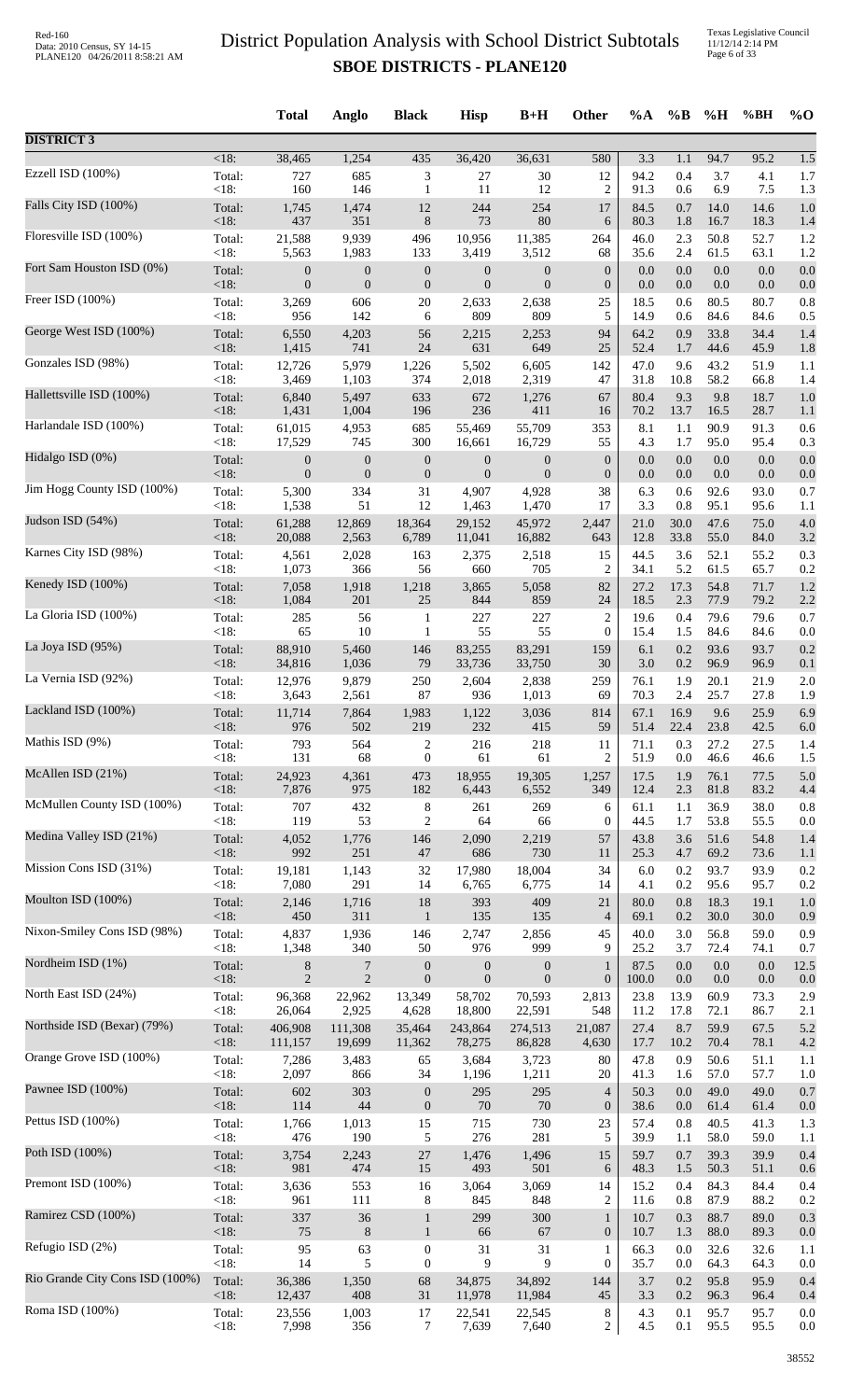Texas Legislative Council 11/12/14 2:14 PM Page 7 of 33

|                              |                 | <b>Total</b>                       | Anglo                              | <b>Black</b>                | <b>Hisp</b>                        | $B+H$                              | Other                   | %A           | $\%B$       | %H           | %BH          | $%$ O       |
|------------------------------|-----------------|------------------------------------|------------------------------------|-----------------------------|------------------------------------|------------------------------------|-------------------------|--------------|-------------|--------------|--------------|-------------|
| <b>DISTRICT 3</b>            |                 |                                    |                                    |                             |                                    |                                    |                         |              |             |              |              |             |
| Runge ISD (100%)             | Total:          | 1,326                              | 507                                | 30                          | 789                                | 813                                | $\sqrt{6}$              | 38.2         | 2.3         | 59.5         | 61.3         | 0.5         |
|                              | <18:            | 369                                | 111                                | 9                           | 252                                | 258                                | $\boldsymbol{0}$        | 30.1         | 2.4         | 68.3         | 69.9         | 0.0         |
| San Antonio ISD (99%)        | Total:          | 305,055                            | 35,266                             | 27,987                      | 241,716                            | 266,615                            | 3,174                   | 11.6         | 9.2         | 79.2         | 87.4         | 1.0         |
| San Diego ISD (100%)         | < 18:           | 80,980                             | 3,724                              | 7,113                       | 71,258                             | 76,749                             | 507                     | 4.6          | 8.8         | 88.0         | 94.8         | 0.6         |
|                              | Total:          | 6,951                              | 503                                | 110                         | 6,329                              | 6,417                              | 31                      | 7.2          | 1.6         | 91.1         | 92.3         | 0.4         |
| San Isidro ISD (100%)        | < 18:           | 1,850                              | 95                                 | 16                          | 1,745                              | 1,752                              | 3                       | 5.1          | 0.9         | 94.3         | 94.7         | 0.2         |
|                              | Total:          | 1,026                              | 96                                 | $\ensuremath{\mathfrak{Z}}$ | 921                                | 921                                | 9                       | 9.4          | 0.3         | 89.8         | 89.8         | 0.9         |
|                              | < 18:           | 243                                | 11                                 | $\boldsymbol{0}$            | 230                                | 230                                | $\overline{2}$          | 4.5          | 0.0         | 94.7         | 94.7         | 0.8         |
| Sharyland ISD (19%)          | Total:          | 7,695                              | 737                                | 31                          | 6,899                              | 6,919                              | 39                      | 9.6          | 0.4         | 89.7         | 89.9         | 0.5         |
|                              | <18:            | 2,614                              | 135                                | 14                          | 2,467                              | 2,474                              | 5                       | 5.2          | 0.5         | 94.4         | 94.6         | 0.2         |
| Shiner ISD (100%)            | Total:          | 3,910                              | 3,335                              | 279                         | 275                                | 534                                | 41                      | 85.3         | 7.1         | 7.0          | 13.7         | 1.0         |
|                              | < 18:           | 889                                | 696                                | 95                          | 103                                | 182                                | 11                      | 78.3         | 10.7        | 11.6         | 20.5         | 1.2         |
| Skidmore-Tynan ISD (99%)     | Total:          | 2,869                              | 1,192                              | 41                          | 1,615                              | 1,645                              | 32                      | 41.5         | 1.4         | 56.3         | 57.3         | 1.1         |
| Somerset ISD (63%)           | < 18:           | 782                                | 236                                | 16                          | 534                                | 542                                | $\overline{4}$          | 30.2         | 2.0         | 68.3         | 69.3         | 0.5         |
|                              | Total:          | 9,441                              | 2,124                              | 126                         | 7,159                              | 7,232                              | 85                      | 22.5         | 1.3         | 75.8         | 76.6         | 0.9         |
| South San Antonio ISD (100%) | < 18:           | 2,940                              | 404                                | 59                          | 2,503                              | 2,522                              | 14                      | 13.7         | 2.0         | 85.1         | 85.8         | 0.5         |
|                              | Total:          | 44.855                             | 3,125                              | 1,144                       | 40.608                             | 41,419                             | 311                     | 7.0          | 2.6         | 90.5         | 92.3         | 0.7         |
| Southside ISD (100%)         | < 18:           | 14,109                             | 519                                | 423                         | 13,311                             | 13,541                             | 49                      | 3.7          | 3.0         | 94.3         | 96.0         | 0.3         |
|                              | Total:          | 23,246                             | 4,178                              | 506                         | 18,453                             | 18,783                             | 285                     | 18.0         | 2.2         | 79.4         | 80.8         | 1.2         |
| Southwest ISD (100%)         | < 18:           | 7,449                              | 888                                | 198                         | 6,403                              | 6,510                              | 51                      | 11.9         | 2.7         | 86.0         | 87.4         | 0.7         |
|                              | Total:          | 51,570                             | 6,907                              | 2,336                       | 41,930                             | 43,844                             | 819                     | 13.4         | 4.5         | 81.3         | 85.0         | 1.6         |
|                              | < 18:           | 17,099                             | 1,320                              | 758                         | 15,066                             | 15,569                             | 210                     | 7.7          | 4.4         | 88.1         | 91.1         | 1.2         |
| Stockdale ISD (100%)         | Total:          | 4,325                              | 2,839                              | 61                          | 1,391                              | 1,440                              | 46                      | 65.6         | 1.4         | 32.2         | 33.3         | 1.1         |
|                              | < 18:           | 1,095                              | 583                                | 24                          | 482                                | 498                                | 14                      | 53.2         | 2.2         | 44.0         | 45.5         | 1.3         |
| Sweet Home ISD (100%)        | Total:          | 781                                | 702                                | 24                          | 56                                 | 77                                 | $\overline{2}$          | 89.9         | 3.1         | 7.2          | 9.9          | 0.3         |
|                              | < 18:           | 184                                | 149                                | 11                          | 26                                 | 34                                 | $\mathbf{1}$            | 81.0         | 6.0         | 14.1         | 18.5         | 0.5         |
| Three Rivers ISD (100%)      | Total:<br>< 18: | 4,269<br>830                       | 2,106<br>377                       | 475                         | 1,642                              | 2,078                              | 85<br>$\overline{4}$    | 49.3<br>45.4 | 11.1        | 38.5<br>53.4 | 48.7         | 2.0         |
| Vysehrad ISD (100%)          | Total:          | 751                                | 670                                | 11<br>43                    | 443<br>37                          | 449<br>80                          | $\mathbf{1}$            | 89.2         | 1.3<br>5.7  | 4.9          | 54.1<br>10.7 | 0.5<br>0.1  |
| Waelder ISD (90%)            | < 18:           | 177                                | 151                                | 14                          | 12                                 | 26                                 | $\boldsymbol{0}$        | 85.3         | 7.9         | 6.8          | 14.7         | 0.0         |
|                              | Total:          | 1,812                              | 520                                | 206                         | 1,086                              | 1,280                              | 12                      | 28.7         | 11.4        | 59.9         | 70.6         | 0.7         |
| Weimar ISD (0%)              | <18:            | 438                                | 65                                 | 53                          | 331                                | 372                                | $\mathbf{1}$            | 14.8         | 12.1        | 75.6         | 84.9         | 0.2         |
|                              | Total:          | 12                                 | 12                                 | $\boldsymbol{0}$            | $\boldsymbol{0}$                   | $\boldsymbol{0}$                   | $\boldsymbol{0}$        | 100.0        | 0.0         | 0.0          | 0.0          | 0.0         |
| Yoakum ISD (54%)             | < 18:           | $\mathbf{0}$                       | $\mathbf{0}$                       | $\boldsymbol{0}$            | $\boldsymbol{0}$                   | $\boldsymbol{0}$                   | $\boldsymbol{0}$        | 0.0          | 0.0         | 0.0          | 0.0          | 0.0         |
|                              | Total:          | 4,688                              | 2,579                              | 429                         | 1,672                              | 2,057                              | 52                      | 55.0         | 9.2         | 35.7         | 43.9         | 1.1         |
|                              | < 18:           | 1,293                              | 468                                | 163                         | 670                                | 804                                | 21                      | 36.2         | 12.6        | 51.8         | 62.2         | 1.6         |
| <b>DISTRICT 4</b>            | <b>Total:</b>   | 1,677,829                          | 193,742                            | 551,212                     |                                    | 881,826 1,416,967                  | 67,120                  | 11.5         | 32.9        | 52.6         | 84.5         | 4.0         |
|                              | <18             | 503,789                            | 25,825                             | 156,102                     | 315,854                            | 464,361                            | 13,603                  | 5.1          | 31.0        | 62.7         | 92.2         | 2.7         |
| Aldine ISD (95%)             | Total:          | 251,999                            | 22,767                             | 73,890                      | 150,135                            | 221,464                            | 7,768                   | 9.0          | 29.3        | 59.6         | 87.9         | 3.1         |
|                              | <18:            | 84,612                             | 3,105                              | 24,259                      | 56,758                             | 79,746                             | 1,761                   | 3.7          | 28.7        | 67.1         | 94.2         | 2.1         |
| Alief ISD (18%)              | Total:          | 45,770                             | 3,285                              | 15,098                      | 20,964                             | 35,518                             | 6,967                   | 7.2          | 33.0        | 45.8         | 77.6         | 15.2        |
|                              | < 18:           | 14,097                             | 397                                | 4,937                       | 7,671                              | 12,378                             | 1,322                   | 2.8          | 35.0        | 54.4         | 87.8         | 9.4         |
| Channelview ISD (72%)        | Total:          | 26,332                             | 4,803                              | 5,184                       | 15,761                             | 20,739                             | 790                     | 18.2         | 19.7        | 59.9         | 78.8         | 3.0         |
| Clear Creek ISD (1%)         | < 18:           | 9,180                              | 958                                | 1,795                       | 6,327                              | 8,007                              | 215                     | 10.4         | 19.6        | 68.9         | 87.2         | 2.3         |
|                              | Total:          | 1,598                              | 536                                | 223                         | 394                                | 610                                | 452                     | 33.5         | 14.0        | 24.7         | 38.2         | 28.3        |
| Cypress-Fairbanks ISD (0%)   | < 18:<br>Total: | 461                                | 121                                | 76<br>$\boldsymbol{0}$      | 133                                | 204                                | 136<br>$\boldsymbol{0}$ | 26.2<br>0.0  | 16.5<br>0.0 | 28.9<br>0.0  | 44.3<br>0.0  | 29.5<br>0.0 |
|                              | < 18:           | $\boldsymbol{0}$<br>$\overline{0}$ | $\boldsymbol{0}$<br>$\overline{0}$ | $\boldsymbol{0}$            | $\boldsymbol{0}$<br>$\overline{0}$ | $\boldsymbol{0}$<br>$\overline{0}$ | $\boldsymbol{0}$        | 0.0          | 0.0         | 0.0          | 0.0          | 0.0         |
| Deer Park ISD (2%)           | Total:          | 1,069                              | 155                                | 13                          | 890                                | 903                                | 11                      | 14.5         | 1.2         | 83.3         | 84.5         | 1.0         |
|                              | < 18:           | 348                                | 25                                 | 8                           | 313                                | 321                                | $\overline{2}$          | 7.2          | 2.3         | 89.9         | 92.2         | 0.6         |
| Fort Bend ISD (25%)          | Total:          | 87,846                             | 6,281                              | 53,568                      | 26,182                             | 78,680                             | 2,885                   | 7.2          | 61.0        | 29.8         | 89.6         | 3.3         |
|                              | < 18:           | 27,081                             | 1,014                              | 16,292                      | 9,653                              | 25,438                             | 629                     | 3.7          | 60.2        | 35.6         | 93.9         | 2.3         |
| Galena Park ISD (100%)       | Total:          | 83,545                             | 11,848                             | 15,989                      | 54,529                             | 69,794                             | 1,903                   | 14.2         | 19.1        | 65.3         | 83.5         | 2.3         |
|                              | < 18:           | 26,892                             | 1,730                              | 4,702                       | 20,455                             | 24,769                             | 393                     | 6.4          | 17.5        | 76.1         | 92.1         | 1.5         |
| Houston ISD (62%)            | Total:          | 841,577                            | 94,539                             | 303,705                     | 422,236                            | 718,364                            | 28,674                  | 11.2         | 36.1        | 50.2         | 85.4         | 3.4         |
|                              | < 18:           | 231,248                            | 10,369                             | 76,188                      | 143,342                            | 216,160                            | 4,719                   | 4.5          | 32.9        | 62.0         | 93.5         | 2.0         |
| Humble ISD (19%)             | Total:          | 32,445                             | 9,583                              | 9,784                       | 11,872                             | 21,358                             | 1,504                   | 29.5         | 30.2        | 36.6         | 65.8         | 4.6         |
|                              | <18:            | 9,326                              | 1,932                              | 2,808                       | 4,309                              | 7,000                              | 394                     | 20.7         | 30.1        | 46.2         | 75.1         | 4.2         |
| Klein ISD (15%)              | Total:          | 32,001                             | 2,761                              | 10,065                      | 15,846                             | 25,612                             | 3,628                   | 8.6          | 31.5        | 49.5         | 80.0         | 11.3        |
| Pasadena ISD (63%)           | <18:            | 10,295                             | 428                                | 3,145                       | 5,984                              | 8,993                              | 874                     | 4.2          | 30.5        | 58.1         | 87.4         | 8.5         |
|                              | Total:          | 153,951                            | 22,299                             | 14,358                      | 112,520                            | 125,561                            | 6,091                   | 14.5         | 9.3         | 73.1         | 81.6         | 4.0         |
| Sheldon ISD (89%)            | <18:            | 50,920                             | 3,404                              | 5,076                       | 41,685                             | 46,029                             | 1,487                   | 6.7          | 10.0        | 81.9         | 90.4         | 2.9         |
|                              | Total:          | 27,269                             | 4,546                              | 7,013                       | 15,460                             | 22,228                             | 495                     | 16.7         | 25.7        | 56.7         | 81.5         | 1.8         |
|                              | < 18:           | 9,855                              | 907                                | 2,499                       | 6,434                              | 8,801                              | 147                     | 9.2          | 25.4        | 65.3         | 89.3         | 1.5         |
| Spring ISD (51%)             | Total:          | 84,877                             | 8,654                              | 39,957                      | 32,534                             | 71,335                             | 4,888                   | 10.2         | 47.1        | 38.3         | 84.0         | 5.8         |
|                              | < 18:           | 27,422                             | 1,186                              | 13,541                      | 11,950                             | 24,939                             | 1,297                   | 4.3          | 49.4        | 43.6         | 90.9         | 4.7         |
| Stafford MSD (44%)           | Total:          | 7,550                              | 1,685                              | 2,365                       | 2,503                              | 4,801                              | 1,064                   | 22.3         | 31.3        | 33.2         | 63.6         | 14.1        |
|                              | $<18$ :         | 2,052                              | 249                                | 776                         | 840                                | 1,576                              | 227                     | 12.1         | 37.8        | 40.9         | 76.8         | 11.1        |
| <b>DISTRICT 5</b>            |                 |                                    |                                    |                             |                                    |                                    |                         |              |             |              |              |             |
|                              | <b>Total:</b>   | 1,689,618                          | 938,063                            | 112,231                     | 576,632                            | 677,834                            | 73,721                  | 55.5         | 6.6         | 34.1         | 40.1         | 4.4         |
|                              | <18             | 405,870                            | 170,817                            | 33,618                      | 190,200                            | 217,823                            | 17,230                  | 42.1         | 8.3         | 46.9         | 53.7         | 4.2         |
| Alamo Heights ISD (86%)      | Total:          | 24,903                             | 19,162                             | 329                         | 4,727                              | 5,012                              | 729                     | 76.9         | 1.3         | 19.0         | 20.1         | 2.9         |
|                              | < 18:           | 5,522                              | 3,857                              | 86                          | 1,389                              | 1,454                              | 211                     | 69.8         | 1.6         | 25.2         | 26.3         | 3.8         |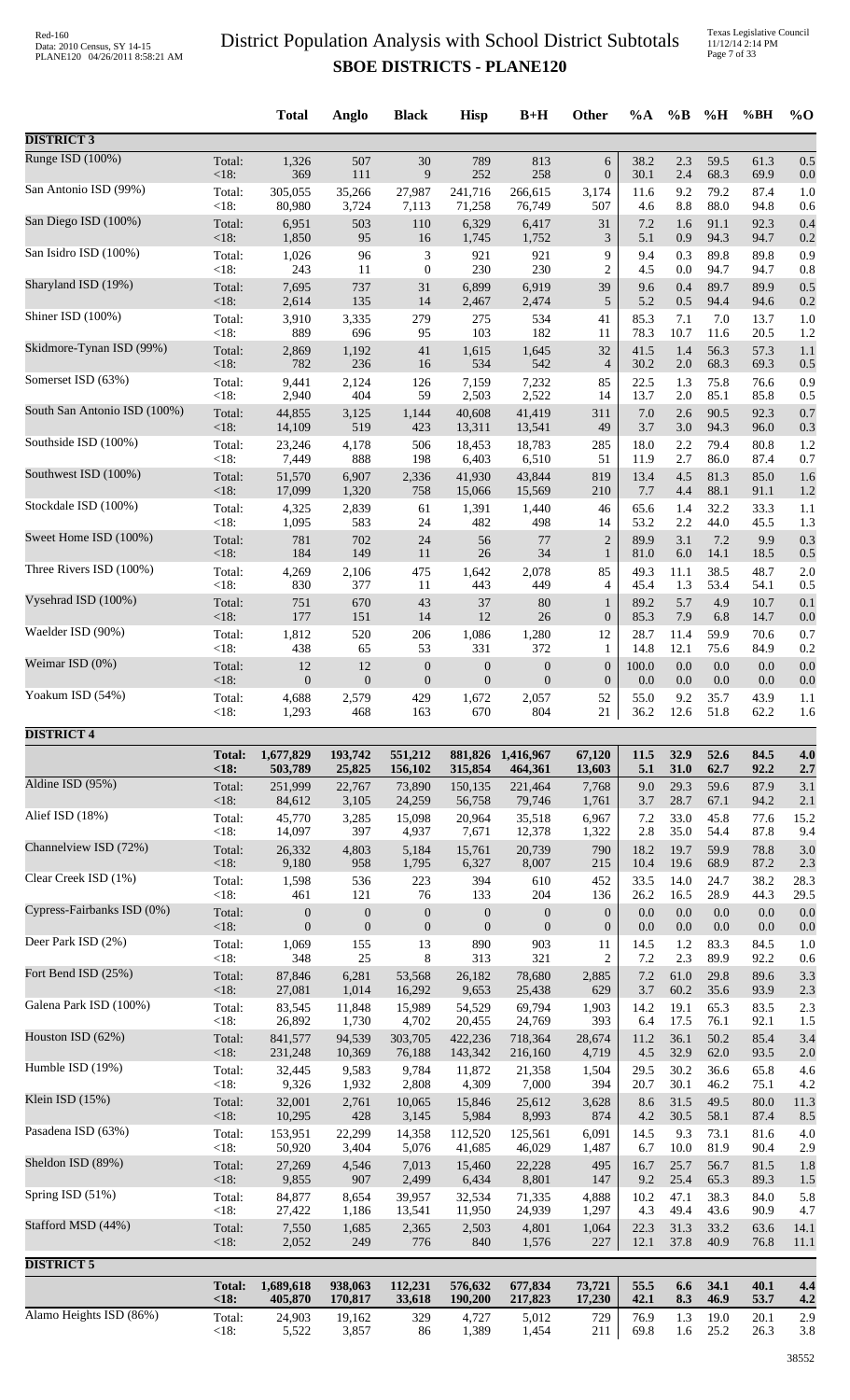Texas Legislative Council 11/12/14 2:14 PM Page 8 of 33

|                             |                   | <b>Total</b> | Anglo     | <b>Black</b>         | <b>Hisp</b>      | $B+H$          | Other                              | $\%A$        | $\%B$      | %H           | %BH         | $%$ <sup>O</sup> |
|-----------------------------|-------------------|--------------|-----------|----------------------|------------------|----------------|------------------------------------|--------------|------------|--------------|-------------|------------------|
| <b>DISTRICT 5</b>           |                   |              |           |                      |                  |                |                                    |              |            |              |             |                  |
| Austin ISD (72%)            | Total:            | 455,086      | 225,437   | 40,328               | 165,638          | 202,533        | 27,116                             | 49.5         | 8.9        | 36.4         | 44.5        | 6.0              |
| Blanco ISD (100%)           | $<18$ :           | 97,036       | 30,613    | 10,997               | 52,397           | 61,694         | 4,729                              | 31.5         | 11.3       | 54.0         | 63.6        | 4.9              |
|                             | Total:            | 6,615        | 5,166     | 63                   | 1,280            | 1,330          | 119                                | 78.1         | 1.0        | 19.3         | 20.1        | 1.8              |
| Boerne ISD (100%)           | $<18$ :           | 1,418        | 942       | 17                   | 438              | 450            | 26                                 | 66.4         | 1.2        | 30.9         | 31.7        | 1.8              |
|                             | Total:            | 34,870       | 27,609    | 273                  | 6,309            | 6,532          | 729                                | 79.2         | 0.8        | 18.1         | 18.7        | 2.1              |
|                             | $<18$ :           | 8,573        | 6,075     | 116                  | 2,196            | 2,277          | 221                                | 70.9         | 1.4        | 25.6         | 26.6        | 2.6              |
| Burnet Cons ISD (11%)       | Total:            | 2,341        | 2,223     | 5                    | 71               | 76             | 42                                 | 95.0         | 0.2        | 3.0          | 3.2         | 1.8              |
|                             | < 18:             | 231          | 213       | $\mathbf{1}$         | 13               | 14             | 4                                  | 92.2         | 0.4        | 5.6          | 6.1         | 1.7              |
| Center Point ISD (100%)     | Total:            | 4,002        | 2,707     | 38                   | 1,186            | 1,204          | 91                                 | 67.6         | 0.9        | 29.6         | 30.1        | 2.3              |
| Cherokee ISD (100%)         | $<18$ :           | 1,022        | 496       | 26                   | 488              | 500            | 26                                 | 48.5         | 2.5        | 47.7         | 48.9        | 2.5              |
|                             | Total:            | 596          | 495       | 9                    | 82               | 90             | 11                                 | 83.1         | 1.5        | 13.8         | 15.1        | 1.8              |
| Comal ISD (100%)            | $<18$ :           | 139          | 99        | 8                    | 29               | 37             | 3                                  | 71.2         | 5.8        | 20.9         | 26.6        | 2.2              |
|                             | Total:            | 99,194       | 71,135    | 2,604                | 23,155           | 25,457         | 2,602                              | 71.7         | 2.6        | 23.3         | 25.7        | 2.6              |
|                             | $<18$ :           | 24,673       | 14,983    | 890                  | 8,282            | 8,986          | 704                                | 60.7         | 3.6        | 33.6         | 36.4        | 2.9              |
| Comfort ISD (100%)          | Total:            | 7,624        | 5,085     | 49                   | 2,393            | 2,418          | 121                                | 66.7         | 0.6        | 31.4         | 31.7        | 1.6              |
|                             | <18:              | 1,704        | 826       | 15                   | 850              | 859            | 19                                 | 48.5         | 0.9        | 49.9         | 50.4        | 1.1              |
| Del Valle ISD (98%)         | Total:            | 58,128       | 12,459    | 8,091                | 36,074           | 43,468         | 2,201                              | 21.4         | 13.9       | 62.1         | 74.8        | 3.8              |
|                             | $<18$ :           | 16,337       | 1,346     | 2,182                | 12,914           | 14,755         | 236                                | 8.2          | 13.4       | 79.0         | 90.3        | 1.4              |
| Divide ISD (100%)           | Total:            | 174          | 146       | $\boldsymbol{0}$     | 28               | 28             | $\boldsymbol{0}$                   | 83.9         | 0.0        | 16.1         | 16.1        | 0.0              |
|                             | <18:              | 36           | 26        | $\boldsymbol{0}$     | 10               | 10             | $\boldsymbol{0}$                   | 72.2         | 0.0        | 27.8         | 27.8        | 0.0              |
| Doss Cons CSD (100%)        | Total:            | 307          | 277       | $\overline{c}$       | 21               | 23             | $\overline{7}$                     | 90.2         | 0.7        | 6.8          | 7.5         | 2.3              |
|                             | < 18:             | 56           | 47        | $\boldsymbol{0}$     | $\overline{7}$   | $\overline{7}$ | $\overline{2}$                     | 83.9         | 0.0        | 12.5         | 12.5        | 3.6              |
| Dripping Springs ISD (99%)  | Total:            | 22,737       | 18,951    | 304                  | 2,747            | 3,020          | 766                                | 83.3         | 1.3        | 12.1         | 13.3        | 3.4              |
| Eanes ISD (100%)            | $<18$ :           | 6,416        | 5,007     | 130                  | 1,051            | 1,159          | 250                                | 78.0         | 2.0        | 16.4         | 18.1        | 3.9              |
|                             | Total:            | 35,421       | 28,987    | 342                  | 2,838            | 3,149          | 3,285                              | 81.8         | 1.0        | 8.0          | 8.9         | 9.3              |
| East Central ISD (37%)      | <18:              | 9,754        | 7,472     | 135                  | 1,002            | 1,122          | 1,160                              | 76.6         | 1.4        | 10.3         | 11.5        | 11.9             |
|                             | Total:            | 16,951       | 9,701     | 955                  | 6,161            | 7,030          | 220                                | 57.2         | 5.6        | 36.3         | 41.5        | 1.3              |
|                             | <18:              | 4,237        | 1,854     | 297                  | 2,085            | 2,330          | 53                                 | 43.8         | 7.0        | 49.2         | 55.0        | 1.3              |
| Fort Sam Houston ISD (100%) | Total:            | 7,129        | 4,227     | 1,263                | 1,200            | 2,373          | 529                                | 59.3         | 17.7       | 16.8         | 33.3        | 7.4              |
|                             | $<18$ :           | 1,545        | 726       | 372                  | 392              | 707            | 112                                | 47.0         | 24.1       | 25.4         | 45.8        | 7.2              |
| Fredericksburg ISD (100%)   | Total:            | 21,951       | 16,881    | 110                  | 4,723            | 4,789          | 281                                | 76.9         | 0.5        | 21.5         | 21.8        | 1.3              |
|                             | $<18$ :           | 4,490        | 2,657     | 37                   | 1,727            | 1,752          | 81                                 | 59.2         | 0.8        | 38.5         | 39.0        | 1.8              |
| Gonzales ISD (2%)           | Total:            | 302          | 230<br>31 | $12\,$               | 56               | 68             | $\overline{4}$<br>$\boldsymbol{0}$ | 76.2         | 4.0        | 18.5<br>33.3 | 22.5        | 1.3              |
| Harper ISD (91%)            | $<18$ :<br>Total: | 51<br>3,273  | 2,938     | $\mathfrak{Z}$<br>12 | 17<br>280        | 20<br>287      | 48                                 | 60.8<br>89.8 | 5.9<br>0.4 | 8.6          | 39.2<br>8.8 | 0.0<br>1.5       |
| Hays Cons ISD (100%)        | <18:              | 631          | 512       | $\overline{4}$       | 109              | 110            | 9                                  | 81.1         | 0.6        | 17.3         | 17.4        | 1.4              |
|                             | Total:            | 67,879       | 31,499    | 3,214                | 32,231           | 34,946         | 1,434                              | 46.4         | 4.7        | 47.5         | 51.5        | 2.1              |
| Hunt ISD (100%)             | $<18$ :           | 21,715       | 7,807     | 1,239                | 12,546           | 13,485         | 423                                | 36.0         | 5.7        | 57.8         | 62.1        | 1.9              |
|                             | Total:            | 1,686        | 1,484     | $\boldsymbol{2}$     | 179              | 181            | 21                                 | 88.0         | 0.1        | 10.6         | 10.7        | 1.2              |
|                             | $<18$ :           | 260          | 195       | $\mathbf{1}$         | 59               | 60             | 5                                  | 75.0         | 0.4        | 22.7         | 23.1        | 1.9              |
| Ingram ISD (100%)           | Total:            | 8,319        | 6,411     | 103                  | 1,665            | 1,743          | 165                                | 77.1         | $1.2\,$    | $20.0\,$     | 21.0        | 2.0              |
|                             | <18:              | 1,708        | 999       | 60                   | 621              | 665            | 44                                 | 58.5         | 3.5        | 36.4         | 38.9        | 2.6              |
| Johnson City ISD (100%)     | Total:            | 5,412        | 4,515     | 55                   | 766              | 810            | 87                                 | 83.4         | 1.0        | 14.2         | 15.0        | 1.6              |
|                             | $<18$ :           | 1,164        | 861       | 33                   | 262              | 288            | 15                                 | 74.0         | 2.8        | 22.5         | 24.7        | 1.3              |
| Judson ISD (46%)            | Total:            | 52,698       | 23,454    | 8,707                | 18,868           | 26,745         | 2,499                              | 44.5         | 16.5       | 35.8         | 50.8        | 4.7              |
| Kerrville ISD (100%)        | <18:              | 14,087       | 4,349     | 3,001                | 6,662            | 9,179          | 559                                | 30.9         | 21.3       | 47.3         | 65.2        | 4.0              |
|                             | Total:            | 33,259       | 23,526    | 936                  | 8,272            | 9,047          | 686                                | 70.7         | 2.8        | 24.9         | 27.2        | 2.1              |
| La Vernia ISD (8%)          | $<18$ :           | 6,536        | 3,410     | 290                  | 2,803            | 2,994          | 132                                | 52.2         | 4.4        | 42.9         | 45.8        | 2.0              |
|                             | Total:            | 1,090        | 895       | $24\,$               | 147              | 171            | 24                                 | 82.1         | 2.2        | 13.5         | 15.7        | 2.2              |
| Lake Travis ISD (0%)        | <18:              | $251\,$      | 184       | 6                    | 55               | 61             | 6                                  | 73.3         | 2.4        | 21.9         | 24.3        | 2.4              |
|                             | Total:            | 41           | 38        | $\boldsymbol{0}$     | 3                | 3              | $\boldsymbol{0}$                   | 92.7         | 0.0        | 7.3          | 7.3         | 0.0              |
|                             | $<18$ :           | 14           | 14        | $\boldsymbol{0}$     | $\mathbf{0}$     | $\mathbf{0}$   | $\boldsymbol{0}$                   | 100.0        | $0.0\,$    | $0.0\,$      | $0.0\,$     | 0.0              |
| Llano ISD (100%)            | Total:            | 16,958       | 15,078    | 158                  | 1,471            | 1,604          | 276                                | 88.9         | 0.9        | 8.7          | 9.5         | 1.6              |
|                             | $<18$ :           | 2,846        | 2,189     | 74                   | 533              | 587            | 70                                 | 76.9         | $2.6\,$    | 18.7         | 20.6        | 2.5              |
| Lockhart ISD (100%)         | Total:            | 23,727       | 10,645    | 1,787                | 11,134           | 12,783         | 299                                | 44.9         | 7.5        | 46.9         | 53.9        | 1.3              |
|                             | $<18$ :           | 6,384        | 2,002     | 482                  | 3,905            | 4,300          | 82                                 | 31.4         | 7.6        | 61.2         | 67.4        | 1.3              |
| Luling ISD (100%)           | Total:            | 7,581        | 3,578     | 604                  | 3,394            | 3,914          | 89                                 | 47.2         | $8.0\,$    | 44.8         | 51.6        | 1.2              |
| Manor ISD (25%)             | $<18$ :           | 1,981        | 613       | 185                  | 1,230            | 1,354          | 14                                 | 30.9         | 9.3        | 62.1         | 68.3        | 0.7              |
|                             | Total:            | 8,884        | 1,320     | 2,173                | 5,362            | 7,460          | 104                                | 14.9         | 24.5       | 60.4         | 84.0        | 1.2              |
| Marion ISD (100%)           | $<18$ :           | 2,808        | 140       | 601                  | 2,088            | 2,652          | 16                                 | 5.0          | 21.4       | 74.4         | 94.4        | 0.6              |
|                             | Total:            | 7,024        | 4,861     | 190                  | 1,842            | 2,015          | 148                                | 69.2         | 2.7        | 26.2         | 28.7        | 2.1              |
|                             | < 18:             | 1,739        | 1,002     | 68                   | 657              | 712            | 25                                 | 57.6         | 3.9        | 37.8         | 40.9        | 1.4              |
| Mason ISD (98%)             | Total:            | 4,046        | 3,119     | $26\,$               | 866              | 888            | 39                                 | 77.1         | 0.6        | 21.4         | 21.9        | 1.0              |
|                             | $<18$ :           | 862          | 572       | 12                   | 273              | 282            | 8                                  | 66.4         | 1.4        | 31.7         | 32.7        | 0.9              |
| Medina ISD (2%)             | Total:            | 51           | $41\,$    | $\boldsymbol{0}$     | $\boldsymbol{9}$ | $\overline{9}$ | $\mathbf{1}$                       | 80.4         | 0.0        | 17.6         | 17.6        | 2.0              |
|                             | $<18$ :           | 14           | 9         | $\boldsymbol{0}$     | 5                | 5              | $\boldsymbol{0}$                   | 64.3         | $0.0\,$    | 35.7         | 35.7        | 0.0              |
| Medina Valley ISD (2%)      | Total:            | 415          | 259       | $\,8\,$              | 144              | 149            | $\tau$                             | 62.4         | 1.9        | 34.7         | 35.9        | 1.7              |
| Navarro ISD (100%)          | $<18$ :           | 85           | 44        | $\mathbf{2}$         | 41               | 41             | $\boldsymbol{0}$                   | 51.8         | 2.4        | 48.2         | 48.2        | 0.0              |
|                             | Total:            | 6,907        | 4,157     | 192                  | 2,468            | 2,614          | 136                                | 60.2         | 2.8        | 35.7         | 37.8        | 2.0              |
| New Braunfels ISD (100%)    | <18:              | 1,956        | 1,019     | 71                   | 855              | 899            | 38                                 | 52.1         | $3.6$      | 43.7         | 46.0        | 1.9              |
|                             | Total:            | 44,455       | 28,246    | 877                  | 14,643           | 15,377         | 832                                | 63.5         | 2.0        | 32.9         | 34.6        | 1.9              |
| Nixon-Smiley Cons ISD (2%)  | $<18$ :           | 11,583       | 6,095     | 319                  | 5,020            | 5,261          | 227                                | 52.6         | 2.8        | 43.3         | 45.4        | 2.0              |
|                             | Total:            | 120          | 114       | $\boldsymbol{0}$     | 6                | 6              | $\boldsymbol{0}$                   | 95.0         | 0.0        | 5.0          | 5.0         | 0.0              |
|                             | $<18$ :           | 29           | 28        | $\boldsymbol{0}$     | $\mathbf{1}$     | $\mathbf{1}$   | $\boldsymbol{0}$                   | 96.6         | $0.0\,$    | 3.4          | 3.4         | 0.0              |
| North East ISD (76%)        | Total:            | 300,036      | 159,276   | 20,391               | 106,949          | 125,159        | 15,601                             | 53.1         | 6.8        | 35.6         | 41.7        | 5.2              |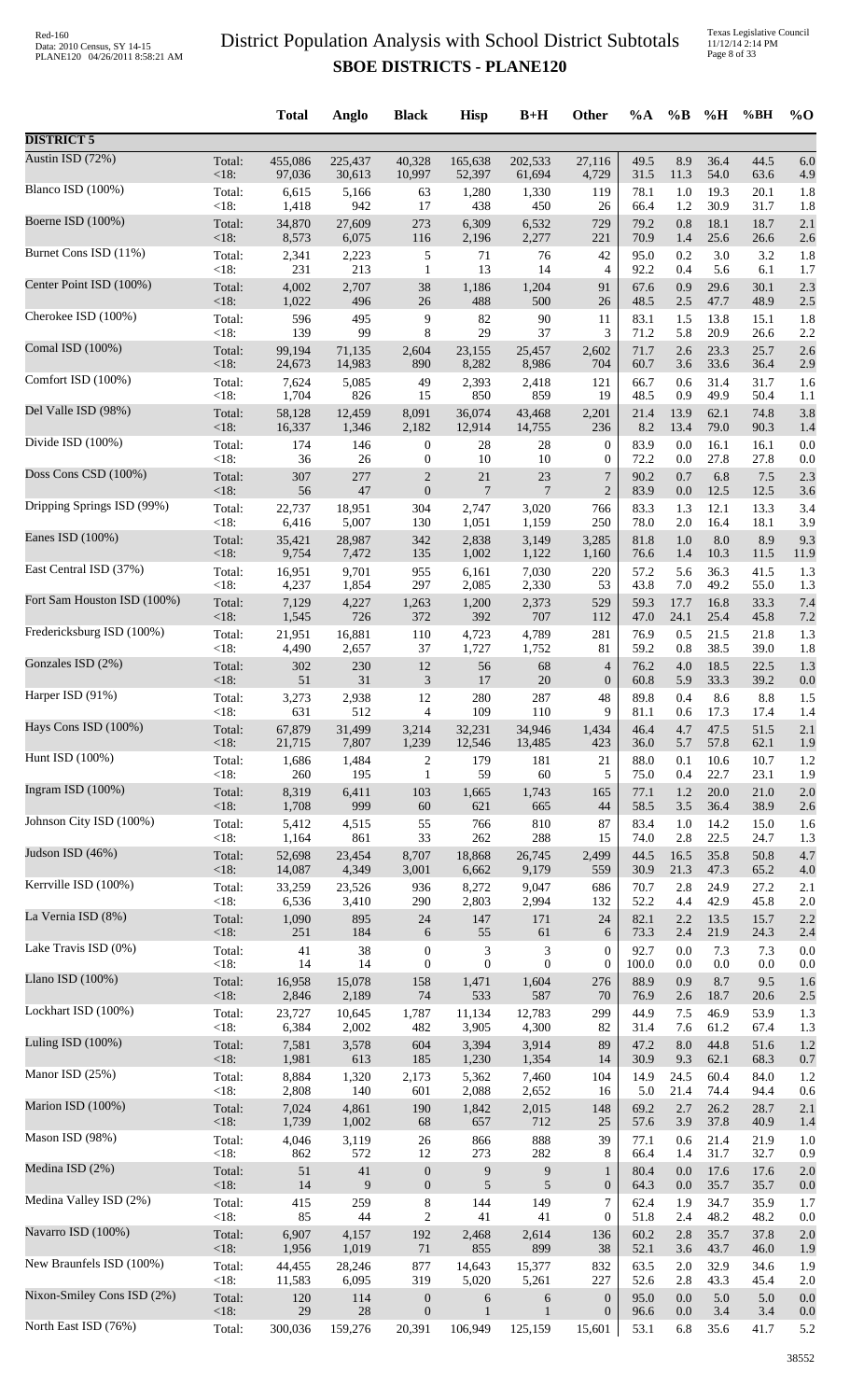Texas Legislative Council 11/12/14 2:14 PM Page 9 of 33

|                                   |               | <b>Total</b> | Anglo   | <b>Black</b> | <b>Hisp</b> | $B+H$   | <b>Other</b>     | $\%A$ | $\%B$ | %H   | %BH  | $\%$ O      |
|-----------------------------------|---------------|--------------|---------|--------------|-------------|---------|------------------|-------|-------|------|------|-------------|
| <b>DISTRICT 5</b>                 |               |              |         |              |             |         |                  |       |       |      |      |             |
| Northside ISD (Bexar) (21%)       | $<18$ :       | 74,621       | 31,439  | 6,423        | 33,550      | 38,775  | 4,407            | 42.1  | 8.6   | 45.0 | 52.0 | 5.9         |
|                                   | Total:        | 108,074      | 56,642  | 4,478        | 40,771      | 44,697  | 6,735            | 52.4  | 4.1   | 37.7 | 41.4 | 6.2         |
|                                   | < 18:         | 28,060       | 11,983  | 1,421        | 13,031      | 14,134  | 1,943            | 42.7  | 5.1   | 46.4 | 50.4 | 6.9         |
| Prairie Lea ISD (100%)            | Total:        | 1,311        | 759     | 67           | 448         | 515     | 37               | 57.9  | 5.1   | 34.2 | 39.3 | 2.8         |
|                                   | <18:          | 346          | 157     | 24           | 153         | 177     | 12               | 45.4  | 6.9   | 44.2 | 51.2 | 3.5         |
| Randolph Field ISD (100%)         | Total:        | 1,241        | 827     | 172          | 188         | 339     | 75               | 66.6  | 13.9  | 15.1 | 27.3 | 6.0         |
| Richland Springs ISD (100%)       | $<18$ :       | 516          | 323     | 79           | 99          | 164     | 29               | 62.6  | 15.3  | 19.2 | 31.8 | 5.6         |
|                                   | Total:        | 939          | 810     | $20\,$       | 100         | 111     | 18               | 86.3  | 2.1   | 10.6 | 11.8 | 1.9         |
|                                   | <18:          | 212          | 158     | 16           | 42          | 50      | 4                | 74.5  | 7.5   | 19.8 | 23.6 | 1.9         |
| San Antonio ISD (1%)              | Total:        | 2,459        | 1,407   | 115          | 881         | 986     | 66               | 57.2  | 4.7   | 35.8 | 40.1 | 2.7         |
|                                   | <18:          | 123          | 60      | $\sqrt{2}$   | 58          | 59      | $\overline{4}$   | 48.8  | 1.6   | 47.2 | 48.0 | 3.3         |
| San Marcos Cons ISD (100%)        | Total:        | 64,257       | 32,598  | 3,533        | 26,723      | 29,791  | 1,868            | 50.7  | 5.5   | 41.6 | 46.4 | 2.9         |
| San Saba ISD (100%)               | < 18:         | 11,243       | 3,197   | 822          | 7,151       | 7,735   | 311              | 28.4  | 7.3   | 63.6 | 68.8 | 2.8         |
|                                   | Total:        | 4,537        | 2,779   | 184          | 1,530       | 1,710   | 48               | 61.3  | 4.1   | 33.7 | 37.7 | 1.1         |
| Schertz-Cibolo-Universal City ISD | $<18$ :       | 921          | 448     | 5            | 461         | 462     | 11               | 48.6  | 0.5   | 50.1 | 50.2 | 1.2         |
| $(100\%)$                         | Total:        | 58,437       | 33,954  | 6,565        | 15,717      | 21,784  | 2,699            | 58.1  | 11.2  | 26.9 | 37.3 | 4.6         |
| Seguin ISD $(100\%)$              | <18:          | 16,787       | 8,327   | 2,236        | 5,718       | 7,658   | 802              | 49.6  | 13.3  | 34.1 | 45.6 | 4.8         |
|                                   | Total:        | 42,952       | 20,595  | 2,786        | 19,346      | 21,784  | 573              | 47.9  | 6.5   | 45.0 | 50.7 | 1.3         |
|                                   | <18:          | 10,541       | 3,449   | 809          | 6,369       | 6,966   | 126              | 32.7  | 7.7   | 60.4 | 66.1 | 1.2         |
| Waelder ISD (10%)                 | Total:        | 210          | 143     | 8            | 56          | 64      | 3                | 68.1  | 3.8   | 26.7 | 30.5 | 1.4         |
|                                   | <18:          | 33           | 19      | 1            | 13          | 14      | $\boldsymbol{0}$ | 57.6  | 3.0   | 39.4 | 42.4 | 0.0         |
| Wimberley ISD (100%)              | Total:        | 13,009       | 11,217  | 67           | 1,484       | 1,542   | 250              | 86.2  | 0.5   | 11.4 | 11.9 | 1.9         |
|                                   | $<18$ :       | 2,574        | 1,943   | 20           | 543         | 560     | 71               | 75.5  | 0.8   | 21.1 | 21.8 | 2.8         |
| <b>DISTRICT 6</b>                 |               |              |         |              |             |         |                  |       |       |      |      |             |
|                                   | <b>Total:</b> | 1,682,301    | 750,027 | 211,125      | 548,266     | 747,495 | 184,779          | 44.6  | 12.5  | 32.6 | 44.4 | 11.0        |
| Aldine ISD (3%)                   | <18:          | 432,240      | 147,152 | 64,255       | 181,937     | 240,865 | 44,223           | 34.0  | 14.9  | 42.1 | 55.7 | <b>10.2</b> |
|                                   | Total:        | 7,540        | 998     | 653          | 5,781       | 6,367   | 175              | 13.2  | 8.7   | 76.7 | 84.4 | 2.3         |
|                                   | $<18$ :       | 2,472        | 108     | 227          | 2,127       | 2,325   | 39               | 4.4   | 9.2   | 86.0 | 94.1 | 1.6         |
| Alief ISD (82%)                   | Total:        | 210,684      | 24,924  | 60,288       | 89,075      | 146,576 | 39,184           | 11.8  | 28.6  | 42.3 | 69.6 | 18.6        |
|                                   | <18:          | 58,966       | 3,240   | 19,156       | 29,737      | 47,709  | 8,017            | 5.5   | 32.5  | 50.4 | 80.9 | 13.6        |
| Cypress-Fairbanks ISD (84%)       | Total:        | 416,269      | 193,612 | 53,892       | 124,535     | 175,564 | 47,093           | 46.5  | 12.9  | 29.9 | 42.2 | 11.3        |
| Houston ISD (38%)                 | $<18$ :       | 120,029      | 45,346  | 17,843       | 45,279      | 61,617  | 13,066           | 37.8  | 14.9  | 37.7 | 51.3 | 10.9        |
|                                   | Total:        | 522,780      | 249,199 | 51,459       | 173,967     | 222,062 | 51,519           | 47.7  | 9.8   | 33.3 | 42.5 | 9.9         |
| Katy ISD (36%)                    | $<18$ :       | 104,913      | 34,393  | 11,834       | 49,946      | 60,589  | 9,931            | 32.8  | 11.3  | 47.6 | 57.8 | 9.5         |
|                                   | Total:        | 92,343       | 51,706  | 8,005        | 22,555      | 30,025  | 10,612           | 56.0  | 8.7   | 24.4 | 32.5 | 11.5        |
|                                   | < 18:         | 25,332       | 12,081  | 2,689        | 7,787       | 10,216  | 3,035            | 47.7  | 10.6  | 30.7 | 40.3 | 12.0        |
| Klein ISD (85%)                   | Total:        | 185,772      | 109,633 | 18,977       | 40,682      | 58,786  | 17,353           | 59.0  | 10.2  | 21.9 | 31.6 | 9.3         |
|                                   | $<18$ :       | 53,477       | 26,980  | 6,556        | 15,146      | 21,211  | 5,286            | 50.5  | 12.3  | 28.3 | 39.7 | 9.9         |
| Spring Branch ISD (100%)          | Total:        | 172,268      | 76,953  | 8,814        | 74,646      | 82,398  | 12,917           | 44.7  | 5.1   | 43.3 | 47.8 | 7.5         |
| Spring ISD (15%)                  | $<18$ :       | 47,024       | 15,471  | 3,001        | 25,799      | 28,330  | 3,223            | 32.9  | 6.4   | 54.9 | 60.2 | 6.9         |
|                                   | Total:        | 24,697       | 8,409   | 6,223        | 7,537       | 13,555  | 2,733            | 34.0  | 25.2  | 30.5 | 54.9 | 11.1        |
| Tomball ISD (87%)                 | $<18$ :       | 6,216        | 1,160   | 1,990        | 2,587       | 4,457   | 599              | 18.7  | 32.0  | 41.6 | 71.7 | 9.6         |
|                                   | Total:        | 48,211       | 33,617  | 2,760        | 8,832       | 11,459  | 3,135            | 69.7  | 5.7   | 18.3 | 23.8 | 6.5         |
|                                   | <18:          | 13,281       | 8,138   | 930          | 3,272       | 4,131   | 1,012            | 61.3  | 7.0   | 24.6 | 31.1 | 7.6         |
| Waller ISD (5%)                   | Total:        | 1,737        | 976     | 54           | 656         | 703     | 58               | 56.2  | 3.1   | 37.8 | 40.5 | 3.3         |
|                                   | < 18:         | 530          | 235     | 29           | 257         | 280     | 15               | 44.3  | 5.5   | 48.5 | 52.8 | 2.8         |
| <b>DISTRICT 7</b>                 |               |              |         |              |             |         |                  |       |       |      |      |             |
|                                   | <b>Total:</b> | 1,685,861    | 919,642 | 281,844      | 337,445     | 611,656 | 154,563          | 54.6  | 16.7  | 20.0 | 36.3 | 9.2         |
| Alvin ISD (100%)                  | < 18:         | 450,923      | 205,518 | 85,191       | 119,745     | 200,694 | 44,711           | 45.6  | 18.9  | 26.6 | 44.5 | 9.9         |
|                                   | Total:        | 86,711       | 41,290  | 10,430       | 27,288      | 37,386  | 8,035            | 47.6  | 12.0  | 31.5 | 43.1 | 9.3         |
|                                   | $<18$ :       | 24,895       | 8,996   | 3,407        | 10,144      | 13,348  | 2,551            | 36.1  | 13.7  | 40.7 | 53.6 | 10.2        |
| Anahuac ISD (100%)                | Total:        | 6,780        | 4,055   | 1,147        | 1,425       | 2,552   | 173              | 59.8  | 16.9  | 21.0 | 37.6 | 2.6         |
|                                   | <18:          | 1,660        | 847     | 272          | 512         | 772     | 41               | 51.0  | 16.4  | 30.8 | 46.5 | 2.5         |
| Angleton ISD (100%)               | Total:        | 38,961       | 19,648  | 6,979        | 11,950      | 18,714  | 599              | 50.4  | 17.9  | 30.7 | 48.0 | 1.5         |
|                                   | $<18$ :       | 8,721        | 3,767   | 1,222        | 3,702       | 4,815   | 139              | 43.2  | 14.0  | 42.4 | 55.2 | 1.6         |
| Barbers Hill ISD (100%)           | Total:        | 14,411       | 12,007  | 524          | 1,672       | 2,149   | 255              | 83.3  | 3.6   | 11.6 | 14.9 | 1.8         |
| Beaumont ISD (100%)               | <18:          | 4,340        | 3,384   | 198          | $700\,$     | 867     | 89               | 78.0  | 4.6   | 16.1 | 20.0 | 2.1         |
|                                   | Total:        | 132,225      | 46,691  | 61,677       | 19,459      | 80,399  | 5,135            | 35.3  | 46.6  | 14.7 | 60.8 | 3.9         |
|                                   | $<18$ :       | 30,313       | 6,750   | 16,958       | 5,725       | 22,357  | 1,206            | 22.3  | 55.9  | 18.9 | 73.8 | 4.0         |
| Brazos ISD (49%)                  | Total:        | 2,167        | 1,226   | 136          | 785         | 913     | 28               | 56.6  | 6.3   | 36.2 | 42.1 | 1.3         |
|                                   | <18:          | 550          | 243     | 33           | 271         | 300     | 7                | 44.2  | 6.0   | 49.3 | 54.5 | 1.3         |
| Brazosport ISD (100%)             | Total:        | 61,787       | 33,042  | 5,527        | 21,893      | 26,999  | 1,746            | 53.5  | 8.9   | 35.4 | 43.7 | 2.8         |
| Bridge City ISD (100%)            | $<18$ :       | 17,381       | 6,975   | 1,966        | 8,264       | 9,946   | 460              | 40.1  | 11.3  | 47.5 | 57.2 | 2.6         |
|                                   | Total:        | 12,918       | 11,308  | 142          | 1,091       | 1,222   | 388              | 87.5  | 1.1   | 8.4  | 9.5  | 3.0         |
| Broaddus ISD (100%)               | < 18:         | 3,227        | 2,618   | 62           | 430         | 488     | 121              | 81.1  | 1.9   | 13.3 | 15.1 | 3.7         |
|                                   | Total:        | 2,930        | 2,716   | 85           | 95          | 179     | 35               | 92.7  | 2.9   | 3.2  | 6.1  | 1.2         |
|                                   | <18:          | 595          | 518     | 25           | 42          | 66      | 11               | 87.1  | 4.2   | 7.1  | 11.1 | 1.8         |
| Brookeland ISD (100%)             | Total:        | 2,407        | 2,129   | 178          | $70\,$      | 242     | 36               | 88.5  | 7.4   | 2.9  | 10.1 | 1.5         |
|                                   | $<18$ :       | 500          | 405     | 61           | 31          | 88      | 7                | 81.0  | 12.2  | 6.2  | 17.6 | 1.4         |
| <b>Buna ISD</b> (100%)            | Total:        | 7,887        | 7,327   | 249          | 200         | 441     | 119              | 92.9  | 3.2   | 2.5  | 5.6  | 1.5         |
| Burkeville ISD (100%)             | <18:          | 1,987        | 1,793   | 79           | $80\,$      | 155     | 39               | 90.2  | 4.0   | 4.0  | 7.8  | 2.0         |
|                                   | Total:        | 2,390        | 1,720   | 592          | 45          | 636     | 34               | 72.0  | 24.8  | 1.9  | 26.6 | 1.4         |
|                                   | $<18$ :       | 479          | 317     | 134          | 19          | 153     | 9                | 66.2  | 28.0  | 4.0  | 31.9 | 1.9         |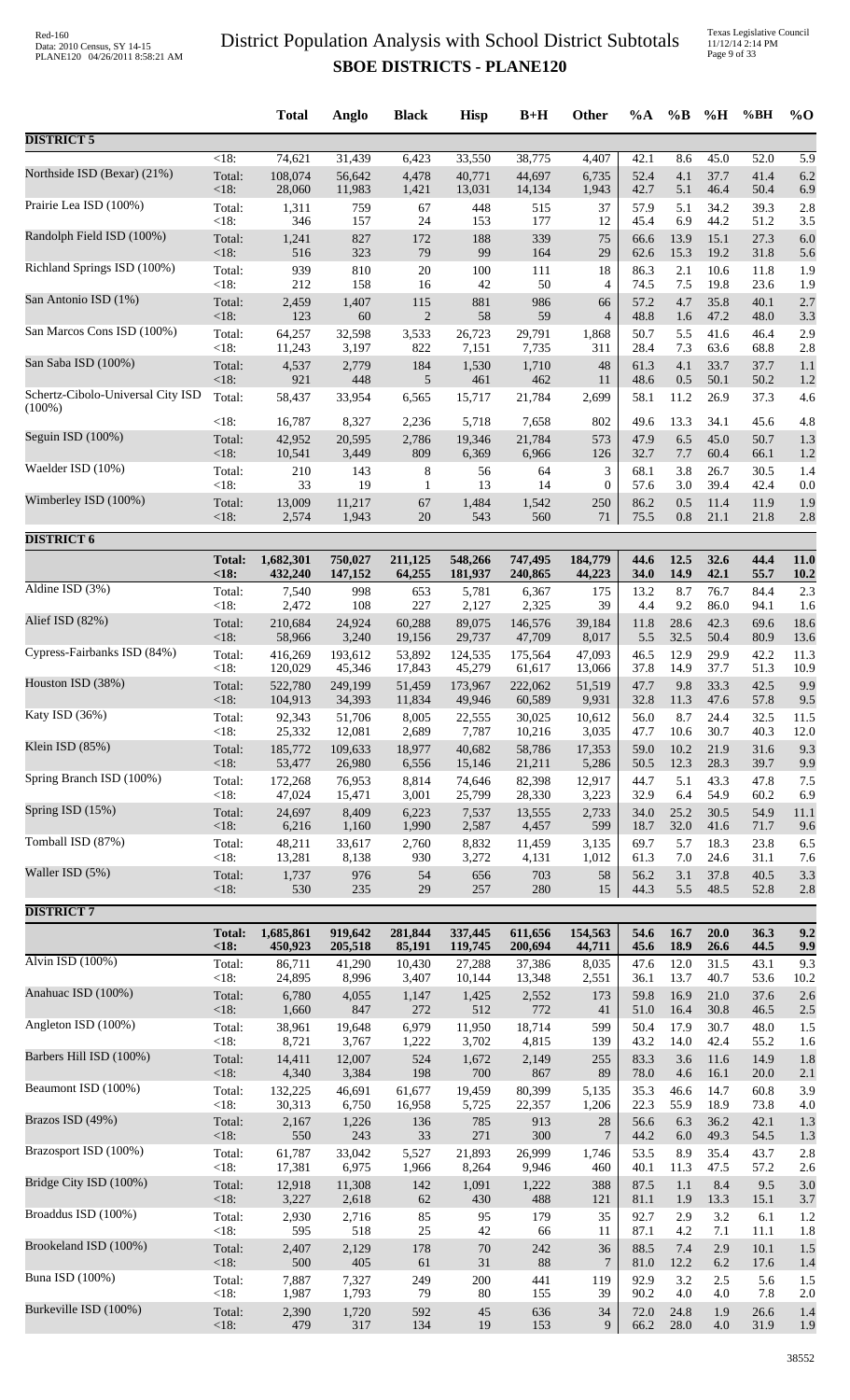Texas Legislative Council 11/12/14 2:14 PM Page 10 of 33

|                                               |                 | <b>Total</b>     | Anglo            | <b>Black</b>          | <b>Hisp</b>      | $B+H$          | Other            | $\%A$        | $\%B$        | %H             | %BH          | $\%$ O     |
|-----------------------------------------------|-----------------|------------------|------------------|-----------------------|------------------|----------------|------------------|--------------|--------------|----------------|--------------|------------|
| <b>DISTRICT 7</b>                             |                 |                  |                  |                       |                  |                |                  |              |              |                |              |            |
| Chester ISD $(62%)$                           | Total:          | 791              | 751              | 13                    | 18               | 31             | 9                | 94.9         | 1.6          | 2.3            | 3.9          | 1.1        |
| Chireno ISD (11%)                             | < 18:           | 198              | 188              | $\overline{c}$        | 5                | $\overline{7}$ | 3                | 94.9         | 1.0          | 2.5            | 3.5          | 1.5        |
|                                               | Total:          | 188              | 174              | 10                    | $\overline{4}$   | 14             | $\boldsymbol{0}$ | 92.6         | 5.3          | 2.1            | 7.4          | 0.0        |
| Clear Creek ISD (36%)                         | < 18:           | 41               | 41               | $\boldsymbol{0}$      | $\overline{0}$   | $\mathbf{0}$   | $\boldsymbol{0}$ | 100.0        | 0.0          | 0.0            | 0.0          | 0.0        |
|                                               | Total:          | 75,417           | 53,142           | 4,955                 | 12,475           | 17,186         | 5,089            | 70.5         | 6.6          | 16.5           | 22.8         | 6.7        |
|                                               | < 18:           | 21,390           | 13,728           | 1,652                 | 4,594            | 6,111          | 1,551            | 64.2         | 7.7          | 21.5           | 28.6         | 7.3        |
| Cleveland ISD (84%)                           | Total:          | 16,703           | 9,886            | 2,100                 | 4,454            | 6,491          | 326              | 59.2         | 12.6         | 26.7           | 38.9         | 2.0        |
|                                               | < 18:           | 4,693            | 2,254            | 622                   | 1,766            | 2,354          | 85               | 48.0         | 13.3         | 37.6           | 50.2         | 1.8        |
| Colmesneil ISD (100%)                         | Total:          | 2,428            | 2,251            | 80                    | 63               | 142            | 35               | 92.7         | 3.3          | 2.6            | 5.8          | 1.4        |
|                                               | <18:            | 543              | 490              | 19                    | 27               | 45             | 8                | 90.2         | 3.5          | 5.0            | 8.3          | 1.5        |
| Columbia-Brazoria ISD (100%)                  | Total:          | 18,784           | 13,297           | 2,005                 | 3,220            | 5,158          | 329              | 70.8         | 10.7         | 17.1           | 27.5         | 1.8        |
|                                               | < 18:           | 4,716            | 2,863            | 606                   | 1,200            | 1,758          | 95               | 60.7         | 12.8         | 25.4           | 37.3         | 2.0        |
| Damon ISD (100%)                              | Total:          | 1,232            | 828              | 27                    | 354              | 376            | 28               | 67.2         | 2.2          | 28.7           | 30.5         | 2.3        |
| Danbury ISD (100%)                            | $<18$ :         | 329              | 171              | 14                    | 140              | 149            | 9                | 52.0         | 4.3          | 42.6           | 45.3         | 2.7        |
|                                               | Total:          | 4,331            | 3,428            | 227                   | 605              | 827            | 76               | 79.2         | 5.2          | 14.0           | 19.1         | 1.8        |
| Dayton ISD (100%)                             | $<18$ :         | 1,018            | 795              | 22                    | 171              | 192            | 31               | 78.1         | 2.2          | 16.8           | 18.9         | 3.0        |
|                                               | Total:          | 28,131           | 18,672           | 3,324                 | 5,746            | 9,002          | 457              | 66.4         | 11.8         | 20.4           | 32.0         | 1.6        |
|                                               | $<18$ :         | 6,722            | 4,077            | 677                   | 1,901            | 2,546          | 99               | 60.7         | 10.1         | 28.3           | 37.9         | 1.5        |
| Devers ISD (100%)                             | Total:          | 941              | 706              | $73\,$                | 153              | 223            | 12               | 75.0         | 7.8          | 16.3           | 23.7         | 1.3        |
|                                               | < 18:           | 245              | 172              | 17                    | 57               | 72             | $\mathbf{1}$     | 70.2         | 6.9          | 23.3           | 29.4         | 0.4        |
| Deweyville ISD (100%)                         | Total:          | 3,701            | 3,487            | 36                    | 97               | 132            | 82               | 94.2         | 1.0          | 2.6            | 3.6          | 2.2        |
|                                               | < 18:           | 882              | 808              | 14                    | 41               | 54             | 20               | 91.6         | 1.6          | 4.6            | 6.1          | 2.3        |
| Dickinson ISD (100%)                          | Total:          | 51,434           | 27,204           | 6,557                 | 15,656           | 21,910         | 2,320            | 52.9         | 12.7         | 30.4           | 42.6         | 4.5        |
| East Chambers ISD (100%)                      | <18:            | 13,791           | 5,220            | 2,179                 | 5,957            | 7,959          | 612              | 37.9         | 15.8         | 43.2           | 57.7         | 4.4        |
|                                               | Total:          | 6,277            | 4,191            | 543                   | 1,478            | 1,997          | 89               | 66.8         | 8.7          | 23.5           | 31.8         | 1.4        |
|                                               | < 18:           | 1,708            | 938              | 137                   | 626              | 751            | 19               | 54.9         | 8.0          | 36.7           | 44.0         | 1.1        |
| Evadale ISD (100%)                            | Total:          | 1,636            | 1,587            | 12                    | 32               | 44             | $\sqrt{5}$       | 97.0         | 0.7          | $2.0\,$        | 2.7          | 0.3        |
|                                               | <18:            | 440              | 420              | 11                    | 9                | 20             | $\boldsymbol{0}$ | 95.5         | 2.5          | 2.0            | 4.5          | 0.0        |
| Fort Bend ISD (75%)                           | Total:          | 260,680          | 92,329           | 46,081                | 46,225           | 90,881         | 77,470           | 35.4         | 17.7         | 17.7           | 34.9         | 29.7       |
|                                               | < 18:           | 73,813           | 21,455           | 15,449                | 15,918           | 30,632         | 21,726           | 29.1         | 20.9         | 21.6           | 41.5         | 29.4       |
| Friendswood ISD (100%)                        | Total:          | 25,524           | 21,036           | 527                   | 2,542            | 3,045          | 1,443            | 82.4         | 2.1          | 10.0           | 11.9         | 5.7        |
| Galveston ISD (100%)                          | < 18:           | 7,088            | 5,521            | 174                   | 944              | 1,109          | 458              | 77.9         | 2.5          | 13.3           | 15.6         | 6.5        |
|                                               | Total:          | 50,606           | 23,855           | 9,580                 | 15,307           | 24,487         | 2,264            | 47.1         | 18.9         | 30.2           | 48.4         | 4.5        |
|                                               | < 18:           | 9,630            | 2,625            | 2,443                 | 4,395            | 6,619          | 386              | 27.3         | 25.4         | 45.6           | 68.7         | 4.0        |
| Goose Creek Consolidated ISD (8%) Total:      | $<18$ :         | 7,628<br>2,303   | 4,514<br>1,119   | 878<br>301            | 2,060<br>830     | 2,911<br>1,112 | 203<br>72        | 59.2<br>48.6 | 11.5<br>13.1 | 27.0<br>36.0   | 38.2<br>48.3 | 2.7<br>3.1 |
| Hamshire-Fannett ISD (100%)                   | Total:          | 9,116            | 7,636            | 530                   | 814              | 1,338          | 142              | 83.8         | 5.8          | 8.9            | 14.7         | 1.6        |
|                                               | $<18$ :         | 2,266            | 1,759            | 151                   | 327              | 472            | 35               | 77.6         | 6.7          | 14.4           | 20.8         | 1.5        |
| Hardin ISD (100%)                             | Total:<br>< 18: | 6,874<br>1,709   | 5,978<br>1,390   | 254<br>78             | 549<br>219       | 795<br>291     | 101<br>$28\,$    | 87.0<br>81.3 | 3.7<br>4.6   | 8.0<br>12.8    | 11.6<br>17.0 | 1.5        |
| Hardin-Jefferson ISD (100%)                   | Total:          | 10,790           | 8,872            | 1,059                 | 727              | 1,773          | 145              | 82.2         | 9.8          | 6.7            | 16.4         | 1.6<br>1.3 |
| Hemphill ISD (100%)                           | < 18:           | 2,536            | 1,993            | 256                   | 265              | 517            | 26               | 78.6         | 10.1         | 10.4           | 20.4         | 1.0        |
|                                               | Total:          | 7,636            | 6,680            | 585                   | 237              | 821            | 135              | 87.5         | 7.7          | 3.1            | 10.8         | 1.8        |
| High Island ISD (100%)                        | < 18:<br>Total: | 1,281            | 1,017<br>477     | 153                   | 83               | 235<br>48      | 29<br>12         | 79.4<br>88.8 | 11.9<br>0.9  | 6.5<br>$8.0\,$ | 18.3<br>8.9  | 2.3        |
|                                               | < 18:           | 537<br>88        | 73               | 5<br>$\boldsymbol{0}$ | 43<br>14         | 14             | 1                | 83.0         | $0.0\,$      | 15.9           | 15.9         | 2.2<br>1.1 |
| Hitchcock ISD (100%)                          | Total:          | 8,599            | 4,039            | 2,680                 | 1,839            | 4,450          | 110              | 47.0         | 31.2         | 21.4           | 51.8         | 1.3        |
|                                               | < 18:           | 2,169            | 716              | 815                   | 664              | 1,432          | 21               | 33.0         | 37.6         | 30.6           | 66.0         | 1.0        |
| Hull-Daisetta ISD (100%)                      | Total:          | 3,079            | 2,277            | 569                   | 194              | 749            | 53               | 74.0         | 18.5         | 6.3            | 24.3         | 1.7        |
|                                               | < 18:           | 747              | 537              | 127                   | 77               | 203            | 7                | 71.9         | 17.0         | 10.3           | 27.2         | 0.9        |
| Jasper ISD (100%)                             | Total:          | 16,714           | 10,015           | 5,000                 | 1,431            | 6,393          | 306              | 59.9         | 29.9         | 8.6            | 38.2         | 1.8        |
| Katy ISD (32%)                                | < 18:           | 4,214            | 2,019            | 1,587                 | 533              | 2,098          | 97               | 47.9         | 37.7         | 12.6           | 49.8         | 2.3        |
|                                               | Total:          | 80,912           | 49,265           | 4,729                 | 13,429           | 17,854         | 13,793           | 60.9         | 5.8          | 16.6           | 22.1         | 17.0       |
| Kirbyville Cons ISD (100%)                    | < 18:           | 28,509           | 16,069           | 1,879                 | 5,422            | 7,120          | 5,320            | 56.4         | 6.6          | 19.0           | 25.0         | 18.7       |
|                                               | Total:          | 7,872            | 6,454            | 1,001                 | 303              | 1,299          | 119              | 82.0         | 12.7         | 3.8            | 16.5         | 1.5        |
|                                               | <18:            | 1,900            | 1,451            | 280                   | 126              | 404            | 45               | 76.4         | 14.7         | 6.6            | 21.3         | 2.4        |
| Kountze ISD (100%)                            | Total:          | 7,711            | 6,623            | 690                   | 300              | 983            | 105              | 85.9         | 8.9          | 3.9            | 12.7         | 1.4        |
|                                               | <18:            | 1,925            | 1,583            | 213                   | 104              | 316            | 26               | 82.2         | 11.1         | 5.4            | 16.4         | 1.4        |
| La Marque ISD (100%)                          | Total:          | 27,698           | 9,558            | 12,775                | 5,119            | 17,629         | 511              | 34.5         | 46.1         | 18.5           | 63.6         | 1.8        |
|                                               | < 18:           | 6,493            | 1,157            | 3,671                 | 1,731            | 5,233          | 103              | 17.8         | 56.5         | 26.7           | 80.6         | 1.6        |
| La Porte ISD $(0\%)$                          | Total:          | $\boldsymbol{0}$ | $\boldsymbol{0}$ | $\boldsymbol{0}$      | $\boldsymbol{0}$ | $\mathbf{0}$   | $\boldsymbol{0}$ | 0.0          | 0.0          | $0.0\,$        | $0.0\,$      | 0.0        |
| Lamar Cons ISD (100%)                         | < 18:           | $\overline{0}$   | $\mathbf{0}$     | $\mathbf{0}$          | $\mathbf{0}$     | $\mathbf{0}$   | $\overline{0}$   | 0.0          | $0.0\,$      | 0.0            | 0.0          | 0.0        |
|                                               | Total:          | 123,963          | 50,639           | 20,805                | 44,004           | 63,894         | 9,430            | 40.9         | 16.8         | 35.5           | 51.5         | 7.6        |
| Liberty ISD (100%)                            | < 18:           | 36,180           | 11,458           | 7,134                 | 15,448           | 22,068         | 2,654            | 31.7         | 19.7         | 42.7           | 61.0         | 7.3        |
|                                               | Total:          | 11,256           | 6,772            | 2,195                 | 2,127            | 4,293          | 191              | 60.2         | 19.5         | 18.9           | 38.1         | 1.7        |
|                                               | <18:            | 2,866            | 1,459            | 559                   | 824              | 1,370          | 37               | 50.9         | 19.5         | 28.8           | 47.8         | 1.3        |
| Little Cypress-Mauriceville Cons<br>ISD(100%) | Total:          | 18,866           | 16,294           | 1,148                 | 992              | 2,120          | 452              | 86.4         | 6.1          | 5.3            | 11.2         | 2.4        |
| Lumberton ISD (100%)                          | < 18:           | 4,967            | 4,002            | 425                   | 404              | 817            | 148              | 80.6         | 8.6          | 8.1            | 16.4         | 3.0        |
|                                               | Total:          | 19,598           | 18,170           | $111\,$               | 981              | 1,081          | 347              | 92.7         | 0.6          | 5.0            | 5.5          | 1.8        |
| Nederland ISD (100%)                          | < 18:           | 5,307            | 4,770            | 55                    | 386              | 436            | 101              | 89.9         | 1.0          | 7.3            | 8.2          | 1.9        |
|                                               | Total:          | 27,029           | 21,636           | 1,252                 | 2,894            | 4,081          | 1,312            | 80.0         | 4.6          | 10.7           | 15.1         | 4.9        |
|                                               | <18:            | 6,244            | 4,427            | 471                   | 987              | 1,416          | 401              | 70.9         | $7.5\,$      | 15.8           | 22.7         | 6.4        |
| Needville ISD (100%)                          | Total:          | 13,015           | 8,183            | 655                   | 4,034            | 4,649          | 183              | 62.9         | 5.0          | 31.0           | 35.7         | 1.4        |
|                                               | <18:            | 3,588            | 1,860            | 190                   | 1,504            | 1,668          | 60               | 51.8         | 5.3          | 41.9           | 46.5         | 1.7        |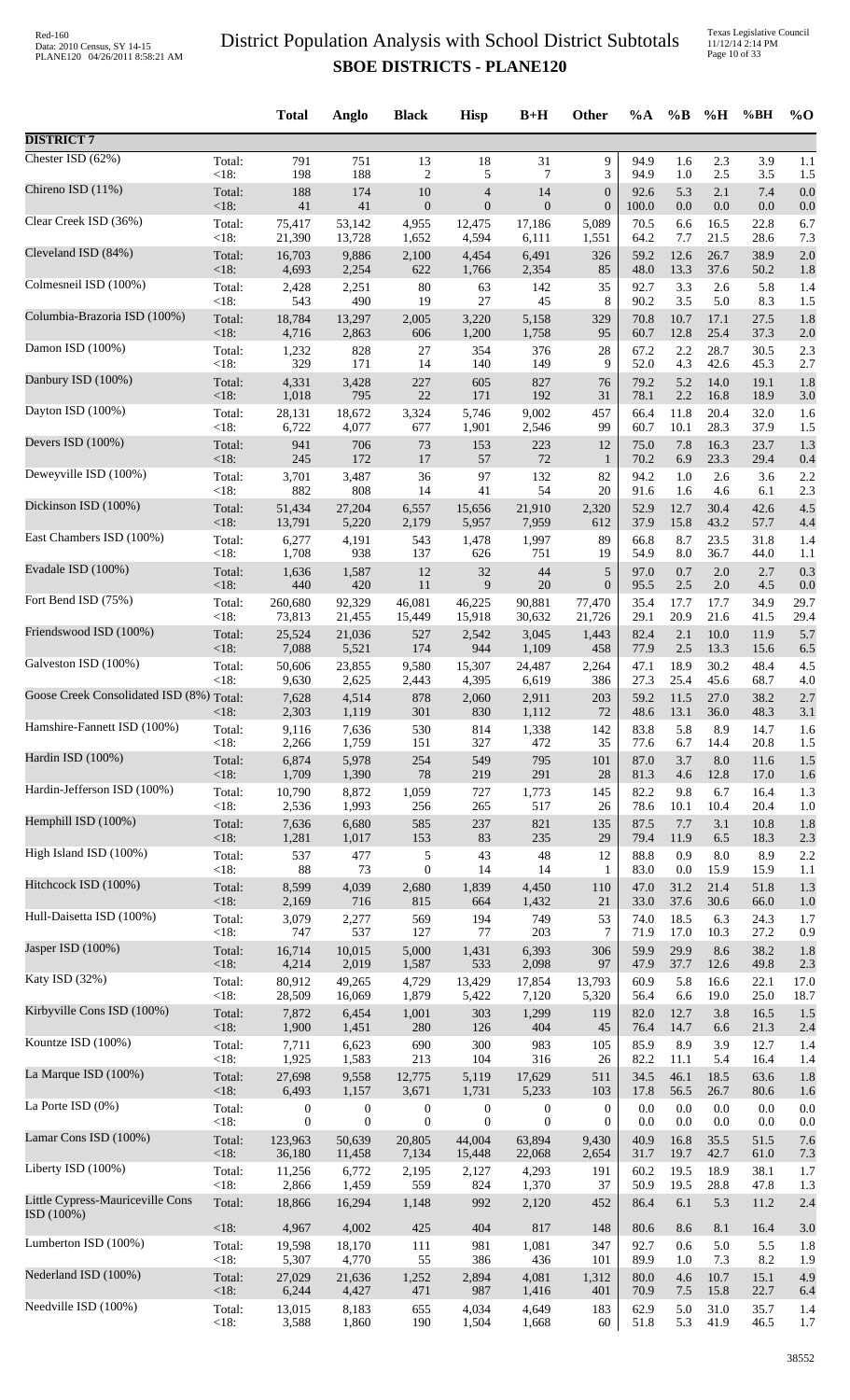Texas Legislative Council 11/12/14 2:14 PM Page 11 of 33

|                                          |               | <b>Total</b>    | <b>Anglo</b>    | <b>Black</b>     | <b>Hisp</b>      | $B+H$          | Other            | $\%A$        | $\%$ B       | %H          | %BH          | $\%$ O     |
|------------------------------------------|---------------|-----------------|-----------------|------------------|------------------|----------------|------------------|--------------|--------------|-------------|--------------|------------|
| <b>DISTRICT 7</b>                        |               |                 |                 |                  |                  |                |                  |              |              |             |              |            |
| Newton ISD (100%)                        | Total:        | 7,611           | 5,117           | 2,147            | 243              | 2,381          | 113              | 67.2         | 28.2         | $3.2\,$     | 31.3         | 1.5        |
| Orangefield ISD (100%)                   | <18:          | 1,810           | 1,108           | 589              | 94               | 677            | 25               | 61.2         | 32.5         | 5.2         | 37.4         | 1.4        |
|                                          | Total:        | 7,726           | 7,067           | 77               | 340              | 414            | 245              | 91.5         | $1.0\,$      | 4.4         | 5.4          | 3.2        |
|                                          | < 18:         | 2,031           | 1,765           | 37               | 150              | 186            | 80               | 86.9         | 1.8          | 7.4         | 9.2          | 3.9        |
| Pearland ISD (98%)                       | Total:        | 91,267          | 48,182          | 13,529           | 19,890           | 32,981         | 10,104           | 52.8         | 14.8         | 21.8        | 36.1         | 11.1       |
|                                          | <18:          | 27,388          | 12,424          | 4,606            | 7,404            | 11,750         | 3,214            | 45.4         | 16.8         | 27.0        | 42.9         | 11.7       |
| Port Arthur ISD (100%)                   | Total:        | 52,259          | 11,333          | 22,051           | 16,278           | 37.949         | 2,977            | 21.7         | 42.2         | 31.1        | 72.6         | 5.7        |
| Port Neches-Groves ISD (100%)            | $<18$ :       | 14,131          | 1,274           | 6,137            | 6,114            | 12,054         | 803              | 9.0          | 43.4         | 43.3        | 85.3         | 5.7        |
|                                          | Total:        | 26,407          | 21,407          | 925              | 3,003            | 3,872          | 1,128            | 81.1         | 3.5          | 11.4        | 14.7         | 4.3        |
| Sabine Pass ISD (100%)                   | $<18$ :       | 6,303           | 4,574           | 344              | 1,119            | 1,427          | 302              | 72.6         | 5.5          | 17.8        | 22.6         | 4.8        |
|                                          | Total:        | 396             | 354             | 21               | 16               | 37             | 5                | 89.4         | 5.3          | 4.0         | 9.3          | 1.3        |
| San Augustine ISD (99%)                  | < 18:         | 66              | 59              | $\mathbf{1}$     | 6                | 7              | $\mathbf{0}$     | 89.4         | 1.5          | 9.1         | 10.6         | 0.0        |
|                                          | Total:        | 5,559           | 3,108           | 1,963            | 431              | 2,390          | 61               | 55.9         | 35.3         | 7.8         | 43.0         | 1.1        |
| Santa Fe ISD (100%)                      | $<18$ :       | 1,214           | 513             | 512              | 175              | 685            | 16               | 42.3         | 42.2         | 14.4        | 56.4         | 1.3        |
|                                          | Total:        | 24,183          | 20,123          | 317              | 3,338            | 3,628          | 432              | 83.2         | 1.3          | 13.8        | 15.0         | 1.8        |
| Shelbyville ISD (1%)                     | < 18:         | 6,022           | 4,663           | 130              | 1,128            | 1,244          | 115              | 77.4         | 2.2          | 18.7        | 20.7         | 1.9        |
|                                          | Total:        | 53              | 29              | 18               | $\boldsymbol{6}$ | 24             | $\mathbf{0}$     | 54.7         | 34.0         | 11.3        | 45.3         | 0.0        |
| Silsbee ISD (100%)                       | $<18$ :       | 14              | 10              | 3                | 1                | $\overline{4}$ | $\boldsymbol{0}$ | 71.4         | 21.4         | 7.1         | 28.6         | 0.0        |
|                                          | Total:        | 16,892          | 13,574          | 2,413            | 699              | 3,104          | 214              | 80.4         | 14.3         | 4.1         | 18.4         | 1.3        |
| Spurger ISD (100%)                       | $<18$ :       | 4,352           | 3,247           | 760              | 297              | 1,052          | 53               | 74.6         | 17.5         | 6.8         | 24.2         | 1.2        |
|                                          | Total:        | 2,188           | 2,069           | 36               | 56               | 91             | 28               | 94.6         | 1.6          | 2.6         | 4.2          | 1.3        |
| Stafford MSD (56%)                       | $<18$ :       | 520             | 475             | 9                | $26\,$           | 35             | 10               | 91.3         | 1.7          | 5.0         | 6.7          | 1.9        |
|                                          | Total:        | 9,545           | 2,162           | 2,457            | 1,986            | 4,328          | 3,055            | 22.7         | 25.7         | 20.8        | 45.3         | 32.0       |
|                                          | <18:          | 2,152           | 276             | 691              | 662              | 1,294          | 582              | 12.8         | 32.1         | 30.8        | 60.1         | 27.0       |
| Sweeny ISD (100%)                        | Total:        | 10,079          | 6,954           | 1,561            | 1,442            | 2,958          | 167              | 69.0         | 15.5         | 14.3        | 29.3         | 1.7        |
|                                          | <18:          | 2,531           | 1,531           | 450              | 519              | 947            | 53               | 60.5         | 17.8         | 20.5        | 37.4         | 2.1        |
| Tarkington ISD (100%)                    | Total:        | 8,659           | 8,030           | 141              | 379              | 520            | 109              | 92.7         | 1.6          | 4.4         | 6.0          | 1.3        |
|                                          | $<18$ :       | 2,385           | 2,167           | 41               | 150              | 191            | 27               | 90.9         | 1.7          | 6.3         | 8.0          | 1.1        |
| Texas City ISD (100%)                    | Total:        | 27,325          | 13,223          | 4,889            | 8,952            | 13,635         | 467              | 48.4         | 17.9         | 32.8        | 49.9         | 1.7        |
|                                          | <18:          | 7,502           | 2,692           | 1,649            | 3,194            | 4,694          | 116              | 35.9         | 22.0         | 42.6        | 62.6         | 1.5        |
| Vidor ISD (100%)                         | Total:        | 25,473          | 23,707          | 54               | 1,189            | 1,239          | 527              | 93.1         | 0.2          | 4.7         | 4.9          | 2.1        |
|                                          | $<18$ :       | 6,554           | 5,912           | 25               | 458              | 482            | 160              | 90.2         | 0.4          | 7.0         | 7.4          | 2.4        |
| Warren ISD (100%)                        | Total:        | 6,113           | 5,699           | 153              | 155              | 307            | 107              | 93.2         | 2.5          | 2.5         | 5.0          | 1.8        |
|                                          | <18:          | 1,354           | 1,224           | 51               | 54               | 105            | 25               | 90.4         | 3.8          | 4.0         | 7.8          | 1.8        |
| West Hardin County Cons ISD<br>$(100\%)$ | Total:        | 3,643           | 3,504           | 5                | 85               | 90             | 49               | 96.2         | 0.1          | 2.3         | 2.5          | 1.3        |
|                                          | $<18$ :       | 902             | 870             | $\overline{c}$   | 14               | 16             | 16               | 96.5         | 0.2          | 1.6         | 1.8          | 1.8        |
| West Orange-Cove Cons ISD (100%)Total:   | $<18$ :       | 17,359<br>3,871 | 10,001<br>1,568 | 5,877<br>1,849   | 1,163<br>388     | 7,005<br>2,223 | 353<br>80        | 57.6<br>40.5 | 33.9<br>47.8 | 6.7<br>10.0 | 40.4<br>57.4 | 2.0<br>2.1 |
| West Sabine ISD (100%)                   | Total:        | 2,711           | 2,358           | 240              | 93               | 325            | 28               | 87.0         | 8.9          | 3.4         | 12.0         | 1.0        |
|                                          | $<18$ :       | 726             | 606             | 83               | 37               | 114            | 6                | 83.5         | 11.4         | 5.1         | 15.7         | 0.8        |
| Woodville ISD (100%)                     | Total:        | 11,142          | 7,576           | 2,233            | 1,222            | 3,439          | 127              | 68.0         | 20.0         | 11.0        | 30.9         | 1.1        |
|                                          | $<18$ :       | 1,908           | 1,322           | 422              | 136              | 552            | 34               | 69.3         | 22.1         | 7.1         | 28.9         | 1.8        |
| <b>DISTRICT 8</b>                        |               |                 |                 |                  |                  |                |                  |              |              |             |              |            |
|                                          | <b>Total:</b> | 1,682,598       | 989.084         | 181,999          | 439,416          | 613,126        | 80,388           | 58.8         | 10.8         | 26.1        | 36.4         | 4.8        |
| Aldine ISD $(2\%)$                       | <18           | 447,906         | 210,318         | 59,144           | 161,387          | 216,084        | 21,504           | 47.0         | 13.2         | 36.0        | 48.2         | 4.8        |
|                                          | Total:        | 4,664           | 1,676           | 1,079            | 1,804            | 2,847          | 141              | 35.9         | 23.1         | 38.7        | 61.0         | 3.0        |
|                                          | $<18$ :       | 1,245           | 190             | 368              | 671              | 1,021          | 34               | 15.3         | 29.6         | 53.9        | 82.0         | 2.7        |
| Anderson-Shiro Cons ISD (100%)           | Total:        | 3,360           | 2,677           | 319              | 337              | 644            | 39               | 79.7         | 9.5          | 10.0        | 19.2         | 1.2        |
|                                          | <18:          | 765             | 552             | 73               | 134              | 201            | 12               | 72.2         | 9.5          | 17.5        | 26.3         | 1.6        |
| Apple Springs ISD (100%)                 | Total:        | 1,214           | 1,028           | 136              | 36               | 172            | 14               | 84.7         | 11.2         | 3.0         | 14.2         | 1.2        |
| Big Sandy ISD (Polk) (100%)              | $<18$ :       | 264             | 224             | 22               | 15               | 37             | 3                | 84.8         | 8.3          | 5.7         | 14.0         | 1.1        |
|                                          | Total:        | 2,158           | 1,439           | $30\,$           | 138              | 165            | 554              | 66.7         | 1.4          | 6.4         | 7.6          | 25.7       |
|                                          | < 18:         | 553             | 315             | $18\,$           | 55               | 70             | 168              | 57.0         | 3.3          | 9.9         | 12.7         | 30.4       |
| Bryan ISD (100%)                         | Total:        | 92,278          | 44,197          | 15,427           | 31,046           | 45,926         | 2,155            | 47.9         | 16.7         | 33.6        | 49.8         | 2.3        |
|                                          | $<18$ :       | 23,637          | 7,239           | 5,079            | 11,301           | 16,067         | 331              | 30.6         | 21.5         | 47.8        | 68.0         | 1.4        |
| Centerville ISD (Trinity) (100%)         | Total:        | 721             | 668             | 5                | 30               | 35             | 18               | 92.6         | 0.7          | 4.2         | 4.9          | 2.5        |
|                                          | <18:          | 166             | 142             | $\boldsymbol{0}$ | 15               | 15             | 9                | 85.5         | 0.0          | 9.0         | 9.0          | 5.4        |
| Channelview ISD (28%)                    | Total:        | 10,218          | 3,361           | 176              | 6,615            | 6,739          | 118              | 32.9         | 1.7          | 64.7        | 66.0         | 1.2        |
|                                          | < 18:         | 3,417           | 630             | 69               | 2,721            | 2,764          | 23               | 18.4         | $2.0\,$      | 79.6        | 80.9         | 0.7        |
| Chester ISD (38%)                        | Total:        | 483             | 312             | 137              | 31               | 165            | 6                | 64.6         | 28.4         | 6.4         | 34.2         | 1.2        |
|                                          | $<18$ :       | 89              | 58              | 22               | 10               | 31             | $\boldsymbol{0}$ | 65.2         | 24.7         | 11.2        | 34.8         | 0.0        |
| Clear Creek ISD (63%)                    | Total:        | 133,530         | 80,636          | 11,297           | 25,008           | 35,655         | 17,239           | 60.4         | 8.5          | 18.7        | 26.7         | 12.9       |
|                                          | <18:          | 32,548          | 16,414          | 3,530            | 8,321            | 11,506         | 4,628            | 50.4         | 10.8         | 25.6        | 35.4         | 14.2       |
| Cleveland ISD (16%)                      | Total:        | 3,126           | 2,376           | 140              | 572              | 707            | 43               | 76.0         | 4.5          | 18.3        | 22.6         | 1.4        |
|                                          | $<18$ :       | 987             | 660             | 49               | 266              | 313            | 14               | 66.9         | 5.0          | 27.0        | 31.7         | 1.4        |
| Coldspring-Oakhurst Cons ISD             | Total:        | 13,347          | 10,536          | 1,938            | 658              | 2,564          | 247              | 78.9         | 14.5         | 4.9         | 19.2         | 1.9        |
| $(100\%)$                                | <18:          | 2,528           | 1,751           | 511              | 214              | 708            | 69               | 69.3         | 20.2         | 8.5         | 28.0         | 2.7        |
| College Station ISD (100%)               | Total:        | 101,196         | 70,115          | 7,097            | 14,067           | 20,824         | 10,257           | 69.3         | $7.0\,$      | 13.9        | 20.6         | 10.1       |
|                                          | <18:          | 15,856          | 9,275           | 2,189            | 2,886            | 4,896          | 1,685            | 58.5         | 13.8         | 18.2        | 30.9         | 10.6       |
| Conroe ISD (100%)                        | Total:        | 258,552         | 175,816         | 14,356           | 58,042           | 71,457         | 11,279           | 68.0         | 5.6          | 22.4        | 27.6         | 4.4        |
| Corrigan-Camden ISD (100%)               | <18:          | 72,463          | 42,632          | 4,981            | 21,687           | 26,224         | 3,607            | 58.8         | 6.9          | 29.9        | 36.2         | 5.0        |
|                                          | Total:        | 4,887           | 2,591           | 1,133            | 1,127            | 2,250          | 46               | 53.0         | 23.2         | 23.1        | 46.0         | 0.9        |
|                                          | <18:          | 1,315           | 533             | 364              | 415              | 773            | 9                | 40.5         | 27.7         | 31.6        | 58.8         | 0.7        |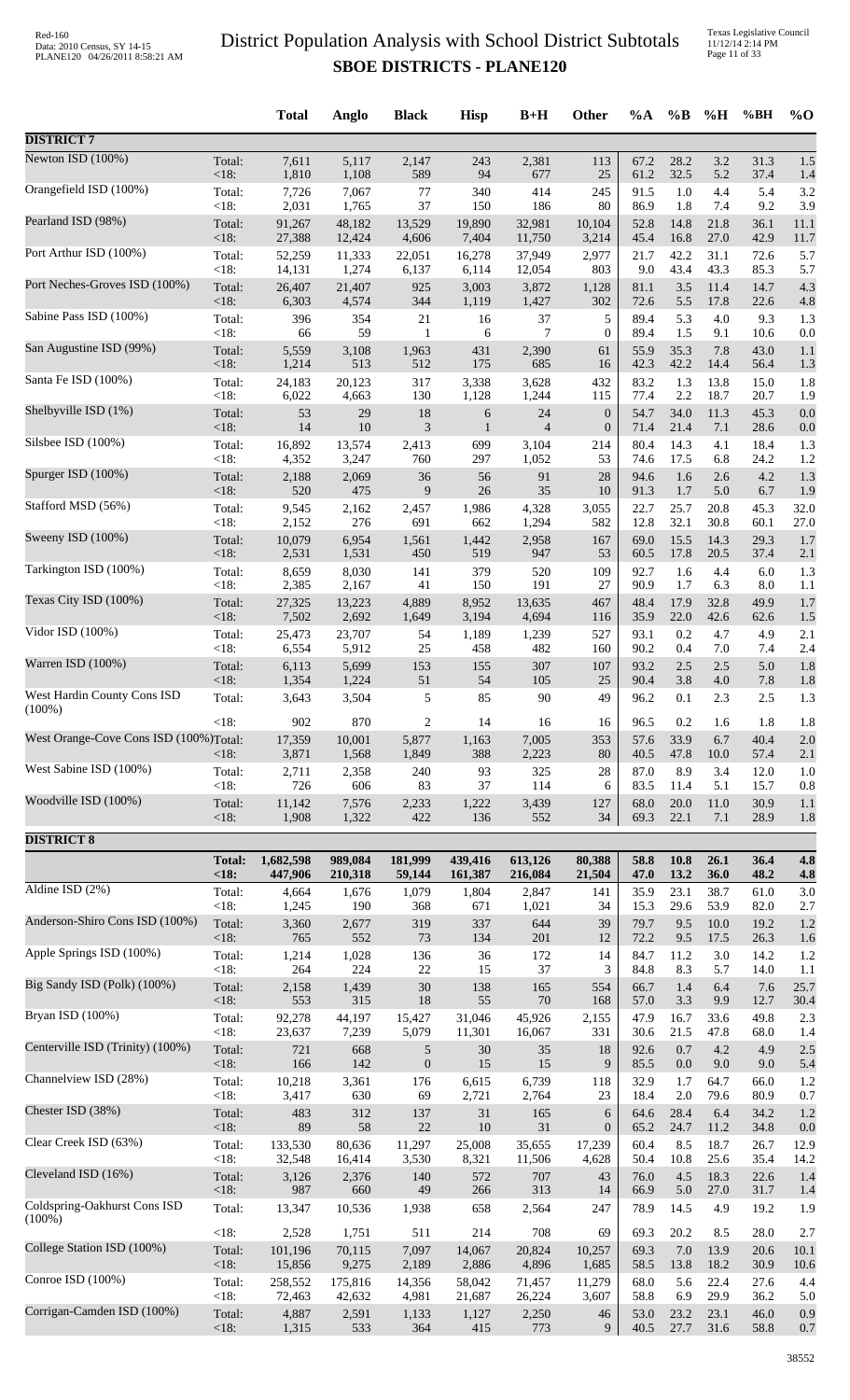Texas Legislative Council 11/12/14 2:14 PM Page 12 of 33

|                              |                   | <b>Total</b>            | Anglo                   | <b>Black</b>                                | <b>Hisp</b>                      | $B+H$                    | Other                            | $\%A$        | $\%B$        | %H           | %BH          | $\%$ O      |
|------------------------------|-------------------|-------------------------|-------------------------|---------------------------------------------|----------------------------------|--------------------------|----------------------------------|--------------|--------------|--------------|--------------|-------------|
| <b>DISTRICT 8</b>            |                   |                         |                         |                                             |                                  |                          |                                  |              |              |              |              |             |
| Crockett ISD (100%)          | Total:            | 9,477                   | 4,401                   | 3,648                                       | 1,322                            | 4,930                    | 146                              | 46.4         | 38.5         | 13.9         | 52.0         | 1.5         |
| Crosby ISD (100%)            | < 18:<br>Total:   | 2,319<br>24,689         | 673<br>15,435           | 1,060<br>4,154                              | 543<br>4,815                     | 1,587<br>8,894           | 59<br>360                        | 29.0<br>62.5 | 45.7<br>16.8 | 23.4<br>19.5 | 68.4<br>36.0 | 2.5<br>1.5  |
|                              | $<18$ :           | 6,898                   | 3,654                   | 1,259                                       | 1,939                            | 3,143                    | 101                              | 53.0         | 18.3         | 28.1         | 45.6         | 1.5         |
| Cypress-Fairbanks ISD (16%)  | Total:<br><18:    | 80,492<br>28,834        | 22,378<br>6,151         | 18,239<br>7,337                             | 35,134<br>14,105                 | 52,236<br>20,811         | 5,878<br>1,872                   | 27.8<br>21.3 | 22.7<br>25.4 | 43.6<br>48.9 | 64.9<br>72.2 | 7.3<br>6.5  |
| Dayton ISD (0%)              | Total:            | 39                      | 25                      | $\boldsymbol{0}$                            | 13<br>$\overline{7}$             | 13                       | $\mathbf{1}$                     | 64.1         | 0.0          | 33.3         | 33.3         | 2.6         |
| Deer Park ISD (98%)          | <18:<br>Total:    | 12<br>48,430            | 5<br>29,908             | $\boldsymbol{0}$<br>1,458                   | 15,687                           | $\overline{7}$<br>16,975 | $\mathbf{0}$<br>1,547            | 41.7<br>61.8 | 0.0<br>3.0   | 58.3<br>32.4 | 58.3<br>35.1 | 0.0<br>3.2  |
| Elkhart ISD (1%)             | < 18:             | 13,261                  | 6,455                   | 616                                         | 5,922                            | 6,430                    | 376                              | 48.7         | 4.6          | 44.7         | 48.5         | 2.8         |
|                              | Total:<br><18:    | 63<br>16                | 60<br>15                | $\ensuremath{\mathfrak{Z}}$<br>$\mathbf{1}$ | $\boldsymbol{0}$<br>$\mathbf{0}$ | 3<br>$\mathbf{1}$        | $\boldsymbol{0}$<br>$\mathbf{0}$ | 95.2<br>93.8 | 4.8<br>6.3   | 0.0<br>0.0   | 4.8<br>6.3   | 0.0<br>0.0  |
| Galena Park ISD (0%)         | Total:<br><18:    | 314<br>89               | 74<br>10                | 7<br>$\overline{2}$                         | 234<br>77                        | 240<br>79                | $\overline{0}$<br>$\mathbf{0}$   | 23.6<br>11.2 | 2.2<br>2.2   | 74.5<br>86.5 | 76.4<br>88.8 | 0.0<br>0.0  |
| Goodrich ISD (100%)          | Total:            | 2,130                   | 1,482                   | 283                                         | 347                              | 628                      | 20                               | 69.6         | 13.3         | 16.3         | 29.5         | 0.9         |
| Goose Creek Consolidated ISD | <18:<br>Total:    | 453<br>91,444           | 256<br>36,914           | 56<br>14,892                                | 139<br>38,136                    | 194<br>52,377            | 3<br>2,153                       | 56.5<br>40.4 | 12.4<br>16.3 | 30.7<br>41.7 | 42.8<br>57.3 | 0.7<br>2.4  |
| (92%)                        | <18:              | 26,846                  | 7,208                   | 4,863                                       | 14,585                           | 19,097                   | 541                              | 26.8         | 18.1         | 54.3         | 71.1         | 2.0         |
| Grapeland ISD (100%)         | Total:            | 4,089                   | 3,177                   | 749                                         | 126                              | 870                      | 42                               | 77.7         | 18.3         | 3.1          | 21.3         | 1.0         |
| Groveton ISD (100%)          | <18:<br>Total:    | 888<br>5,166            | 628<br>4,459            | 194<br>334                                  | 55<br>305                        | 247<br>639               | 13<br>68                         | 70.7<br>86.3 | 21.8<br>6.5  | 6.2<br>5.9   | 27.8<br>12.4 | 1.5<br>1.3  |
|                              | <18:              | 1,032                   | 829                     | 82                                          | 99                               | 181                      | 22                               | 80.3         | 7.9          | 9.6          | 17.5         | 2.1         |
| Huffman ISD (100%)           | Total:<br><18:    | 14,985<br>4,125         | 12,365<br>3,186         | 433<br>147                                  | 1,859<br>708                     | 2,272<br>843             | 348<br>96                        | 82.5<br>77.2 | 2.9<br>3.6   | 12.4<br>17.2 | 15.2<br>20.4 | 2.3<br>2.3  |
| Humble ISD (81%)             | Total:            | 135,038                 | 86,770                  | 16,878                                      | 25,927                           | 42,107                   | 6,161                            | 64.3         | 12.5         | 19.2         | 31.2         | 4.6         |
| Huntsville ISD (100%)        | <18:<br>Total:    | 39,307<br>62,255        | 22,085<br>35,422        | 6,037<br>14,909                             | 9,713<br>10,967                  | 15,344<br>25,636         | 1,878<br>1,197                   | 56.2<br>56.9 | 15.4<br>23.9 | 24.7<br>17.6 | 39.0<br>41.2 | 4.8<br>1.9  |
| Iola ISD (100%)              | <18:              | 9,860                   | 4,559                   | 2,571                                       | 2,606                            | 5,072                    | 229                              | 46.2         | 26.1         | 26.4         | 51.4         | 2.3         |
|                              | Total:<br><18:    | 2,518<br>624            | 2,157<br>471            | 48<br>29                                    | 276<br>116                       | 317<br>141               | 44<br>12                         | 85.7<br>75.5 | 1.9<br>4.6   | 11.0<br>18.6 | 12.6<br>22.6 | 1.7<br>1.9  |
| Katy ISD (32%)               | Total:<br><18:    | 81,321<br>25,877        | 32,704<br>7,984         | 11,140<br>4,266                             | 33,021<br>12,416                 | 43,497<br>16,346         | 5,120<br>1,547                   | 40.2<br>30.9 | 13.7<br>16.5 | 40.6<br>48.0 | 53.5<br>63.2 | 6.3<br>6.0  |
| Kennard ISD (100%)           | Total:            | 2,240                   | 1,775                   | 381                                         | 46                               | 425                      | 40                               | 79.2         | 17.0         | 2.1          | 19.0         | 1.8         |
| Klein ISD (0%)               | <18:<br>Total:    | 463<br>$\boldsymbol{0}$ | 333<br>$\boldsymbol{0}$ | 103<br>$\boldsymbol{0}$                     | 18<br>$\boldsymbol{0}$           | 120<br>$\boldsymbol{0}$  | 10<br>$\boldsymbol{0}$           | 71.9<br>0.0  | 22.2<br>0.0  | 3.9<br>0.0   | 25.9<br>0.0  | 2.2<br>0.0  |
|                              | $<18$ :           | $\overline{0}$          | $\overline{0}$          | $\overline{0}$                              | $\mathbf{0}$                     | $\theta$                 | $\theta$                         | 0.0          | $0.0\,$      | 0.0          | 0.0          | 0.0         |
| La Porte ISD (100%)          | Total:<br>< 18:   | 41,528<br>11,595        | 25,918<br>5,970         | 2,575<br>894                                | 12,108<br>4,520                  | 14,502<br>5,322          | 1,108<br>303                     | 62.4<br>51.5 | 6.2<br>7.7   | 29.2<br>39.0 | 34.9<br>45.9 | 2.7<br>2.6  |
| Latexo ISD (100%)            | Total:            | 2,307                   | 2,014                   | 111                                         | 154                              | 262                      | 31                               | 87.3         | 4.8          | 6.7          | 11.4         | 1.3         |
| Leggett ISD (100%)           | <18:<br>Total:    | 502<br>1,243            | 392<br>830              | 43<br>245                                   | 63<br>151                        | 103<br>380               | $\overline{7}$<br>33             | 78.1<br>66.8 | 8.6<br>19.7  | 12.5<br>12.1 | 20.5<br>30.6 | 1.4<br>2.7  |
| Livingston ISD (100%)        | < 18:             | 317                     | 185                     | 76                                          | 52                               | 117                      | 15<br>477                        | 58.4         | 24.0         | 16.4         | 36.9         | 4.7         |
|                              | Total:<br><18:    | 27,301<br>5,541         | 19,580<br>3,645         | 3,410<br>693                                | 3,883<br>1,103                   | 7,244<br>1,769           | 127                              | 71.7<br>65.8 | 12.5<br>12.5 | 14.2<br>19.9 | 26.5<br>31.9 | 1.7<br>2.3  |
| Lovelady ISD (100%)          | Total:<br>< 18:   | 5,452<br>713            | 3,302<br>573            | 1,400<br>76                                 | 711<br>50                        | 2,104<br>126             | 46<br>14                         | 60.6<br>80.4 | 25.7<br>10.7 | 13.0<br>7.0  | 38.6<br>17.7 | 0.8<br>2.0  |
| Madisonville Cons ISD (16%)  | Total:            | 2,143                   | 1,658                   | 185                                         | 235                              | 413                      | 72                               | 77.4         | 8.6          | 11.0         | 19.3         | 3.4         |
| Magnolia ISD (100%)          | <18:<br>Total:    | 529<br>53,729           | 355<br>41,551           | 63<br>1,340                                 | 93<br>9,721                      | 149<br>10,976            | 25<br>1,202                      | 67.1<br>77.3 | 11.9<br>2.5  | 17.6<br>18.1 | 28.2<br>20.4 | 4.7<br>2.2  |
|                              | < 18:             | 15,724                  | 11,011                  | 448                                         | 3,926                            | 4,338                    | 375                              | 70.0         | 2.8          | 25.0         | 27.6         | 2.4         |
| Montgomery ISD (100%)        | Total:<br><18:    | 36,499<br>8,741         | 31,521<br>7,012         | 1,260<br>418                                | 2,888<br>1,085                   | 4,100<br>1,477           | 878<br>252                       | 86.4<br>80.2 | 3.5<br>4.8   | 7.9<br>12.4  | 11.2<br>16.9 | 2.4<br>2.9  |
| Navasota ISD (100%)          | Total:            | 19,326                  | 10,087                  | 4,052                                       | 5,054                            | 9,039                    | 200                              | 52.2         | 21.0         | 26.2         | 46.8         | 1.0         |
| New Caney ISD (100%)         | < 18:<br>Total:   | 4,345<br>50,152         | 1,684<br>32,742         | 925<br>2,192                                | 1,733<br>13,727                  | 2,613<br>15,773          | 48<br>1,637                      | 38.8<br>65.3 | 21.3<br>4.4  | 39.9<br>27.4 | 60.1<br>31.5 | 1.1<br>3.3  |
| New Waverly ISD (100%)       | $<18$ :<br>Total: | 13,865<br>4,598         | 7,317<br>3,379          | 702<br>783                                  | 5,479                            | 6,102                    | 446                              | 52.8<br>73.5 | 5.1<br>17.0  | 39.5<br>7.9  | 44.0<br>24.7 | 3.2         |
|                              | < 18:             | 1,219                   | 739                     | 285                                         | 362<br>183                       | 1,134<br>459             | 85<br>21                         | 60.6         | 23.4         | 15.0         | 37.7         | 1.8<br>1.7  |
| Onalaska ISD (100%)          | Total:<br><18:    | 7,173<br>1,296          | 6,562<br>1,109          | 209<br>62                                   | 282<br>101                       | 488<br>163               | 123<br>24                        | 91.5<br>85.6 | 2.9<br>4.8   | 3.9<br>7.8   | 6.8<br>12.6  | 1.7<br>1.9  |
| Pasadena ISD (37%)           | Total:            | 88,740                  | 31,862                  | 5,215                                       | 47,618                           | 52,284                   | 4,594                            | 35.9         | 5.9          | 53.7         | 58.9         | 5.2         |
| Pearland ISD (2%)            | < 18:<br>Total:   | 25,242<br>1,791         | 5,055<br>1,226          | 1,827<br>103                                | 17,521<br>251                    | 19,066<br>354            | 1,121<br>211                     | 20.0<br>68.5 | 7.2<br>5.8   | 69.4<br>14.0 | 75.5<br>19.8 | 4.4<br>11.8 |
|                              | <18:              | 382                     | 192                     | 36                                          | 92                               | 128                      | 62                               | 50.3         | 9.4          | 24.1         | 33.5         | 16.2        |
| Richards ISD (100%)          | Total:<br>< 18:   | 1,576<br>336            | 1,341<br>276            | 135<br>26                                   | 82<br>31                         | 216<br>57                | 19<br>3                          | 85.1<br>82.1 | 8.6<br>7.7   | 5.2<br>9.2   | 13.7<br>17.0 | 1.2<br>0.9  |
| Sheldon ISD (11%)            | Total:            | 3,300                   | 1,946                   | 251                                         | 1,000                            | 1,235                    | 119                              | 59.0         | 7.6          | 30.3         | 37.4         | 3.6         |
| Shepherd ISD (100%)          | $<18$ :<br>Total: | 821<br>9,172            | 344<br>6,724            | 97<br>788                                   | 365<br>1,513                     | 450<br>2,245             | 27<br>203                        | 41.9<br>73.3 | 11.8<br>8.6  | 44.5<br>16.5 | 54.8<br>24.5 | 3.3<br>2.2  |
| Splendora ISD (100%)         | < 18:             | 2,603                   | 1,718                   | 212                                         | 646                              | 835                      | 50                               | 66.0         | 8.1          | 24.8         | 32.1         | 1.9         |
|                              | Total:<br><18:    | 14,315<br>4,134         | 11,400<br>2,953         | 245<br>86                                   | 2,449<br>1,045                   | 2,665<br>1,119           | 250<br>62                        | 79.6<br>71.4 | 1.7<br>2.1   | 17.1<br>25.3 | 18.6<br>27.1 | 1.7<br>1.5  |
| Spring ISD (34%)             | Total:<br><18:    | 57,330<br>17,434        | 25,925<br>5,744         | 12,239<br>4,733                             | 17,050<br>6,432                  | 28,773<br>10,856         | 2,632<br>834                     | 45.2<br>32.9 | 21.3<br>27.1 | 29.7<br>36.9 | 50.2<br>62.3 | 4.6<br>4.8  |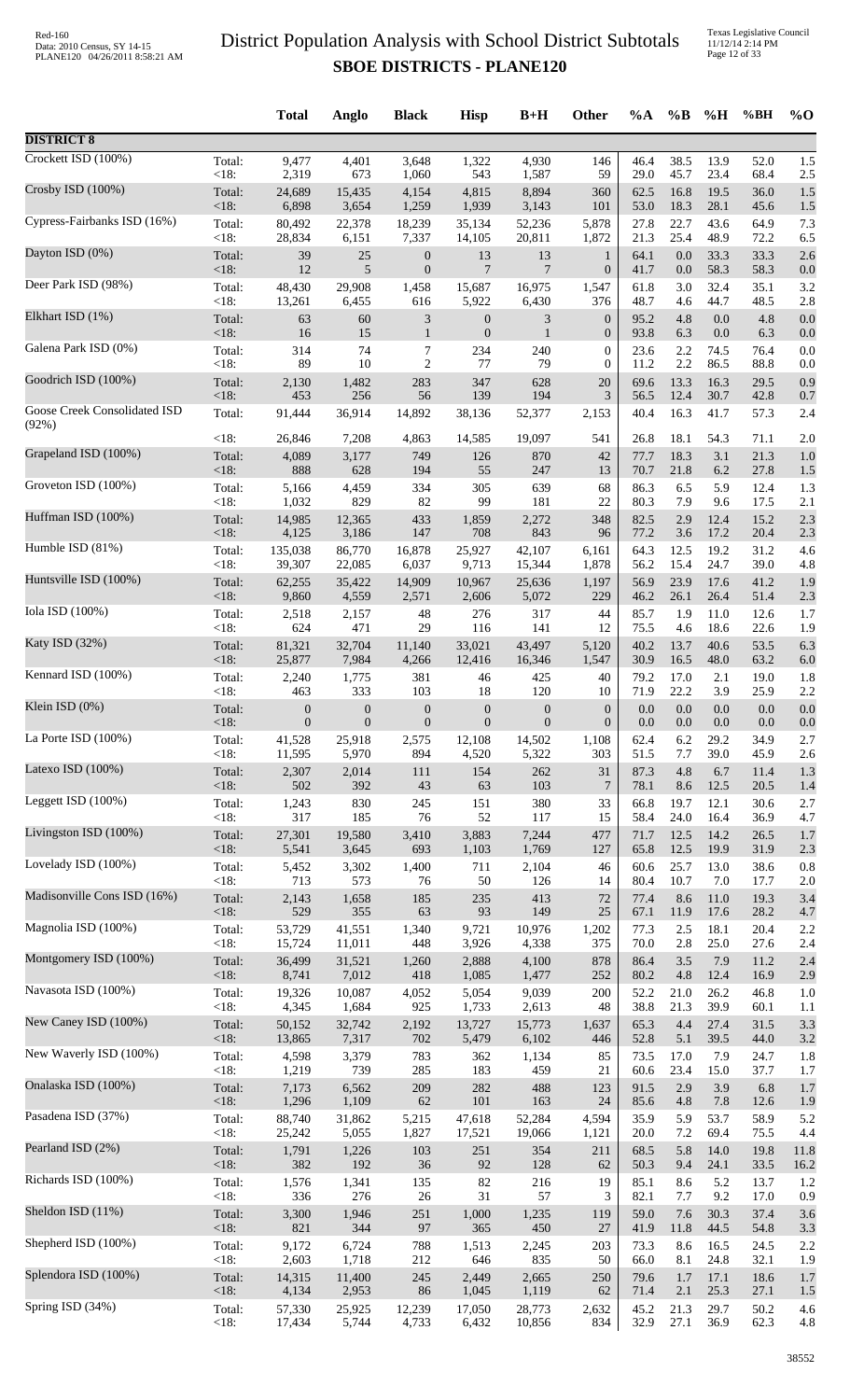Texas Legislative Council 11/12/14 2:14 PM Page 13 of 33

|                                |                        | <b>Total</b>         | Anglo                 | <b>Black</b>                         | <b>Hisp</b>                      | $B+H$                                | Other                            | $\%A$            | $\%$ B         | %H           | %BH            | $\%$ O         |
|--------------------------------|------------------------|----------------------|-----------------------|--------------------------------------|----------------------------------|--------------------------------------|----------------------------------|------------------|----------------|--------------|----------------|----------------|
| <b>DISTRICT 8</b>              |                        |                      |                       |                                      |                                  |                                      |                                  |                  |                |              |                |                |
| Tomball ISD (13%)              | Total:                 | 7,358                | 6,058                 | 142                                  | 1,037                            | 1,169                                | 131                              | 82.3             | 1.9            | 14.1         | 15.9           | 1.8            |
| Trinity ISD (100%)             | $<18$ :<br>Total:      | 1,924<br>8,000       | 1,421<br>6,102        | 56<br>993                            | 423<br>783                       | 471<br>1,775                         | 32<br>123                        | 73.9<br>76.3     | 2.9<br>12.4    | 22.0<br>9.8  | 24.5<br>22.2   | 1.7<br>1.5     |
|                                | $<18$ :                | 1,705                | 1,070                 | 297                                  | 311                              | 608                                  | 27                               | 62.8             | 17.4           | 18.2         | 35.7           | 1.6            |
| Waller ISD (27%)               | Total:<br>< 18:        | 8,720<br>2,736       | 4,025<br>899          | 1,012<br>345                         | 3,532<br>1,448                   | 4,510<br>1,778                       | 185<br>59                        | 46.2<br>32.9     | 11.6<br>12.6   | 40.5<br>52.9 | 51.7<br>65.0   | 2.1<br>2.2     |
| Willis ISD (100%)              | Total:<br>$<18$ :      | 36,383<br>9,452      | 26,363<br>5,524       | 2,287<br>846                         | 7,099<br>2,926                   | 9,275<br>3,709                       | 745<br>219                       | 72.5<br>58.4     | 6.3<br>9.0     | 19.5<br>31.0 | 25.5<br>39.2   | 2.0<br>2.3     |
| Woodville ISD (0%)             | Total:                 | 38                   | 34                    | $\mathbf{1}$                         | $\boldsymbol{0}$                 | $\mathbf{1}$                         | $\mathfrak{Z}$                   | 89.5             | 2.6            | 0.0          | 2.6            | 7.9            |
|                                | < 18:                  | 13                   | 13                    | $\boldsymbol{0}$                     | $\mathbf{0}$                     | $\boldsymbol{0}$                     | $\boldsymbol{0}$                 | 100.0            | 0.0            | 0.0          | 0.0            | 0.0            |
| <b>DISTRICT 9</b>              |                        |                      |                       |                                      |                                  |                                      |                                  |                  |                |              |                |                |
|                                | <b>Total:</b><br>< 18: | 1,711,047<br>427,509 | 1,192,906<br>253,402  | 245,422<br>70,565                    | 239,367<br>95,681                | 480,112<br>163,584                   | 38,029<br>10,523                 | 69.7<br>59.3     | 14.3<br>16.5   | 14.0<br>22.4 | 28.1<br>38.3   | 2.2<br>2.5     |
| Alba-Golden ISD (100%)         | Total:<br>$<18$ :      | 5,387<br>1,184       | 4,844<br>997          | 37<br>20                             | 386<br>140                       | 421<br>159                           | 122<br>28                        | 89.9<br>84.2     | 0.7<br>1.7     | 7.2<br>11.8  | 7.8<br>13.4    | 2.3<br>2.4     |
| Alto ISD (100%)                | Total:                 | 3,642                | 2,220                 | 812                                  | 573                              | 1,384                                | 38                               | 61.0             | 22.3           | 15.7         | 38.0           | 1.0            |
| Arp ISD (100%)                 | < 18:<br>Total:        | 927<br>5,354         | 433<br>4,348          | 239<br>628                           | 238<br>302                       | 476<br>926                           | 18<br>80                         | 46.7<br>81.2     | 25.8<br>11.7   | 25.7<br>5.6  | 51.3<br>17.3   | 1.9<br>1.5     |
|                                | <18:                   | 1,272                | 980                   | 165                                  | 109                              | 273                                  | 19                               | 77.0             | 13.0           | 8.6          | 21.5           | 1.5            |
| Athens ISD (100%)              | Total:<br>< 18:        | 22,073<br>5,243      | 14,667<br>2,615       | 2,681<br>804                         | 4,437<br>1,793                   | 7,041<br>2,542                       | 365<br>86                        | 66.4<br>49.9     | 12.1<br>15.3   | 20.1<br>34.2 | 31.9<br>48.5   | 1.7<br>1.6     |
| Atlanta ISD (100%)             | Total:                 | 10,518               | 7,510                 | 2,482                                | 380                              | 2,856                                | 152                              | 71.4             | 23.6           | 3.6          | 27.2           | 1.4            |
| Avery ISD (100%)               | <18:<br>Total:         | 2,500<br>1,612       | 1,555<br>1,446        | 726<br>68                            | 166<br>74                        | 890<br>138                           | 55<br>28                         | 62.2<br>89.7     | 29.0<br>4.2    | 6.6<br>4.6   | 35.6<br>8.6    | 2.2<br>1.7     |
|                                | < 18:                  | 358                  | 318                   | $\overline{7}$                       | 29                               | 33                                   | 7                                | 88.8             | 2.0            | 8.1          | 9.2            | 2.0            |
| Avinger ISD (100%)             | Total:<br>$<18$ :      | 1,191<br>217         | 982<br>145            | 124<br>37                            | 65<br>33                         | 189<br>$70\,$                        | 20<br>$\overline{c}$             | 82.5<br>66.8     | 10.4<br>17.1   | 5.5<br>15.2  | 15.9<br>32.3   | 1.7<br>0.9     |
| Beckville ISD (100%)           | Total:<br>< 18:        | 2,645<br>704         | 2,105<br>529          | 324<br>89                            | 198<br>79                        | 521                                  | 19<br>$\overline{7}$             | 79.6             | 12.2<br>12.6   | 7.5<br>11.2  | 19.7           | 0.7            |
| Bells ISD (100%)               | Total:                 | 3,733                | 3,455                 | 44                                   | 116                              | 168<br>159                           | 119                              | 75.1<br>92.6     | 1.2            | 3.1          | 23.9<br>4.3    | 1.0<br>3.2     |
| Big Sandy ISD (Upshur) (100%)  | <18:                   | 961                  | 843                   | 22                                   | 46                               | 67                                   | 51                               | 87.7             | 2.3            | 4.8          | 7.0            | 5.3            |
|                                | Total:<br>$<18$ :      | 4,312<br>1,073       | 3,515<br>809          | 485<br>136                           | 234<br>103                       | 714<br>237                           | 83<br>27                         | 81.5<br>75.4     | 11.2<br>12.7   | 5.4<br>9.6   | 16.6<br>22.1   | 1.9<br>2.5     |
| Bland ISD (93%)                | Total:<br>$<18$ :      | 3,005<br>845         | 2,371<br>567          | 61<br>24                             | 526<br>243                       | 581<br>263                           | 53<br>15                         | 78.9<br>67.1     | 2.0<br>2.8     | 17.5<br>28.8 | 19.3<br>31.1   | 1.8<br>1.8     |
| Bloomburg ISD (100%)           | Total:                 | 1,374                | 1,252                 | 60                                   | 38                               | 96                                   | 26                               | 91.1             | $4.4\,$        | 2.8          | 7.0            | 1.9            |
| Blue Ridge ISD (0%)            | < 18:<br>Total:        | 317<br>16            | 283<br>$\overline{4}$ | 14<br>$\boldsymbol{0}$               | 12<br>12                         | 24<br>12                             | 10<br>$\boldsymbol{0}$           | 89.3<br>25.0     | 4.4<br>0.0     | 3.8<br>75.0  | 7.6<br>75.0    | 3.2<br>0.0     |
|                                | <18:                   | 10                   | $\overline{2}$        | $\boldsymbol{0}$                     | $\,8\,$                          | $\,8\,$                              | $\boldsymbol{0}$                 | 20.0             | 0.0            | 80.0         | 80.0           | 0.0            |
| <b>Boles ISD (100%)</b>        | Total:<br><18:         | 689<br>238           | 581<br>185            | 25<br>18                             | 60<br>29                         | 85<br>47                             | 23<br>6                          | 84.3<br>77.7     | 3.6<br>7.6     | 8.7<br>12.2  | 12.3<br>19.7   | 3.3<br>2.5     |
| Bonham ISD (100%)              | Total:                 | 14,351               | 11,649                | 879                                  | 1,479                            | 2,327                                | 375                              | 81.2             | 6.1            | 10.3         | 16.2           | 2.6            |
| Brownsboro ISD (100%)          | $<18$ :<br>Total:      | 3,174<br>15,836      | 2,337<br>13,429       | 213<br>1,072                         | 547<br>1,080                     | 744<br>2,130                         | 93<br>277                        | 73.6<br>84.8     | 6.7<br>6.8     | 17.2<br>6.8  | 23.4<br>13.5   | 2.9<br>1.7     |
| Bullard ISD (100%)             | <18:                   | 3,716                | 2,891                 | 304                                  | 456                              | 746                                  | 79                               | 77.8             | 8.2            | 12.3         | 20.1           | 2.1            |
|                                | Total:<br>$<18$ :      | 11,048<br>2,754      | 9,745<br>2,284        | 553<br>193                           | 553<br>223                       | 1,092<br>408                         | 211<br>62                        | 88.2<br>82.9     | 5.0<br>7.0     | 5.0<br>8.1   | 9.9<br>14.8    | 1.9<br>2.3     |
| Caddo Mills ISD (100%)         | Total:<br>< 18:        | 6,470<br>1,859       | 5,636<br>1,558        | 171<br>$62\,$                        | 570<br>215                       | 734<br>271                           | 100<br>30                        | 87.1<br>83.8     | 2.6<br>3.3     | 8.8<br>11.6  | 11.3<br>14.6   | 1.5<br>1.6     |
| Campbell ISD (100%)            | Total:                 | 2,224                | 1,957                 | 32                                   | 178                              | 208                                  | 59                               | 88.0             | 1.4            | 8.0          | 9.4            | 2.7            |
| Canton ISD (100%)              | $<18$ :<br>Total:      | 497<br>11,346        | 398<br>10,080         | 15<br>256                            | 73<br>732                        | 87<br>979                            | 12<br>287                        | 80.1<br>88.8     | 3.0<br>2.3     | 14.7<br>6.5  | 17.5<br>8.6    | 2.4<br>2.5     |
|                                | <18:                   | 2,563                | 2,125                 | 90                                   | 271                              | 357                                  | 81                               | 82.9             | 3.5            | 10.6         | 13.9           | $3.2\,$        |
| Carlisle ISD (100%)            | Total:<br><18:         | 2,458<br>747         | 1,404<br>317          | 170<br>32                            | 860<br>390                       | 1,030<br>422                         | 24<br>8                          | 57.1<br>42.4     | 6.9<br>4.3     | 35.0<br>52.2 | 41.9<br>56.5   | 1.0<br>1.1     |
| Carthage ISD (100%)            | Total:<br><18:         | 16,558<br>4,084      | 11,640<br>2,477       | 3,191<br>897                         | 1,518<br>654                     | 4,686<br>1,540                       | 232<br>67                        | 70.3<br>60.7     | 19.3<br>22.0   | 9.2<br>16.0  | 28.3<br>37.7   | 1.4            |
| Cayuga ISD (100%)              | Total:                 | 10,041               | 4,602                 | 3,503                                | 1,862                            | 5,357                                | 82                               | 45.8             | 34.9           | 18.5         | 53.4           | 1.6<br>0.8     |
| Celeste ISD (100%)             | $<18$ :<br>Total:      | 699                  | 559<br>2,131          | 60<br>63                             | 64<br>128                        | 122<br>186                           | 18<br>48                         | 80.0<br>90.1     | 8.6<br>2.7     | 9.2<br>5.4   | 17.5<br>7.9    | 2.6            |
|                                | $<18$ :                | 2,365<br>610         | 517                   | 31                                   | 56                               | 82                                   | 11                               | 84.8             | 5.1            | 9.2          | 13.4           | $2.0\,$<br>1.8 |
| Celina ISD (0%)                | Total:<br>$<18$ :      | 6<br>$\overline{0}$  | 6<br>$\boldsymbol{0}$ | $\boldsymbol{0}$<br>$\boldsymbol{0}$ | $\boldsymbol{0}$<br>$\mathbf{0}$ | $\boldsymbol{0}$<br>$\boldsymbol{0}$ | $\boldsymbol{0}$<br>$\mathbf{0}$ | 100.0<br>0.0     | 0.0<br>$0.0\,$ | 0.0<br>0.0   | 0.0<br>$0.0\,$ | 0.0<br>0.0     |
| Center ISD (100%)              | Total:                 | 11,740               | 6,332                 | 2,441                                | 2,886                            | 5,299                                | 109                              | 53.9             | 20.8           | 24.6         | 45.1           | 0.9            |
| Central Heights ISD (100%)     | $<18$ :<br>Total:      | 3,241<br>3,237       | 1,315<br>2,622        | 715<br>268                           | 1,199<br>293                     | 1,897<br>549                         | 29<br>66                         | 40.6<br>$81.0\,$ | 22.1<br>8.3    | 37.0<br>9.1  | 58.5<br>17.0   | 0.9<br>$2.0\,$ |
|                                | <18:                   | 906                  | 688                   | 70                                   | 133                              | 194                                  | 24                               | 75.9             | 7.7            | 14.7         | 21.4           | 2.6            |
| Central ISD (100%)             | Total:<br><18:         | 8,334<br>2,120       | 6,767<br>1,564        | 557<br>160                           | 918<br>381                       | 1,467<br>534                         | 100<br>22                        | 81.2<br>73.8     | 6.7<br>7.5     | 11.0<br>18.0 | 17.6<br>25.2   | 1.2<br>1.0     |
| Chapel Hill ISD (Smith) (100%) | Total:                 | 21,282               | 13,288                | 3,891                                | 3,727                            | 7,540                                | 454                              | 62.4<br>49.2     | 18.3           | 17.5         | 35.4<br>48.7   | 2.1            |
| Chapel Hill ISD (Titus) (100%) | $<18$ :<br>Total:      | 5,100<br>3,126       | 2,509<br>2,299        | 1,006<br>143                         | 1,519<br>631                     | 2,482<br>771                         | 109<br>56                        | 73.5             | 19.7<br>4.6    | 29.8<br>20.2 | 24.7           | 2.1<br>1.8     |
| Chireno ISD (89%)              | <18:<br>Total:         | 921<br>1,454         | 560<br>1,158          | 61<br>155                            | 283<br>125                       | 341<br>277                           | 20<br>19                         | 60.8<br>79.6     | 6.6<br>10.7    | 30.7<br>8.6  | 37.0<br>19.1   | 2.2<br>1.3     |
|                                |                        |                      |                       |                                      |                                  |                                      |                                  |                  |                |              |                |                |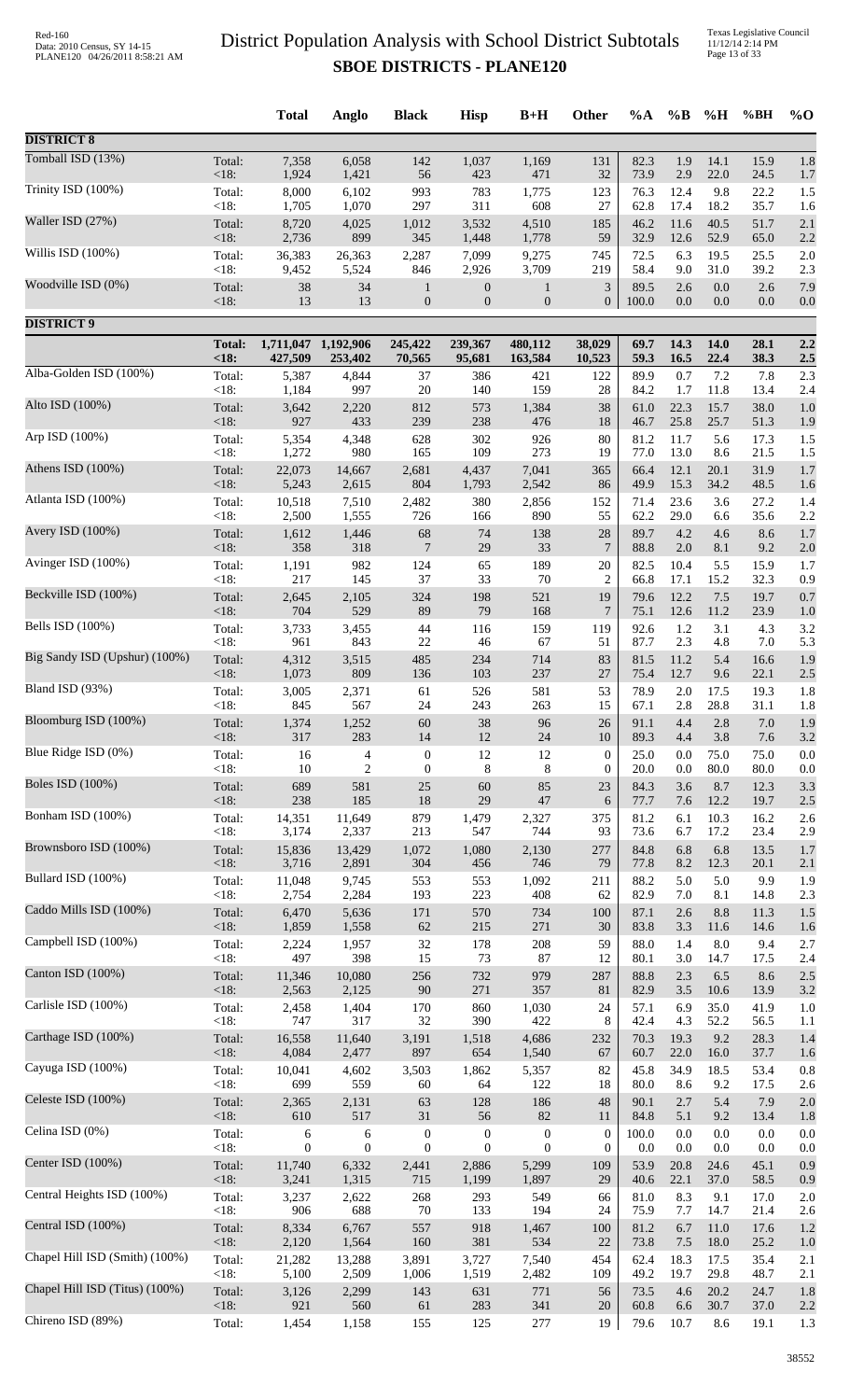Texas Legislative Council 11/12/14 2:14 PM Page 14 of 33

|                                        |                | <b>Total</b>    | Anglo            | <b>Black</b>          | <b>Hisp</b>         | $B+H$          | Other            | %A           | $\%B$        | $\%H$        | %BH          | $%$ <sup>O</sup> |
|----------------------------------------|----------------|-----------------|------------------|-----------------------|---------------------|----------------|------------------|--------------|--------------|--------------|--------------|------------------|
| <b>DISTRICT 9</b>                      |                |                 |                  |                       |                     |                |                  |              |              |              |              |                  |
| Chisum ISD (100%)                      | $<18$ :        | 385             | 282              | $\overline{45}$       | 58                  | 101            | $\overline{c}$   | 73.2         | 11.7         | 15.1         | 26.2         | 0.5              |
|                                        | Total:         | 3,714           | 3,067            | 195                   | 364                 | 557            | 90               | 82.6         | 5.3          | 9.8          | 15.0         | 2.4              |
| Clarksville ISD (100%)                 | < 18:          | 971             | 739              | 54                    | 161                 | 213            | 19               | 76.1         | 5.6          | 16.6         | 21.9         | 2.0              |
|                                        | Total:         | 6,326           | 3,659            | 2,008                 | 580                 | 2,568          | 99               | 57.8         | 31.7         | 9.2          | 40.6         | 1.6              |
|                                        | <18:           | 1,285           | 505              | 535                   | 233                 | 758            | 22               | 39.3         | 41.6         | 18.1         | 59.0         | 1.7              |
| Collinsville ISD (100%)                | Total:         | 2,873           | 2,607            | 24                    | 199                 | 220            | 46               | 90.7         | 0.8          | 6.9          | 7.7          | 1.6              |
|                                        | < 18:          | 734             | 620              | 15                    | 91                  | 103            | 11               | 84.5         | 2.0          | 12.4         | 14.0         | 1.5              |
| Colmesneil ISD (0%)                    | Total:         | 11              | 6                | $\overline{2}$        | 3                   | $\sqrt{5}$     | $\boldsymbol{0}$ | 54.5         | 18.2         | 27.3         | 45.5         | 0.0              |
|                                        | < 18:          | $\overline{c}$  | $\boldsymbol{0}$ | $\boldsymbol{0}$      | $\overline{2}$      | $\overline{2}$ | $\mathbf{0}$     | 0.0          | $0.0\,$      | 100.0        | 100.0        | 0.0              |
| Commerce ISD (100%)                    | Total:<br><18: | 10,944          | 7,127            | 2,023<br>545          | 1,221               | 3,190          | 627              | 65.1<br>54.2 | 18.5<br>23.1 | 11.2         | 29.1         | 5.7              |
| Community ISD (1%)                     | Total:         | 2,359<br>70     | 1,279<br>64      | $\overline{c}$        | 457<br>$\mathbf{1}$ | 976<br>3       | 104<br>3         | 91.4         | 2.9          | 19.4<br>1.4  | 41.4<br>4.3  | 4.4<br>4.3       |
| Como-Pickton Cons ISD (100%)           | <18:           | $21\,$          | 20               | $\mathbf{0}$          | 1                   | 1              | $\mathbf{0}$     | 95.2         | 0.0          | 4.8          | 4.8          | 0.0              |
|                                        | Total:         | 3,791           | 2,653            | 152                   | 950                 | 1,093          | 45               | 70.0         | 4.0          | 25.1         | 28.8         | 1.2              |
| Cooper ISD (100%)                      | <18:           | 1,079           | 598              | 53                    | 421                 | 467            | 14               | 55.4         | 4.9          | 39.0         | 43.3         | 1.3              |
|                                        | Total:         | 4,731           | 3,922            | 403                   | 264                 | 654            | 155              | 82.9         | 8.5          | 5.6          | 13.8         | 3.3              |
| Crandall ISD (100%)                    | < 18:          | 1,095           | 814              | 136                   | 112                 | 241            | 40               | 74.3         | 12.4         | 10.2<br>12.1 | 22.0         | 3.7              |
|                                        | Total:<br><18: | 11,978<br>3,721 | 9,213<br>2,635   | 1,103<br>417          | 1,445<br>611        | 2,517<br>1,008 | 248<br>78        | 76.9<br>70.8 | 9.2<br>11.2  | 16.4         | 21.0<br>27.1 | 2.1<br>2.1       |
| Cross Roads ISD (100%)                 | Total:         | 3,010           | 2,725            | 62                    | 185                 | 239            | 46               | 90.5         | 2.1          | 6.1          | 7.9          | 1.5              |
|                                        | <18:           | 785             | 676              | 34                    | 73                  | 102            | 7                | 86.1         | 4.3          | 9.3          | 13.0         | 0.9              |
| Cumby ISD (100%)                       | Total:         | 2,148           | 1,957            | 16                    | 133                 | 148            | 43               | 91.1         | 0.7          | 6.2          | 6.9          | 2.0              |
|                                        | < 18:          | 519             | 442              | 11                    | 52                  | 63             | 14               | 85.2         | 2.1          | 10.0         | 12.1         | 2.7              |
| Cushing ISD (100%)                     | Total:         | 2,932           | 2,504            | 168                   | 199                 | 366            | 62               | 85.4         | 5.7          | 6.8          | 12.5         | 2.1              |
| Daingerfield-Lone Star ISD (100%)      | < 18:          | 656             | 543              | 29                    | 68                  | 97             | 16               | 82.8         | 4.4          | 10.4         | 14.8         | 2.4              |
|                                        | Total:         | 8,514           | 5,355            | 2,307                 | 735                 | 3,032          | 127              | 62.9         | 27.1         | 8.6          | 35.6         | 1.5              |
| De Kalb ISD (100%)                     | < 18:          | 1,969           | 975              | 646                   | 328                 | 966            | 28               | 49.5         | 32.8         | 16.7         | 49.1         | 1.4              |
|                                        | Total:         | 4,580           | 3,335            | 929                   | 201                 | 1,117          | 128              | 72.8         | 20.3         | 4.4          | 24.4         | 2.8              |
| Denison ISD (100%)                     | <18:           | 1,065           | 690              | 258                   | 86                  | 336            | 39               | 64.8         | 24.2         | 8.1          | 31.5         | 3.7              |
|                                        | Total:         | 27,503          | 21,811           | 2,303                 | 2,333               | 4,569          | 1,123            | 79.3         | 8.4          | 8.5          | 16.6         | 4.1              |
|                                        | < 18:          | 6,263           | 4,255            | 818                   | 938                 | 1,712          | 296              | 67.9         | 13.1         | 15.0         | 27.3         | 4.7              |
| Detroit ISD (100%)                     | Total:         | 2,227           | 1,941            | 173                   | 63                  | 231            | 55               | 87.2         | 7.8          | 2.8          | 10.4         | 2.5              |
|                                        | <18:           | 537             | 447              | 51                    | $22\,$              | 71             | 19               | 83.2         | 9.5          | 4.1          | 13.2         | 3.5              |
| Diboll ISD (100%)                      | Total:         | 9,015           | 4,282            | 1,324                 | 3,374               | 4,657          | 76               | 47.5         | 14.7         | 37.4         | 51.7         | 0.8              |
|                                        | <18:           | 2,468           | 900              | 339                   | 1,225               | 1,533          | 35               | 36.5         | 13.7         | 49.6         | 62.1         | 1.4              |
| Dodd City ISD (100%)                   | Total:         | 1,007           | 932              | 31                    | 32                  | 63             | 12               | 92.6         | 3.1          | 3.2          | 6.3          | 1.2              |
| Douglass ISD (100%)                    | $<18$ :        | 233             | 194              | 21                    | 15                  | 36             | 3                | 83.3         | 9.0          | 6.4          | 15.5         | 1.3              |
|                                        | Total:         | 1,945           | 1,626            | 109                   | 186                 | 293            | 26               | 83.6         | 5.6          | 9.6          | 15.1         | 1.3              |
| Ector ISD (100%)                       | <18:           | 484             | 380              | 24                    | 75                  | 98             | 6                | 78.5         | 5.0          | 15.5         | 20.2         | 1.2              |
|                                        | Total:         | 3,149           | 1,787            | 754                   | 561                 | 1,306          | 56               | 56.7         | 23.9         | 17.8         | 41.5         | 1.8              |
| Edgewood ISD (Van Zandt) (100%) Total: | < 18:          | 276<br>5,151    | 242<br>4,525     | $\overline{4}$<br>227 | 16<br>321           | 20<br>539      | 14<br>87         | 87.7<br>87.8 | 1.4<br>4.4   | 5.8<br>6.2   | 7.2<br>10.5  | 5.1<br>1.7       |
| Elkhart ISD (99%)                      | $<18$ :        | 1,243           | 1,015            | $88\,$                | 122                 | 203            | 25               | 81.7         | 7.1          | 9.8          | 16.3         | 2.0              |
|                                        | Total:         | 6,117           | 5,266            | 390                   | 366                 | 744            | 107              | 86.1         | 6.4          | 6.0          | 12.2         | 1.7              |
|                                        | < 18:          | 1,578           | 1,289            | 112                   | 146                 | 252            | 37               | 81.7         | 7.1          | 9.3          | 16.0         | 2.3              |
| Elysian Fields ISD (100%)              | Total:         | 4,852           | 3,841            | 749                   | 195                 | 936            | 75               | 79.2         | 15.4         | 4.0          | 19.3         | 1.5              |
|                                        | < 18:          | 1,226           | 949              | 185                   | 76                  | 256            | $21\,$           | 77.4         | 15.1         | 6.2          | 20.9         | 1.7              |
| Etoile ISD (100%)                      | Total:         | 1,453           | 1,384            | 11                    | 43                  | 54             | 15               | 95.3         | 0.8          | 3.0          | 3.7          | 1.0              |
|                                        | <18:           | 302             | 276              | 8                     | 13                  | 21             | 5                | 91.4         | 2.6          | 4.3          | 7.0          | 1.7              |
| Eustace ISD (100%)                     | Total:         | 8,007           | 7,267            | 155                   | 443                 | 591            | 149              | 90.8         | 1.9          | 5.5          | 7.4          | 1.9              |
| Excelsior ISD (100%)                   | <18:           | 1,684           | 1,420            | 53                    | 179                 | 225            | 39               | 84.3         | 3.1          | 10.6         | 13.4         | 2.3              |
|                                        | Total:         | 613             | 525              | 11                    | 76                  | $87\,$         | 1                | 85.6         | 1.8          | 12.4         | 14.2         | 0.2              |
| Fannindel ISD (100%)                   | <18:           | 159             | 122              | 3                     | 34                  | 37             | $\boldsymbol{0}$ | 76.7         | 1.9          | 21.4         | 23.3         | 0.0              |
|                                        | Total:         | 1,467           | 1,079            | 285                   | 74                  | 358            | 30               | 73.6         | 19.4         | 5.0          | 24.4         | 2.0              |
| Forney ISD (100%)                      | <18:           | 332             | 193              | 101                   | $29\,$              | 130            | 9                | 58.1         | 30.4         | 8.7          | 39.2         | 2.7              |
|                                        | Total:         | 31,980          | 22,911           | 3,435                 | 4,924               | 8,243          | 826              | 71.6         | 10.7         | 15.4         | 25.8         | 2.6              |
|                                        | <18:           | 10,636          | 6,965            | 1,316                 | 2,131               | 3,375          | 296              | 65.5         | 12.4         | 20.0         | 31.7         | 2.8              |
| Frankston ISD (100%)                   | Total:         | 4,514           | 3,775            | 434                   | 234                 | 660            | 79               | 83.6         | 9.6          | 5.2          | 14.6         | 1.8              |
|                                        | <18:           | 1,044           | 798              | 141                   | 91                  | 228            | 18               | 76.4         | 13.5         | 8.7          | 21.8         | 1.7              |
| Fruitvale ISD (100%)                   | Total:         | 1,675           | 1,476            | 16                    | 159                 | 175            | 24               | 88.1         | 1.0          | 9.5          | 10.4         | 1.4              |
|                                        | < 18:          | 398             | 326              | 12                    | 54                  | 66             | 6                | 81.9         | 3.0          | 13.6         | 16.6         | 1.5              |
| Garrison ISD (100%)                    | Total:         | 3,138           | 2,296            | 607                   | 209                 | 811            | 31               | 73.2         | 19.3         | 6.7          | 25.8         | 1.0              |
|                                        | < 18:          | 737             | 486              | 151                   | 94                  | 241            | 10               | 65.9         | 20.5         | 12.8         | 32.7         | 1.4              |
| Gary ISD (100%)                        | Total:         | 1,856           | 1,693            | 39                    | 108                 | 146            | 17               | 91.2         | 2.1          | 5.8          | 7.9          | 0.9              |
| Gilmer ISD (100%)                      | < 18:          | 439             | 382              | 7                     | 48                  | 55             | $\overline{c}$   | 87.0         | 1.6          | 10.9         | 12.5         | 0.5              |
|                                        | Total:         | 15,561          | 12,530           | 1,701                 | 1,051               | 2,728          | 303              | 80.5         | 10.9         | 6.8          | 17.5         | 1.9              |
| Gladewater ISD (100%)                  | < 18:          | 3,714           | 2,729            | 494                   | 426                 | 905            | 80               | 73.5         | 13.3         | 11.5         | 24.4         | 2.2              |
|                                        | Total:         | 11,893          | 9,090            | 1,761                 | 847                 | 2,575          | 228              | 76.4         | 14.8         | 7.1          | 21.7         | 1.9              |
| Grand Saline ISD (100%)                | <18:           | 3,050           | 2,023            | 648                   | 353                 | 973            | 54               | 66.3         | 21.2         | 11.6         | 31.9         | 1.8              |
|                                        | Total:         | 6,744           | 5,696            | 73                    | 884                 | 947            | 101              | 84.5         | 1.1          | 13.1         | 14.0         | 1.5              |
|                                        | <18:           | 1,643           | 1,226            | $47\,$                | 351                 | 391            | 26               | 74.6         | 2.9          | 21.4         | 23.8         | 1.6              |
| Greenville ISD (100%)                  | Total:         | 30,868          | 19,226           | 4,714                 | 6,287               | 10,846         | 796              | 62.3         | 15.3         | 20.4         | 35.1         | 2.6              |
|                                        | <18:           | 7,981           | 3,872            | 1,437                 | 2,538               | 3,873          | 236              | 48.5         | 18.0         | 31.8         | 48.5         | 3.0              |
| Gunter ISD (100%)                      | Total:         | 2,951           | 2,360            | $27\,$                | 505                 | 532            | 59               | 80.0         | 0.9          | 17.1         | 18.0         | 2.0              |
|                                        | <18:           | 843             | 615              | $\,8\,$               | 199                 | 207            | $21\,$           | 73.0         | $0.9\,$      | 23.6         | 24.6         | 2.5              |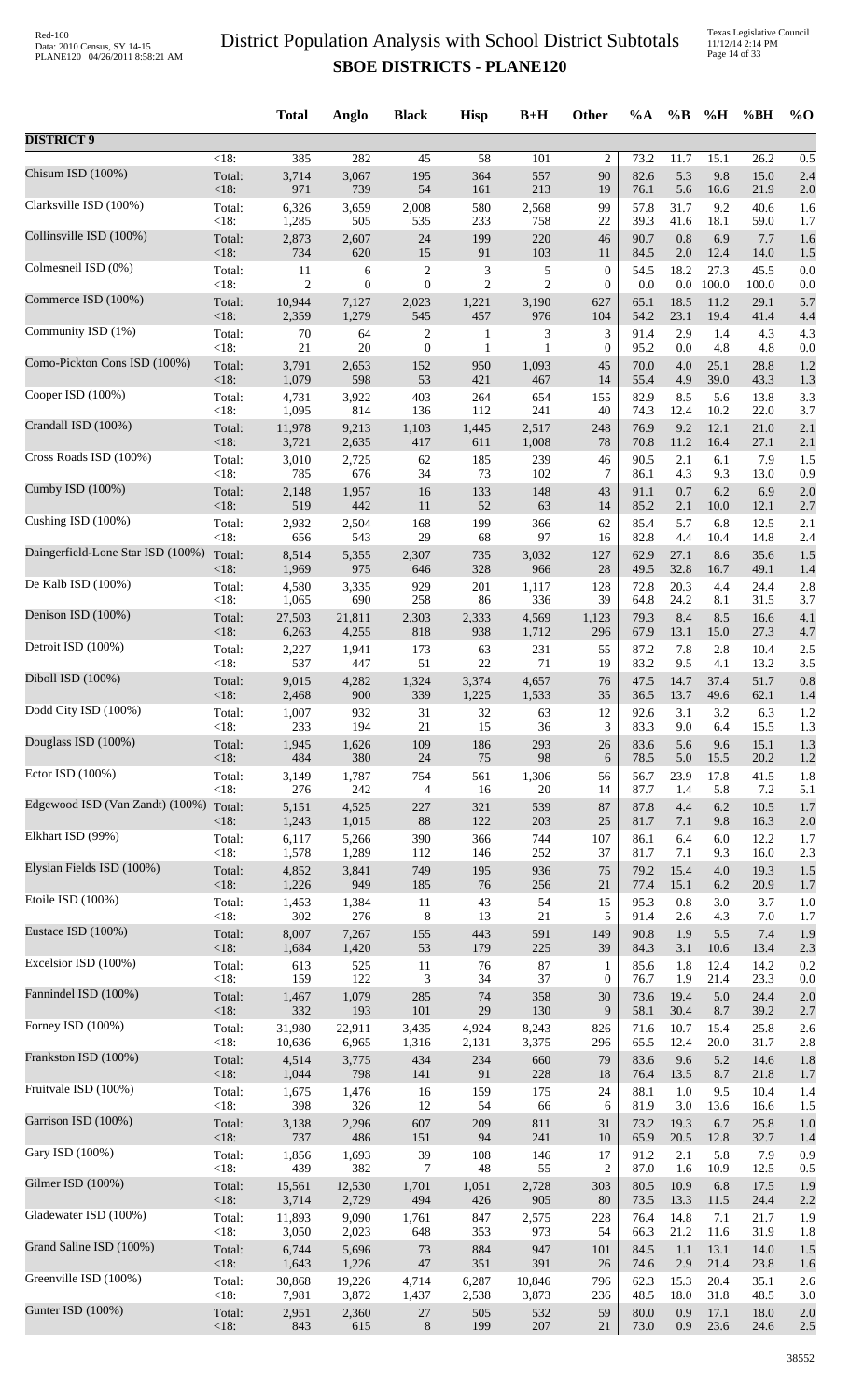Texas Legislative Council 11/12/14 2:14 PM Page 15 of 33

|                                |                | <b>Total</b>   | Anglo          | <b>Black</b>                | <b>Hisp</b>    | $B+H$          | Other          | %A           | $\%B$       | %H          | %BH          | $\%$ O     |
|--------------------------------|----------------|----------------|----------------|-----------------------------|----------------|----------------|----------------|--------------|-------------|-------------|--------------|------------|
| <b>DISTRICT 9</b>              |                |                |                |                             |                |                |                |              |             |             |              |            |
| Hallsville ISD (100%)          | Total:         | 19,354         | 16,407         | 1,309                       | 1,295          | 2,578          | 369            | 84.8         | 6.8         | 6.7         | 13.3         | 1.9        |
|                                | <18:           | 5,398          | 4,294          | 416                         | 588            | 986            | 118            | 79.5         | 7.7         | 10.9        | 18.3         | 2.2        |
| Harleton ISD (100%)            | Total:         | 3,055          | 2,706          | 236                         | 85             | 321            | 28             | 88.6         | 7.7         | 2.8         | 10.5         | 0.9        |
| Harmony ISD (100%)             | $<18$ :        | 816            | 710            | 59                          | 43             | 102            | $\overline{4}$ | 87.0         | 7.2         | 5.3         | 12.5         | 0.5        |
|                                | Total:         | 6,326          | 5,684          | 63                          | 511            | 571            | 71             | 89.9         | 1.0         | 8.1         | 9.0          | 1.1        |
| Harts Bluff ISD (100%)         | $<18$ :        | 1,248          | 1,000          | 16                          | 210            | 226            | 22             | 80.1         | 1.3         | 16.8        | 18.1         | 1.8        |
|                                | Total:         | 2,986          | 1,952          | $71\,$                      | 904            | 959            | 75             | 65.4         | 2.4         | 30.3        | 32.1         | 2.5        |
|                                | <18:           | 872            | 426            | 25                          | 398            | 415            | 31             | 48.9         | 2.9         | 45.6        | 47.6         | 3.6        |
| Hawkins ISD (100%)             | Total:         | 5,433          | 4,211          | 909                         | 230            | 1,129          | 93             | 77.5         | 16.7        | 4.2         | 20.8         | 1.7        |
|                                | <18:           | 1,036          | 808            | 136                         | $70\,$         | 205            | 23             | 78.0         | 13.1        | 6.8         | 19.8         | 2.2        |
| Henderson ISD (100%)           | Total:         | 23,550         | 14,490         | 5,265                       | 3,530          | 8,740          | 320            | 61.5         | 22.4        | 15.0        | 37.1         | 1.4        |
|                                | <18:           | 4,960          | 2,659          | 1,069                       | 1,169          | 2,214          | 87             | 53.6         | 21.6        | 23.6        | 44.6         | 1.8        |
| Honey Grove ISD (100%)         | Total:         | 3,402          | 2,757          | 315                         | 275            | 588            | 57             | 81.0         | 9.3         | 8.1         | 17.3         | 1.7        |
|                                | <18:           | 784            | 560            | 98                          | 114            | 210            | 14             | 71.4         | 12.5        | 14.5        | 26.8         | 1.8        |
| Hooks ISD (100%)               | Total:         | 4,559          | 3,462          | 777                         | 248            | 1,006          | 91             | 75.9         | 17.0        | 5.4         | 22.1         | 2.0        |
|                                | <18:           | 1,182          | 830            | 233                         | 105            | 330            | 22             | 70.2         | 19.7        | 8.9         | 27.9         | 1.9        |
| Howe ISD (100%)                | Total:         | 4,901          | 4,180          | 84                          | 491            | 574            | 147            | 85.3         | 1.7         | 10.0        | 11.7         | 3.0        |
|                                | <18:           | 1,363          | 1,054          | 50                          | 211            | 260            | 49             | 77.3         | 3.7         | 15.5        | 19.1         | 3.6        |
| Hubbard ISD (Bowie) (100%)     | Total:         | 559            | 506            | 16                          | 18             | 34             | 19             | 90.5         | 2.9         | 3.2         | 6.1          | 3.4        |
| Hudson ISD (100%)              | <18:           | 127            | 112            | 6                           | $\overline{4}$ | 10             | 5              | 88.2         | 4.7         | 3.1         | 7.9          | 3.9        |
|                                | Total:         | 11,571         | 8,653          | 847                         | 1,912          | 2,727          | 191            | 74.8         | 7.3         | 16.5        | 23.6         | 1.7        |
| Hughes Springs ISD (100%)      | <18:           | 3,448          | 2,310          | 340                         | 767            | 1,085          | 53             | 67.0         | 9.9         | 22.2        | 31.5         | 1.5        |
|                                | Total:         | 4,761          | 3,767          | 751                         | 197            | 936            | 58             | 79.1         | 15.8        | 4.1         | 19.7         | 1.2        |
| Huntington ISD (100%)          | $<18$ :        | 1,230          | 877            | 257                         | 88             | 337            | 16             | 71.3         | 20.9        | 7.2         | 27.4         | 1.3        |
|                                | Total:         | 8,301          | 7,633          | 252                         | 336            | 576            | 92             | 92.0         | 3.0         | 4.0         | 6.9          | 1.1        |
| Jacksonville ISD (100%)        | <18:           | 2,155          | 1,905          | 86                          | 148            | 225            | 25             | 88.4         | 4.0         | 6.9         | 10.4         | 1.2        |
|                                | Total:         | 25,684         | 14,027         | 4,350                       | 7,054          | 11,289         | 368            | 54.6         | 16.9        | 27.5        | 44.0         | 1.4        |
|                                | $<18$ :        | 7,050          | 2,563          | 1,359                       | 3,105          | 4,391          | 96             | 36.4         | 19.3        | 44.0        | 62.3         | 1.4        |
| Jefferson ISD (100%)           | Total:         | 9,875          | 7,009          | 2,354                       | 296            | 2,643          | 223            | 71.0         | 23.8        | 3.0         | 26.8         | 2.3        |
|                                | <18:           | 1,876          | 1,141          | 573                         | 114            | 685            | 50             | 60.8         | 30.5        | 6.1         | 36.5         | 2.7        |
| Joaquin ISD (100%)             | Total:         | 3,533          | 3,041          | 201                         | 250            | 451            | 41             | 86.1         | 5.7         | 7.1         | 12.8         | 1.2        |
|                                | $<18$ :        | 904            | 736            | 58                          | 103            | 161            | 7              | 81.4         | 6.4         | 11.4        | 17.8         | 0.8        |
| Karnack ISD (100%)             | Total:         | 2,510          | 1,567          | 785                         | 130            | 903            | 40             | 62.4         | 31.3        | 5.2         | 36.0         | 1.6        |
|                                | $<18$ :        | 443            | 218            | 171                         | 53             | 216            | 9              | 49.2         | 38.6        | 12.0        | 48.8         | 2.0        |
| Kaufman ISD (100%)             | Total:         | 17,203         | 11,545         | 1,109                       | 4,288          | 5,339          | 319            | 67.1         | 6.4         | 24.9        | 31.0         | 1.9        |
|                                | <18:           | 4,808          | 2,601          | 346                         | 1,809          | 2,118          | 89             | 54.1         | 7.2         | 37.6        | 44.1         | 1.9        |
| Kemp ISD (100%)                | Total:         | 9,450          | 8,254          | 273                         | 765            | 1,023          | 173            | 87.3         | 2.9         | 8.1         | 10.8         | 1.8        |
| Kilgore ISD (100%)             | <18:           | 2,156          | 1,747          | 74                          | 298            | 365            | 44             | 81.0         | 3.4         | 13.8        | 16.9         | 2.0        |
|                                | Total:         | 21,202         | 14,174         | 3,122                       | 3,527          | 6,568          | 460            | 66.9         | 14.7        | 16.6        | 31.0         | 2.2        |
| Laneville ISD (100%)           | <18:           | 5,318          | 2,955          | 870                         | 1,426          | 2,251          | 112            | 55.6         | 16.4        | 26.8        | 42.3         | 2.1        |
|                                | Total:         | 1,505          | 928            | 448                         | 105            | 553            | 24             | 61.7         | 29.8        | 7.0         | 36.7         | 1.6        |
| Lapoynor ISD (100%)            | <18:           | 339            | 190            | 104                         | 37             | 141            | 8              | 56.0         | 30.7        | 10.9        | 41.6         | 2.4        |
|                                | Total:         | 2,620          | 2,184          | 289                         | 113            | 399            | 37             | 83.4         | 11.0        | 4.3         | 15.2         | 1.4        |
| Leary ISD (100%)               | <18:           | 638            | 481            | $90\,$                      | 61             | 149            | 8              | 75.4         | 14.1        | 9.6         | 23.4         | 1.3        |
|                                | Total:         | 979            | 827            | 67                          | 55             | 122            | 30             | 84.5         | 6.8         | 5.6         | 12.5         | 3.1        |
|                                | <18:           | 234            | 179            | $22\,$                      | $26\,$         | 48             | 7              | 76.5         | 9.4         | 11.1        | 20.5         | 3.0        |
| Leonard ISD (95%)              | Total:         | 3,503          | 2,924          | 153                         | 326            | 473            | 106            | 83.5         | 4.4         | 9.3         | 13.5         | 3.0        |
|                                | <18:           | 933            | 703            | 60                          | 137            | 191            | 39             | 75.3         | 6.4         | 14.7        | 20.5         | 4.2        |
| Leveretts Chapel ISD (100%)    | Total:         | 921            | 589            | 168                         | 148            | 311            | 21             | 64.0         | 18.2        | 16.1        | 33.8         | 2.3        |
|                                | <18:           | 273            | 149            | 56                          | 65             | 119            | 5              | 54.6         | 20.5        | 23.8        | 43.6         | 1.8        |
| Liberty-Eylau ISD (100%)       | Total:         | 14,674         | 8,793          | 4,560                       | 1,092          | 5,589          | 292            | 59.9         | 31.1        | 7.4         | 38.1         | 2.0        |
|                                | $<18$ :        | 3,394          | 1,784          | 1,322                       | 242            | 1,544          | 66             | 52.6         | 39.0        | 7.1         | 45.5         | 1.9        |
| Lindale ISD (100%)             | Total:<br><18: | 19,277         | 16,234         | 1,336                       | 1,348          | 2,656          | 387            | 84.2<br>76.7 | 6.9         | 7.0         | 13.8         | 2.0        |
| Linden-Kildare Cons ISD (100%) | Total:         | 5,000<br>5,700 | 3,836<br>4,236 | 464<br>1,120                | 587<br>269     | 1,034<br>1,378 | 130<br>86      | 74.3         | 9.3<br>19.6 | 11.7<br>4.7 | 20.7<br>24.2 | 2.6<br>1.5 |
| Lone Oak ISD (100%)            | <18:           | 1,221          | 831            | 261                         | 113            | 370            | 20             | 68.1         | 21.4        | 9.3         | 30.3         | 1.6        |
|                                | Total:         | 4,337          | 3,926          | 87                          | 226            | 311            | 100            | 90.5         | 2.0         | 5.2         | 7.2          | 2.3        |
| Longview ISD (100%)            | <18:           | 1,102          | 949            | 35                          | 96             | 130            | 23             | 86.1         | 3.2         | 8.7         | 11.8         | 2.1        |
|                                | Total:         | 56,371         | 27,205         | 17,562                      | 10,795         | 28,033         | 1,133          | 48.3         | 31.2        | 19.1        | 49.7         | 2.0        |
| Lufkin ISD (100%)              | <18:           | 13,264         | 3,832          | 5,068                       | 4,283          | 9,171          | 261            | 28.9         | 38.2        | 32.3        | 69.1         | 2.0        |
|                                | Total:         | 46,464         | 24,598         | 10,564                      | 10,530         | 20,873         | 993            | 52.9         | 22.7        | 22.7        | 44.9         | 2.1        |
| Mabank ISD (100%)              | <18:           | 12,377         | 4,698          | 3,197                       | 4,331          | 7,410          | 269            | 38.0         | 25.8        | 35.0        | 59.9         | 2.2        |
|                                | Total:         | 19,042         | 16,864         | 342                         | 1,440          | 1,771          | 407            | 88.6         | 1.8         | 7.6         | 9.3          | 2.1        |
| Malakoff ISD (100%)            | <18:           | 4,392          | 3,578          | 143                         | 586            | 721            | 93             | 81.5         | 3.3         | 13.3        | 16.4         | 2.1        |
|                                | Total:         | 9,447          | 7,910          | 605                         | 776            | 1,373          | 164            | 83.7         | 6.4         | 8.2         | 14.5         | 1.7        |
|                                | <18:           | 1,703          | 1,205          | 171                         | 290            | 458            | 40             | 70.8         | 10.0        | 17.0        | 26.9         | 2.3        |
| Malta ISD (100%)               | Total:         | 667            | 610            | $\boldsymbol{9}$            | 33             | 42             | 15             | 91.5         | 1.3         | 4.9         | 6.3          | 2.2        |
|                                | <18:           | 139            | 121            | $\ensuremath{\mathfrak{Z}}$ | $12\,$         | 15             | $\mathfrak{Z}$ | 87.1         | 2.2         | 8.6         | 10.8         | 2.2        |
| Marshall ISD (100%)            | Total:         | 33,531         | 16,835         | 11,298                      | 4,984          | 16,185         | 511            | 50.2         | 33.7        | 14.9        | 48.3         | 1.5        |
|                                | <18:           | 8,468          | 3,226          | 2,982                       | 2,167          | 5,107          | 135            | 38.1         | 35.2        | 25.6        | 60.3         | 1.6        |
| Martins Mill ISD (100%)        | Total:         | 2,129          | 1,763          | 57                          | 279            | 336            | 30             | 82.8         | 2.7         | 13.1        | 15.8         | 1.4        |
|                                | $<18$ :        | 610            | 464            | 18                          | 119            | 137            | 9              | 76.1         | 3.0         | 19.5        | 22.5         | 1.5        |
| Martinsville ISD (100%)        | Total:         | 1,180          | 973            | 67                          | 133            | 192            | 15             | 82.5         | 5.7         | 11.3        | 16.3         | 1.3        |
| Maud ISD (100%)                | <18:           | 308            | 240            | 19                          | 49             | 64             | $\overline{4}$ | 77.9         | 6.2         | 15.9        | 20.8         | 1.3        |
|                                | Total:         | 2,252          | 2,001          | 181                         | 46             | 227            | 24             | 88.9         | 8.0         | $2.0\,$     | 10.1         | 1.1        |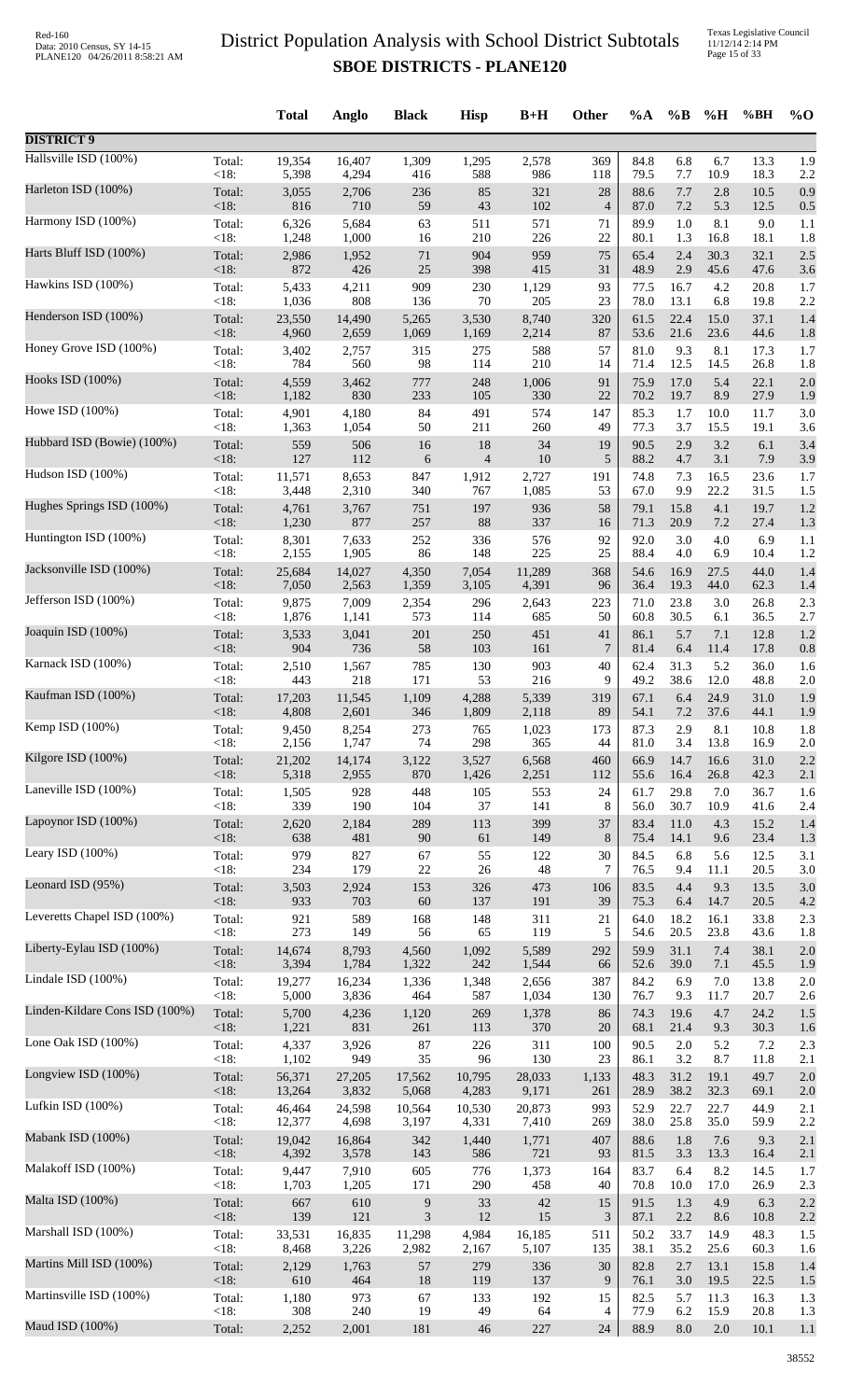Texas Legislative Council 11/12/14 2:14 PM Page 16 of 33

|                             |                | <b>Total</b> | Anglo      | <b>Black</b>     | <b>Hisp</b>     | $B+H$     | Other                | $\%A$        | $\%$ B      | %H          | %BH          | $\%$ O     |
|-----------------------------|----------------|--------------|------------|------------------|-----------------|-----------|----------------------|--------------|-------------|-------------|--------------|------------|
| <b>DISTRICT 9</b>           |                |              |            |                  |                 |           |                      |              |             |             |              |            |
|                             | $<18$ :        | 597          | 524        | 49               | $\overline{20}$ | 69        | $\overline{4}$       | 87.8         | 8.2         | 3.4         | 11.6         | 0.7        |
| McLeod ISD (100%)           | Total:         | 855          | 805        | 34               | 6               | 40        | 10                   | 94.2         | 4.0         | 0.7         | 4.7          | 1.2        |
|                             | <18:           | 236          | 221        | 10               | 3               | 13        | $\overline{2}$       | 93.6         | 4.2         | 1.3         | 5.5          | 0.8        |
| Miller Grove ISD (100%)     | Total:         | 1,407        | 1,188      | 10               | 183             | 193       | 26                   | 84.4         | 0.7         | 13.0        | 13.7         | 1.8        |
|                             | $<18$ :        | 326          | 249        | $\mathbf{2}$     | 72              | 74        | 3                    | 76.4         | 0.6         | 22.1        | 22.7         | 0.9        |
| Mineola ISD (100%)          | Total:         | 9,325        | 7,317      | 607              | 1,278           | 1,878     | 130                  | 78.5         | 6.5         | 13.7        | 20.1         | 1.4        |
| Mount Enterprise ISD (100%) | <18:           | 2,147        | 1,428      | 163              | 524             | 682       | 37                   | 66.5         | 7.6         | 24.4        | 31.8         | 1.7        |
|                             | Total:         | 1,765        | 1,360      | 287              | 106             | 387       | 18                   | 77.1         | 16.3        | 6.0         | 21.9         | 1.0        |
| Mount Pleasant ISD (100%)   | <18:           | 349          | 251        | 50               | 48              | 95        | 3                    | 71.9         | 14.3        | 13.8        | 27.2         | 0.9        |
|                             | Total:         | 23,640       | 10,039     | 2,846            | 10,534          | 13,257    | 344                  | 42.5         | 12.0        | 44.6        | 56.1         | 1.5        |
|                             | <18:           | 7,370        | 1,986      | 871              | 4,487           | 5,290     | 94                   | 26.9         | 11.8        | 60.9        | 71.8         | 1.3        |
| Mount Vernon ISD (100%)     | Total:         | 9,127        | 7,326      | 454              | 1,175           | 1,621     | 180                  | 80.3         | 5.0         | 12.9        | 17.8         | 2.0        |
|                             | <18:           | 2,244        | 1,537      | 164              | 490             | 651       | 56                   | 68.5         | 7.3         | 21.8        | 29.0         | 2.5        |
| Murchison ISD (100%)        | Total:         | 855          | 738        | 11               | 103             | 114       | 3                    | 86.3         | 1.3         | 12.0        | 13.3         | 0.4        |
|                             | $<18$ :        | 197          | 157        | 3                | 37              | 40        | $\boldsymbol{0}$     | 79.7         | 1.5         | 18.8        | 20.3         | 0.0        |
| Nacogdoches ISD (100%)      | Total:         | 46,647       | 24,916     | 10,940           | 9,780           | 20,534    | 1,197                | 53.4         | 23.5        | 21.0        | 44.0         | 2.6        |
|                             | <18:           | 10,522       | 3,798      | 2,781            | 3,772           | 6,469     | 255                  | 36.1         | 26.4        | 35.8        | 61.5         | 2.4        |
| Neches ISD (100%)           | Total:         | 1,471        | 1,251      | 126              | 81              | 207       | 13                   | 85.0         | 8.6         | 5.5         | 14.1         | 0.9        |
| New Boston ISD (100%)       | <18:           | 348          | 277        | 31               | 38              | 69        | $\overline{2}$       | 79.6         | 8.9         | 10.9        | 19.8         | 0.6        |
|                             | Total:         | 7,597        | 5,874      | 1,286            | 286             | 1,567     | 156                  | 77.3         | 16.9        | 3.8         | 20.6         | 2.1        |
| New Diana ISD (100%)        | <18:           | 1,872        | 1,300      | 418              | 124             | 539       | 33                   | 69.4         | 22.3        | 6.6         | 28.8         | 1.8        |
|                             | Total:         | 4,286        | 3,499      | 485              | 206             | 682       | 105                  | 81.6         | 11.3        | 4.8         | 15.9         | 2.4        |
|                             | <18:           | 1,189        | 926        | 139              | 87              | 222       | 41                   | 77.9         | 11.7        | 7.3         | 18.7         | 3.4        |
| New Summerfield ISD (100%)  | Total:         | 2,011        | 760        | 184              | 1,055           | 1,229     | 22                   | 37.8         | 9.1         | 52.5        | 61.1         | 1.1        |
|                             | $<18$ :        | 609          | 138        | 59               | 412             | 466       | $\sqrt{5}$           | 22.7         | 9.7         | 67.7        | 76.5         | 0.8        |
| North Hopkins ISD (100%)    | Total:         | 2,150        | 1,700      | 59               | 358             | 416       | 34                   | 79.1         | 2.7         | 16.7        | 19.3         | 1.6        |
|                             | <18:           | 583          | 386        | 19               | 168             | 187       | 10                   | 66.2         | 3.3         | 28.8        | 32.1         | 1.7        |
| North Lamar ISD (100%)      | Total:         | 17,014       | 14,686     | 920              | 774             | 1,683     | 645                  | 86.3         | 5.4         | 4.5         | 9.9          | 3.8        |
|                             | $<18$ :        | 4,049        | 3,217      | 317              | 322             | 630       | 202                  | 79.5         | 7.8         | 8.0         | 15.6         | 5.0        |
| Ore City ISD (100%)         | Total:         | 4,497        | 3,586      | 398              | 396             | 792       | 119                  | 79.7         | 8.9         | 8.8         | 17.6         | 2.6        |
| Overton ISD (100%)          | <18:           | 1,120        | 807        | 102              | 173             | 273       | 40                   | 72.1         | 9.1         | 15.4        | 24.4         | 3.6        |
|                             | Total:         | 3,362        | 2,418      | 579              | 326             | 897       | 47                   | 71.9         | 17.2        | 9.7         | 26.7         | 1.4        |
| Palestine ISD (100%)        | $<18$ :        | 773          | 570        | 134              | 72              | 199       | $\overline{4}$       | 73.7         | 17.3        | 9.3         | 25.7         | 0.5        |
|                             | Total:         | 20,209       | 11,610     | 4,279            | 4,057           | 8,229     | 370                  | 57.4         | 21.2        | 20.1        | 40.7         | 1.8        |
| Paris ISD (100%)            | $<18$ :        | 5,173        | 2,113      | 1,302            | 1,734           | 2,961     | 99                   | 40.8         | 25.2        | 33.5        | 57.2         | 1.9        |
|                             | Total:         | 22,145       | 13,924     | 5,763            | 1,798           | 7,462     | 759                  | 62.9         | 26.0        | 8.1         | 33.7         | 3.4        |
|                             | <18:           | 5,464        | 2,691      | 1,809            | 830             | 2,585     | 188                  | 49.2         | 33.1        | 15.2        | 47.3         | 3.4        |
| Pewitt Cons ISD (100%)      | Total:         | 5,784        | 4,327      | 1,036            | 322             | 1,341     | 116                  | 74.8         | 17.9        | 5.6         | 23.2         | 2.0        |
|                             | <18:           | 1,314        | 916        | 245              | 134             | 368       | 30                   | 69.7         | 18.6        | 10.2        | 28.0         | 2.3        |
| Pilot Point ISD (3%)        | Total:         | 277          | 213        | $\boldsymbol{0}$ | 56              | 56        | 8                    | 76.9         | 0.0         | 20.2        | 20.2         | 2.9        |
|                             | <18:           | 97           | 66         | $\boldsymbol{0}$ | 30              | $30\,$    | $\mathbf{1}$         | 68.0         | $0.0\,$     | 30.9        | 30.9         | 1.0        |
| Pine Tree ISD (100%)        | Total:         | 24,937       | 16,925     | 3,195            | 4,218           | 7,326     | 686                  | 67.9         | 12.8        | 16.9        | 29.4         | 2.8        |
|                             | <18:           | 6,607        | 3,474      | 1,255            | 1,743           | 2,939     | 194                  | 52.6         | 19.0        | 26.4        | 44.5         | 2.9        |
| Pittsburg ISD (100%)        | Total:         | 12,763       | 7,608      | 2,307            | 2,689           | 4,948     | 207                  | 59.6         | 18.1        | 21.1        | 38.8         | 1.6        |
| Pleasant Grove ISD (100%)   | $<18$ :        | 3,430        | 1,524      | 681              | 1,183           | 1,836     | 70                   | 44.4         | 19.9        | 34.5        | 53.5         | 2.0        |
|                             | Total:         | 11,867       | 9,838      | 1,086            | 517             | 1,574     | 455                  | 82.9         | 9.2         | 4.4         | 13.3         | 3.8        |
| Pottsboro ISD (100%)        | <18:           | 2,965        | 2,251      | 390              | 190             | 563       | 151                  | 75.9         | 13.2        | 6.4         | 19.0         | 5.1        |
|                             | Total:         | 8,308        | 7,674      | 58               | 279             | 334       | 300                  | 92.4         | 0.7         | 3.4         | 4.0          | 3.6        |
| Prairiland ISD (100%)       | <18:           | 1,586        | 1,377      | 29               | 95              | 123       | 86                   | 86.8         | 1.8         | 6.0         | 7.8          | 5.4        |
|                             | Total:         | 5,909        | 5,444      | 123              | 255             | 375       | 90                   | 92.1         | 2.1         | 4.3         | 6.3          | 1.5        |
|                             | < 18:          | 1,375        | 1,211      | 42               | 103             | 144       | 20                   | 88.1         | 3.1         | 7.5         | 10.5         | 1.5        |
| Queen City ISD (100%)       | Total:         | 5,196        | 4,242      | 797              | 102             | 893       | 61                   | 81.6         | 15.3        | $2.0\,$     | 17.2         | 1.2        |
|                             | <18:           | 1,200        | 929        | 214              | 44              | 256       | 15                   | 77.4         | 17.8        | 3.7         | 21.3         | 1.3        |
| Quinlan ISD (100%)          | Total:         | 17,815       | 15,491     | 184              | 1,611           | 1,786     | 538                  | 87.0         | 1.0         | 9.0         | 10.0         | 3.0        |
|                             | <18:           | 3,973        | 3,097      | 75               | 674             | 744       | 132                  | 78.0         | 1.9         | 17.0        | 18.7         | 3.3        |
| Quitman ISD (100%)          | Total:         | 7,890        | 6,887      | 312              | 588             | 886       | 117                  | 87.3         | $4.0\,$     | 7.5         | 11.2         | 1.5        |
| Rains ISD (100%)            | <18:           | 1,620        | 1,250      | 89               | 263             | 344       | 26                   | 77.2         | 5.5         | 16.2        | 21.2         | 1.6        |
|                             | Total:         | 10,518       | 9,199      | 286              | 810             | 1,088     | 231                  | 87.5         | 2.7         | 7.7         | 10.3         | 2.2        |
| Red Lick ISD (100%)         | <18:           | 2,281        | 1,802      | 76               | 339             | 413       | 66                   | 79.0         | 3.3         | 14.9        | 18.1         | 2.9        |
|                             | Total:         | 2,460        | 2,236      | 87               | 88              | 175       | 49                   | 90.9         | 3.5         | 3.6         | 7.1          | 2.0        |
| Redwater ISD (100%)         | <18:           | 637          | 565        | 19               | 38              | 57        | 15                   | 88.7         | 3.0         | 6.0         | 8.9          | 2.4        |
|                             | Total:         | 5,044        | 4,612      | 241              | 115             | 353       | 79                   | 91.4         | 4.8         | 2.3         | 7.0          | 1.6        |
|                             | <18:           | 1,376        | 1,238      | 72               | 49              | 118       | 20                   | 90.0         | 5.2         | 3.6         | 8.6          | 1.5        |
| Rivercrest ISD (100%)       | Total:         | 3,780        | 3,261      | 154              | 297             | 450       | 69                   | 86.3         | 4.1         | 7.9         | 11.9         | 1.8        |
|                             | <18:           | 833          | 652        | $40\,$           | 121             | 160       | 21                   | 78.3         | 4.8         | 14.5        | 19.2         | 2.5        |
| Rockwall ISD (100%)         | Total:         | 63,233       | 47,631     | 3,805            | 9,302           | 12,928    | 2,674                | 75.3         | 6.0         | 14.7        | 20.4         | 4.2        |
|                             | <18:           | 18,631       | 12,607     | 1,461            | 3,809           | 5,167     | 857                  | 67.7         | 7.8         | 20.4        | 27.7         | 4.6        |
| Roxton ISD (100%)           | Total:<br><18: | 1,233<br>284 | 968<br>188 | 185<br>70        | 44<br>19        | 229<br>89 | 36<br>$\overline{7}$ | 78.5<br>66.2 | 15.0        | 3.6         | 18.6<br>31.3 | 2.9        |
| Royse City ISD (92%)        | Total:         | 18,668       | 13,080     | 1,242            | 3,890           | 5,085     | 503                  | 70.1         | 24.6<br>6.7 | 6.7<br>20.8 | 27.2         | 2.5<br>2.7 |
| Rusk ISD (100%)             | <18:           | 5,950        | 3,702      | 456              | 1,645           | 2,075     | 173                  | 62.2         | 7.7         | 27.6        | 34.9         | 2.9        |
|                             | Total:         | 12,208       | 8,596      | 2,095            | 1,391           | 3,460     | 152                  | 70.4         | 17.2        | 11.4        | 28.3         | 1.2        |
| S and S Cons ISD (100%)     | <18:           | 2,781        | 1,880      | 443              | 442             | 866       | 35                   | 67.6         | 15.9        | 15.9        | 31.1         | 1.3        |
|                             | Total:         | 5,106        | 4,627      | 41               | 279             | 312       | 167                  | 90.6         | 0.8         | 5.5         | 6.1          | 3.3        |
|                             | <18:           | 1,242        | 1,044      | 19               | 127             | 142       | 56                   | 84.1         | 1.5         | 10.2        | 11.4         | 4.5        |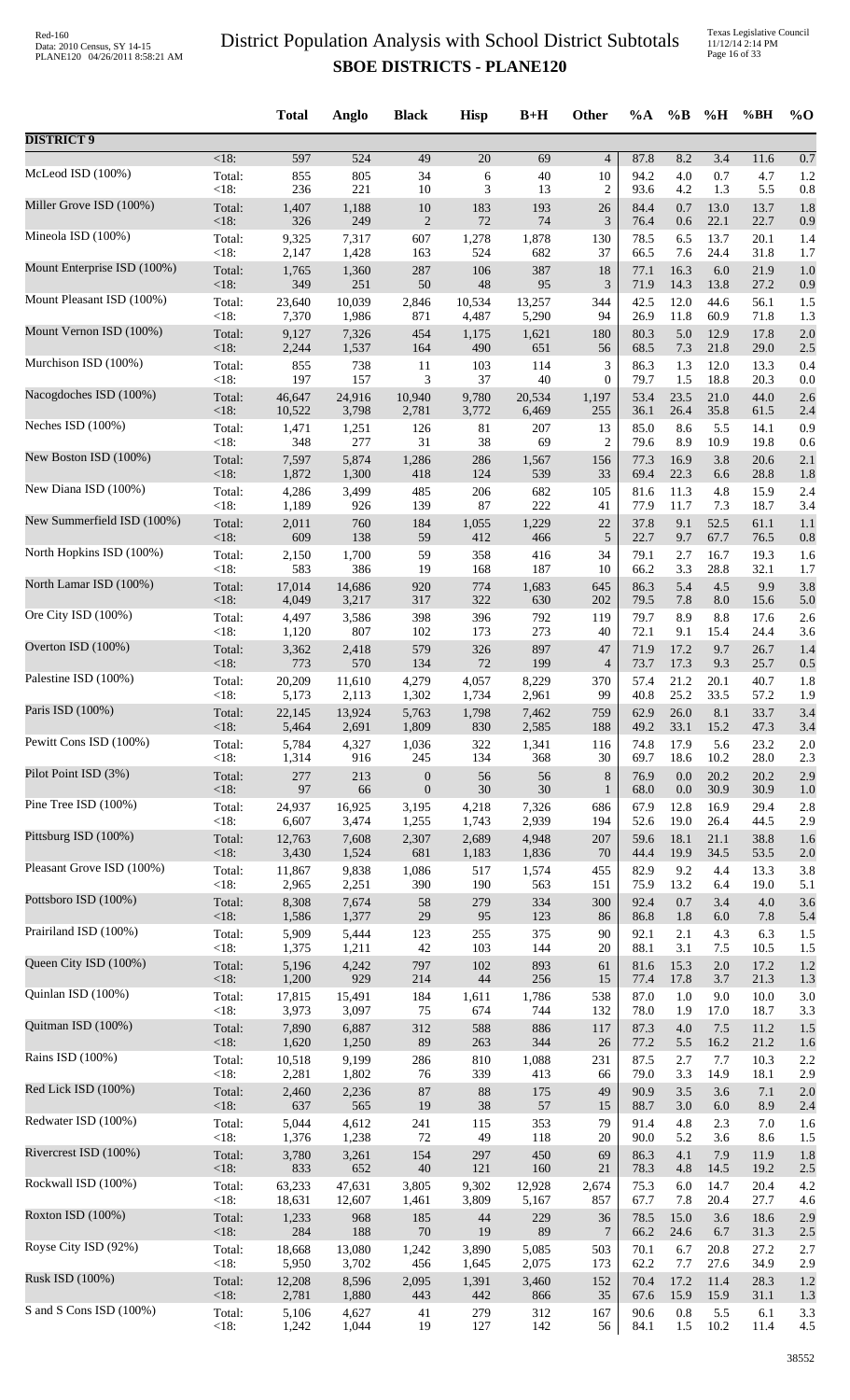Texas Legislative Council 11/12/14 2:14 PM Page 17 of 33

|                                         |                   | <b>Total</b>    | Anglo          | <b>Black</b>     | <b>Hisp</b>  | $B+H$          | Other            | $\%A$        | $\%B$        | %H                 | %BH          | $%$ <sup>O</sup> |
|-----------------------------------------|-------------------|-----------------|----------------|------------------|--------------|----------------|------------------|--------------|--------------|--------------------|--------------|------------------|
| <b>DISTRICT 9</b>                       |                   |                 |                |                  |              |                |                  |              |              |                    |              |                  |
| Sabine ISD (100%)                       | Total:            | 6,615           | 5,114          | 601              | 841          | 1,428          | 73               | 77.3         | 9.1          | 12.7               | 21.6         | 1.1              |
|                                         | < 18:             | 1,708           | 1,162          | 164              | 378          | 533            | 13               | 68.0         | 9.6          | 22.1               | 31.2         | 0.8              |
| Saltillo ISD (100%)                     | Total:            | 1,193           | 947            | 56               | 162          | 218            | $28\,$           | 79.4         | 4.7          | 13.6               | 18.3         | 2.3              |
|                                         | < 18:             | 312             | 231            | 20               | 56           | 76             | 5                | 74.0         | 6.4          | 17.9               | 24.4         | 1.6              |
| Sam Rayburn ISD (100%)                  | Total:            | 2,474           | 2,260          | 35               | 106          | 141            | 73               | 91.4         | 1.4          | 4.3                | 5.7          | 3.0              |
|                                         | < 18:             | 599             | 528            | 18               | $37\,$       | 55             | 16               | 88.1         | 3.0          | 6.2                | 9.2          | 2.7              |
| San Augustine ISD (1%)                  | Total:            | 48              | 47             | $\mathbf{1}$     | $\mathbf{0}$ | $\mathbf{1}$   | $\boldsymbol{0}$ | 97.9         | 2.1          | $0.0\,$            | 2.1          | 0.0              |
|                                         | < 18:             | 5               | 5              | $\boldsymbol{0}$ | $\mathbf{0}$ | $\mathbf{0}$   | $\boldsymbol{0}$ | 100.0        | 0.0          | 0.0                | 0.0          | 0.0              |
| Savoy ISD (100%)                        | Total:            | 1,864           | 1,711          | 41               | 66           | 102            | 51               | 91.8         | 2.2          | 3.5                | 5.5          | 2.7              |
|                                         | <18:              | 405             | 346            | $21\,$           | $28\,$       | 46             | 13               | 85.4         | 5.2          | 6.9                | 11.4         | 3.2              |
| Scurry-Rosser ISD (100%)                | Total:            | 4,214           | 3,605          | 190              | 322          | 510            | 99               | 85.5         | 4.5          | 7.6                | 12.1         | 2.3              |
|                                         | < 18:             | 1,097           | 891            | 53               | 138          | 190            | 16               | 81.2         | 4.8          | 12.6               | 17.3         | 1.5              |
| Shelbyville ISD (99%)                   | Total:            | 3,483           | 2,514          | 738              | 207          | 942            | 27               | 72.2         | 21.2         | 5.9                | 27.0         | 0.8              |
|                                         | $<18$ :           | 815             | 530            | 194              | 89           | 282            | 3                | 65.0         | 23.8         | 10.9               | 34.6         | 0.4              |
| Sherman ISD (100%)                      | Total:<br>< 18:   | 41,338          | 26,876         | 4,965            | 7,953        | 12,742         | 1,720            | 65.0<br>50.3 | 12.0<br>15.6 | 19.2<br>30.8       | 30.8         | 4.2              |
| Simms ISD (100%)                        | Total:            | 10,292<br>5,689 | 5,174<br>3,464 | 1,607<br>1,246   | 3,171<br>897 | 4,677<br>2,128 | 441<br>97        | 60.9         | 21.9         | 15.8               | 45.4<br>37.4 | 4.3<br>1.7       |
| Slocum ISD (100%)                       | < 18:             | 720             | 663            | 10               | 19           | 29             | 28               | 92.1         | 1.4          | 2.6                | 4.0          | 3.9              |
|                                         | Total:            | 2,082           | 1,919          | 57               | 79           | 132            | 31               | 92.2         | 2.7          | 3.8                | 6.3          | 1.5              |
| Spring Hill ISD (100%)                  | < 18:             | 443             | 394            | 14               | 31           | 42             | 7                | 88.9         | 3.2          | 7.0                | 9.5          | 1.6              |
|                                         | Total:            | 8,628           | 6,821          | 844              | 713          | 1,531          | 276              | 79.1         | 9.8          | 8.3                | 17.7         | 3.2              |
| Sulphur Bluff ISD (100%)                | <18:              | 2,692           | 1,955          | 371              | 284          | 637            | 100              | 72.6         | 13.8         | 10.5               | 23.7         | 3.7              |
|                                         | Total:            | 1,164           | 1,031          | $27\,$           | $90\,$       | 112            | 21               | 88.6         | 2.3          | 7.7                | 9.6          | 1.8              |
| Sulphur Springs ISD (100%)              | < 18:             | 263             | 215            | 12               | 32           | 40             | 8                | 81.7         | 4.6          | 12.2               | 15.2         | 3.0              |
|                                         | Total:            | 23,084          | 16,829         | 2,436            | 3,449        | 5,839          | 416              | 72.9         | 10.6         | 14.9               | 25.3         | 1.8              |
| Tatum ISD (100%)                        | <18:              | 5,846           | 3,600          | 753              | 1,383        | 2,111          | 135              | 61.6         | 12.9         | 23.7               | 36.1         | 2.3              |
|                                         | Total:            | 5,881           | 3,870          | 982              | 969          | 1,928          | 83               | 65.8         | 16.7         | 16.5               | 32.8         | 1.4              |
| Tenaha ISD (100%)                       | < 18:             | 1,454           | 804            | 239              | 396          | 624            | 26               | 55.3         | 16.4         | 27.2               | 42.9         | 1.8              |
|                                         | Total:            | 2,313           | 1,357          | 527              | 414          | 922            | 34               | 58.7         | 22.8         | 17.9               | 39.9         | 1.5              |
| Terrell ISD (100%)                      | < 18:             | 640             | 285            | 185              | 168          | 341            | 14               | 44.5         | 28.9         | 26.3               | 53.3         | 2.2              |
|                                         | Total:            | 24,885          | 13,920         | 5,068            | 5,492        | 10,468         | 497              | 55.9         | 20.4         | 22.1               | 42.1         | 2.0              |
| Texarkana ISD (100%)                    | < 18:             | 6,399           | 2,600          | 1,461            | 2,267        | 3,677          | 122              | 40.6         | 22.8         | 35.4               | 57.5         | 1.9              |
|                                         | Total:            | 31,638          | 15,785         | 12,869           | 2,466        | 15,161         | 692              | 49.9         | 40.7         | 7.8                | 47.9         | 2.2              |
| Timpson ISD $(100\%)$                   | <18:              | 8,144           | 2,872          | 4,267            | 914          | 5,079          | 193              | 35.3         | 52.4         | 11.2               | 62.4         | 2.4              |
|                                         | Total:            | 3,906           | 2,889          | 656              | 336          | 979            | 38               | 74.0         | 16.8         | 8.6                | 25.1         | 1.0              |
| Tioga ISD (100%)                        | < 18:<br>Total:   | 1,007<br>1,281  | 682<br>1,094   | 190<br>15        | 138<br>138   | 321<br>153     | 4<br>34          | 67.7<br>85.4 | 18.9         | 13.7<br>$1.2$ 10.8 | 31.9<br>11.9 | 0.4<br>2.7       |
| Tom Bean ISD (100%)                     | $<18$ :           | 302             | 230            | 10               | 55           | 65             | $\overline{7}$   | 76.2         | 3.3          | 18.2               | 21.5         | 2.3              |
|                                         | Total:            | 4,169           | 3,822          | 51               | 173          | 216            | 131              | 91.7         | $1.2\,$      | 4.1                | 5.2          | 3.1              |
| Trenton ISD (96%)                       | < 18:             | 1,052           | 914            | 29               | 71           | 97             | 41               | 86.9         | 2.8          | 6.7                | 9.2          | 3.9              |
|                                         | Total:            | 2,978           | 2,545          | 65               | 303          | 361            | 72               | 85.5         | 2.2          | 10.2               | 12.1         | 2.4              |
|                                         | < 18:             | 802             | 640            | 21               | 118          | 133            | 29               | 79.8         | 2.6          | 14.7               | 16.6         | 3.6              |
| Trinidad ISD (100%)                     | Total:            | 891             | 676            | 149              | $\sqrt{48}$  | 196            | 19               | 75.9         | 16.7         | 5.4                | 22.0         | 2.1              |
|                                         | < 18:             | 205             | 131            | 47               | 21           | 67             | 7                | 63.9         | 22.9         | 10.2               | 32.7         | 3.4              |
| Troup ISD (100%)                        | Total:            | 5,001           | 3,939          | 611              | 388          | 990            | 72               | 78.8         | 12.2         | 7.8                | 19.8         | 1.4              |
|                                         | < 18:             | 1,316           | 966            | 187              | 153          | 334            | 16               | 73.4         | 14.2         | 11.6               | 25.4         | 1.2              |
| Tyler ISD (100%)                        | Total:            | 118,228         | 59,925         | 28,765           | 27,372       | 55,646         | 2,657            | 50.7         | 24.3         | 23.2               | 47.1         | 2.2              |
|                                         | < 18:             | 30,139          | 10,425         | 8,231            | 11,008       | 18,970         | 744              | 34.6         | 27.3         | 36.5               | 62.9         | 2.5              |
| Union Grove ISD (100%)                  | Total:            | 2,873           | 2,672          | 35               | 110          | 145            | 56               | 93.0         | $1.2\,$      | 3.8                | 5.0          | 1.9              |
|                                         | <18:              | 753             | 665            | $20\,$           | 49           | 69             | 19               | 88.3         | 2.7          | 6.5                | 9.2          | 2.5              |
| Union Hill ISD (100%)                   | Total:            | 1,945           | 1,535          | 263              | 127          | 385            | 25               | 78.9         | 13.5         | 6.5                | 19.8         | 1.3              |
|                                         | < 18:             | 436             | 311            | 63               | 62           | 123            | $\overline{2}$   | 71.3         | 14.4         | 14.2               | 28.2         | 0.5              |
| Van Alstyne ISD (94%)                   | Total:            | 6,612           | 5,807          | 206              | 445          | 646            | 159              | 87.8         | 3.1          | 6.7                | 9.8          | 2.4              |
|                                         | <18:              | 1,727           | 1,431          | 73               | 168          | 239            | 57               | 82.9         | 4.2          | 9.7                | 13.8         | 3.3              |
| Van ISD (100%)                          | Total:            | 13,592          | 11,580         | 426              | 1,360        | 1,772          | 240              | 85.2         | 3.1          | 10.0               | 13.0         | 1.8              |
|                                         | <18:              | 3,344           | 2,585          | 138              | 575          | 707            | 52               | 77.3         | 4.1          | 17.2               | 21.1         | 1.6              |
| Waskom ISD (100%)                       | Total:            | 4,355           | 2,879          | 805              | 631          | 1,427          | 49               | 66.1         | 18.5         | 14.5               | 32.8         | 1.1              |
|                                         | < 18:             | 1,094           | 599            | 227              | $257\,$      | 483            | 12               | 54.8         | 20.7         | 23.5               | 44.1         | 1.1              |
| Wells ISD (100%)                        | Total:            | 1,863           | 1,500          | 235              | 113          | 347            | 16               | 80.5         | 12.6         | 6.1                | 18.6         | 0.9              |
|                                         | < 18:             | 495             | 379            | 74               | 39           | 112            | $\overline{4}$   | 76.6         | 14.9         | 7.9                | 22.6         | 0.8              |
| West Rusk County Cons ISD (100%) Total: |                   | 5,689<br>1,479  | 4,042<br>925   | 654<br>179       | 908<br>354   | 1,555<br>530   | 92<br>24         | 71.0<br>62.5 | 11.5<br>12.1 | 16.0<br>23.9       | 27.3<br>35.8 | 1.6              |
| Westwood ISD (100%)                     | $<18$ :<br>Total: | 14,936          | 8,170          | 3,939            | 2,651        | 6,562          | 204              | 54.7         | 26.4         | 17.7               | 43.9         | 1.6<br>1.4       |
| White Oak ISD (100%)                    | < 18:             | 2,405           | 1,395          | 477              | 481          | 945            | 65               | 58.0         | 19.8         | 20.0               | 39.3         | 2.7              |
|                                         | Total:            | 6,596           | 5,954          | 265              | 276          | 532            | 110              | 90.3         | 4.0          | 4.2                | 8.1          | 1.7              |
| Whitehouse ISD (100%)                   | < 18:             | 1,878           | 1,654          | 91               | 111          | 194            | 30               | 88.1         | 4.8          | 5.9                | 10.3         | 1.6              |
|                                         | Total:            | 24,869          | 19,928         | 2,377            | 1,721        | 4,056          | 885              | 80.1         | 9.6          | 6.9                | 16.3         | 3.6              |
| Whitesboro ISD (89%)                    | < 18:             | 7,086           | 5,246          | 842              | 715          | 1,532          | 308              | 74.0         | 11.9         | 10.1               | 21.6         | 4.3              |
|                                         | Total:            | 8,498           | 7,724          | 45               | 523          | 565            | 209              | 90.9         | 0.5          | 6.2                | 6.6          | 2.5              |
| Whitewright ISD (98%)                   | <18:              | 1,836           | 1,542          | $27\,$           | 213          | 238            | 56               | 84.0         | 1.5          | 11.6               | 13.0         | 3.1              |
|                                         | Total:            | 3,593           | 3,089          | 206              | 227          | 428            | 76               | 86.0         | 5.7          | 6.3                | 11.9         | 2.1              |
| Wills Point ISD (100%)                  | < 18:             | 891             | 731            | 64               | 78           | 137            | 23               | 82.0         | 7.2          | 8.8                | 15.4         | 2.6              |
|                                         | Total:            | 13,716          | 11,213         | 857              | 1,351        | 2,193          | 310              | 81.8         | 6.2          | 9.8                | 16.0         | 2.3              |
| Winfield ISD (100%)                     | <18:              | 3,347           | 2,442          | 244              | 575          | 811            | 94               | 73.0         | 7.3          | 17.2               | 24.2         | 2.8              |
|                                         | Total:            | 996             | 483            | 10               | 502          | 506            | $\tau$           | 48.5         | $1.0\,$      | 50.4               | 50.8         | 0.7              |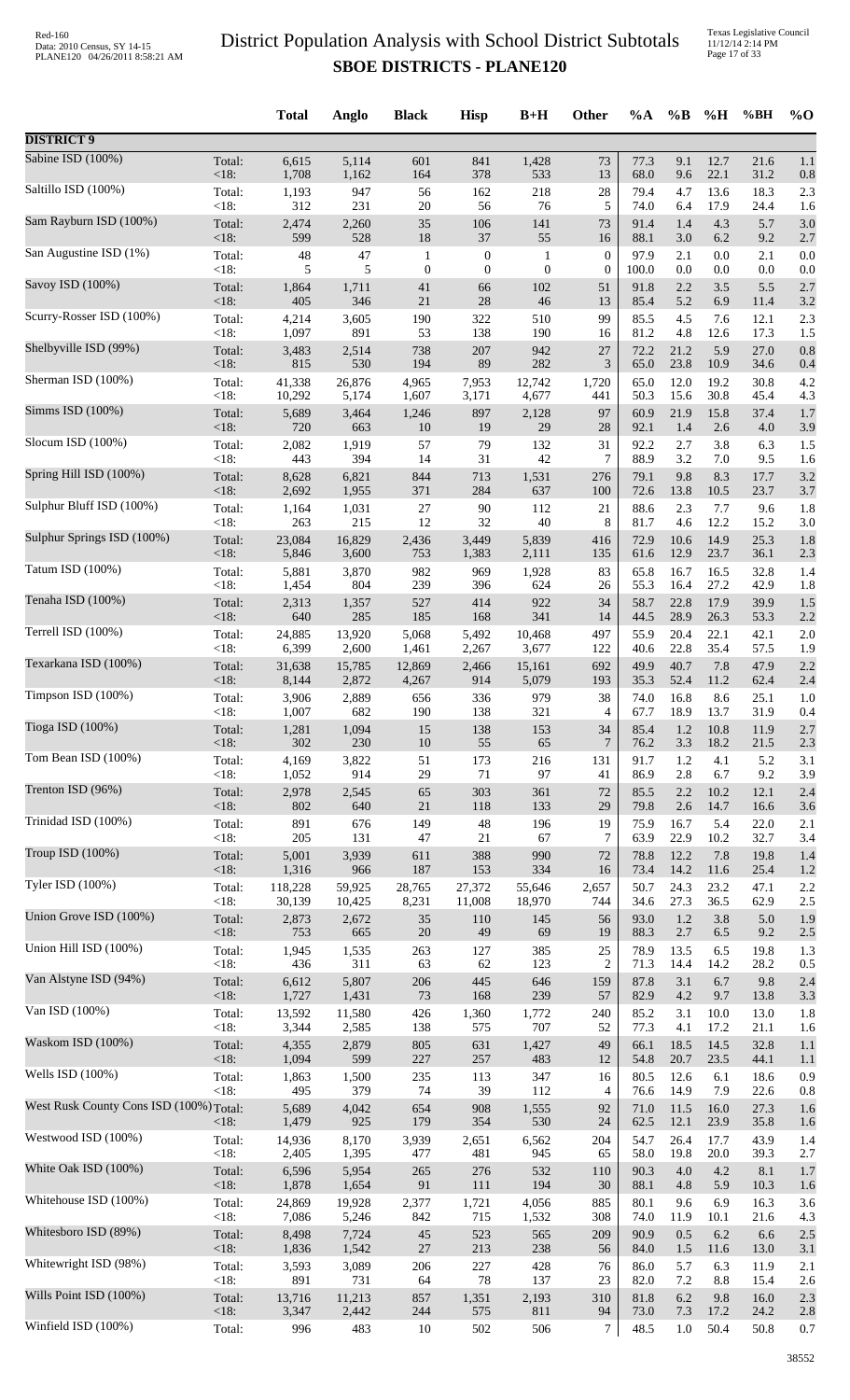Texas Legislative Council 11/12/14 2:14 PM Page 18 of 33

|                               |                 | <b>Total</b> | Anglo        | <b>Black</b>     | <b>Hisp</b>  | $B+H$            | Other                 | %A           | $\%B$        | %H           | %BH          | $%$ <sup>O</sup> |
|-------------------------------|-----------------|--------------|--------------|------------------|--------------|------------------|-----------------------|--------------|--------------|--------------|--------------|------------------|
| <b>DISTRICT 9</b>             |                 |              |              |                  |              |                  |                       |              |              |              |              |                  |
| Winnsboro ISD (100%)          | < 18:           | 334<br>8,832 | 104<br>7,689 | 3<br>253         | 228<br>751   | 228<br>1,003     | $\overline{c}$<br>140 | 31.1<br>87.1 | 0.9<br>2.9   | 68.3<br>8.5  | 68.3<br>11.4 | 0.6              |
|                               | Total:<br><18:  | 1,939        | 1,559        | 67               | 278          | 344              | 36                    | 80.4         | 3.5          | 14.3         | 17.7         | 1.6<br>1.9       |
| Winona ISD (100%)             | Total:          | 5,635        | 4,016        | 987              | 567          | 1,545            | 74                    | 71.3         | 17.5         | 10.1         | 27.4         | 1.3              |
|                               | < 18:           | 1,360        | 839          | 285              | 227          | 511              | 10                    | 61.7         | 21.0         | 16.7         | 37.6         | 0.7              |
| Woden ISD (100%)              | Total:          | 3,064        | 2,455        | 164              | 408          | 566              | 43                    | 80.1         | 5.4          | 13.3         | 18.5         | 1.4              |
|                               | <18:            | 885          | 613          | 82               | 178          | 257              | 15                    | 69.3         | 9.3          | 20.1         | 29.0         | 1.7              |
| Wolfe City ISD (100%)         | Total:          | 3,068        | 2,542        | 255              | 212          | 462              | 64                    | 82.9         | 8.3          | 6.9          | 15.1         | 2.1              |
| Yantis ISD (100%)             | < 18:           | 741          | 573          | 78               | 79           | 156              | 12                    | 77.3         | 10.5         | 10.7         | 21.1         | 1.6              |
|                               | Total:          | 3,385        | 2,968        | $25\,$           | 348          | 373              | 44                    | 87.7         | 0.7          | 10.3         | 11.0         | 1.3              |
| Zavalla ISD (100%)            | < 18:           | 532          | 388          | 7                | 129          | 136              | 8                     | 72.9         | 1.3          | 24.2         | 25.6         | 1.5              |
|                               | Total:          | 2,975        | 2,861        | 17               | 61           | 77               | 37                    | 96.2         | 0.6          | 2.1          | 2.6          | 1.2              |
|                               | < 18:           | 615          | 575          | 8                | 24           | 31               | 9                     | 93.5         | 1.3          | 3.9          | 5.0          | 1.5              |
| <b>DISTRICT 10</b>            | <b>Total:</b>   | 1,613,000    | 936,537      | 205,969          | 390,553      | 583,685          | 92,778                | 58.1         | 12.8         | 24.2         | 36.2         | 5.8              |
|                               | <18:            | 428,535      | 197,935      | 67,779           | 143,791      | 204,313          | 26,287                | 46.2         | 15.8         | 33.6         | 47.7         | 6.1              |
| Academy ISD (100%)            | Total:          | 5,052        | 3,899        | 211              | 825          | 1,022            | 131                   | 77.2         | 4.2          | 16.3         | 20.2         | 2.6              |
|                               | <18:            | 1,408        | 985          | 75               | 311          | 378              | 45                    | 70.0         | 5.3          | 22.1         | 26.8         | 3.2              |
| Austin ISD (28%)              | Total:          | 180,927      | 88,937       | 14,216           | 66,967       | 79,965           | 12,025                | 49.2         | 7.9          | 37.0         | 44.2         | 6.6              |
|                               | < 18:           | 39,873       | 12,063       | 3,950            | 22,128       | 25,524           | 2,286                 | 30.3         | 9.9          | 55.5         | 64.0         | 5.7              |
| Axtell ISD (10%)              | Total:          | 301          | 243          | $\mathfrak{Z}$   | 51           | 54               | $\overline{4}$        | 80.7         | 1.0          | 16.9         | 17.9         | 1.3              |
|                               | < 18:           | 83           | 68           | $\boldsymbol{0}$ | 15           | 15               | $\boldsymbol{0}$      | 81.9         | 0.0          | 18.1         | 18.1         | 0.0              |
| Bartlett ISD (100%)           | Total:          | 3,663        | 1,609        | 345              | 1,659        | 1,998            | 56                    | 43.9         | 9.4          | 45.3         | 54.5         | 1.5              |
|                               | < 18:           | 625          | 214          | 61               | 352          | 408              | 3                     | 34.2         | 9.8          | 56.3         | 65.3         | 0.5              |
| Bastrop ISD (100%)            | Total:          | 46,645       | 26,009       | 3,771            | 16,078       | 19,598           | 1,038                 | 55.8         | 8.1          | 34.5         | 42.0         | 2.2              |
| Bellville ISD (100%)          | <18:            | 12,384       | 5,090        | 1,040            | 6,136        | 7,034            | 260                   | 41.1         | 8.4          | 49.5         | 56.8         | 2.1              |
|                               | Total:          | 12,575       | 9,360        | 1,161            | 1,934        | 3,052            | 163                   | 74.4         | 9.2          | 15.4         | 24.3         | 1.3              |
| Belton ISD (100%)             | < 18:           | 2,890        | 1,794        | 324              | 748          | 1,051            | 45                    | 62.1         | 11.2         | 25.9         | 36.4         | 1.6              |
|                               | Total:          | 45,167       | 31,234       | 3,225            | 9,461        | 12,470           | 1,463                 | 69.2         | 7.1          | 20.9         | 27.6         | 3.2              |
| Brazos ISD (51%)              | <18:            | 12,205       | 7,168        | 1,101            | 3,666        | 4,630            | 407                   | 58.7         | 9.0          | 30.0         | 37.9         | 3.3              |
|                               | Total:          | 2,231        | 1,253        | 331              | 630          | 951              | 27                    | 56.2         | 14.8         | 28.2         | 42.6         | 1.2              |
| Bremond ISD (100%)            | < 18:           | 562          | 242          | 116              | 208          | 319              | 1                     | 43.1         | 20.6         | 37.0         | 56.8         | 0.2              |
|                               | Total:          | 2,241        | 1,809        | 302              | 102          | 404              | 28                    | 80.7         | 13.5         | 4.6          | 18.0         | 1.2              |
| Brenham ISD (100%)            | < 18:           | 515          | 384          | 79               | $40\,$       | 119              | 12                    | 74.6         | 15.3         | 7.8          | 23.1         | 2.3              |
|                               | Total:          | 30,673       | 19,990       | 5,854            | 4,369        | 10,072           | 611                   | 65.2         | 19.1         | 14.2         | 32.8         | 2.0              |
| Bruceville-Eddy ISD (10%)     | < 18:           | 6,836        | 3,480        | 1,640            | 1,665        | 3,213            | 143                   | 50.9         | 24.0         | 24.4         | 47.0         | 2.1              |
|                               | Total:          | 400          | 345          | 14               | $32\,$       | 46               | 9                     | 86.3         | 3.5          | 8.0          | 11.5         | 2.3              |
| Bryan ISD (0%)                | < 18:           | 75           | 56           | $\overline{2}$   | 12           | 14               | 5                     | 74.7         | 2.7          | 16.0         | 18.7         | 6.7              |
|                               | Total:          | 68           | 65           | $\boldsymbol{0}$ | 3            | 3                | $\mathbf{0}$          | 95.6         | 0.0          | 4.4          | 4.4          | 0.0              |
|                               | < 18:           | 9            | 8            | $\boldsymbol{0}$ | 1            | 1                | $\boldsymbol{0}$      | 88.9         | 0.0          | 11.1         | 11.1         | 0.0              |
| Buckholts ISD (100%)          | Total:          | 857          | 527          | $8\,$            | 307          | 314              | 16                    | 61.5         | 0.9          | 35.8         | 36.6         | 1.9              |
|                               | <18:            | 251          | 121          | $\mathbf{1}$     | 124          | 125              | 5                     | 48.2         | 0.4          | 49.4         | 49.8         | 2.0              |
| Buffalo ISD (100%)            | Total:          | 5,072        | 3,669        | 413              | 962          | 1,353            | 50                    | 72.3         | 8.1          | 19.0         | 26.7         | 1.0              |
|                               | < 18:           | 1,209        | 705          | 108              | 396          | 490              | 14                    | 58.3         | 8.9          | 32.8         | 40.5         | 1.2              |
| Burnet Cons ISD (89%)         | Total:          | 19,673       | 15,843       | 440              | 3,106        | 3,509            | 321                   | 80.5         | 2.2          | 15.8         | 17.8         | 1.6              |
|                               | < 18:           | 4,496        | 3,186        | 92               | 1,155        | 1,226            | 84                    | 70.9         | 2.0          | 25.7         | 27.3         | 1.9              |
| Burton ISD (100%)             | Total:          | 2,969        | 2,370        | 315              | 237          | 549              | 50                    | 79.8         | 10.6         | 8.0          | 18.5         | 1.7              |
|                               | < 18:           | 597          | 419          | 68               | 88           | 155              | 23                    | 70.2         | 11.4         | 14.7         | 26.0         | 3.9              |
| Caldwell ISD (100%)           | Total:          | 10,193       | 6,988        | 1,033            | 2,113        | 3,123            | 82                    | 68.6         | 10.1         | 20.7         | 30.6         | 0.8              |
|                               | <18:            | 2,549        | 1,408        | 295              | 847          | 1,125            | 16                    | 55.2         | 11.6         | 33.2         | 44.1         | 0.6              |
| Calvert ISD (100%)            | Total:<br>< 18: | 1,633<br>377 | 725<br>92    | 663<br>208       | 214<br>75    | 871<br>279       | 37<br>6               | 44.4<br>24.4 | 40.6         | 13.1         | 53.3         | 2.3              |
| Cameron ISD (100%)            | Total:          | 8,522        | 4,877        | 1,276            | 2,301        | 3,537            | 108                   | 57.2         | 55.2<br>15.0 | 19.9<br>27.0 | 74.0<br>41.5 | 1.6<br>1.3       |
| Centerville ISD (Leon) (100%) | < 18:           | 2,248        | 926          | 406              | 908          | 1,286            | 36                    | 41.2         | 18.1         | 40.4         | 57.2         | 1.6              |
|                               | Total:          | 4,279        | 3,539        | 367              | 310          | 675              | 65                    | 82.7         | 8.6          | 7.2          | 15.8         | 1.5              |
| Chilton ISD (100%)            | < 18:           | 855          | 660          | 68               | 114          | 182              | 13                    | 77.2         | $8.0\,$      | 13.3         | 21.3         | 1.5              |
|                               | Total:          | 2,140        | 1,067        | 269              | 753          | 1,018            | 55                    | 49.9         | 12.6         | 35.2         | 47.6         | 2.6              |
| Columbus ISD (4%)             | < 18:           | 596          | 195          | 74               | 304          | 375              | 26                    | 32.7         | 12.4         | 51.0         | 62.9         | 4.4              |
|                               | Total:          | 404          | 327          | 32               | 41           | $72\,$           | 5                     | 80.9         | 7.9          | 10.1         | 17.8         | 1.2              |
| Coolidge ISD (100%)           | < 18:           | 97           | 57           | 16               | 23           | 38               | $\overline{c}$        | 58.8         | 16.5         | 23.7         | 39.2         | 2.1              |
|                               | Total:          | 1,422        | 643          | 265              | 495          | 754              | 25                    | 45.2         | 18.6         | 34.8         | 53.0         | 1.8              |
| Copperas Cove ISD (4%)        | < 18:           | 410          | 122          | 93               | 190          | 280              | $\,8\,$               | 29.8         | 22.7         | 46.3         | 68.3         | 2.0              |
|                               | Total:          | 1,568        | 1,154        | 157              | 210          | 339              | 75                    | 73.6         | 10.0         | 13.4         | 21.6         | 4.8              |
| Corsicana ISD (0%)            | < 18:           | 393          | 266          | 51               | 77           | 113              | 14                    | 67.7         | 13.0         | 19.6         | 28.8         | 3.6              |
|                               | Total:          | 10           | 10           | $\boldsymbol{0}$ | $\mathbf{0}$ | $\boldsymbol{0}$ | $\boldsymbol{0}$      | 100.0        | 0.0          | 0.0          | 0.0          | 0.0              |
|                               | <18:            | 2            | $\mathbf{2}$ | $\boldsymbol{0}$ | $\mathbf{0}$ | $\boldsymbol{0}$ | $\boldsymbol{0}$      | 100.0        | 0.0          | 0.0          | 0.0          | 0.0              |
| Coupland ISD (100%)           | Total:          | 922          | 753          | 15               | 136          | 150              | 19                    | 81.7         | 1.6          | 14.8         | 16.3         | 2.1              |
|                               | < 18:           | 224          | 149          | 7                | 62           | 69               | 6                     | 66.5         | 3.1          | 27.7         | 30.8         | 2.7              |
| Del Valle ISD (2%)            | Total:          | 912          | 421          | 66               | 400          | 463              | $28\,$                | 46.2         | 7.2          | 43.9         | 50.8         | 3.1              |
|                               | $<18$ :         | 240          | 58           | 18               | 159          | 174              | 8                     | 24.2         | 7.5          | 66.3         | 72.5         | 3.3              |
| Dew ISD (100%)                | Total:          | 854          | 717          | 81               | 49           | 129              | 8                     | 84.0         | 9.5          | 5.7          | 15.1         | 0.9              |
|                               | < 18:           | 200          | 164          | 19               | 17           | 36               | $\boldsymbol{0}$      | 82.0         | 9.5          | 8.5          | 18.0         | 0.0              |
| Dime Box ISD (100%)           | Total:          | 1,226        | 714          | 301              | 208          | 498              | 14                    | 58.2         | 24.6         | 17.0         | 40.6         | 1.1              |
|                               | <18:            | 267          | 106          | 84               | 84           | 160              | $\mathbf{1}$          | 39.7         | 31.5         | 31.5         | 59.9         | 0.4              |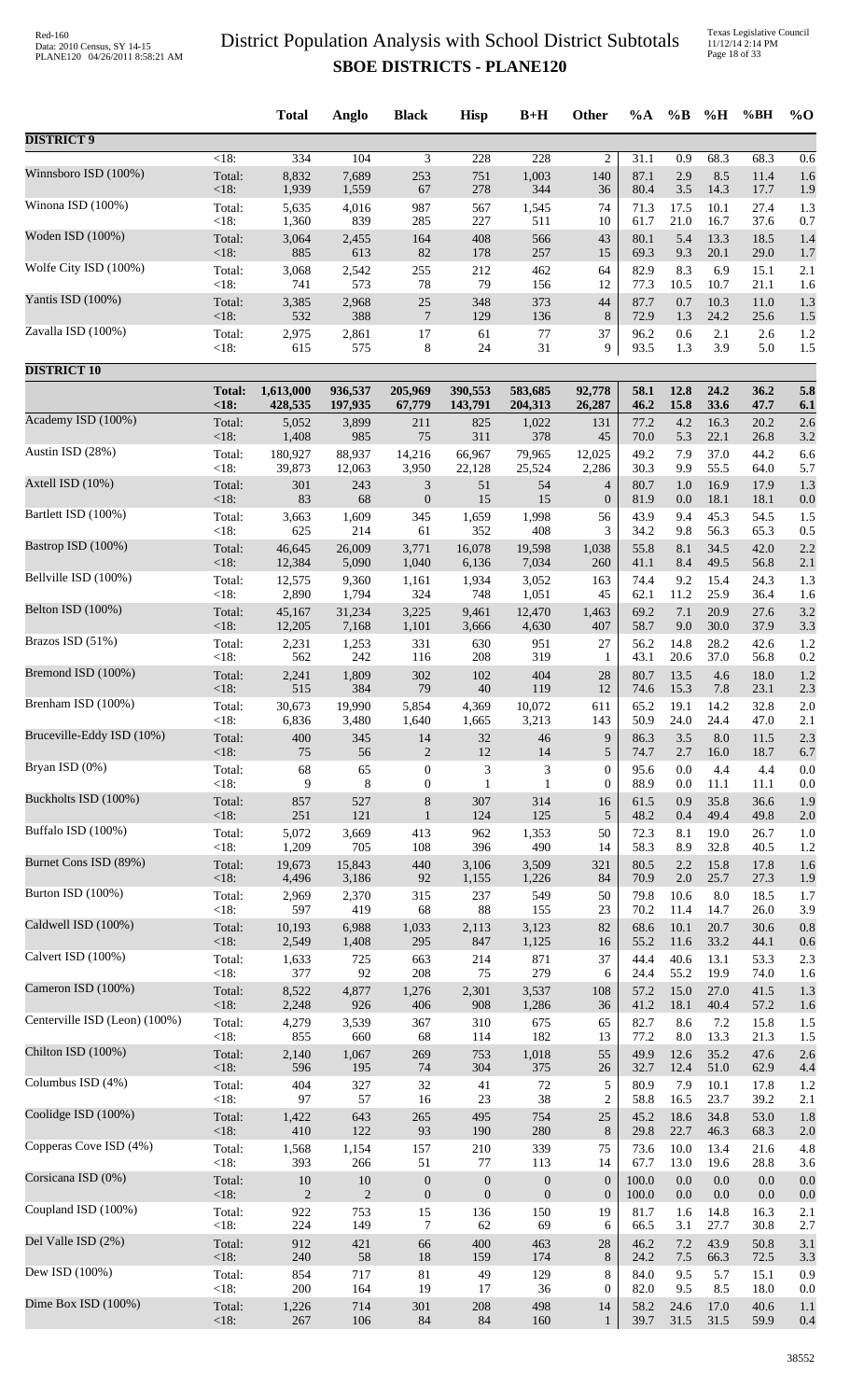Texas Legislative Council 11/12/14 2:14 PM Page 19 of 33

|                             |         | <b>Total</b>   | Anglo          | <b>Black</b>             | <b>Hisp</b>      | $B+H$            | Other            | %A    | $\%B$   | %H      | %BH     | $%$ <sup>O</sup> |
|-----------------------------|---------|----------------|----------------|--------------------------|------------------|------------------|------------------|-------|---------|---------|---------|------------------|
| <b>DISTRICT 10</b>          |         |                |                |                          |                  |                  |                  |       |         |         |         |                  |
| Dripping Springs ISD (1%)   | Total:  | 191            | 168            | $\overline{4}$           | $\tau$           | 11               | 12               | 88.0  | 2.1     | 3.7     | 5.8     | 6.3              |
| Eanes ISD (0%)              | $<18$ : | 59             | 49             | $\mathbf{1}$             | $\overline{c}$   | 3                | 7                | 83.1  | 1.7     | 3.4     | 5.1     | 11.9             |
|                             | Total:  | 10             | 9              | $\boldsymbol{0}$         | 1                | 1                | $\boldsymbol{0}$ | 90.0  | 0.0     | 10.0    | 10.0    | 0.0              |
| Elgin ISD (100%)            | < 18:   | $\overline{4}$ | $\overline{4}$ | $\boldsymbol{0}$         | $\boldsymbol{0}$ | $\mathbf{0}$     | $\boldsymbol{0}$ | 100.0 | $0.0\,$ | 0.0     | 0.0     | 0.0              |
|                             | Total:  | 19,452         | 9,105          | 2,625                    | 7,562            | 10,020           | 327              | 46.8  | 13.5    | 38.9    | 51.5    | 1.7              |
| Fairfield ISD (96%)         | < 18:   | 5,676          | 1,913          | 919                      | 2,866            | 3,681            | 82               | 33.7  | 16.2    | 50.5    | 64.9    | 1.4              |
|                             | Total:  | 9,118          | 6,360          | 1,419                    | 1,213            | 2,603            | 155              | 69.8  | 15.6    | 13.3    | 28.5    | 1.7              |
|                             | < 18:   | 2,249          | 1,354          | 366                      | 492              | 845              | 50               | 60.2  | 16.3    | 21.9    | 37.6    | 2.2              |
| Fayetteville ISD (100%)     | Total:  | 1,507          | 1,407          | 37                       | $\sqrt{48}$      | 85               | 15               | 93.4  | 2.5     | 3.2     | 5.6     | 1.0              |
|                             | < 18:   | 269            | 249            | 3                        | 17               | 20               | $\boldsymbol{0}$ | 92.6  | 1.1     | 6.3     | 7.4     | 0.0              |
| Flatonia ISD (100%)         | Total:  | 3,517          | 2,295          | 152                      | 1,044            | 1,194            | 28               | 65.3  | 4.3     | 29.7    | 33.9    | 0.8              |
|                             | $<18$ : | 827            | 385            | 44                       | 394              | 436              | 6                | 46.6  | 5.3     | 47.6    | 52.7    | 0.7              |
| Florence ISD (100%)         | Total:  | 5,214          | 3,931          | 65                       | 1,113            | 1,166            | 117              | 75.4  | 1.2     | 21.3    | 22.4    | 2.2              |
| Franklin ISD (100%)         | < 18:   | 1,371          | 886            | 24                       | 439              | 458              | 27               | 64.6  | 1.8     | 32.0    | 33.4    | 2.0              |
|                             | Total:  | 5,441          | 4,447          | 444                      | 473              | 897              | 97               | 81.7  | 8.2     | 8.7     | 16.5    | 1.8              |
| Gatesville ISD (0%)         | < 18:   | 1,330          | 1,011          | 124                      | 175              | 286              | 33               | 76.0  | 9.3     | 13.2    | 21.5    | 2.5              |
|                             | Total:  | 24             | 23             | $\boldsymbol{0}$         | $\mathbf{1}$     | $\mathbf{1}$     | $\boldsymbol{0}$ | 95.8  | 0.0     | 4.2     | 4.2     | 0.0              |
| Gause ISD (100%)            | < 18:   | 2              | $\overline{2}$ | $\boldsymbol{0}$         | $\boldsymbol{0}$ | $\mathbf{0}$     | $\boldsymbol{0}$ | 100.0 | 0.0     | 0.0     | 0.0     | 0.0              |
|                             | Total:  | 870            | 664            | 116                      | 79               | 193              | 13               | 76.3  | 13.3    | 9.1     | 22.2    | 1.5              |
| Georgetown ISD (100%)       | <18:    | 226            | 152            | 33                       | 41               | 73               | $\mathbf{1}$     | 67.3  | 14.6    | 18.1    | 32.3    | 0.4              |
|                             | Total:  | 63,164         | 45,814         | 2,400                    | 13,844           | 15,958           | 1,392            | 72.5  | 3.8     | 21.9    | 25.3    | 2.2              |
|                             | < 18:   | 15,013         | 8,777          | 798                      | 5,202            | 5,837            | 399              | 58.5  | 5.3     | 34.6    | 38.9    | 2.7              |
| Giddings ISD (100%)         | Total:  | 10,077         | 5,664          | 1,208                    | 3,131            | 4,305            | 108              | 56.2  | 12.0    | 31.1    | 42.7    | 1.1              |
|                             | <18:    | 2,816          | 1,104          | 367                      | 1,340            | 1,677            | 35               | 39.2  | 13.0    | 47.6    | 59.6    | 1.2              |
| Granger ISD (100%)          | Total:  | 2,537          | 1,786          | 133                      | 605              | 723              | 28               | 70.4  | 5.2     | 23.8    | 28.5    | 1.1              |
|                             | < 18:   | 526            | 277            | 26                       | 227              | 245              | 4                | 52.7  | 4.9     | 43.2    | 46.6    | 0.8              |
| Groesbeck ISD (100%)        | Total:  | 9,644          | 7,214          | 1,088                    | 1,251            | 2,292            | 138              | 74.8  | 11.3    | 13.0    | 23.8    | 1.4              |
| Hearne ISD (100%)           | < 18:   | 2,007          | 1,305          | 275                      | 429              | 674              | 28               | 65.0  | 13.7    | 21.4    | 33.6    | 1.4              |
|                             | Total:  | 7,038          | 2,663          | 2,261                    | 2,143            | 4,305            | 70               | 37.8  | 32.1    | 30.4    | 61.2    | 1.0              |
| Hempstead ISD (100%)        | < 18:   | 1,955          | 474            | 727                      | 802              | 1,463            | 18               | 24.2  | 37.2    | 41.0    | 74.8    | 0.9              |
|                             | Total:  | 9,010          | 3,389          | 2,625                    | 2,935            | 5,476            | 145              | 37.6  | 29.1    | 32.6    | 60.8    | 1.6              |
| Holland ISD (100%)          | < 18:   | 2,429          | 564            | 745                      | 1,134            | 1,830            | 35               | 23.2  | 30.7    | 46.7    | 75.3    | 1.4              |
|                             | Total:  | 2,401          | 1,862          | 65                       | 466              | 512              | 27               | 77.6  | 2.7     | 19.4    | 21.3    | 1.1              |
|                             | < 18:   | 649            | 421            | 29                       | 199              | 217              | 11               | 64.9  | 4.5     | 30.7    | 33.4    | 1.7              |
| Hubbard ISD (Hill) (2%)     | Total:  | 33             | 31             | $\boldsymbol{0}$         | $\boldsymbol{2}$ | $\sqrt{2}$       | $\boldsymbol{0}$ | 93.9  | $0.0\,$ | 6.1     | 6.1     | 0.0              |
|                             | $<18$ : | 6              | 5              | $\boldsymbol{0}$         | $\mathbf{1}$     | $\mathbf{1}$     | $\boldsymbol{0}$ | 83.3  | 0.0     | 16.7    | 16.7    | 0.0              |
| Hutto ISD (100%)            | Total:  | 22,665         | 12,504         | 3,109                    | 6,629            | 9,538            | 623              | 55.2  | 13.7    | 29.2    | 42.1    | 2.7              |
|                             | $<18$ : | 7,842          | 3,622          | 1,256                    | 2,859            | 3,983            | 237              | 46.2  | 16.0    | 36.5    | 50.8    | 3.0              |
| Jarrell ISD (100%)          | Total:  | 8,265          | 6,396          | 178                      | 1,573            | 1,733            | 136              | 77.4  | 2.2     | 19.0    | 21.0    | 1.6              |
|                             | $<18$ : | 1,486          | 791            | 67                       | 606              | 665              | 30               | 53.2  | 4.5     | 40.8    | 44.8    | 2.0              |
| Johnson City ISD (0%)       | Total:  | 12             | 12             | $\boldsymbol{0}$         | $\boldsymbol{0}$ | $\boldsymbol{0}$ | $\boldsymbol{0}$ | 100.0 | 0.0     | 0.0     | 0.0     | 0.0              |
| Katy ISD (1%)               | < 18:   | 1              | -1             | $\boldsymbol{0}$         | $\boldsymbol{0}$ | $\boldsymbol{0}$ | $\boldsymbol{0}$ | 100.0 | 0.0     | $0.0\,$ | $0.0\,$ | 0.0              |
|                             | Total:  | 2,114          | 1,689          | $24\,$                   | 359              | 381              | 44               | 79.9  | 1.1     | 17.0    | 18.0    | 2.1              |
| Killeen ISD (92%)           | < 18:   | 592            | 451            | $12\,$                   | 115              | 126              | 15               | 76.2  | $2.0\,$ | 19.4    | 21.3    | 2.5              |
|                             | Total:  | 180,559        | 73,720         | 59,241                   | 38,980           | 93,850           | 12,989           | 40.8  | 32.8    | 21.6    | 52.0    | 7.2              |
| La Grange ISD (100%)        | < 18:   | 54,670         | 17,192         | 21,669                   | 14,698           | 33,982           | 3,496            | 31.4  | 39.6    | 26.9    | 62.2    | 6.4              |
|                             | Total:  | 11,989         | 8,574          | 943                      | 2,358            | 3,269            | 146              | 71.5  | 7.9     | 19.7    | 27.3    | 1.2              |
|                             | <18:    | 2,718          | 1,517          | 319                      | 873              | 1,167            | 34               | 55.8  | 11.7    | 32.1    | 42.9    | 1.3              |
| Lago Vista ISD (100%)       | Total:  | 8,457          | 7,158          | 103                      | 1,001            | 1,096            | 203              | 84.6  | 1.2     | 11.8    | 13.0    | 2.4              |
|                             | < 18:   | 1,673          | 1,268          | 34                       | 325              | 358              | 47               | 75.8  | 2.0     | 19.4    | 21.4    | 2.8              |
| Lake Travis ISD (100%)      | Total:  | 36,173         | 29,792         | 460                      | 4,293            | 4,717            | 1,664            | 82.4  | 1.3     | 11.9    | 13.0    | 4.6              |
|                             | <18:    | 9,115          | 6,828          | 183                      | 1,563            | 1,731            | 556              | 74.9  | 2.0     | 17.1    | 19.0    | 6.1              |
| Lampasas ISD (6%)           | Total:  | 1,143          | 992            | 26                       | 97               | 119              | 32               | 86.8  | 2.3     | 8.5     | 10.4    | 2.8              |
|                             | <18:    | 260            | 214            | 12                       | $28\,$           | $40\,$           | 6                | 82.3  | 4.6     | 10.8    | 15.4    | 2.3              |
| Leander ISD (100%)          | Total:  | 146,433        | 105,064        | 6,500                    | 25,087           | 31,030           | 10,339           | 71.7  | 4.4     | 17.1    | 21.2    | 7.1              |
| Leon ISD $(100\%)$          | <18:    | 45,772         | 29,970         | 2,560                    | 10,001           | 12,223           | 3,579            | 65.5  | 5.6     | 21.8    | 26.7    | 7.8              |
|                             | Total:  | 4,337          | 3,286          | 174                      | 818              | 988              | 63               | 75.8  | 4.0     | 18.9    | 22.8    | 1.5              |
| Lexington ISD (100%)        | < 18:   | 1,039          | 672            | 38                       | 314              | 352              | 15               | 64.7  | 3.7     | 30.2    | 33.9    | 1.4              |
|                             | Total:  | 5,589          | 4,600          | 445                      | 473              | 905              | 84               | 82.3  | $8.0\,$ | 8.5     | 16.2    | 1.5              |
| Liberty Hill ISD (100%)     | $<18$ : | 1,349          | 1,027          | 127                      | 182              | 298              | 24               | 76.1  | 9.4     | 13.5    | 22.1    | 1.8              |
|                             | Total:  | 11,321         | 9,435          | 163                      | 1,492            | 1,641            | 245              | 83.3  | 1.4     | 13.2    | 14.5    | 2.2              |
|                             | <18:    | 3,346          | 2,588          | 76                       | 611              | 679              | 79               | 77.3  | 2.3     | 18.3    | 20.3    | 2.4              |
| Lorena ISD (2%)             | Total:  | 148            | 133            | $\overline{\mathcal{L}}$ | 11               | 15               | $\boldsymbol{0}$ | 89.9  | 2.7     | 7.4     | 10.1    | 0.0              |
|                             | <18:    | 38             | 33             | $\boldsymbol{0}$         | 5                | 5                | $\boldsymbol{0}$ | 86.8  | 0.0     | 13.2    | 13.2    | 0.0              |
| Madisonville Cons ISD (84%) | Total:  | 11,355         | 5,966          | 2,782                    | 2,526            | 5,255            | 134              | 52.5  | 24.5    | 22.2    | 46.3    | 1.2              |
|                             | < 18:   | 2,452          | 1,135          | 601                      | 714              | 1,285            | 32               | 46.3  | 24.5    | 29.1    | 52.4    | 1.3              |
| Manor ISD (75%)             | Total:  | 27,024         | 8,229          | 5,867                    | 10,919           | 16,441           | 2,354            | 30.5  | 21.7    | 40.4    | 60.8    | 8.7              |
| Marble Falls ISD (100%)     | < 18:   | 8,122          | 1,485          | 2,045                    | 4,174            | 6,033            | 604              | 18.3  | 25.2    | 51.4    | 74.3    | 7.4              |
|                             | Total:  | 23,414         | 17,017         | 467                      | 5,573            | 5,975            | 422              | 72.7  | $2.0\,$ | 23.8    | 25.5    | 1.8              |
| Marlin ISD (100%)           | <18:    | 5,369          | 2,938          | 211                      | 2,162            | 2,334            | 97               | 54.7  | 3.9     | 40.3    | 43.5    | 1.8              |
|                             | Total:  | 9,304          | 3,630          | 3,681                    | 1,981            | 5,600            | 74               | 39.0  | 39.6    | 21.3    | 60.2    | 0.8              |
| Mart ISD (16%)              | <18:    | 1,809          | 380            | 910                      | 534              | 1,411            | $18\,$           | 21.0  | 50.3    | 29.5    | 78.0    | 1.0              |
|                             | Total:  | 567            | 474            | 39                       | 51               | 88               | $\sqrt{5}$       | 83.6  | 6.9     | 9.0     | 15.5    | 0.9              |
|                             | <18:    | 109            | 85             | 9                        | 17               | 24               | $\boldsymbol{0}$ | 78.0  | 8.3     | 15.6    | 22.0    | 0.0              |
| McDade ISD (100%)           | Total:  | 1,542          | 1,079          | 33                       | 419              | 436              | 27               | 70.0  | 2.1     | 27.2    | 28.3    | 1.8              |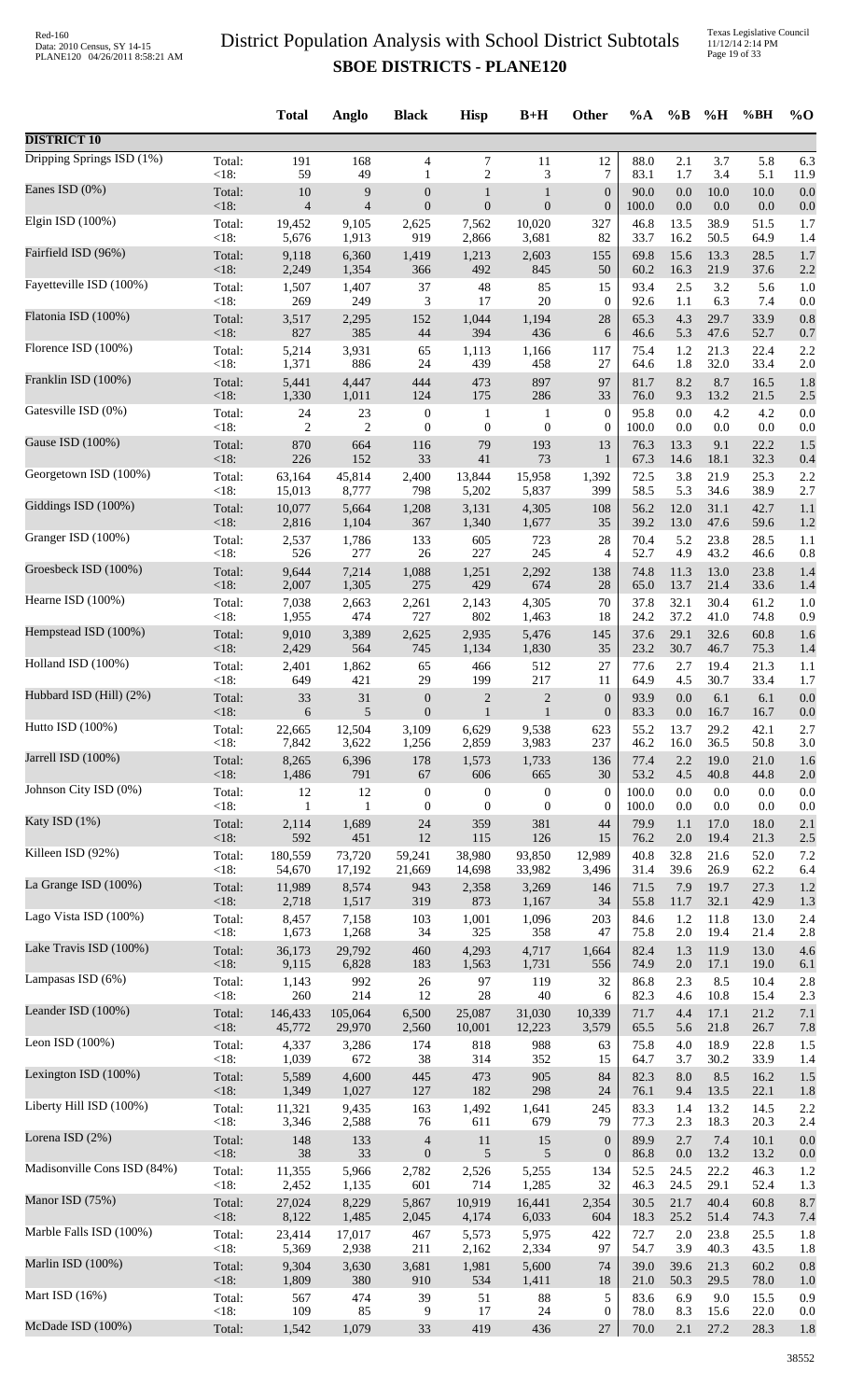|                              |                | <b>Total</b> | Anglo               | <b>Black</b>             | <b>Hisp</b>  | $B+H$        | Other            | $\%A$        | $\%$ B      | %H           | %BH          | $\%$ O     |
|------------------------------|----------------|--------------|---------------------|--------------------------|--------------|--------------|------------------|--------------|-------------|--------------|--------------|------------|
| <b>DISTRICT 10</b>           |                |              |                     |                          |              |              |                  |              |             |              |              |            |
| Mexia ISD (100%)             | $<18$ :        | 385          | 210                 | $\overline{12}$          | 160          | 164          | 11               | 54.5         | 3.1         | 41.6         | 42.6         | 2.9        |
|                              | Total:         | 11,516       | 5,921               | 2,916                    | 2,615        | 5,480        | 115              | 51.4         | 25.3        | 22.7         | 47.6         | 1.0        |
| Milano ISD (100%)            | <18:           | 2,915        | 992                 | 863                      | 1,060        | 1,896        | 27               | 34.0         | 29.6        | 36.4         | 65.0         | 0.9        |
|                              | Total:         | 1,743        | 1,470               | 98                       | 167          | 259          | 14               | 84.3         | 5.6         | 9.6          | 14.9         | 0.8        |
|                              | <18:           | 414          | 295                 | 43                       | 78           | 116          | 3                | 71.3         | 10.4        | 18.8         | 28.0         | 0.7        |
| Moody ISD (30%)              | Total:         | 1,339        | 1,068               | 36                       | 225          | 257          | 14               | 79.8         | 2.7         | 16.8         | 19.2         | 1.0        |
|                              | <18:           | 312          | 224                 | 9                        | 77           | 83           | 5                | 71.8         | 2.9         | 24.7         | 26.6         | 1.6        |
| Mount Calm ISD (11%)         | Total:         | 87           | 70                  | $\overline{\mathcal{A}}$ | 14           | 17           | $\boldsymbol{0}$ | 80.5         | 4.6         | 16.1         | 19.5         | 0.0        |
|                              | <18:           | 19           | 13                  | $\mathbf{1}$             | 6            | 6            | $\boldsymbol{0}$ | 68.4         | 5.3         | 31.6         | 31.6         | 0.0        |
| Mumford ISD (100%)           | Total:         | 206          | 89                  | 42                       | 73           | 115          | 2                | 43.2         | 20.4        | 35.4         | 55.8         | 1.0        |
| Normangee ISD (100%)         | <18:           | 49           | 17                  | 13                       | 19           | 32           | $\boldsymbol{0}$ | 34.7         | 26.5        | 38.8         | 65.3         | 0.0        |
|                              | Total:         | 3,379        | 2,995               | 171                      | 154          | 322          | 62               | 88.6         | 5.1         | 4.6          | 9.5          | 1.8        |
| North Zulch ISD (100%)       | <18:           | 669          | 555                 | 46                       | 58           | 102          | 12               | 83.0         | 6.9         | 8.7          | 15.2         | 1.8        |
|                              | Total:         | 1,809        | 1,617               | 21                       | 136          | 157          | 35               | 89.4         | 1.2         | 7.5          | 8.7          | 1.9        |
| Oakwood ISD (100%)           | <18:<br>Total: | 439          | 366                 | 12<br>403                | 50<br>68     | 62<br>468    | 11<br>13         | 83.4<br>61.7 | 2.7<br>32.1 | 11.4<br>5.4  | 14.1<br>37.3 | 2.5        |
|                              | $<18$ :        | 1,256<br>244 | 775<br>147          | 70                       | 25           | 94           | 3                | 60.2         | 28.7        | 10.2         | 38.5         | 1.0<br>1.2 |
| Pflugerville ISD (100%)      | Total:         | 116,627      | 49,454              | 19,249                   | 36,084       | 54,136       | 13,037           | 42.4         | 16.5        | 30.9         | 46.4         | 11.2       |
|                              | <18:           | 33,605       | 10,470              | 6,961                    | 13,352       | 19,590       | 3,545            | 31.2         | 20.7        | 39.7         | 58.3         | 10.5       |
| Riesel ISD (7%)              | Total:         | 148          | 133                 | $\overline{\mathcal{A}}$ | 11           | 15           | $\boldsymbol{0}$ | 89.9         | 2.7         | 7.4          | 10.1         | 0.0        |
|                              | <18:           | 39           | 34                  | $\overline{2}$           | 3            | 5            | $\boldsymbol{0}$ | 87.2         | 5.1         | 7.7          | 12.8         | 0.0        |
| Robinson ISD (1%)            | Total:         | 129          | 75                  | 35                       | $20\,$       | 54           | $\boldsymbol{0}$ | 58.1         | 27.1        | 15.5         | 41.9         | 0.0        |
| Rockdale ISD (100%)          | < 18:          | 27           | 15                  | 4                        | 9            | 12           | $\overline{0}$   | 55.6         | 14.8        | 33.3         | 44.4         | 0.0        |
|                              | Total:         | 9,036        | 5,843               | 919                      | 2,239        | 3,089        | 104              | 64.7         | 10.2        | 24.8         | 34.2         | 1.2        |
| Rogers ISD (100%)            | <18:           | 2,471        | 1,214               | 353                      | 929          | 1,233        | 24               | 49.1         | 14.3        | 37.6         | 49.9         | 1.0        |
|                              | Total:         | 3,901        | 3,036               | 112                      | 693          | 798          | 67               | 77.8         | 2.9         | 17.8         | 20.5         | 1.7        |
| Rosebud-Lott ISD (100%)      | <18:           | 1,025        | 707                 | 40                       | 262          | 298          | 20               | 69.0         | 3.9         | 25.6         | 29.1         | 2.0        |
|                              | Total:         | 4,928        | 3,387               | 582                      | 904          | 1,459        | 82               | 68.7         | 11.8        | 18.3         | 29.6         | 1.7        |
|                              | <18:           | 1,162        | 668                 | 163                      | 326          | 476          | 18               | 57.5         | 14.0        | 28.1         | 41.0         | 1.5        |
| Round Rock ISD (100%)        | Total:         | 232,025      | 135,679             | 20,190                   | 50,588       | 69,216       | 27,130           | 58.5         | 8.7         | 21.8         | 29.8         | 11.7       |
|                              | <18:           | 65,273       | 31,944              | 7,199                    | 18,317       | 24,607       | 8,722            | 48.9         | 11.0        | 28.1         | 37.7         | 13.4       |
| Round Top-Carmine ISD (100%) | Total:         | 1,817        | 1,628               | 61                       | 123          | 179          | 10               | 89.6         | 3.4         | 6.8          | 9.9          | 0.6        |
|                              | <18:           | 288          | 232                 | 15                       | 41           | 53           | 3                | 80.6         | 5.2         | 14.2         | 18.4         | 1.0        |
| Royal ISD (100%)             | Total:         | 10,372       | 3,164               | 2,277                    | 4,912        | 7,088        | 120              | 30.5         | 22.0        | 47.4         | 68.3         | 1.2        |
|                              | <18:           | 3,049        | 468                 | 714                      | 1,901        | 2,560        | 21               | 15.3         | 23.4        | 62.3         | 84.0         | 0.7        |
| Salado ISD (100%)            | Total:         | 7,270        | 6,064               | 89                       | 976          | 1,051        | 155              | 83.4         | 1.2         | 13.4         | 14.5         | 2.1        |
| Schulenburg ISD (100%)       | $\leq$ 18:     | 1,654        | 1,220               | 28                       | 370          | 386          | 48               | 73.8         | 1.7         | 22.4         | 23.3         | 2.9        |
|                              | Total:         | 5,168        | 3,658               | 549                      | 958          | 1,473        | 37               | 70.8         | 10.6        | 18.5         | 28.5         | 0.7        |
| Sealy ISD (100%)             | <18:           | 1,190        | 643                 | 195                      | 367          | 538          | 9                | 54.0         | 16.4        | 30.8         | 45.2         | 0.8        |
|                              | Total:         | 13,101       | 7,629               | 1,362                    | 4,018        | 5,311        | 161              | 58.2         | 10.4        | 30.7         | 40.5         | 1.2        |
| Smithville ISD (100%)        | <18:           | 3,542        | 1,568               | 442                      | 1,537        | 1,934        | 40               | 44.3         | 12.5        | 43.4         | 54.6         | 1.1        |
|                              | Total:         | 10,748       | 8,108               | 800                      | 1,643        | 2,405        | 235              | 75.4         | 7.4         | 15.3         | 22.4         | 2.2        |
|                              | <18:           | 2,423        | 1,560               | 250                      | 595          | 817          | 46               | 64.4         | 10.3        | 24.6         | 33.7         | 1.9        |
| Snook ISD (100%)             | Total:         | 2,986        | 1,896               | 607                      | 462          | 1,055        | 35               | 63.5         | 20.3        | 15.5         | 35.3         | 1.2        |
|                              | $<18$ :        | 733          | 387                 | 194                      | 151          | 336          | 10               | 52.8         | 26.5        | 20.6         | 45.8         | 1.4        |
| Somerville ISD (100%)        | Total:         | 4,008        | 2,812               | 562                      | 591          | 1,138        | 58               | 70.2         | 14.0        | 14.7         | 28.4         | 1.4        |
|                              | <18:           | 763          | 420                 | 160                      | 182          | 332          | 11               | 55.0         | 21.0        | 23.9         | 43.5         | 1.4        |
| Taylor ISD (100%)            | Total:         | 16,411       | 7,867               | 1,732                    | 6,714        | 8,253        | 291              | 47.9         | 10.6        | 40.9         | 50.3         | 1.8        |
| Teague ISD (100%)            | <18:           | 4,413        | 1,445               | 596                      | 2,416        | 2,879        | 89               | 32.7         | 13.5        | 54.7         | 65.2         | 2.0        |
|                              | Total:         | 7,220        | 4,640               | 1,249                    | 1,289        | 2,520        | 60               | 64.3         | 17.3        | 17.9         | 34.9         | 0.8        |
| Temple ISD (100%)            | < 18:          | 1,576        | 933                 | 243                      | 402          | 636          | 7                | 59.2         | 15.4        | 25.5         | 40.4         | 0.4        |
|                              | Total:         | 55,204       | 29,349              | 11,023                   | 13,686       | 24,152       | 1,703            | 53.2         | 20.0        | 24.8         | 43.8         | 3.1        |
| Thorndale ISD (100%)         | <18:<br>Total: | 13,875       | 4,951<br>2,346      | 3,724                    | 5,150<br>485 | 8,522<br>604 | 402<br>21        | 35.7<br>79.0 | 26.8<br>4.3 | 37.1<br>16.3 | 61.4<br>20.3 | 2.9        |
|                              | <18:           | 2,971<br>750 | 517                 | 129<br>43                | 189          | 228          | 5                | 68.9         | 5.7         | 25.2         | 30.4         | 0.7<br>0.7 |
| Thrall ISD (100%)            | Total:         | 3,158        | 2,408               | 96                       | 631          | 722          | 28               | 76.3         | 3.0         | 20.0         | 22.9         | 0.9        |
|                              | < 18:          | 830          | 552                 | 30                       | 237          | 265          | 13               | 66.5         | 3.6         | 28.6         | 31.9         | 1.6        |
| Troy ISD (100%)              | Total:         | 5,977        | 4,648               | 150                      | 1,076        | 1,214        | 115              | 77.8         | 2.5         | 18.0         | 20.3         | 1.9        |
|                              | <18:           | 1,581        | 1,112               | 48                       | 387          | 431          | 38               | 70.3         | 3.0         | 24.5         | 27.3         | 2.4        |
| Waller ISD (67%)             | Total:         | 21,709       | 11,018              | 6,177                    | 4,330        | 10,409       | 282              | 50.8         | 28.5        | 19.9         | 47.9         | 1.3        |
|                              | <18:           | 4,586        | 2,322               | 594                      | 1,631        | 2,199        | 65               | 50.6         | 13.0        | 35.6         | 48.0         | 1.4        |
| Weimar ISD (6%)              | Total:         | 248          | 226                 | $\overline{2}$           | 19           | 21           | $\mathbf{1}$     | 91.1         | 0.8         | 7.7          | 8.5          | 0.4        |
| Westphalia ISD (100%)        | <18:           | 32           | 24                  | $\overline{c}$           | 6            | $\,8\,$      | $\mathbf{0}$     | 75.0         | 6.3         | 18.8         | 25.0         | 0.0        |
|                              | Total:         | 376          | 329                 | 16                       | 24           | 40           | $\tau$           | 87.5         | 4.3         | 6.4          | 10.6         | 1.9        |
| Wortham ISD (88%)            | <18:           | $72\,$       | 55                  | 9                        | 6            | 15           | $\overline{2}$   | 76.4         | 12.5        | 8.3          | 20.8         | 2.8        |
|                              | Total:         | 1,869        | 1,456               | 291                      | 114          | 398          | 15               | 77.9         | 15.6        | 6.1          | 21.3         | 0.8        |
|                              | <18:           | 478          | 338                 | 95                       | 46           | 137          | 3                | 70.7         | 19.9        | 9.6          | 28.7         | 0.6        |
| <b>DISTRICT 11</b>           | <b>Total:</b>  |              | 1,694,087 1,031,288 | 174,794                  | 366,603      | 533,657      | 129,142          | 60.9         | 10.3        | 21.6         | 31.5         | 7.6        |
| Aledo ISD (100%)             | <18:           | 446,627      | 221,077             | 57,962                   | 135,847      | 189,669      | 35,881           | 49.5         | 13.0        | 30.4         | 42.5         | 8.0        |
|                              | Total:         | 20,512       | 18,299              | 232                      | 1,563        | 1,781        | 432              | 89.2         | 1.1         | 7.6          | 8.7          | 2.1        |
|                              | <18:           | 6,146        | 5,277               | 97                       | 633          | 724          | 145              | 85.9         | 1.6         | 10.3         | 11.8         | 2.4        |
| Arlington ISD (35%)          | Total:         | 119,309      | 75,479              | 19,892                   | 16,648       | 35,837       | 7,993            | 63.3         | 16.7        | 14.0         | 30.0         | 6.7        |
|                              | <18:           | 26,508       | 13,825              | 5,666                    | 5,447        | 10,741       | 1,942            | 52.2         | 21.4        | 20.5         | 40.5         | 7.3        |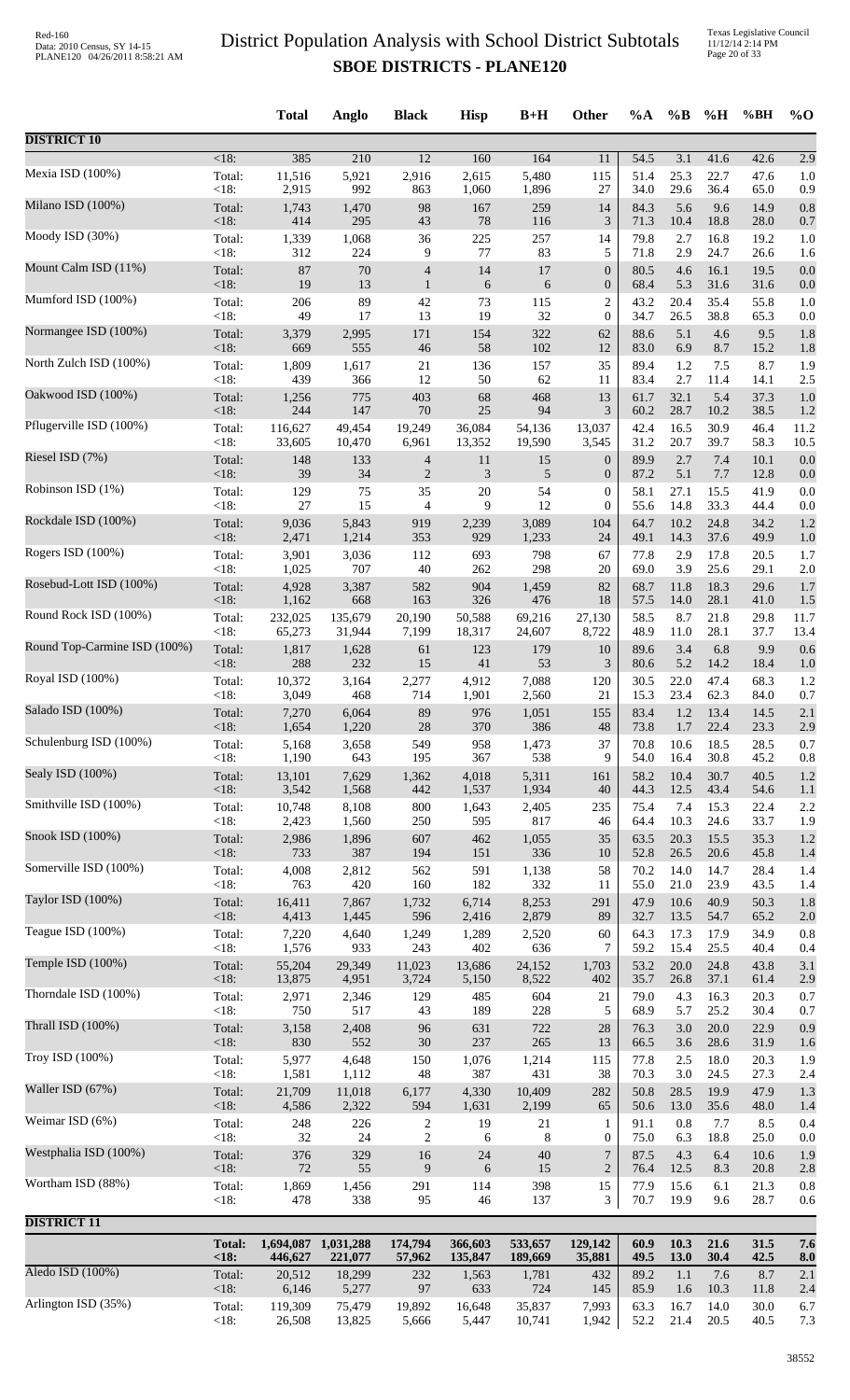Texas Legislative Council 11/12/14 2:14 PM Page 21 of 33

|                                         |                        | <b>Total</b>                     | Anglo                        | <b>Black</b>                     | <b>Hisp</b>                      | $B+H$                        | <b>Other</b>                     | $\%A$        | $\%B$          | %H           | %BH          | $\%$ O       |
|-----------------------------------------|------------------------|----------------------------------|------------------------------|----------------------------------|----------------------------------|------------------------------|----------------------------------|--------------|----------------|--------------|--------------|--------------|
| <b>DISTRICT 11</b>                      |                        |                                  |                              |                                  |                                  |                              |                                  |              |                |              |              |              |
| Azle ISD (98%)                          | Total:                 | 35,728<br>8,578                  | 30,875                       | 375                              | 3,560                            | 3,893                        | 960                              | 86.4         | 1.0<br>1.9     | 10.0         | 10.9         | 2.7          |
| Birdville ISD (100%)                    | <18:<br>Total:         | 130,786                          | 6,708<br>84,475              | 159<br>7,230                     | 1,447<br>30,907                  | 1,585<br>37,646              | 285<br>8,665                     | 78.2<br>64.6 | 5.5            | 16.9<br>23.6 | 18.5<br>28.8 | 3.3<br>6.6   |
| <b>Brock ISD</b> (100%)                 | $<18$ :<br>Total:      | 33,319<br>4,215                  | 16,703<br>3,872              | 2,734<br>30                      | 11,804<br>227                    | 14,255<br>256                | 2,361<br>87                      | 50.1<br>91.9 | 8.2<br>0.7     | 35.4<br>5.4  | 42.8<br>6.1  | 7.1<br>2.1   |
|                                         | < 18:                  | 1,127                            | 1,008                        | 9                                | 76                               | 85                           | 34                               | 89.4         | 0.8            | 6.7          | 7.5          | 3.0          |
| Burleson ISD (29%)                      | Total:<br>< 18:        | 15,298<br>4,693                  | 11,392<br>3,059              | 1,170<br>483                     | 2,335<br>1,022                   | 3,455<br>1,480               | 451<br>154                       | 74.5<br>65.2 | 7.6<br>10.3    | 15.3<br>21.8 | 22.6<br>31.5 | 2.9<br>3.3   |
| Carroll ISD (100%)                      | Total:<br>< 18:        | 28,292<br>9,640                  | 23,772<br>7,713              | 642<br>275                       | 1,559<br>687                     | 2,173<br>946                 | 2,347<br>981                     | 84.0<br>80.0 | 2.3<br>2.9     | 5.5<br>7.1   | 7.7<br>9.8   | 8.3<br>10.2  |
| Carrollton-Farmers Branch ISD           | Total:                 | 107,497                          | 39,454                       | 10,916                           | 36,433                           | 46,753                       | 21,290                           | 36.7         | 10.2           | 33.9         | 43.5         | 19.8         |
| (64%)                                   | < 18:                  | 25,976                           | 5,224                        | 3,134                            | 12,966                           | 15,811                       | 4,941                            | 20.1         | 12.1           | 49.9         | 60.9         | 19.0         |
| Castleberry ISD (100%)                  | Total:<br>< 18:        | 19,449<br>5,588                  | 8,885<br>1,405               | 375<br>151                       | 9,937<br>4,020                   | 10,247<br>4,126              | 317<br>57                        | 45.7<br>25.1 | 1.9<br>2.7     | 51.1<br>71.9 | 52.7<br>73.8 | 1.6<br>1.0   |
| Coppell ISD (100%)                      | Total:                 | 44,419                           | 26,146                       | 2,307                            | 4,478                            | 6,687                        | 11,586                           | 58.9         | 5.2            | 10.1         | 15.1         | 26.1         |
| Crowley ISD (99%)                       | $<18$ :<br>Total:      | 13,993<br>85,363                 | 7,311<br>38,078              | 750<br>24,953                    | 1,727<br>17,817                  | 2,423<br>42,097              | 4,259<br>5,188                   | 52.2<br>44.6 | 5.4<br>29.2    | 12.3<br>20.9 | 17.3<br>49.3 | 30.4<br>6.1  |
| Dallas ISD (9%)                         | < 18:<br>Total:        | 25,280<br>87,067                 | 8,218<br>42,588              | 9,148<br>11,531                  | 6,795<br>27,718                  | 15,551<br>38,790             | 1,511<br>5,689                   | 32.5<br>48.9 | 36.2<br>13.2   | 26.9<br>31.8 | 61.5<br>44.6 | 6.0<br>6.5   |
|                                         | < 18:                  | 17,345                           | 4,957                        | 2,714                            | 8,978                            | 11,485                       | 903                              | 28.6         | 15.6           | 51.8         | 66.2         | 5.2          |
| Eagle Mountain-Saginaw ISD (99%) Total: | <18:                   | 78,932<br>24,441                 | 48,782<br>12,656             | 6,315<br>2,624                   | 19,492<br>8,017                  | 25,399<br>10,391             | 4,751<br>1,394                   | 61.8<br>51.8 | 8.0<br>10.7    | 24.7<br>32.8 | 32.2<br>42.5 | 6.0<br>5.7   |
| Everman ISD (15%)                       | Total:<br>< 18:        | 3,350<br>955                     | 1,225<br>192                 | 999<br>358                       | 1,015<br>390                     | 1,993<br>738                 | 132<br>25                        | 36.6<br>20.1 | 29.8<br>37.5   | 30.3<br>40.8 | 59.5<br>77.3 | 3.9<br>2.6   |
| Fort Worth ISD (46%)                    | Total:                 | 214,048                          | 120,176                      | 23,234                           | 63,537                           | 85,711                       | 8,161                            | 56.1         | 10.9           | 29.7         | 40.0         | 3.8          |
| Garner ISD (100%)                       | < 18:<br>Total:        | 51,091<br>3,644                  | 18,593<br>2,135              | 7,714<br>754                     | 23,579<br>724                    | 30,713<br>1,475              | 1,785<br>34                      | 36.4<br>58.6 | 15.1<br>20.7   | 46.2<br>19.9 | 60.1<br>40.5 | 3.5<br>0.9   |
|                                         | <18:                   | 378                              | 338                          | $\overline{4}$                   | 31                               | 34                           | 6                                | 89.4         | 1.1            | 8.2          | 9.0          | 1.6          |
| Godley ISD (7%)                         | Total:<br><18:         | 513<br>114                       | 396<br>87                    | 21<br>$\boldsymbol{0}$           | 77<br>$20\,$                     | 94<br>20                     | $23\,$<br>$\overline{7}$         | 77.2<br>76.3 | 4.1<br>0.0     | 15.0<br>17.5 | 18.3<br>17.5 | 4.5<br>6.1   |
| Granbury ISD (1%)                       | Total:<br>< 18:        | 714<br>168                       | 644<br>146                   | 22<br>8                          | 34<br>7                          | 55<br>15                     | 15<br>7                          | 90.2<br>86.9 | 3.1<br>4.8     | 4.8<br>4.2   | 7.7<br>8.9   | 2.1<br>4.2   |
| Grapevine-Colleyville ISD (100%)        | Total:                 | 74,315                           | 54,952                       | 3,013                            | 10,481                           | 13,322                       | 6,041                            | 73.9         | 4.1            | 14.1         | 17.9         | 8.1          |
| Hurst-Euless-Bedford ISD (100%)         | <18:<br>Total:         | 18,778<br>137,578                | 12,291<br>84,905             | 967<br>16,137                    | 3,653<br>24,118                  | 4,536<br>39,495              | 1,951<br>13,178                  | 65.5<br>61.7 | 5.1<br>11.7    | 19.5<br>17.5 | 24.2<br>28.7 | 10.4<br>9.6  |
| Irving ISD (48%)                        | <18:                   | 31,537                           | 14,791                       | 5,204                            | 8,437                            | 13,271                       | 3,475                            | 46.9         | 16.5           | 26.8         | 42.1         | 11.0         |
|                                         | Total:<br>< 18:        | 81,993<br>20,791                 | 26,770<br>3,396              | 14,023<br>4,158                  | 33,517<br>11,783                 | 46,853<br>15,628             | 8,370<br>1,767                   | 32.6<br>16.3 | 17.1<br>20.0   | 40.9<br>56.7 | 57.1<br>75.2 | 10.2<br>8.5  |
| Keller ISD (100%)                       | Total:<br>< 18:        | 150,895<br>48,514                | 107,353<br>31,703            | 9,986<br>3,935                   | 21,674<br>8,836                  | 31,041<br>12,434             | 12,501<br>4,377                  | 71.1<br>65.3 | 6.6<br>8.1     | 14.4<br>18.2 | 20.6<br>25.6 | 8.3<br>9.0   |
| Kennedale ISD (100%)                    | Total:                 | 17,859                           | 11,784                       | 2,493                            | 2,615                            | 5,037                        | 1,038                            | 66.0         | 14.0           | 14.6         | 28.2         | 5.8          |
| Lake Worth ISD (73%)                    | < 18:<br>Total:        | 4,829<br>11,433                  | 2,732<br>6,461               | 861<br>728                       | 958<br>3,922                     | 1,782<br>4,610               | 315<br>362                       | 56.6<br>56.5 | 17.8<br>6.4    | 19.8<br>34.3 | 36.9<br>40.3 | 6.5<br>3.2   |
| Lewisville ISD (0%)                     | $<18$ :                | 3,289                            | 1,342                        | 308                              | 1,563<br>$28\,$                  | 1,846<br>29                  | 101                              | 40.8<br>83.5 | 9.4<br>0.5     | 47.5<br>14.9 | 56.1<br>15.4 | 3.1          |
|                                         | Total:<br>< 18:        | 188<br>40                        | 157<br>$24\,$                | $\mathbf{1}$<br>$\mathbf{0}$     | 16                               | 16                           | $\mathbf{2}$<br>$\boldsymbol{0}$ | 60.0         | 0.0            | 40.0         | 40.0         | 1.1<br>0.0   |
| Lipan ISD (4%)                          | Total:<br><18:         | 70<br>$25\,$                     | 52<br>13                     | $\boldsymbol{0}$<br>$\mathbf{0}$ | 14<br>9                          | 14<br>9                      | 4<br>3                           | 74.3<br>52.0 | 0.0<br>$0.0\,$ | 20.0<br>36.0 | 20.0<br>36.0 | 5.7<br>12.0  |
| Mansfield ISD (58%)                     | Total:<br>< 18:        | 80,211<br>24,631                 | 52,016<br>14,039             | 11,763<br>4,324                  | 11,940<br>4,757                  | 23,401<br>8,890              | 4,794<br>1,702                   | 64.8<br>57.0 | 14.7<br>17.6   | 14.9<br>19.3 | 29.2<br>36.1 | 6.0          |
| Millsap ISD (98%)                       | Total:                 | 3,851                            | 3,373                        | 39                               | 396                              | 428                          | 50                               | 87.6         | 1.0            | 10.3         | 11.1         | 6.9<br>1.3   |
| Mineral Wells ISD (0%)                  | < 18:<br>Total:        | 860<br>48                        | 681<br>42                    | $22\,$<br>$\mathbf{1}$           | 152<br>5                         | 171<br>6                     | 8<br>$\boldsymbol{0}$            | 79.2<br>87.5 | 2.6<br>2.1     | 17.7<br>10.4 | 19.9<br>12.5 | 0.9<br>0.0   |
|                                         | $<18$ :                | 14                               | 10                           | $\mathbf{1}$                     | 3                                | $\overline{4}$               | $\boldsymbol{0}$                 | 71.4         | 7.1            | 21.4         | 28.6         | 0.0          |
| Northwest ISD (46%)                     | Total:<br>< 18:        | 34,484<br>11,478                 | 25,504<br>7,923              | 2,323<br>932                     | 5,027<br>2,097                   | 7,201<br>2,937               | 1,779<br>618                     | 74.0<br>69.0 | 6.7<br>8.1     | 14.6<br>18.3 | 20.9<br>25.6 | 5.2<br>5.4   |
| Peaster ISD (100%)                      | Total:<br>< 18:        | 4,449<br>1,288                   | 3,897<br>1,040               | 63<br>35                         | 402<br>190                       | 461<br>224                   | 91<br>24                         | 87.6<br>80.7 | 1.4<br>2.7     | 9.0<br>14.8  | 10.4<br>17.4 | 2.0<br>1.9   |
| Perrin-Whitt Cons ISD (31%)             | Total:                 | 654                              | 574                          | $\boldsymbol{0}$                 | 68                               | 68                           | 12                               | 87.8         | 0.0            | 10.4         | 10.4         | 1.8          |
| Poolville ISD (62%)                     | < 18:<br>Total:        | 147<br>1,847                     | 111<br>1,671                 | $\boldsymbol{0}$<br>$12\,$       | 32<br>141                        | 32<br>153                    | 4<br>23                          | 75.5<br>90.5 | 0.0<br>0.6     | 21.8<br>7.6  | 21.8<br>8.3  | 2.7<br>1.2   |
| Richardson ISD (0%)                     | < 18:                  | 469                              | 404                          | $\sqrt{5}$                       | 56                               | 61                           | $\overline{4}$                   | 86.1         | 1.1            | 11.9         | 13.0         | 0.9          |
|                                         | Total:<br><18:         | $\boldsymbol{0}$<br>$\mathbf{0}$ | $\boldsymbol{0}$<br>$\theta$ | $\boldsymbol{0}$<br>$\mathbf{0}$ | $\boldsymbol{0}$<br>$\mathbf{0}$ | $\boldsymbol{0}$<br>$\theta$ | $\boldsymbol{0}$<br>$\mathbf{0}$ | 0.0<br>0.0   | 0.0<br>0.0     | 0.0<br>0.0   | 0.0<br>0.0   | 0.0<br>0.0   |
| Springtown ISD (88%)                    | Total:<br>< 18:        | 16,279<br>4,284                  | 14,176<br>3,497              | 138<br>65                        | 1,588<br>633                     | 1,698<br>687                 | 405<br>100                       | 87.1<br>81.6 | 0.8<br>1.5     | 9.8<br>14.8  | 10.4<br>16.0 | 2.5<br>2.3   |
| Weatherford ISD (100%)                  | Total:                 | 47,338                           | 39,518                       | 927                              | 5,834                            | 6,708                        | 1,112                            | 83.5         | 2.0            | 12.3         | 14.2         | 2.3          |
| White Settlement ISD (100%)             | < 18:<br>Total:        | 11,610<br>31,459                 | 8,655<br>21,410              | 352<br>2,149                     | 2,324<br>6,772                   | 2,637<br>8,790               | 318<br>1,259                     | 74.5<br>68.1 | 3.0<br>6.8     | 20.0<br>21.5 | 22.7<br>27.9 | 2.7<br>4.0   |
|                                         | < 18:                  | 8,703                            | 5,005                        | 765                              | 2,702                            | 3,381                        | 317                              | 57.5         | $8.8\,$        | 31.0         | 38.8         | 3.6          |
| <b>DISTRICT 12</b>                      |                        |                                  |                              |                                  |                                  |                              |                                  |              |                |              |              |              |
|                                         | <b>Total:</b><br>< 18: | 1,704,879<br>460,586             | 959,191<br>207,489           | 211,785<br>70,365                | 368,688<br>137,135               | 573,084<br>203,546           | 172,604<br>49,551                | 56.3<br>45.0 | 12.4<br>15.3   | 21.6<br>29.8 | 33.6<br>44.2 | 10.1<br>10.8 |
| Allen ISD $(100\%)$                     | Total:                 | 81,836                           | 53,418                       | 7,699                            | 9,317                            | 16,720                       | 11,698                           | 65.3         | 9.4            | 11.4         | 20.4         | 14.3         |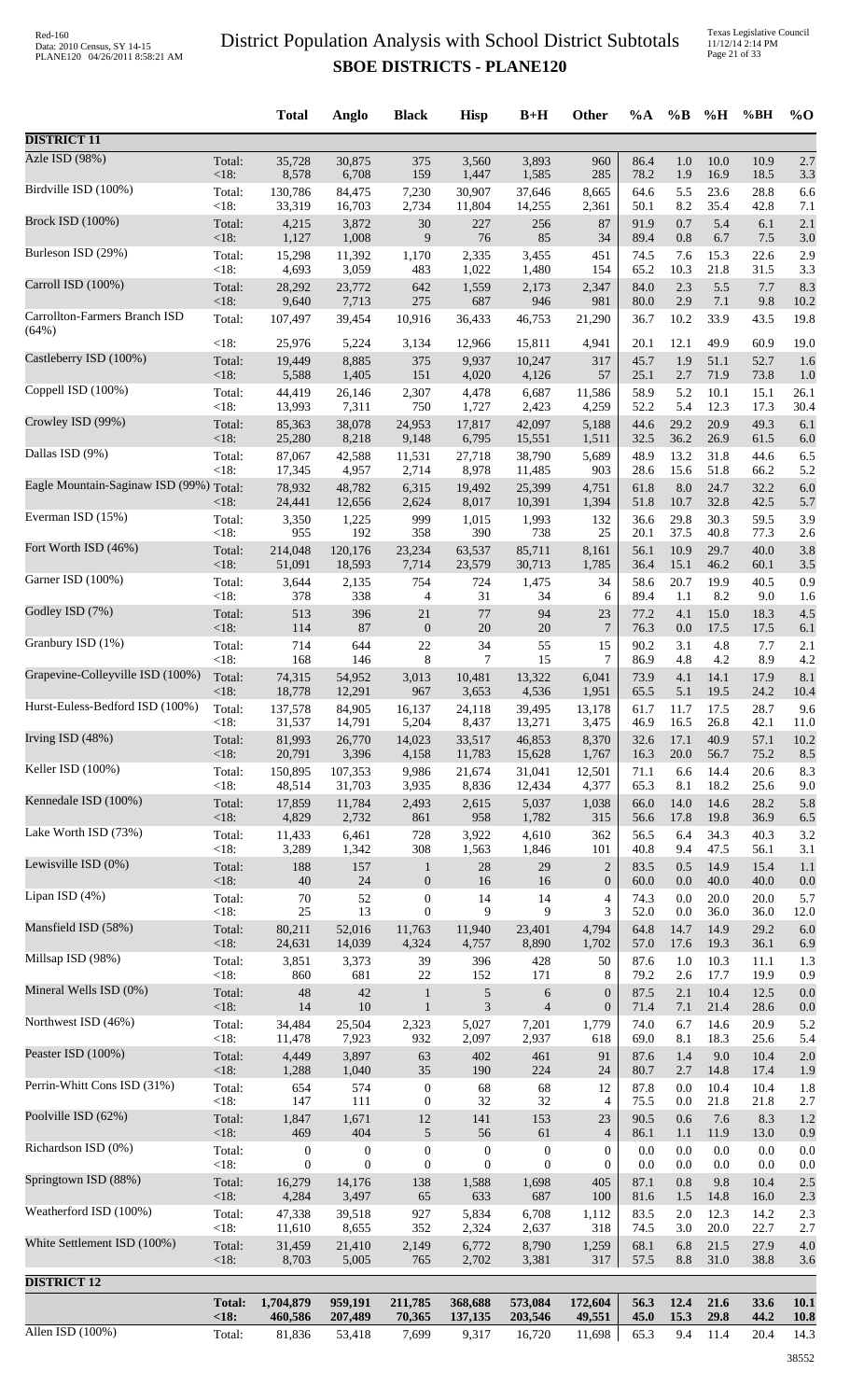Texas Legislative Council 11/12/14 2:14 PM Page 22 of 33

|                                           |               | <b>Total</b>     | Anglo            | <b>Black</b>     | <b>Hisp</b>      | $B+H$            | <b>Other</b>     | $\%A$        | $\%$ B       | %H           | %BH          | $\%$ O       |
|-------------------------------------------|---------------|------------------|------------------|------------------|------------------|------------------|------------------|--------------|--------------|--------------|--------------|--------------|
| <b>DISTRICT 12</b>                        |               |                  |                  |                  |                  |                  |                  |              |              |              |              |              |
| Anna ISD (100%)                           | $<18$ :       | 26,282           | 15,550           | 2,961            | 3,752            | 6,535            | 4,197            | 59.2         | 11.3         | 14.3         | 24.9         | 16.0         |
|                                           | Total:        | 11,205           | 8,033            | 739              | 2,154            | 2,849            | 323              | 71.7         | 6.6          | 19.2         | 25.4         | 2.9          |
| Bland ISD (7%)                            | < 18:         | 3,551            | 2,244            | 321              | 905              | 1,193            | 114              | 63.2         | 9.0          | 25.5         | 33.6         | 3.2          |
|                                           | Total:        | 211              | 179              | $\boldsymbol{0}$ | 18               | 18               | 14               | 84.8         | 0.0          | 8.5          | 8.5          | 6.6          |
| Blue Ridge ISD (100%)                     | < 18:         | 64               | 54               | $\boldsymbol{0}$ | 3                | 3                | 7                | 84.4         | 0.0          | 4.7          | 4.7          | 10.9         |
|                                           | Total:        | 3,195            | 2,837            | 23               | 279              | 295              | 63               | 88.8         | 0.7          | 8.7          | 9.2          | 2.0          |
|                                           | < 18:         | 786              | 657              | 13               | 106              | 116              | 13               | 83.6         | 1.7          | 13.5         | 14.8         | 1.7          |
| Celina ISD (95%)                          | Total:        | 8,367            | 6,410            | 299              | 1,490            | 1,778            | 179              | 76.6         | 3.6          | 17.8         | 21.3         | 2.1          |
|                                           | < 18:         | 2,594            | 1,823            | 115              | 606              | 716              | 55               | 70.3         | 4.4          | 23.4         | 27.6         | 2.1          |
| Community ISD (99%)                       | Total:        | 8,948            | 7,133            | 300              | 1,305            | 1,597            | 218              | 79.7         | 3.4          | 14.6         | 17.8         | 2.4          |
|                                           | < 18:         | 2,456            | 1,774            | 107              | 521              | 623              | 59               | 72.2         | 4.4          | 21.2         | 25.4         | 2.4          |
| Dallas ISD (24%)                          | Total:        | 240,770          | 150,294          | 22,840           | 55,986           | 78,022           | 12,454           | 62.4         | 9.5          | 23.3         | 32.4         | 5.2          |
|                                           | < 18:         | 45,109           | 19,601           | 5,456            | 17,930           | 23,063           | 2,445            | 43.5         | 12.1         | 39.7         | 51.1         | 5.4          |
| Farmersville ISD (100%)                   | Total:        | 7,529            | 5,550            | 414              | 1,408            | 1,806            | 173              | 73.7         | 5.5          | 18.7         | 24.0         | 2.3          |
|                                           | < 18:         | 2,014            | 1,307            | 132              | 540              | 661              | 46               | 64.9         | 6.6          | 26.8         | 32.8         | 2.3          |
| Frisco ISD (72%)                          | Total:        | 117,985          | 72,718           | 12,384           | 15,190           | 27,093           | 18,174           | 61.6         | 10.5         | 12.9         | 23.0         | 15.4         |
| Garland ISD (100%)                        | < 18:         | 36,769           | 20,731           | 4,424            | 5,634            | 9,788            | 6,250            | 56.4         | 12.0         | 15.3         | 26.6         | 17.0         |
|                                           | Total:        | 275,568          | 114,766          | 41,623           | 92,603           | 132,695          | 28,107           | 41.6         | 15.1         | 33.6         | 48.2         | 10.2         |
| Gunter ISD (0%)                           | < 18:         | 79,574           | 22,300           | 14,576           | 36,116           | 49,799           | 7,475            | 28.0         | 18.3         | 45.4         | 62.6         | 9.4          |
|                                           | Total:        | 4                | 4                | $\boldsymbol{0}$ | $\boldsymbol{0}$ | $\boldsymbol{0}$ | 0                | 100.0        | 0.0          | 0.0          | 0.0          | 0.0          |
| Highland Park ISD (Dallas) (100%)         | < 18:         | $\overline{0}$   | $\overline{0}$   | $\boldsymbol{0}$ | $\boldsymbol{0}$ | $\boldsymbol{0}$ | $\boldsymbol{0}$ | 0.0          | 0.0          | 0.0          | 0.0          | 0.0          |
|                                           | Total:        | 32,945           | 29,989           | 344              | 1,329            | 1,643            | 1,313            | 91.0         | 1.0          | 4.0          | 5.0          | 4.0          |
|                                           | $<18$ :       | 9,684            | 8,707            | 74               | 447              | 506              | 471              | 89.9         | 0.8          | 4.6          | 5.2          | 4.9          |
| Leonard ISD (5%)                          | Total:        | 198              | 190              | $\boldsymbol{0}$ | 4                | $\overline{4}$   | 4                | 96.0         | 0.0          | 2.0          | 2.0          | 2.0          |
|                                           | < 18:         | 42               | 42               | $\boldsymbol{0}$ | $\boldsymbol{0}$ | $\boldsymbol{0}$ | $\theta$         | 100.0        | 0.0          | 0.0          | 0.0          | 0.0          |
| Lovejoy ISD (100%)                        | Total:        | 12,723           | 11,142           | 311              | 624              | 913              | 668              | 87.6         | 2.4          | 4.9          | 7.2          | 5.3          |
|                                           | < 18:         | 3,766            | 3,130            | 119              | 264              | 375              | 261              | 83.1         | 3.2          | 7.0          | 10.0         | 6.9          |
| McKinney ISD (100%)                       | Total:        | 111,017          | 72,687           | 11,664           | 21,683           | 32,851           | 5,479            | 65.5         | 10.5         | 19.5         | 29.6         | 4.9          |
|                                           | < 18:         | 34,610           | 20,192           | 4,379            | 8,437            | 12,532           | 1,886            | 58.3         | 12.7         | 24.4         | 36.2         | 5.4          |
| Melissa ISD (100%)                        | Total:        | 6,343            | 5,024            | 317              | 863              | 1,163            | 156              | 79.2         | 5.0          | 13.6         | 18.3         | 2.5          |
|                                           | < 18:         | 2,053            | 1,521            | 133              | 364              | 488              | 44               | 74.1         | 6.5          | 17.7         | 23.8         | 2.1          |
| Mesquite ISD (91%)                        | Total:        | 152,455          | 62,922           | 32,681           | 51,302           | 82,991           | 6,542            | 41.3         | 21.4         | 33.7         | 54.4         | 4.3          |
| Plano ISD (100%)                          | < 18:         | 46,273           | 12,188           | 12,259           | 20,732           | 32,407           | 1,678            | 26.3         | 26.5         | 44.8         | 70.0         | 3.6          |
|                                           | Total:        | 323,965          | 189,411          | 29,801           | 46,113           | 74,781           | 59,773           | 58.5         | 9.2          | 14.2         | 23.1         | 18.5         |
| Princeton ISD (100%)                      | < 18:         | 80,914           | 39,349           | 8,872            | 15,668           | 23,998           | 17,567           | 48.6         | 11.0         | 19.4         | 29.7         | 21.7         |
|                                           | Total:        | 14,529           | 10,063           | 638              | 3,502            | 4,088            | 378              | 69.3         | 4.4          | 24.1         | 28.1         | 2.6          |
| Prosper ISD (96%)                         | <18:          | 4,256            | 2,422            | 269              | 1,500            | 1,740            | 94               | 56.9         | 6.3          | 35.2         | 40.9         | 2.2          |
|                                           | Total:        | 15,358           | 11,615           | 1,249            | 1,892            | 3,083            | 660              | 75.6         | 8.1          | 12.3         | 20.1         | 4.3          |
|                                           | < 18:         | 5,259            | 3,751            | 498              | 782              | 1,244            | 264              | 71.3         | 9.5          | 14.9         | 23.7         | 5.0          |
| Richardson ISD (100%)                     | Total:        | 215,669          | 104,539          | 41,209           | 51,666           | 91,742           | 19,388           | 48.5         | 19.1         | 24.0         | 42.5         | 9.0          |
|                                           | < 18:         | 53,911           | 18,641           | 12,719           | 18,776           | 30,928           | 4,342            | 34.6         | 23.6         | 34.8         | 57.4         | 8.1          |
| Rockwall ISD (0%)                         | Total:        | 10               | 6                | $\boldsymbol{0}$ | $\mathbf{0}$     | $\boldsymbol{0}$ | $\overline{4}$   | 60.0         | 0.0          | 0.0          | 0.0          | 40.0         |
|                                           | < 18:         | 4                | $\overline{2}$   | $\boldsymbol{0}$ | $\mathbf{0}$     | $\boldsymbol{0}$ | $\mathbf{2}$     | 50.0         | 0.0          | 0.0          | 0.0          | 50.0         |
| Royse City ISD (8%)                       | Total:        | 1,522            | 1,010            | 59               | 401              | 456              | 56               | 66.4         | 3.9          | 26.3         | 30.0         | 3.7          |
|                                           | < 18:         | 508              | 302              | 20               | 160              | 177              | 29               | 59.4         | 3.9          | 31.5         | 34.8         | 5.7          |
| Sunnyvale ISD (100%)                      | Total:        | 5,131            | 3,189            | 337              | 448              | 770              | 1,172            | 62.2         | 6.6          | 8.7          | 15.0         | 22.8         |
|                                           | < 18:         | 1,358            | 696              | 123              | 150              | 264              | 398              | 51.3         | 9.1          | 11.0         | 19.4         | 29.3         |
| Trenton ISD (4%)                          | Total:        | 135              | 104              | $\mathbf{1}$     | 29               | 29               | 2                | 77.0         | 0.7          | 21.5         | 21.5         | 1.5          |
| Van Alstyne ISD (6%)                      | < 18:         | 34               | 23               | 1                | 11               | 11               | $\overline{0}$   | 67.6         | 2.9          | 32.4         | 32.4         | 0.0          |
|                                           | Total:        | 440              | 372              | $\boldsymbol{0}$ | 63               | 63               | 5                | 84.5         | 0.0          | 14.3         | 14.3         | 1.1          |
| Whitewright ISD (2%)                      | < 18:         | 116              | 89               | $\mathbf{0}$     | 26               | 26               | $\mathbf{1}$     | 76.7         | 0.0          | 22.4         | 22.4         | 0.9          |
|                                           | Total:        | 76               | 67               | $\boldsymbol{0}$ | 7                | 7                | $\overline{c}$   | 88.2         | 0.0          | 9.2          | 9.2          | 2.6          |
| Wylie ISD (Collin) (100%)                 | < 18:         | 18               | 13               | $\boldsymbol{0}$ | 4                | $\overline{4}$   | 1                | 72.2         | 0.0          | 22.2         | 22.2         | 5.6          |
|                                           | Total:        | 56,745           | 35,519           | 6,853            | 9,012            | 15,627           | 5,599            | 62.6         | 12.1         | 15.9         | 27.5         | 9.9          |
|                                           | < 18:         | 18,581           | 10,380           | 2,794            | 3,701            | 6,349            | 1,852            | 55.9         | 15.0         | 19.9         | 34.2         | 10.0         |
| <b>DISTRICT 13</b>                        | <b>Total:</b> | 1,677,475        | 324,539          | 523,043          | 781,390          | 1,290,916        | 62,020           | 19.3         | 31.2         | 46.6         | 77.0         | 3.7          |
| Arlington ISD (65%)                       | <18:          | 508,657          | 47,579           | 157,145          | 295,645          | 445,543          | 15,535           | 9.4          | 30.9         | 58.1         | 87.6         | 3.1          |
|                                           | Total:        | 222,023          | 73,793           | 47,761           | 81,729           | 127,547          | 20,683           | 33.2         | 21.5         | 36.8         | 57.4         | 9.3          |
|                                           | < 18:         | 65,751           | 13,107           | 16,609           | 31,981           | 47,510           | 5,134            | 19.9         | 25.3         | 48.6         | 72.3         | 7.8          |
| Birdville ISD (0%)                        | Total:        | 164              | 108              | 17               | 31               | 48               | $\,8\,$          | 65.9         | 10.4         | 18.9         | 29.3         | 4.9          |
|                                           | < 18:         | 29               | 15               | $\mathbf{1}$     | 13               | 14               | $\boldsymbol{0}$ | 51.7         | 3.4          | 44.8         | 48.3         | 0.0          |
| Burleson ISD (1%)                         | Total:        | 744              | 382              | 183              | 173              | 352              | 10               | 51.3         | 24.6         | 23.3         | 47.3         | 1.3          |
|                                           | < 18:         | 241              | 109              | 68               | 61               | 129              | 3                | 45.2         | 28.2         | 25.3         | 53.5         | 1.2          |
| Carrollton-Farmers Branch ISD (0%) Total: | $<18$ :       | 774<br>56        | 355<br>9         | 139<br>16        | 108<br>11        | 241<br>26        | 178<br>21        | 45.9<br>16.1 | 18.0<br>28.6 | 14.0<br>19.6 | 31.1<br>46.4 | 23.0<br>37.5 |
| Castleberry ISD (0%)                      | Total:        | $\boldsymbol{0}$ | $\boldsymbol{0}$ | $\boldsymbol{0}$ | $\boldsymbol{0}$ | $\boldsymbol{0}$ | $\boldsymbol{0}$ | 0.0          | 0.0          | 0.0          | 0.0          | 0.0          |
| Cedar Hill ISD (100%)                     | < 18:         | $\overline{0}$   | $\overline{0}$   | $\mathbf{0}$     | $\theta$         | $\theta$         | $\mathbf{0}$     | 0.0          | 0.0          | 0.0          | 0.0          | 0.0          |
|                                           | Total:        | 45,362           | 11,495           | 24,159           | 8,794            | 32,528           | 1,339            | 25.3         | 53.3         | 19.4         | 71.7         | 3.0          |
| Crowley ISD (0%)                          | < 18:         | 13,633           | 1,854            | 8,311            | 3,344            | 11,410           | 369              | 13.6         | 61.0         | 24.5         | 83.7         | 2.7          |
|                                           | Total:        | $\boldsymbol{0}$ | $\boldsymbol{0}$ | $\boldsymbol{0}$ | $\boldsymbol{0}$ | $\boldsymbol{0}$ | $\boldsymbol{0}$ | 0.0          | 0.0          | 0.0          | 0.0          | 0.0          |
| Dallas ISD (68%)                          | < 18:         | 0                | $\mathbf{0}$     | $\boldsymbol{0}$ | $\boldsymbol{0}$ | $\boldsymbol{0}$ | $\boldsymbol{0}$ | 0.0          | 0.0          | 0.0          | 0.0          | 0.0          |
|                                           | Total:        | 693,009          | 77,860           | 222,919          | 385,588          | 603,370          | 11,779           | 11.2         | 32.2         | 55.6         | 87.1         | 1.7          |
|                                           | < 18:         | 208,941          | 7,030            | 59,187           | 142,804          | 199,466          | 2,445            | 3.4          | 28.3         | 68.3         | 95.5         | 1.2          |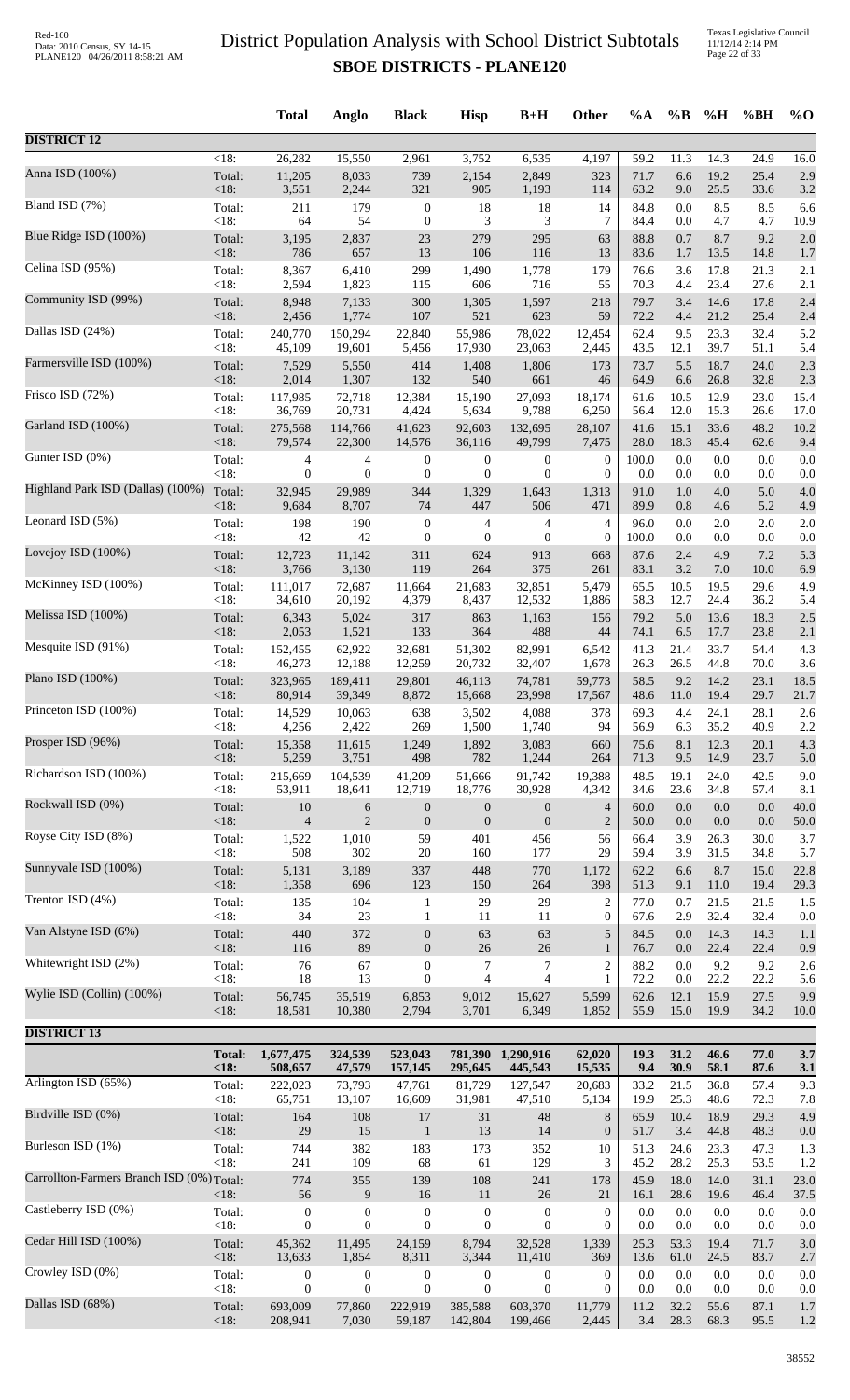Texas Legislative Council 11/12/14 2:14 PM Page 23 of 33

|                                 |                 | <b>Total</b>     | Anglo            | <b>Black</b>     | <b>Hisp</b>      | $B+H$            | Other             | $\%A$        | $\%$ B       | %H           | %BH          | $\%$ O     |
|---------------------------------|-----------------|------------------|------------------|------------------|------------------|------------------|-------------------|--------------|--------------|--------------|--------------|------------|
| <b>DISTRICT 13</b>              |                 |                  |                  |                  |                  |                  |                   |              |              |              |              |            |
| DeSoto ISD (100%)               | Total:          | 52,891           | 8,942            | 36,223           | 7,467            | 43,182           | 767               | 16.9         | 68.5         | 14.1         | 81.6         | 1.5        |
|                                 | < 18:           | 15,570           | 1,228            | 11,492           | 2,958            | 14,142           | 200               | 7.9          | 73.8         | 19.0         | 90.8         | 1.3        |
| Duncanville ISD (100%)          | Total:          | 69,065           | 17,099           | 27,993           | 22,409           | 49,819           | 2,147             | 24.8         | 40.5         | 32.4         | 72.1         | 3.1        |
| Eagle Mountain-Saginaw ISD (1%) | < 18:           | 20,185           | 2,358            | 8,828            | 8,802            | 17,307           | 520               | 11.7         | 43.7         | 43.6         | 85.7         | 2.6        |
|                                 | Total:          | 422              | 106              | 193              | 124              | 315              | $\mathbf{1}$      | 25.1         | 45.7         | 29.4         | 74.6         | 0.2        |
|                                 | <18:            | $\mathbf{0}$     | $\overline{0}$   | $\boldsymbol{0}$ | $\mathbf{0}$     | $\boldsymbol{0}$ | $\boldsymbol{0}$  | 0.0          | 0.0          | 0.0          | 0.0          | 0.0        |
| Everman ISD (85%)               | Total:          | 19,076           | 3,449            | 7,844            | 7,590            | 15,279           | 348               | 18.1         | 41.1         | 39.8         | 80.1         | 1.8        |
|                                 | < 18:           | 6,353            | 462              | 2,692            | 3,185            | 5,790            | 101               | 7.3          | 42.4         | 50.1         | 91.1         | 1.6        |
| Ferris ISD (1%)                 | Total:<br>< 18: | 121<br>31        | 40               | 16               | 63<br>21         | 78<br>27         | 3<br>$\mathbf{0}$ | 33.1         | 13.2         | 52.1<br>67.7 | 64.5         | 2.5        |
| Fort Worth ISD (54%)            | Total:          | 252,831          | 4<br>43,564      | 6<br>77,655      | 127,529          | 203,098          | 6,169             | 12.9<br>17.2 | 19.4<br>30.7 | 50.4         | 87.1<br>80.3 | 0.0<br>2.4 |
| Garland ISD (0%)                | < 18:           | 76,343<br>869    | 5,154<br>303     | 22,314           | 48,337<br>360    | 69,549           | 1,640<br>14       | 6.8<br>34.9  | 29.2<br>22.7 | 63.3<br>41.4 | 91.1<br>63.5 | 2.1        |
|                                 | Total:<br>< 18: | 200              | 34               | 197<br>54        | 112              | 552<br>165       | 1                 | 17.0         | 27.0         | 56.0         | 82.5         | 1.6<br>0.5 |
| Grand Prairie ISD (100%)        | Total:          | 121,843          | 34,538           | 20,344           | 61,208           | 80,476           | 6,829             | 28.3         | 16.7         | 50.2         | 66.0         | 5.6        |
|                                 | <18:            | 38,500           | 6,167            | 7,241            | 23,862           | 30,455           | 1,878             | 16.0         | 18.8         | 62.0         | 79.1         | 4.9        |
| Hurst-Euless-Bedford ISD (0%)   | Total:          | 0                | $\boldsymbol{0}$ | $\boldsymbol{0}$ | $\boldsymbol{0}$ | $\boldsymbol{0}$ | $\boldsymbol{0}$  | 0.0          | 0.0          | 0.0          | 0.0          | 0.0        |
|                                 | < 18:           | $\overline{0}$   | $\mathbf{0}$     | $\mathbf{0}$     | $\theta$         | $\theta$         | $\overline{0}$    | 0.0          | 0.0          | 0.0          | 0.0          | 0.0        |
| Irving ISD (52%)                | Total:          | 88,891           | 24,483           | 7,863            | 52,279           | 59,504           | 4,904             | 27.5         | 8.8          | 58.8         | 66.9         | 5.5        |
| Kennedale ISD (0%)              | < 18:           | 26,646           | 3,767            | 2,481            | 19,646           | 21,795           | 1,084             | 14.1         | 9.3          | 73.7         | 81.8         | 4.1        |
|                                 | Total:          | $\boldsymbol{0}$ | $\boldsymbol{0}$ | $\boldsymbol{0}$ | $\boldsymbol{0}$ | $\boldsymbol{0}$ | $\boldsymbol{0}$  | 0.0          | 0.0          | 0.0          | 0.0          | 0.0        |
| Lake Worth ISD (27%)            | < 18:           | $\boldsymbol{0}$ | $\mathbf{0}$     | $\mathbf{0}$     | $\boldsymbol{0}$ | $\theta$         | $\overline{0}$    | 0.0<br>29.4  | 0.0          | 0.0          | 0.0          | 0.0        |
|                                 | Total:<br>< 18: | 4,318<br>1,535   | 1,270<br>230     | 689<br>326       | 2,363<br>999     | 2,997<br>1,291   | 51<br>14          | 15.0         | 16.0<br>21.2 | 54.7<br>65.1 | 69.4<br>84.1 | 1.2<br>0.9 |
| Lancaster ISD (100%)            | Total:          | 36,347           | 4,904            | 26,043           | 5,381            | 31,148           | 295               | 13.5         | 71.7         | 14.8         | 85.7         | 0.8        |
|                                 | < 18:           | 11,306           | 610              | 8,651            | 2,155            | 10,629           | 67                | 5.4          | 76.5         | 19.1         | 94.0         | 0.6        |
| Mansfield ISD (38%)             | Total:          | 53,272           | 17,831           | 18,371           | 11,391           | 29,268           | 6,173             | 33.5         | 34.5         | 21.4         | 54.9         | 11.6       |
|                                 | < 18:           | 18,156           | 4,719            | 7,189            | 4,566            | 11,457           | 1,980             | 26.0         | 39.6         | 25.1         | 63.1         | 10.9       |
| Mesquite ISD (9%)               | Total:          | 15,453           | 4,017            | 4,434            | 6,803            | 11,114           | 322               | 26.0         | 28.7         | 44.0         | 71.9         | 2.1        |
|                                 | <18:            | 5,181            | 722              | 1,679            | 2,788            | 4,381            | 78                | 13.9         | 32.4         | 53.8         | 84.6         | 1.5        |
| <b>DISTRICT 14</b>              | <b>Total:</b>   | 1,681,755        | 1,139,086        | 147,291          | 322,843          | 463,384          | 79,285            | 67.7         | 8.8          | 19.2         | 27.6         | 4.7        |
|                                 | <18             | 445,967          | 256,583          | 47,570           | 122,878          | 166,496          | 22,888            | 57.5         | 10.7         | 27.6         | 37.3         | 5.1        |
| Abbott ISD (100%)               | Total:          | 1,085            | 988              | 10               | 79               | 88               | 9                 | 91.1         | 0.9          | 7.3          | 8.1          | 0.8        |
|                                 | <18:            | 277              | 255              | $\sqrt{5}$       | 17               | 21               | $\mathbf{1}$      | 92.1         | 1.8          | 6.1          | 7.6          | 0.4        |
| Albany ISD (1%)                 | Total:          | 14               | 14               | $\boldsymbol{0}$ | $\boldsymbol{0}$ | $\boldsymbol{0}$ | $\boldsymbol{0}$  | 100.0        | 0.0          | 0.0          | $0.0\,$      | 0.0        |
|                                 | < 18:           | 3                | 3                | $\mathbf{0}$     | $\mathbf{0}$     | $\overline{0}$   | $\mathbf{0}$      | 100.0        | 0.0          | 0.0          | 0.0          | 0.0        |
| Alvarado ISD (100%)             | Total:          | 17,611           | 13,379           | 529              | 3,366            | 3,858            | 374               | 76.0         | 3.0          | 19.1         | 21.9         | 2.1        |
| Alvord ISD (97%)                | <18:            | 4,650            | 3,036            | 211              | 1,319            | 1,507            | 107               | 65.3         | 4.5          | 28.4         | 32.4         | 2.3        |
|                                 | Total:          | 3,545            | 3,178            | 29               | 290              | 318              | 49                | 89.6         | 0.8          | 8.2          | 9.0          | 1.4        |
| Aquilla ISD (100%)              | <18:            | 916              | 780              | 14               | 109              | 123              | 13                | 85.2         | 1.5          | 11.9         | 13.4         | 1.4        |
|                                 | Total:          | 1,310            | 1,138            | 37               | 126              | 157              | 15                | 86.9         | 2.8          | 9.6          | 12.0         | 1.1        |
|                                 | < 18:           | 278              | 209              | 13               | 57               | 64               | 5                 | 75.2         | 4.7          | 20.5         | 23.0         | 1.8        |
| Argyle ISD (100%)               | Total:          | 7,829            | 6,997            | 49               | 611              | 657              | 175               | 89.4         | 0.6          | 7.8          | 8.4          | 2.2        |
|                                 | <18:            | 2,326            | 2,002            | 21               | 250              | 268              | 56                | 86.1         | 0.9          | 10.7         | 11.5         | 2.4        |
| Aubrey ISD (100%)               | Total:          | 8,770            | 7,278            | 239              | 1,068            | 1,288            | 204               | 83.0         | 2.7          | 12.2         | 14.7         | 2.3        |
| Avalon ISD (100%)               | < 18:           | 2,589            | 1,952            | 117              | 470              | 574              | 63                | 75.4         | 4.5          | 18.2         | 22.2         | 2.4        |
|                                 | Total:          | 817              | 537              | 35               | 230              | 265              | 15                | 65.7         | 4.3          | 28.2         | 32.4         | 1.8        |
| Axtell ISD (90%)                | $<18$ :         | 210              | 114              | 12               | 81               | 93               | 3                 | 54.3         | 5.7          | 38.6         | 44.3         | 1.4        |
|                                 | Total:          | 2,833            | 2,376            | $108\,$          | 308              | 413              | 44                | 83.9         | 3.8          | 10.9         | 14.6         | 1.6        |
|                                 | < 18:           | 732              | 551              | 36               | 135              | 168              | 13                | 75.3         | 4.9          | 18.4         | 23.0         | 1.8        |
| Azle ISD (2%)                   | Total:          | 738              | 664              | 9                | 59               | 64               | 10                | 90.0         | 1.2          | 8.0          | 8.7          | 1.4        |
|                                 | < 18:           | 194              | 172              | $\overline{4}$   | 18               | $20\,$           | $\overline{c}$    | 88.7         | 2.1          | 9.3          | 10.3         | 1.0        |
| <b>Bangs ISD (100%)</b>         | Total:          | 6,146            | 4,990            | 238              | 825              | 1,052            | 104               | 81.2         | 3.9          | 13.4         | 17.1         | 1.7        |
| Blanket ISD (100%)              | < 18:           | 1,328            | 922              | $88\,$           | 304              | 383              | 23                | 69.4         | 6.6          | 22.9         | 28.8         | 1.7        |
|                                 | Total:          | 1,250            | 1,049            | $\sqrt{5}$       | 165              | 170              | 31                | 83.9         | 0.4          | 13.2         | 13.6         | 2.5        |
| Blooming Grove ISD (100%)       | <18:            | 293              | 206              | 3                | 77               | 80               | $\tau$            | 70.3         | 1.0          | 26.3         | 27.3         | 2.4        |
|                                 | Total:          | 4,320            | 3,468            | 162              | 623              | 779              | 73                | 80.3         | 3.8          | 14.4         | 18.0         | 1.7        |
| Bluff Dale ISD (100%)           | <18:            | 1,103            | 771              | 65               | 242              | 307              | 25                | 69.9         | 5.9          | 21.9         | 27.8         | 2.3        |
|                                 | Total:          | 844              | 785              | $\overline{c}$   | 45               | 47               | 12                | 93.0         | 0.2          | 5.3          | 5.6          | 1.4        |
| Blum ISD (100%)                 | < 18:           | 173              | 157              | $\boldsymbol{0}$ | 15               | 15               | 1                 | 90.8         | $0.0\,$      | 8.7          | 8.7          | 0.6        |
|                                 | Total:          | 1,790            | 1,634            | $11\,$           | 122              | 130              | 26                | 91.3         | 0.6          | 6.8          | 7.3          | 1.5        |
|                                 | < 18:           | 457              | 400              | $\sqrt{5}$       | $47\,$           | 51               | 6                 | 87.5         | 1.1          | 10.3         | 11.2         | 1.3        |
| Bosqueville ISD (100%)          | Total:          | 2,185            | 1,712            | 111              | 315              | 422              | 51                | 78.4         | 5.1          | 14.4         | 19.3         | 2.3        |
|                                 | <18:            | 556              | 394              | 36               | 105              | 137              | 25                | 70.9         | 6.5          | 18.9         | 24.6         | 4.5        |
| Bowie ISD (1%)                  | Total:          | 89               | 82               | $\boldsymbol{0}$ | 7                | $\overline{7}$   | $\boldsymbol{0}$  | 92.1         | $0.0\,$      | 7.9          | 7.9          | 0.0        |
|                                 | < 18:           | $10\,$           | $\overline{7}$   | $\mathbf{0}$     | $\mathfrak{Z}$   | $\mathfrak{Z}$   | $\boldsymbol{0}$  | 70.0         | 0.0          | 30.0         | 30.0         | 0.0        |
| Boyd ISD (100%)                 | Total:          | 5,766            | 5,037            | 40               | 547              | 586              | 143               | 87.4         | 0.7          | 9.5          | 10.2         | 2.5        |
| Breckenridge ISD (100%)         | <18:            | 1,366            | 1,099            | $22\,$           | 197              | 218              | 49                | 80.5         | 1.6          | 14.4         | 16.0         | 3.6        |
|                                 | Total:          | 9,515            | 7,179            | 225              | 2,007            | 2,224            | 112               | 75.4         | 2.4          | 21.1         | 23.4         | 1.2        |
|                                 | < 18:           | 2,290            | 1,445            | 65               | 758              | 816              | 29                | 63.1         | 2.8          | 33.1         | 35.6         | 1.3        |
| Bridgeport ISD (100%)           | Total:          | 12,063           | 8,291            | 315              | 3,278            | 3,570            | 202               | 68.7         | 2.6          | 27.2         | 29.6         | 1.7        |
|                                 | <18:            | 3,138            | 1,805            | 38               | 1,250            | 1,274            | 59                | 57.5         | $1.2\,$      | 39.8         | 40.6         | 1.9        |
| Brookesmith ISD (100%)          | Total:          | 923              | 834              | $\,8\,$          | 74               | 82               | $\tau$            | 90.4         | 0.9          | $8.0\,$      | 8.9          | 0.8        |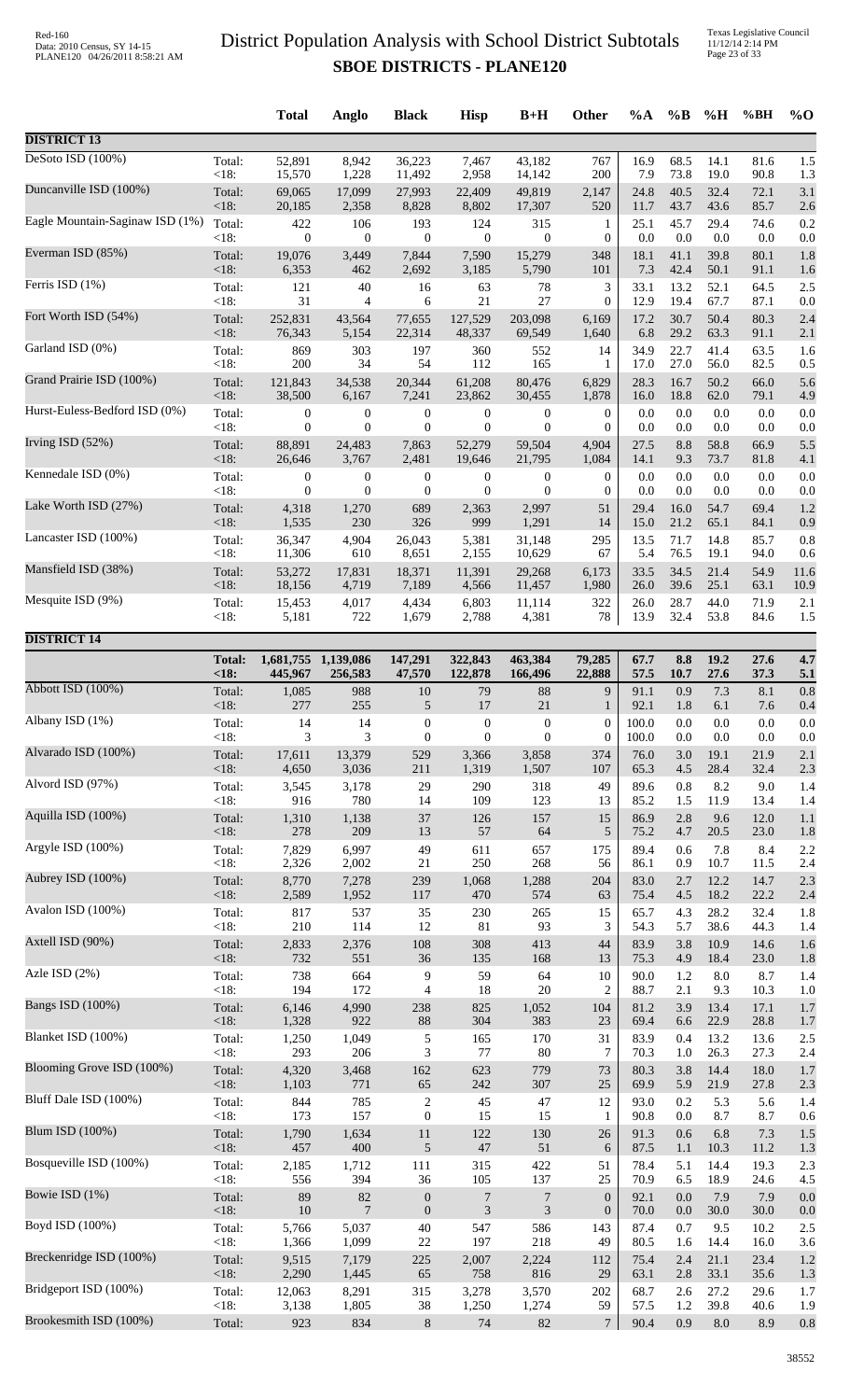Texas Legislative Council 11/12/14 2:14 PM Page 24 of 33

|                                        |                 | <b>Total</b>     | Anglo            | <b>Black</b>     | <b>Hisp</b>       | $B+H$            | Other            | $\%A$        | $\%$ B         | %H           | %BH          | $\%$ O      |
|----------------------------------------|-----------------|------------------|------------------|------------------|-------------------|------------------|------------------|--------------|----------------|--------------|--------------|-------------|
| <b>DISTRICT 14</b>                     |                 |                  |                  |                  |                   |                  |                  |              |                |              |              |             |
| Brownwood ISD (100%)                   | $<18$ :         | 170              | 144              | $\overline{4}$   | 22                | 26               | $\mathbf{0}$     | 84.7         | 2.4            | 12.9         | 15.3         | 0.0         |
|                                        | Total:          | 21,707           | 14,696           | 1,293            | 5,466             | 6,663            | 348              | 67.7         | 6.0            | 25.2         | 30.7         | 1.6         |
|                                        | < 18:           | 5,465            | 2,976            | 440              | 2,018             | 2,410            | 79               | 54.5         | 8.1            | 36.9         | 44.1         | 1.4         |
| Bruceville-Eddy ISD (90%)              | Total:          | 3,659            | 2,851            | 79               | 671               | 748              | 60               | 77.9         | 2.2            | 18.3         | 20.4         | 1.6         |
|                                        | <18:            | 975              | 678              | 27               | 266               | 291              | 6                | 69.5         | 2.8            | 27.3         | 29.8         | 0.6         |
| Bryson ISD (95%)                       | Total:          | 1,187            | 1,054            | $10\,$           | 96                | 106              | 27               | 88.8         | 0.8            | 8.1          | 8.9          | 2.3         |
| Burleson ISD (69%)                     | < 18:           | 302              | 239              | 7                | 48                | 55               | 8                | 79.1         | 2.3            | 15.9         | 18.2         | 2.6         |
|                                        | Total:          | 36,089           | 31,000           | 710              | 3,683             | 4,340            | 749              | 85.9         | 2.0            | 10.2         | 12.0         | 2.1         |
|                                        | <18:            | 9,850            | 7,849            | 322              | 1,480             | 1,765            | 236              | 79.7         | 3.3            | 15.0         | 17.9         | 2.4         |
| Bynum ISD (100%)                       | Total:          | 1,028            | 843              | 19               | 135               | 149              | 36               | 82.0         | 1.8            | 13.1         | 14.5         | 3.5         |
|                                        | < 18:           | 284              | 213              | 5                | 60                | 61               | 10               | 75.0         | 1.8            | 21.1         | 21.5         | 3.5         |
| Carrollton-Farmers Branch ISD<br>(35%) | Total:          | 59,285           | 26,481           | 10,824           | 15,879            | 26,317           | 6,487            | 44.7         | 18.3           | 26.8         | 44.4         | 10.9        |
| Celina ISD (5%)                        | $<18$ :         | 13,714           | 4,144            | 3,069            | 5,246             | 8,133            | 1,437            | 30.2         | 22.4           | 38.3         | 59.3         | 10.5        |
|                                        | Total:          | 455              | 304              | 25               | 124               | 146              | 5                | 66.8         | 5.5            | 27.3         | 32.1         | 1.1         |
|                                        | <18:            | 149              | 84               | 9                | 55                | 62               | 3                | 56.4         | 6.0            | 36.9         | 41.6         | 2.0         |
| Chico ISD (100%)                       | Total:          | 3,547            | 3,025            | 10               | 466               | 473              | 49               | 85.3         | 0.3            | 13.1         | 13.3         | 1.4         |
|                                        | <18:            | 850              | 632              | $\,8$            | 203               | 209              | 9                | 74.4         | 0.9            | 23.9         | 24.6         | 1.1         |
| China Spring ISD (100%)                | Total:          | 10,962           | 9,435            | 351              | 1,038             | 1,351            | 176              | 86.1         | 3.2            | 9.5          | 12.3         | 1.6         |
| Cisco ISD (100%)                       | <18:            | 3,119            | 2,516            | 156              | 423               | 555              | 48               | 80.7         | 5.0            | 13.6         | 17.8         | 1.5         |
|                                        | Total:          | 5,198            | 4,399            | 160              | 563               | 718              | 81               | 84.6         | 3.1            | 10.8         | 13.8         | 1.6         |
| Cleburne ISD (100%)                    | <18:            | 1,164            | 921              | 27               | 209               | 233              | 10               | 79.1         | 2.3            | 18.0         | 20.0         | 0.9         |
|                                        | Total:          | 37,533           | 25,953           | 1,643            | 9,274             | 10,812           | 768              | 69.1         | 4.4            | 24.7         | 28.8         | 2.0         |
|                                        | < 18:           | 10,219           | 5,718            | 601              | 3,749             | 4,285            | 216              | 56.0         | 5.9            | 36.7         | 41.9         | 2.1         |
| Clifton ISD (100%)                     | Total:          | 6,677            | 5,304            | 178              | 1,135             | 1,293            | 80               | 79.4         | 2.7            | 17.0         | 19.4         | 1.2         |
|                                        | <18:            | 1,471            | 924              | 84               | 462               | 533              | 14               | 62.8         | 5.7            | 31.4         | 36.2         | 1.0         |
| Comanche ISD (100%)                    | Total:          | 7,342            | 5,115            | 40               | 2,107             | 2,121            | 106              | 69.7         | 0.5            | 28.7         | 28.9         | 1.4         |
| Connally ISD (100%)                    | < 18:           | 1,784            | 892              | 17               | 863               | 867              | 25               | 50.0         | 1.0            | 48.4         | 48.6         | 1.4         |
|                                        | Total:          | 14,898           | 9,136            | 3,038            | 2,583             | 5,498            | 264              | 61.3         | 20.4           | 17.3         | 36.9         | 1.8         |
|                                        | <18:            | 4,049            | 1,933            | 1,145            | 1,005             | 2,062            | 54               | 47.7         | 28.3           | 24.8         | 50.9         | 1.3         |
| Copperas Cove ISD (96%)                | Total:          | 34,153           | 20,346           | 7,006            | 5,087             | 11,586           | 2,221            | 59.6         | 20.5           | 14.9         | 33.9         | 6.5         |
|                                        | <18:            | 9,991            | 5,011            | 2,670            | 2,003             | 4,386            | 594              | 50.2         | 26.7           | 20.0         | 43.9         | 5.9         |
| Corsicana ISD (100%)                   | Total:          | 29,018           | 14,601           | 5,446            | 8,346             | 13,612           | 805              | 50.3         | 18.8           | 28.8         | 46.9         | 2.8         |
|                                        | $<18$ :         | 8,148            | 2,912            | 1,641            | 3,442             | 4,970            | 266              | 35.7         | 20.1           | 42.2         | 61.0         | 3.3         |
| Covington ISD (100%)                   | Total:          | 1,446            | 1,313            | 13               | 98                | 110              | 23               | 90.8         | 0.9            | 6.8          | 7.6          | 1.6         |
| Cranfills Gap ISD (100%)               | $<18$ :         | 322              | 276              | 5                | 36                | 40               | 6                | 85.7         | 1.6            | 11.2         | 12.4         | 1.9         |
|                                        | Total:          | 879              | 798              | 5                | 69                | 74               | $\sqrt{ }$       | 90.8         | 0.6            | $7.8\,$      | 8.4          | $0.8\,$     |
|                                        | $<18$ :         | 168              | 139              | $\boldsymbol{0}$ | 28                | 28               | 1                | 82.7         | 0.0            | 16.7         | 16.7         | 0.6         |
| Crawford ISD (100%)                    | Total:          | 2,506            | 2,255            | 43               | 175               | 216              | 35               | 90.0         | 1.7            | 7.0          | 8.6          | 1.4         |
|                                        | < 18:           | 675              | 589              | 10               | 63                | 73               | 13               | 87.3         | 1.5            | 9.3          | 10.8         | 1.9         |
| Cross Plains ISD (23%)                 | Total:          | 621              | 566              | $\mathbf{1}$     | 47                | 48               | $\boldsymbol{7}$ | 91.1         | $0.2\,$        | 7.6          | 7.7          | 1.1         |
|                                        | < 18:           | 118              | 99               | $\boldsymbol{0}$ | 19                | 19               | $\mathbf{0}$     | 83.9         | $0.0\,$        | 16.1         | 16.1         | 0.0         |
| Crowley ISD (1%)                       | Total:          | 861              | 735              | 14               | 93                | 107              | 19               | 85.4         | 1.6            | 10.8         | 12.4         | 2.2         |
| Dawson ISD (Navarro) (100%)            | < 18:           | 155              | 122              | 2                | 24                | 26               | 7                | 78.7         | 1.3            | 15.5         | 16.8         | 4.5         |
|                                        | Total:          | 2,752            | 2,275            | 229              | 215               | 438              | 39               | 82.7         | 8.3            | 7.8          | 15.9         | 1.4         |
| De Leon ISD (100%)                     | <18:            | 633              | 464              | 68               | $\ensuremath{97}$ | 160              | 9                | 73.3         | 10.7           | 15.3         | 25.3         | 1.4         |
|                                        | Total:          | 4,314            | 3,318            | $25\,$           | 938               | 955              | 41               | 76.9         | 0.6            | 21.7         | 22.1         | 1.0         |
|                                        | < 18:           | 1,028            | 664              | 17               | 344               | 356              | 8                | 64.6         | 1.7            | 33.5         | 34.6         | 0.8         |
| Decatur ISD (100%)                     | Total:          | 14,614           | 10,989           | 208              | 3,175             | 3,362            | 263              | 75.2         | 1.4            | 21.7         | 23.0         | 1.8         |
|                                        | <18:            | 3,934            | 2,545            | 91               | 1,239             | 1,315            | 74               | 64.7         | 2.3            | 31.5         | 33.4         | 1.9         |
| Denton ISD (100%)                      | Total:          | 157,965          | 102,830          | 16,218           | 31,014            | 46,460           | 8,675            | 65.1         | 10.3           | 19.6         | 29.4         | 5.5         |
| Dublin ISD (100%)                      | <18:            | 37,177           | 20,382           | 4,479            | 10,779            | 14,865           | 1,930            | 54.8         | 12.0           | 29.0         | 40.0         | 5.2         |
|                                        | Total:          | 7,141            | 4,517            | 73               | 2,483             | 2,538            | 86               | 63.3         | 1.0            | 34.8         | 35.5         | 1.2         |
| Early ISD (100%)                       | <18:            | 2,020            | 975<br>4,332     | 30               | 997               | 1,020            | 25               | 48.3         | 1.5            | 49.4         | 50.5         | 1.2         |
|                                        | Total:<br>< 18: | 5,221<br>1,293   | 927              | 59<br>31         | 715<br>304        | 773<br>334       | 116<br>32        | 83.0<br>71.7 | $1.1\,$<br>2.4 | 13.7<br>23.5 | 14.8<br>25.8 | 2.2<br>2.5  |
| Eastland ISD (100%)                    | Total:          | 6,593            | 5,390            | 118              | 1,001             | 1,113            | 90               | 81.8         | 1.8            | 15.2         | 16.9         | 1.4         |
|                                        | <18:            | 1,515            | 1,065            | 45               | 388               | 428              | 22               | 70.3         | 3.0            | 25.6         | 28.3         | 1.5         |
| Ennis ISD (100%)                       | Total:          | 26,542           | 13,581           | 3,045            | 9,714             | 12,642           | 319              | 51.2         | 11.5           | 36.6         | 47.6         | 1.2         |
| Era ISD $(0\%)$                        | <18:            | 7,735            | 2,894            | 976              | 3,847             | 4,751            | 90               | 37.4         | 12.6           | 49.7         | 61.4         | 1.2         |
|                                        | Total:          | $\boldsymbol{0}$ | $\boldsymbol{0}$ | $\boldsymbol{0}$ | $\boldsymbol{0}$  | $\boldsymbol{0}$ | $\mathbf{0}$     | 0.0          | 0.0            | $0.0\,$      | 0.0          | 0.0         |
| Evant ISD (100%)                       | <18:            | $\boldsymbol{0}$ | $\boldsymbol{0}$ | $\boldsymbol{0}$ | $\overline{0}$    | $\boldsymbol{0}$ | $\mathbf{0}$     | 0.0          | 0.0            | 0.0          | 0.0          | 0.0         |
|                                        | Total:          | 1,417            | 1,210            | $10\,$           | 175               | 185              | 22               | 85.4         | 0.7            | 12.4         | 13.1         | 1.6         |
|                                        | < 18:           | 292              | 210              | 5                | $71\,$            | 76               | 6                | 71.9         | 1.7            | 24.3         | 26.0         | 2.1         |
| Fairfield ISD (4%)                     | Total:          | 332              | 321              | 5                | $\sqrt{5}$        | 10               | 1                | 96.7         | 1.5            | $1.5$        | 3.0          | 0.3         |
|                                        | < 18:           | 41               | 40               | $\mathbf{1}$     | $\mathbf{0}$      | $\mathbf{1}$     | $\boldsymbol{0}$ | 97.6         | 2.4            | 0.0          | 2.4          | 0.0         |
| Ferris ISD (99%)                       | Total:          | 9,441            | 4,652<br>987     | 817<br>274       | 3,881             | 4,654            | 135<br>27        | 49.3         | 8.7            | 41.1<br>55.6 | 49.3         | 1.4         |
| Frisco ISD (28%)                       | <18:<br>Total:  | 2,831<br>45,078  | 31,548           | 4,185            | 1,575<br>4,415    | 1,817<br>8,425   | 5,105            | 34.9<br>70.0 | 9.7<br>9.3     | 9.8          | 64.2<br>18.7 | 1.0<br>11.3 |
| Frost ISD (100%)                       | <18:            | 16,898           | 11,434           | 1,687            | 1,930             | 3,510            | 1,954            | 67.7         | 10.0           | 11.4         | 20.8         | 11.6        |
|                                        | Total:          | 1,730            | 1,283            | 77               | 352               | 428              | 19               | 74.2         | 4.5            | 20.3         | 24.7         | 1.1         |
|                                        | <18:            | 446              | 288              | 17               | 136               | 153              | 5                | 64.6         | 3.8            | 30.5         | 34.3         | 1.1         |
| Gatesville ISD (100%)                  | Total:          | 23,005           | 15,981           | 3,344            | 3,332             | 6,623            | 401              | 69.5         | 14.5           | 14.5         | 28.8         | 1.7         |
|                                        | <18:            | 3,842            | 2,852            | $202\,$          | 738               | 915              | 75               | 74.2         | 5.3            | 19.2         | 23.8         | 2.0         |
| Gholson ISD (100%)                     | Total:          | 1,342            | 1,100            | 73               | 156               | 224              | 18               | 82.0         | 5.4            | 11.6         | 16.7         | 1.3         |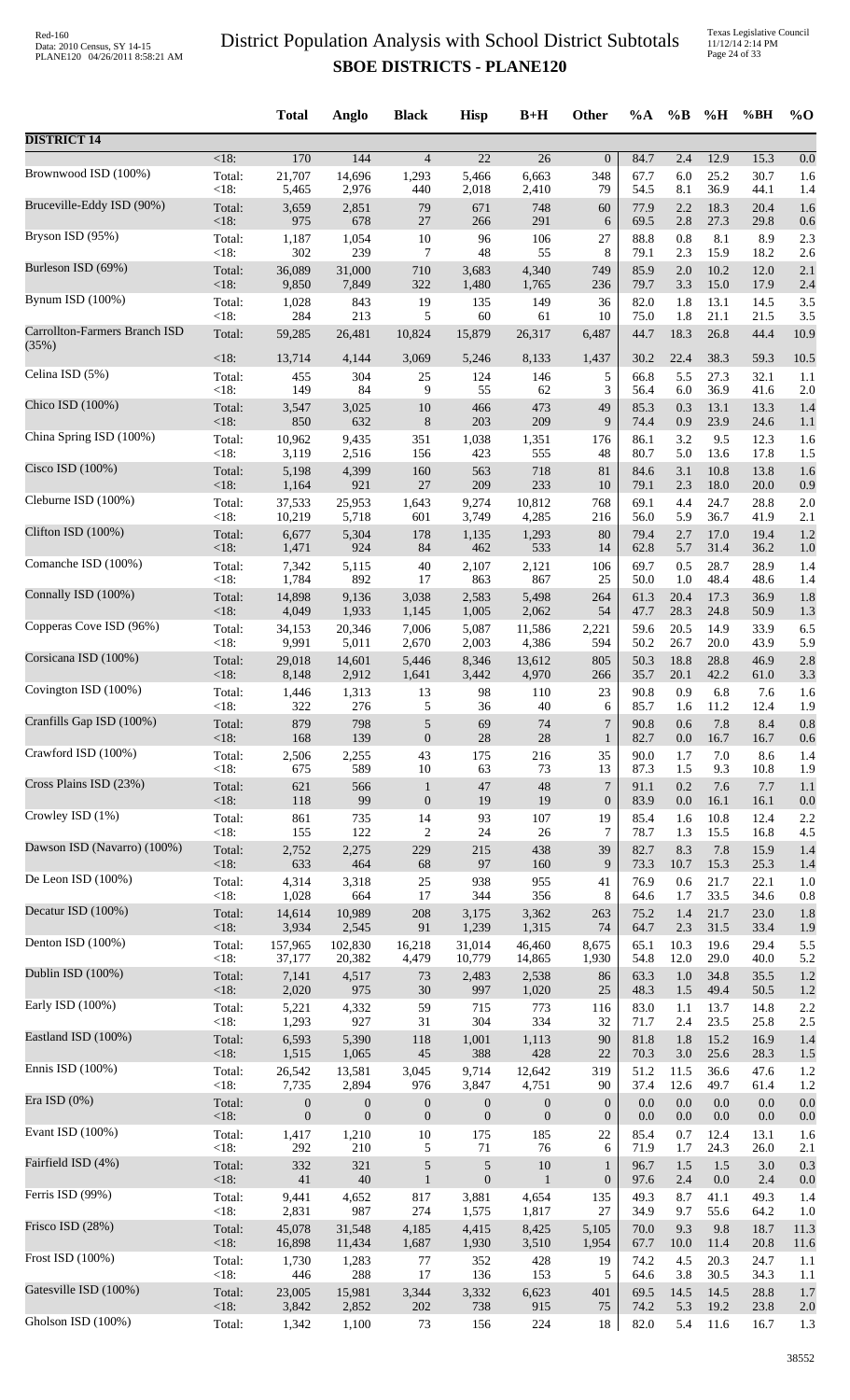Texas Legislative Council 11/12/14 2:14 PM Page 25 of 33

|                                           |                   | <b>Total</b>                   | Anglo                          | <b>Black</b>                | <b>Hisp</b>                      | $B+H$                            | Other                       | %A           | $\%B$       | %H                 | %BH          | $%$ <sup>O</sup> |
|-------------------------------------------|-------------------|--------------------------------|--------------------------------|-----------------------------|----------------------------------|----------------------------------|-----------------------------|--------------|-------------|--------------------|--------------|------------------|
| <b>DISTRICT 14</b>                        |                   |                                |                                |                             |                                  |                                  |                             |              |             |                    |              |                  |
| Glen Rose ISD (100%)                      | $<18$ :           | 316                            | 225                            | 19                          | $\overline{72}$                  | 89                               | $\overline{c}$              | 71.2         | 6.0         | 22.8               | 28.2         | 0.6              |
|                                           | Total:            | 8,417                          | 6,533                          | $81\,$                      | 1,619                            | 1,688                            | 196                         | 77.6         | 1.0         | 19.2               | 20.1         | 2.3              |
|                                           | $<18$ :           | 2,231                          | 1,473                          | 51                          | 639                              | 684                              | 74                          | 66.0         | 2.3         | 28.6               | 30.7         | 3.3              |
| Godley ISD (93%)                          | Total:            | 6,542                          | 5,453                          | $100\,$                     | 879                              | 971                              | 118                         | 83.4         | 1.5         | 13.4               | 14.8         | 1.8              |
|                                           | $<18$ :           | 1,984                          | 1,547                          | 38                          | 372                              | 406                              | 31                          | 78.0         | 1.9         | 18.8               | 20.5         | 1.6              |
| Goldthwaite Consolidated ISD<br>$(100\%)$ | Total:            | 3,591                          | 2,800                          | 33                          | 707                              | 740                              | 51                          | 78.0         | 0.9         | 19.7               | 20.6         | 1.4              |
| Gordon ISD (100%)                         | $<18$ :           | 884                            | 600                            | 26                          | 246                              | 272                              | 12                          | 67.9         | 2.9         | 27.8               | 30.8         | 1.4              |
|                                           | Total:            | 1,157                          | 1,029                          | $\ensuremath{\mathfrak{Z}}$ | $102\,$                          | 103                              | 25                          | 88.9         | 0.3         | 8.8                | 8.9          | 2.2              |
|                                           | $<18$ :           | 258                            | 211                            | $\overline{c}$              | 40                               | 40                               | $\boldsymbol{7}$            | 81.8         | 0.8         | 15.5               | 15.5         | 2.7              |
| Gorman ISD (100%)                         | Total:            | 1,851                          | 1,403                          | $\sqrt{6}$                  | 425                              | 430                              | 18                          | 75.8         | 0.3         | 23.0               | 23.2         | 1.0              |
|                                           | < 18:             | 390                            | 225                            | $\sqrt{2}$                  | 161                              | 163                              | $\overline{c}$              | 57.7         | 0.5         | 41.3               | 41.8         | 0.5              |
| Graford ISD (100%)                        | Total:            | 2,323                          | 2,145                          | 9                           | 131                              | 136                              | 42                          | 92.3         | 0.4         | 5.6                | 5.9          | 1.8              |
|                                           | <18:              | 455                            | 388                            | 3                           | 48                               | 49                               | 18                          | 85.3         | 0.7         | 10.5               | 10.8         | 4.0              |
| Graham ISD (0%)                           | Total:<br><18:    | $\overline{2}$<br>$\mathbf{0}$ | $\overline{2}$<br>$\mathbf{0}$ | $\boldsymbol{0}$            | $\boldsymbol{0}$<br>$\mathbf{0}$ | $\boldsymbol{0}$<br>$\mathbf{0}$ | $\boldsymbol{0}$            | 100.0        | 0.0<br>0.0  | $0.0\,$<br>$0.0\,$ | 0.0<br>0.0   | 0.0              |
| Granbury ISD (99%)                        | Total:            | 47,515                         | 41,166                         | $\boldsymbol{0}$<br>358     | 5,066                            | 5,380                            | $\boldsymbol{0}$<br>969     | 0.0<br>86.6  | 0.8         | 10.7               | 11.3         | 0.0<br>2.0       |
| Grandview ISD (100%)                      | <18:              | 9,974                          | 7,709                          | 156                         | 1,905                            | 2,042                            | 223                         | 77.3         | 1.6         | 19.1               | 20.5         | 2.2              |
|                                           | Total:            | 4,685                          | 3,954                          | 118                         | 554                              | 667                              | 64                          | 84.4         | 2.5         | 11.8               | 14.2         | 1.4              |
| Gustine ISD (100%)                        | $<18$ :<br>Total: | 1,295                          | 1,008<br>759                   | $41\,$                      | 226<br>429                       | 265<br>434                       | 22<br>10                    | 77.8<br>63.1 | 3.2<br>1.2  | 17.5<br>35.7       | 20.5         | 1.7              |
|                                           | < 18:             | 1,203<br>334                   | 137                            | 14<br>9                     | 189                              | 193                              | 4                           | 41.0         | 2.7         | 56.6               | 36.1<br>57.8 | 0.8<br>1.2       |
| Hallsburg ISD (100%)                      | Total:            | 1,063                          | 908                            | 63                          | 83                               | 142                              | 13                          | 85.4         | 5.9         | 7.8                | 13.4         | 1.2              |
|                                           | $<18$ :           | 231                            | 190                            | 13                          | 22                               | 35                               | 6                           | 82.3         | 5.6         | 9.5                | 15.2         | 2.6              |
| Hamilton ISD (100%)                       | Total:            | 5,370                          | 4,838                          | 33                          | 424                              | 455                              | 77                          | 90.1         | 0.6         | 7.9                | 8.5          | 1.4              |
|                                           | <18:              | 1,089                          | 896                            | 11                          | 162                              | 173                              | 20                          | 82.3         | 1.0         | 14.9               | 15.9         | 1.8              |
| Hico ISD (100%)                           | Total:            | 3,247                          | 2,748                          | 29                          | 442                              | 462                              | 37                          | 84.6         | 0.9         | 13.6               | 14.2         | 1.1              |
| Hillsboro ISD (100%)                      | $<18$ :           | 762                            | 574                            | 16                          | 172                              | 181                              | $\overline{7}$              | 75.3         | 2.1         | 22.6               | 23.8         | 0.9              |
|                                           | Total:            | 10,634                         | 5,581                          | 1,373                       | 3,603                            | 4,933                            | 120                         | 52.5         | 12.9        | 33.9               | 46.4         | 1.1              |
| Hubbard ISD (Hill) (98%)                  | <18:              | 2,740                          | 934                            | 414                         | 1,399                            | 1,785                            | 21                          | 34.1         | 15.1        | 51.1               | 65.1         | 0.8              |
|                                           | Total:            | 1,927                          | 1,497                          | 258                         | 147                              | 402                              | 28                          | 77.7         | 13.4        | 7.6                | 20.9         | 1.5              |
|                                           | <18:              | 437                            | 283                            | 77                          | $72\,$                           | 147                              | 7                           | 64.8         | 17.6        | 16.5               | 33.6         | 1.6              |
| Huckabay ISD (100%)                       | Total:            | 1,399                          | 1,177                          | $\mathbf{1}$                | 179                              | 180                              | 42                          | 84.1         | 0.1         | 12.8               | 12.9         | 3.0              |
|                                           | <18:              | 304                            | 236                            | 1                           | 57                               | 58                               | 10                          | 77.6         | 0.3         | 18.8               | 19.1         | 3.3              |
| Iredell ISD (100%)                        | Total:            | 952                            | 827                            | $\mathbf{1}$                | 102                              | 103                              | 22                          | 86.9         | 0.1         | 10.7               | 10.8         | 2.3              |
|                                           | < 18:             | 186                            | 133                            | $\boldsymbol{0}$            | 50                               | 50                               | $\ensuremath{\mathfrak{Z}}$ | 71.5         | $0.0\,$     | 26.9               | 26.9         | 1.6              |
| Italy ISD (100%)                          | Total:            | 2,853                          | 1,770                          | 499                         | 541                              | 1,032                            | 51                          | 62.0         | 17.5        | 19.0               | 36.2         | 1.8              |
|                                           | <18:              | 765                            | 404                            | 146                         | 207                              | 348                              | 13                          | 52.8         | 19.1        | 27.1               | 45.5         | 1.7              |
| Itasca ISD (100%)                         | Total:<br>$<18$ : | 3,635<br>1,046                 | 2,426<br>597                   | 354<br>133                  | 833<br>315                       | 1,165<br>434                     | 44<br>15                    | 66.7<br>57.1 | 9.7<br>12.7 | 22.9<br>30.1       | 32.0<br>41.5 | 1.2              |
| Jacksboro ISD (100%)                      | Total:            | 6,524                          | 5,020                          | 355                         | 1,089                            | 1,434                            | 70                          | 76.9         | 5.4         | 16.7               | 22.0         | 1.4<br>1.1       |
| Jonesboro ISD (100%)                      | <18:              | 1,351                          | 988                            | 32                          | 326                              | 356                              | 7                           | 73.1         | 2.4         | 24.1               | 26.4         | 0.5              |
|                                           | Total:            | 1,095                          | 999                            | 12                          | 68                               | 80                               | 16                          | 91.2         | 1.1         | 6.2                | 7.3          | 1.5              |
| Joshua ISD (100%)                         | $<18$ :           | 257                            | 217                            | $\boldsymbol{6}$            | 31                               | 37                               | $\mathfrak{Z}$              | 84.4         | 2.3         | 12.1               | 14.4         | 1.2              |
|                                           | Total:            | 23,803                         | 19,653                         | 357                         | 3,285                            | 3,617                            | 533                         | 82.6         | 1.5         | 13.8               | 15.2         | 2.2              |
|                                           | $<18$ :           | 6,612                          | 4,975                          | 147                         | 1,347                            | 1,480                            | 157                         | 75.2         | 2.2         | 20.4               | 22.4         | 2.4              |
| Keene ISD (100%)                          | Total:            | 5,002                          | 2,682                          | 362                         | 1,507                            | 1,824                            | 496                         | 53.6         | 7.2         | 30.1               | 36.5         | 9.9              |
|                                           | < 18:             | 1,289                          | 571                            | 89                          | 467                              | 542                              | 176                         | 44.3         | 6.9         | 36.2               | 42.0         | 13.7             |
| Kerens ISD (100%)                         | Total:            | 3,652                          | 2,349                          | 796                         | 479                              | 1,266                            | 37                          | 64.3         | 21.8        | 13.1               | 34.7         | 1.0              |
|                                           | < 18:             | 865                            | 418                            | 235                         | 214                              | 441                              | 6                           | 48.3         | 27.2        | 24.7               | 51.0         | 0.7              |
| Killeen ISD (8%)                          | Total:            | 14,887                         | 7,588                          | 3,429                       | 3,164                            | 6,223                            | 1,076                       | 51.0         | 23.0        | 21.3               | 41.8         | 7.2              |
|                                           | $<18$ :           | 6,380                          | 2,900                          | 1,662                       | 1,606                            | 3,025                            | 455                         | 45.5         | 26.1        | 25.2               | 47.4         | 7.1              |
| Kopperl ISD (100%)                        | Total:            | 1,877                          | 1,743                          | 5                           | 98                               | 102                              | 32                          | 92.9         | 0.3         | 5.2                | 5.4          | 1.7              |
| Krum ISD (100%)                           | <18:              | 336                            | 294                            | $\overline{c}$              | 32                               | 34                               | 8                           | 87.5         | 0.6         | 9.5                | 10.1         | 2.4              |
|                                           | Total:            | 8,072                          | 6,543                          | 123                         | 1,232                            | 1,343                            | 186                         | 81.1         | 1.5         | 15.3               | 16.6         | 2.3              |
| La Vega ISD (100%)                        | $<18$ :           | 2,309                          | 1,736                          | 47                          | 481                              | 520                              | 53                          | 75.2         | 2.0         | 20.8               | 22.5         | 2.3              |
|                                           | Total:            | 13,273                         | 5,734                          | 2,803                       | 4,610                            | 7,324                            | 215                         | 43.2         | 21.1        | 34.7               | 55.2         | 1.6              |
|                                           | <18:              | 3,659                          | 1,037                          | 806                         | 1,823                            | 2,569                            | 53                          | 28.3         | 22.0        | 49.8               | 70.2         | 1.4              |
| Lake Dallas ISD (100%)                    | Total:            | 21,212                         | 15,763                         | 1,361                       | 3,229                            | 4,545                            | 904                         | 74.3         | 6.4         | 15.2               | 21.4         | 4.3              |
|                                           | $<18$ :           | 6,050                          | 4,020                          | 521                         | 1,264                            | 1,756                            | 274                         | 66.4         | 8.6         | 20.9               | 29.0         | 4.5              |
| Lampasas ISD (94%)                        | Total:            | 18,098                         | 13,721                         | 762                         | 3,043                            | 3,723                            | 654                         | 75.8         | 4.2         | 16.8               | 20.6         | 3.6              |
|                                           | <18:              | 4,458                          | 2,975                          | 241                         | 1,099                            | 1,295                            | 188                         | 66.7         | 5.4         | 24.7               | 29.0         | 4.2              |
| Lewisville ISD (100%)                     | Total:            | 267,795                        | 167,584                        | 22,844                      | 47,330                           | 69,157                           | 31,054                      | 62.6         | 8.5         | 17.7               | 25.8         | 11.6             |
|                                           | $<18$ :           | 75,211                         | 40,931                         | 7,417                       | 17,682                           | 24,506                           | 9,774                       | 54.4         | 9.9         | 23.5               | 32.6         | 13.0             |
| Lingleville ISD (100%)                    | Total:            | 1,289                          | 916                            | 6                           | 356                              | 362                              | 11                          | 71.1         | 0.5         | 27.6               | 28.1         | 0.9              |
|                                           | $<18$ :           | 364                            | 208                            | 4                           | 147                              | 151                              | 5                           | 57.1         | 1.1         | 40.4               | 41.5         | 1.4              |
| Lipan ISD (96%)                           | Total:            | 1,873                          | 1,724                          | 15                          | 102                              | 117                              | 32                          | 92.0         | 0.8         | 5.4                | 6.2          | 1.7              |
| Little Elm ISD (100%)                     | $<18$ :           | 399                            | 347                            | 9                           | 35                               | 44                               | 8                           | 87.0         | 2.3         | $8.8\,$            | 11.0         | 2.0              |
|                                           | Total:            | 28,471                         | 15,997                         | 3,546                       | 7,792                            | 11,214                           | 1,260                       | 56.2         | 12.5        | 27.4               | 39.4         | 4.4              |
| Lometa ISD (100%)                         | <18:              | 9,251                          | 4,277                          | 1,381                       | 3,248                            | 4,570                            | 404                         | 46.2         | 14.9        | 35.1               | 49.4         | 4.4              |
|                                           | Total:            | 1,580                          | 1,121                          | 22                          | 396                              | 417                              | 42                          | 70.9         | 1.4         | 25.1               | 26.4         | 2.7              |
|                                           | $<18$ :           | 421                            | 238                            | 16                          | 151                              | 166                              | 17                          | 56.5         | 3.8         | 35.9               | 39.4         | 4.0              |
| Lorena ISD (98%)                          | Total:            | 7,129                          | 6,225                          | 96                          | 678                              | 771                              | 133                         | 87.3         | 1.3         | 9.5                | 10.8         | 1.9              |
|                                           | $<18$ :           | 1,988                          | 1,639                          | 47                          | $260\,$                          | 305                              | 44                          | 82.4         | 2.4         | 13.1               | 15.3         | 2.2              |
| Malone ISD (100%)                         | Total:            | 542                            | 405                            | 52                          | 91                               | 136                              | $\mathbf{1}$                | 74.7         | 9.6         | 16.8               | 25.1         | 0.2              |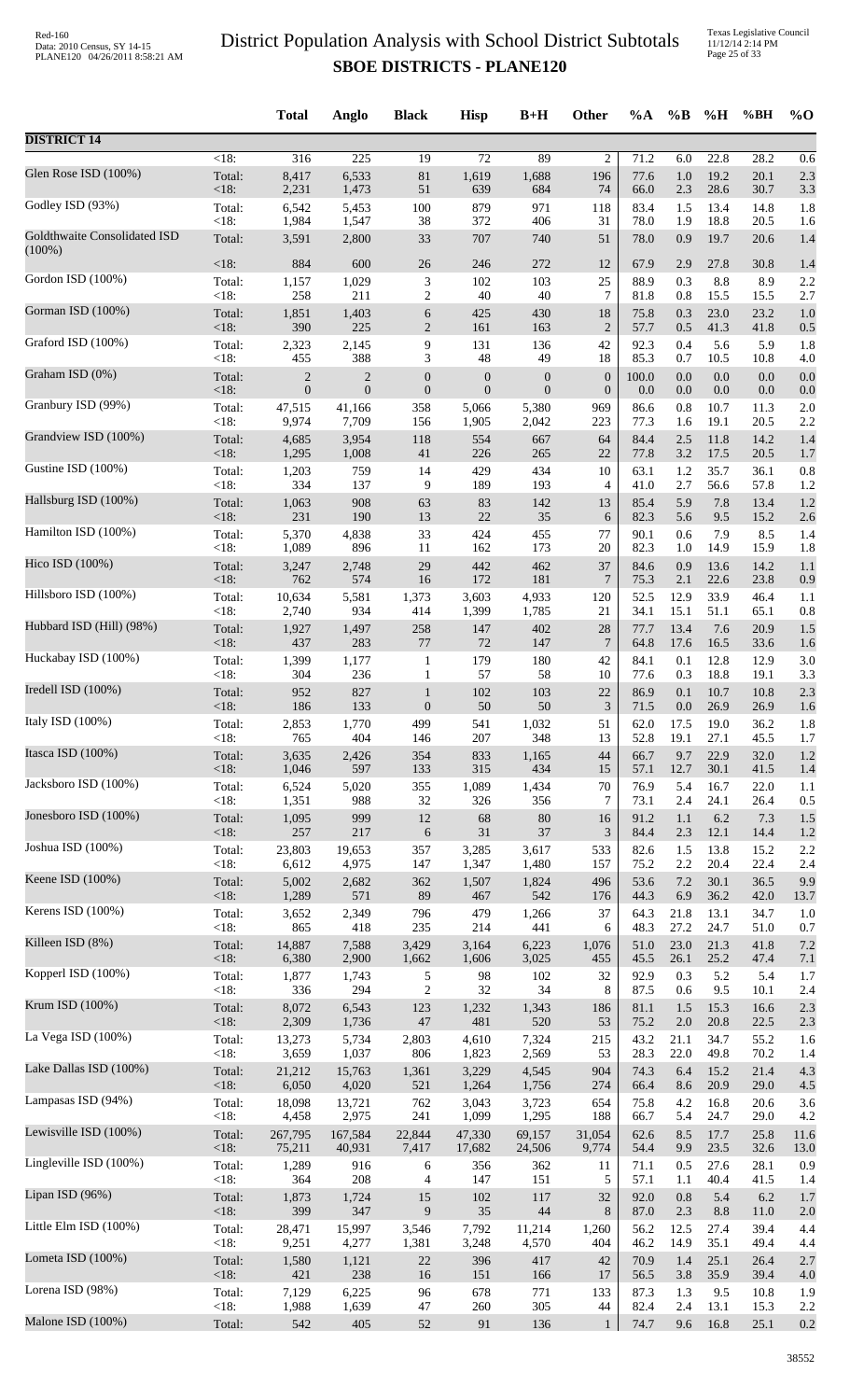Texas Legislative Council 11/12/14 2:14 PM Page 26 of 33

|                              |            | <b>Total</b> | Anglo           | <b>Black</b>                | <b>Hisp</b>      | $B+H$            | <b>Other</b>     | $\%A$ | $\%B$   | %H       | %BH   | $\%$ O |
|------------------------------|------------|--------------|-----------------|-----------------------------|------------------|------------------|------------------|-------|---------|----------|-------|--------|
| <b>DISTRICT 14</b>           |            |              |                 |                             |                  |                  |                  |       |         |          |       |        |
| Mansfield ISD (4%)           | $<18$ :    | 121          | $\overline{74}$ | 13                          | $\overline{37}$  | 47               | $\boldsymbol{0}$ | 61.2  | 10.7    | 30.6     | 38.8  | 0.0    |
|                              | Total:     | 5,040        | 3,622           | 328                         | 1,001            | 1,317            | 101              | 71.9  | 6.5     | 19.9     | 26.1  | 2.0    |
|                              | <18:       | 1,445        | 894             | 139                         | 400              | 532              | 19               | 61.9  | 9.6     | 27.7     | 36.8  | 1.3    |
| Mart ISD (84%)               | Total:     | 2,900        | 1,844           | 705                         | 319              | 1,019            | 37               | 63.6  | 24.3    | 11.0     | 35.1  | 1.3    |
|                              | <18:       | 923          | 445             | 281                         | 191              | 467              | 11               | 48.2  | 30.4    | 20.7     | 50.6  | 1.2    |
| May ISD (100%)               | Total:     | 2,155        | 1,922           | 7                           | 176              | 183              | 50               | 89.2  | 0.3     | 8.2      | 8.5   | 2.3    |
|                              | <18:       | 393          | 317             | 3                           | 64               | 67               | 9                | 80.7  | 0.8     | 16.3     | 17.0  | 2.3    |
| Maypearl ISD (100%)          | Total:     | 4,608        | 3,734           | 155                         | 623              | 772              | 102              | 81.0  | 3.4     | 13.5     | 16.8  | 2.2    |
| McGregor ISD (100%)          | <18:       | 1,383        | 1,053           | 55                          | 249              | 300              | 30               | 76.1  | 4.0     | 18.0     | 21.7  | 2.2    |
|                              | Total:     | 5,949        | 3,437           | 491                         | 1,977            | 2,451            | 61               | 57.8  | 8.3     | 33.2     | 41.2  | 1.0    |
| Meridian ISD (100%)          | <18:       | 1,665        | 741             | 118                         | 794              | 902              | 22               | 44.5  | 7.1     | 47.7     | 54.2  | 1.3    |
|                              | Total:     | 2,597        | 1,922           | 91                          | 562              | 649              | 26               | 74.0  | 3.5     | 21.6     | 25.0  | 1.0    |
| Midlothian ISD (100%)        | <18:       | 638          | 368             | 32                          | 237              | 265              | 5                | 57.7  | 5.0     | 37.1     | 41.5  | 0.8    |
|                              | Total:     | 32,577       | 26,092          | 1,538                       | 4,274            | 5,742            | 743              | 80.1  | 4.7     | 13.1     | 17.6  | 2.3    |
|                              | <18:       | 9,901        | 7,315           | 577                         | 1,780            | 2,312            | 274              | 73.9  | 5.8     | 18.0     | 23.4  | 2.8    |
| Midway ISD (Clay) (7%)       | Total:     | 51           | 48              | $\boldsymbol{0}$            | $\mathbf{1}$     | 1                | $\overline{2}$   | 94.1  | 0.0     | 2.0      | 2.0   | 3.9    |
|                              | $<18$ :    | 1            | $\mathbf{0}$    | $\boldsymbol{0}$            | 1                | $\mathbf{1}$     | $\boldsymbol{0}$ | 0.0   | $0.0\,$ | 100.0    | 100.0 | 0.0    |
| Midway ISD (McLennan) (100%) | Total:     | 40,155       | 30,505          | 3,177                       | 4,784            | 7,849            | 1,801            | 76.0  | 7.9     | 11.9     | 19.5  | 4.5    |
|                              | <18:       | 10,254       | 6,817           | 1,146                       | 1,778            | 2,855            | 582              | 66.5  | 11.2    | 17.3     | 27.8  | 5.7    |
| Mildred ISD (100%)           | Total:     | 2,830        | 2,455           | 115                         | 203              | 316              | 59               | 86.7  | 4.1     | 7.2      | 11.2  | 2.1    |
| Milford ISD (100%)           | $<18$ :    | 682          | 554             | 42                          | 75               | 116              | 12               | 81.2  | 6.2     | 11.0     | 17.0  | 1.8    |
|                              | Total:     | 1,287        | 845             | 219                         | 216              | 424              | 18               | 65.7  | 17.0    | 16.8     | 32.9  | 1.4    |
| Millsap ISD (2%)             | <18:       | 351          | 194             | 78                          | 81               | 151              | 6                | 55.3  | 22.2    | 23.1     | 43.0  | 1.7    |
|                              | Total:     | 98           | 90              | $\boldsymbol{0}$            | $\epsilon$       | $\sqrt{6}$       | $\sqrt{2}$       | 91.8  | 0.0     | 6.1      | 6.1   | 2.0    |
| Mineral Wells ISD (100%)     | <18:       | 15           | 12              | $\boldsymbol{0}$            | 3                | 3                | $\boldsymbol{0}$ | 80.0  | 0.0     | 20.0     | 20.0  | 0.0    |
|                              | Total:     | 19,446       | 14,192          | 707                         | 4,249            | 4,915            | 339              | 73.0  | 3.6     | 21.9     | 25.3  | 1.7    |
|                              | <18:       | 5,228        | 3,122           | 282                         | 1,773            | 2,025            | 81               | 59.7  | 5.4     | 33.9     | 38.7  | 1.5    |
| Moody ISD (70%)              | Total:     | 3,069        | 2,407           | 156                         | 470              | 622              | $40\,$           | 78.4  | 5.1     | 15.3     | 20.3  | 1.3    |
|                              | <18:       | 774          | 559             | 43                          | 168              | 208              | $\overline{7}$   | 72.2  | 5.6     | 21.7     | 26.9  | 0.9    |
| Moran ISD (6%)               | Total:     | 26           | 25              | $\boldsymbol{0}$            | $\boldsymbol{0}$ | $\boldsymbol{0}$ | 1                | 96.2  | 0.0     | 0.0      | 0.0   | 3.8    |
|                              | <18:       | 3            | $\overline{c}$  | $\boldsymbol{0}$            | $\boldsymbol{0}$ | $\boldsymbol{0}$ | $\mathbf{1}$     | 66.7  | 0.0     | 0.0      | 0.0   | 33.3   |
| Morgan ISD (100%)            | Total:     | 968          | 719             | 4                           | 231              | 234              | 15               | 74.3  | 0.4     | 23.9     | 24.2  | 1.5    |
|                              | <18:       | 226          | 127             | $\mathfrak{Z}$              | 93               | 96               | $\mathfrak{Z}$   | 56.2  | 1.3     | 41.2     | 42.5  | 1.3    |
| Morgan Mill ISD (100%)       | Total:     | 930          | 866             | 3                           | 48               | 51               | 13               | 93.1  | 0.3     | 5.2      | 5.5   | 1.4    |
| Mount Calm ISD (89%)         | $<18$ :    | 196          | 172             | $\overline{c}$              | 17               | 19               | 5                | 87.8  | 1.0     | 8.7      | 9.7   | 2.6    |
|                              | Total:     | 682          | 536             | 42                          | 93               | 135              | 11               | 78.6  | 6.2     | 13.6     | 19.8  | 1.6    |
| Mullin ISD (100%)            | $\leq$ 18: | 187          | 125             | 15                          | 47               | 62               | $\boldsymbol{0}$ | 66.8  | 8.0     | 25.1     | 33.2  | 0.0    |
|                              | Total:     | 933          | 844             | $\boldsymbol{0}$            | 81               | 81               | 8                | 90.5  | 0.0     | 8.7      | 8.7   | 0.9    |
| Northwest ISD (54%)          | <18:       | 223          | 187             | $\mathbf{0}$                | 35               | 35               | 1                | 83.9  | 0.0     | 15.7     | 15.7  | 0.4    |
|                              | Total:     | 41,253       | 32,803          | 1,547                       | 5,364            | 6,828            | 1,622            | 79.5  | 3.8     | 13.0     | 16.6  | 3.9    |
|                              | <18:       | 12,066       | 8,746           | 617                         | 2,214            | 2,779            | 541              | 72.5  | 5.1     | 18.3     | 23.0  | 4.5    |
| Oglesby ISD (100%)           | Total:     | 1,137        | 939             | 17                          | 158              | 173              | 25               | 82.6  | 1.5     | 13.9     | 15.2  | 2.2    |
|                              | <18:       | 269          | 191             | 10                          | 63               | $72\,$           | 6                | 71.0  | 3.7     | 23.4     | 26.8  | 2.2    |
| Palmer ISD (100%)            | Total:     | 5,484        | 3,842           | 149                         | 1,410            | 1,542            | 100              | 70.1  | 2.7     | 25.7     | 28.1  | 1.8    |
|                              | $<18$ :    | 1,635        | 954             | 52                          | 597              | 642              | 39               | 58.3  | 3.2     | 36.5     | 39.3  | 2.4    |
| Palo Pinto ISD (100%)        | Total:     | 1,072        | 962             | 14                          | $80\,$           | 94               | 16               | 89.7  | 1.3     | 7.5      | 8.8   | 1.5    |
|                              | <18:       | 168          | 142             | $\boldsymbol{0}$            | $26\,$           | $26\,$           | $\boldsymbol{0}$ | 84.5  | 0.0     | 15.5     | 15.5  | 0.0    |
| Paradise ISD (100%)          | Total:     | 4,840        | 4,270           | $37\,$                      | 450              | 481              | 89               | 88.2  | 0.8     | 9.3      | 9.9   | 1.8    |
| Penelope ISD (100%)          | <18:       | 1,303        | 1,092           | 15                          | 173              | 183              | $28\,$           | 83.8  | 1.2     | 13.3     | 14.0  | 2.1    |
|                              | Total:     | 628          | 498             | $25\,$                      | 98               | 122              | 8                | 79.3  | 4.0     | 15.6     | 19.4  | 1.3    |
| Perrin-Whitt Cons ISD (69%)  | <18:       | 164          | 122             | 9                           | 32               | 40               | $\overline{c}$   | 74.4  | 5.5     | 19.5     | 24.4  | 1.2    |
|                              | Total:     | 1,487        | 1,327           | $\sqrt{5}$                  | 138              | 143              | 17               | 89.2  | 0.3     | 9.3      | 9.6   | 1.1    |
| Pilot Point ISD (77%)        | <18:       | 399          | 330             | $\overline{4}$              | 63               | 67               | $\overline{2}$   | 82.7  | $1.0\,$ | 15.8     | 16.8  | 0.5    |
|                              | Total:     | 6,173        | 4,420           | 216                         | 1,413            | 1,620            | 133              | 71.6  | 3.5     | 22.9     | 26.2  | 2.2    |
|                              | <18:       | 1,674        | 1,009           | 63                          | 570              | 630              | 35               | 60.3  | 3.8     | 34.1     | 37.6  | 2.1    |
| Ponder ISD (100%)            | Total:     | 5,417        | 4,577           | 123                         | 594              | 705              | 135              | 84.5  | 2.3     | 11.0     | 13.0  | 2.5    |
|                              | <18:       | 1,535        | 1,190           | 59                          | 249              | 297              | 48               | 77.5  | 3.8     | 16.2     | 19.3  | 3.1    |
| Poolville ISD (38%)          | Total:     | 1,121        | 945             | $\mathfrak{Z}$              | 141              | 144              | 32               | 84.3  | 0.3     | 12.6     | 12.8  | 2.9    |
|                              | <18:       | 286          | 218             | $\mathbf{1}$                | 55               | 56               | 12               | 76.2  | 0.3     | 19.2     | 19.6  | 4.2    |
| Priddy ISD (100%)            | Total:     | 415          | 365             | $\mathfrak{Z}$              | 45               | 48               | $\sqrt{2}$       | 88.0  | 0.7     | 10.8     | 11.6  | 0.5    |
|                              | <18:       | 94           | 69              | $\ensuremath{\mathfrak{Z}}$ | 22               | 25               | $\boldsymbol{0}$ | 73.4  | 3.2     | 23.4     | 26.6  | 0.0    |
| Prosper ISD (4%)             | Total:     | 593          | 388             | 44                          | 139              | 181              | 24               | 65.4  | 7.4     | 23.4     | 30.5  | 4.0    |
| Ranger ISD (100%)            | <18:       | 170          | 105             | 10                          | 44               | 54               | 11               | 61.8  | 5.9     | 25.9     | 31.8  | 6.5    |
|                              | Total:     | 3,047        | 2,417           | 103                         | 469              | 563              | 67               | 79.3  | 3.4     | 15.4     | 18.5  | 2.2    |
| Red Oak ISD (100%)           | <18:       | 692          | 510             | 19                          | 160              | 172              | 10               | 73.7  | 2.7     | 23.1     | 24.9  | 1.4    |
|                              | Total:     | 25,231       | 16,301          | 3,375                       | 5,123            | 8,434            | 496              | 64.6  | 13.4    | 20.3     | 33.4  | 2.0    |
|                              | <18:       | 7,255        | 3,881           | 1,173                       | 2,076            | 3,204            | 170              | 53.5  | 16.2    | 28.6     | 44.2  | 2.3    |
| Rice ISD (100%)              | Total:     | 2,938        | 1,713           | 120                         | 1,094            | 1,203            | 22               | 58.3  | 4.1     | 37.2     | 40.9  | 0.7    |
|                              | <18:       | 945          | 436             | 34                          | 478              | 504              | $\sqrt{5}$       | 46.1  | 3.6     | 50.6     | 53.3  | 0.5    |
| Riesel ISD (93%)             | Total:     | 2,117        | 1,726           | 128                         | 229              | 357              | 34               | 81.5  | 6.0     | 10.8     | 16.9  | 1.6    |
|                              | < 18:      | 541          | 407             | 37                          | 86               | 123              | 11               | 75.2  | 6.8     | 15.9     | 22.7  | 2.0    |
| Rio Vista ISD (100%)         | Total:     | 4,018        | 3,525           | 28                          | 403              | 431              | 62               | 87.7  | 0.7     | $10.0\,$ | 10.7  | 1.5    |
|                              | <18:       | 1,017        | 828             | 13                          | 155              | 168              | 21               | 81.4  | 1.3     | 15.2     | 16.5  | 2.1    |
| Rising Star ISD (100%)       | Total:     | 1,398        | 1,246           | 18                          | 132              | 136              | 16               | 89.1  | 1.3     | 9.4      | 9.7   | 1.1    |
|                              | <18:       | 308          | 244             | 14                          | 61               | 62               | $\overline{c}$   | 79.2  | 4.5     | 19.8     | 20.1  | 0.6    |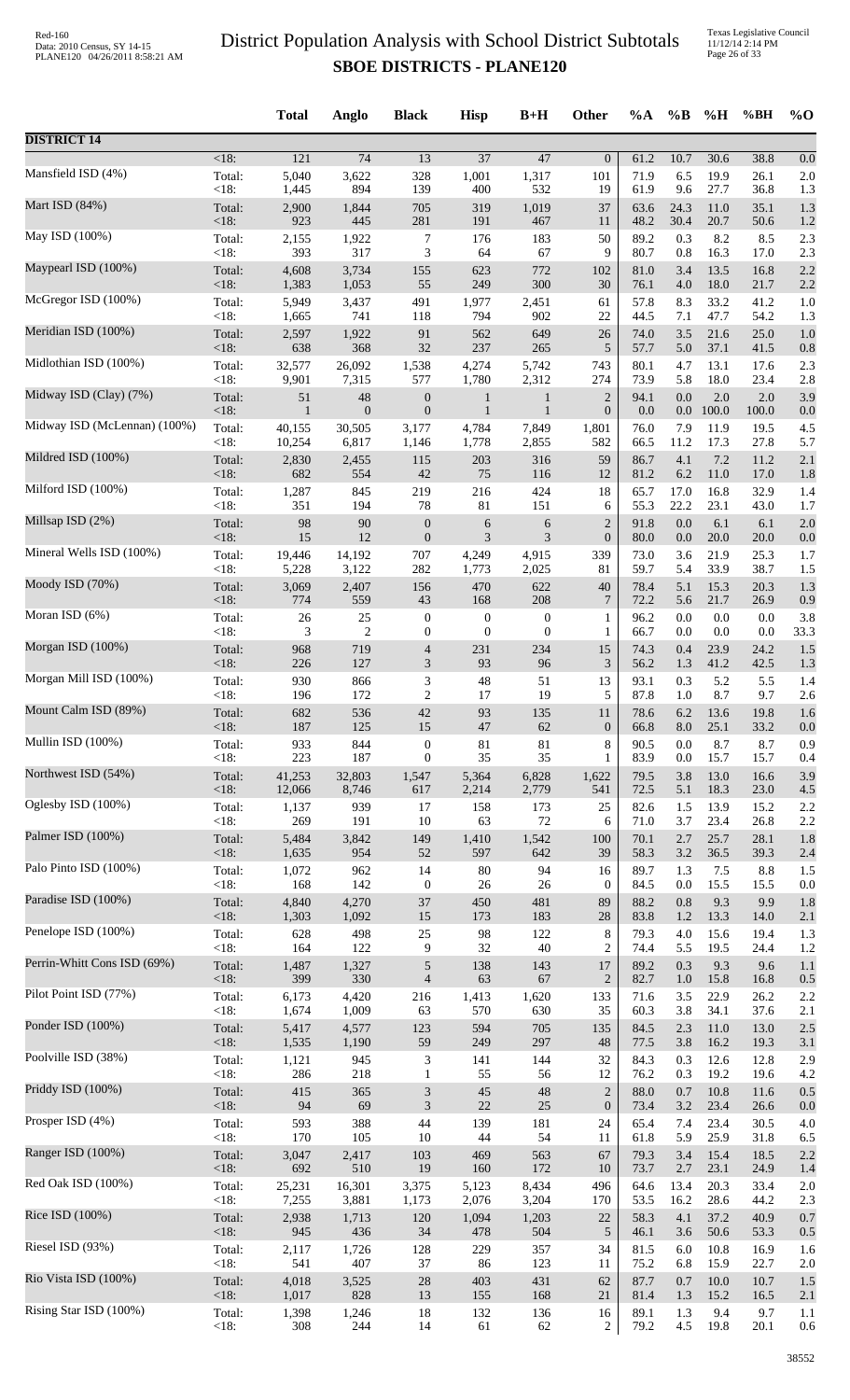Texas Legislative Council 11/12/14 2:14 PM Page 27 of 33

|                           |                   | <b>Total</b>             | Anglo                | <b>Black</b>                | <b>Hisp</b>        | $B+H$                            | <b>Other</b>                     | $\%A$        | $\%B$      | %H           | %BH          | $\%$ O      |
|---------------------------|-------------------|--------------------------|----------------------|-----------------------------|--------------------|----------------------------------|----------------------------------|--------------|------------|--------------|--------------|-------------|
| <b>DISTRICT 14</b>        |                   |                          |                      |                             |                    |                                  |                                  |              |            |              |              |             |
| Robinson ISD (99%)        | Total:            | 10,367                   | 8,337                | 465                         | 1,413              | 1,862                            | 168                              | 80.4         | 4.5        | 13.6         | 18.0         | 1.6         |
|                           | <18:              | 2,673                    | 1,960                | 158                         | 523                | 667                              | 46                               | 73.3         | 5.9        | 19.6         | 25.0         | 1.7         |
| Sanger ISD (100%)         | Total:            | 12,886                   | 10,384               | 373                         | 1,899              | 2,242                            | 260                              | 80.6         | 2.9        | 14.7         | 17.4         | 2.0         |
|                           | < 18:             | 3,572                    | 2,558                | 160                         | 789                | 928                              | 86                               | 71.6         | 4.5        | 22.1         | 26.0         | 2.4         |
| Santo ISD (100%)          | Total:            | 3,201                    | 2,894                | $\boldsymbol{9}$            | 259                | 262                              | 45                               | 90.4         | 0.3        | 8.1          | 8.2          | 1.4         |
|                           | <18:              | 686                      | 577                  | $\overline{7}$              | 96                 | 98                               | 11                               | 84.1         | 1.0        | 14.0         | 14.3         | 1.6         |
| Sidney ISD (100%)         | Total:<br>< 18:   | 577<br>130               | 496<br>98            | $\mathbf{1}$                | 66<br>27           | 67<br>27                         | 14                               | 86.0         | 0.2        | 11.4<br>20.8 | 11.6         | 2.4<br>3.8  |
| Slidell ISD (100%)        | Total:            | 1,906                    | 1,598                | $\boldsymbol{0}$<br>$\,8\,$ | 258                | 266<br>99                        | 5<br>42<br>9                     | 75.4<br>83.8 | 0.0<br>0.4 | 13.5         | 20.8<br>14.0 | 2.2         |
| Springtown ISD (12%)      | <18:<br>Total:    | 465<br>2,189             | 357<br>1,984         | 3<br>$\overline{4}$         | 96<br>156          | 160                              | 45                               | 76.8<br>90.6 | 0.6<br>0.2 | 20.6<br>7.1  | 21.3<br>7.3  | 1.9<br>2.1  |
| Stephenville ISD (100%)   | <18:              | 485                      | 407                  | $\mathbf{1}$                | 62                 | 63                               | 15                               | 83.9         | 0.2        | 12.8         | 13.0         | 3.1         |
|                           | Total:            | 24,507                   | 19,579               | 456                         | 3,988              | 4,416                            | 512                              | 79.9         | 1.9        | 16.3         | 18.0         | 2.1         |
| Strawn ISD (100%)         | <18:              | 5,006                    | 3,377                | 99                          | 1,433              | 1,522                            | 107                              | 67.5         | $2.0\,$    | 28.6         | 30.4         | 2.1         |
|                           | Total:            | 791                      | 591                  | $\overline{4}$              | 180                | 184                              | 16                               | 74.7         | 0.5        | 22.8         | 23.3         | 2.0         |
| Three Way ISD (100%)      | $<18$ :           | 205                      | 130                  | 2                           | 69                 | 71                               | 4                                | 63.4         | 1.0        | 33.7         | 34.6         | 2.0         |
|                           | Total:            | 555                      | 429                  | $\mathbf{0}$                | 112                | 112                              | 14                               | 77.3         | 0.0        | 20.2         | 20.2         | 2.5         |
| Tolar ISD (100%)          | <18:              | 129                      | 77                   | $\mathbf{0}$                | 50                 | 50                               | $\overline{2}$                   | 59.7         | 0.0        | 38.8         | 38.8         | 1.6         |
|                           | Total:            | 2,611                    | 2,449                | $\,8\,$                     | 109                | 117                              | 45                               | 93.8         | 0.3        | 4.2          | 4.5          | 1.7         |
| Valley Mills ISD (100%)   | <18:              | 706                      | 644                  | 7                           | 42                 | 49                               | 13                               | 91.2         | 1.0        | 5.9          | 6.9          | 1.8         |
|                           | Total:            | 3,390                    | 2,844                | $101\,$                     | 413                | 508                              | 38                               | 83.9         | 3.0        | 12.2         | 15.0         | 1.1         |
| Venus ISD (100%)          | <18:              | 847                      | 634                  | 35                          | 169                | 201                              | 12                               | 74.9         | 4.1        | 20.0         | 23.7         | 1.4         |
|                           | Total:            | 9,565                    | 5,397                | 547                         | 3,287              | 3,811                            | 357                              | 56.4         | 5.7        | 34.4         | 39.8         | 3.7         |
| Waco ISD (100%)           | <18:              | 2,605                    | 1,308                | 96                          | 1,120              | 1,205                            | 92                               | 50.2         | 3.7        | 43.0         | 46.3         | 3.5         |
|                           | Total:            | 102,757                  | 41,585               | 24,791                      | 34,953             | 58,760                           | 2,412                            | 40.5         | 24.1       | 34.0         | 57.2         | 2.3         |
| Walnut Springs ISD (100%) | <18:              | 24,756                   | 4,629                | 7,595                       | 12,827             | 19,836                           | 291                              | 18.7         | 30.7       | 51.8         | 80.1         | 1.2         |
|                           | Total:            | 1,298                    | 934                  | 13                          | 333                | 343                              | 21                               | 72.0         | 1.0        | 25.7         | 26.4         | 1.6         |
|                           | <18:              | 324                      | 189                  | 8                           | 126                | 132                              | 3                                | 58.3         | 2.5        | 38.9         | 40.7         | 0.9         |
| Waxahachie ISD (100%)     | Total:            | 41,128                   | 26,865               | 4,481                       | 9,261              | 13,558                           | 705                              | 65.3         | 10.9       | 22.5         | 33.0         | 1.7         |
|                           | <18:              | 11,356                   | 6,142                | 1,488                       | 3,629              | 4,990                            | 224                              | 54.1         | 13.1       | 32.0         | 43.9         | 2.0         |
| West ISD (100%)           | Total:            | 7,992                    | 6,926                | 214                         | 761                | 969                              | 97                               | 86.7         | 2.7        | 9.5          | 12.1         | 1.2         |
|                           | <18:              | 1,991                    | 1,588                | 71                          | 321                | 387                              | 16                               | 79.8         | 3.6        | 16.1         | 19.4         | 0.8         |
| Whitney ISD (100%)        | Total:            | 9,739                    | 8,508                | 281                         | 839                | 1,099                            | 132                              | 87.4         | 2.9        | 8.6          | 11.3         | 1.4         |
|                           | <18:              | 2,046                    | 1,589                | 128                         | 323                | 439                              | 18                               | 77.7         | 6.3        | 15.8         | 21.5         | 0.9         |
| Woodson ISD (7%)          | Total:            | 35                       | 35                   | $\boldsymbol{0}$            | $\boldsymbol{0}$   | $\boldsymbol{0}$                 | $\boldsymbol{0}$                 | 100.0        | 0.0        | 0.0          | 0.0          | 0.0         |
|                           | $<18$ :           | 3                        | 3                    | $\mathbf{0}$                | $\mathbf{0}$       | $\mathbf{0}$                     | $\boldsymbol{0}$                 | 100.0        | 0.0        | 0.0          | 0.0          | 0.0         |
| Wortham ISD (12%)         | Total:            | 256                      | 205                  | $\overline{2}$              | 45                 | 47                               | 4                                | 80.1         | 0.8        | 17.6         | 18.4         | 1.6         |
|                           | $<18$ :           | 71                       | 49                   | $\boldsymbol{0}$            | 19                 | 19                               | 3                                | 69.0         | 0.0        | 26.8         | 26.8         | 4.2         |
| Zephyr ISD (100%)         | Total:            | 814                      | 747                  | 5                           | 51                 | 56                               | 11                               | 91.8         | 0.6        | 6.3          | 6.9          | 1.4         |
|                           | <18:              | 184                      | 156                  | $\boldsymbol{\mathfrak{Z}}$ | $20\,$             | 23                               | 5                                | 84.8         | 1.6        | 10.9         | 12.5         | 2.7         |
| <b>DISTRICT 15</b>        |                   |                          |                      |                             |                    |                                  |                                  |              |            |              |              |             |
|                           | <b>Total:</b>     | 1,677,092 1,016,673      |                      | 108,406                     | 515,819            | 615,624                          | 44,795                           | 60.6         | 6.5        | 30.8         | 36.7         | 2.7         |
| Abernathy ISD (100%)      | <18               | 426,947                  | 201,764              | 34,699                      | 184,726            | 213,893                          | 11,290                           | 47.3         | 8.1        | 43.3         | 50.1         | 2.6         |
|                           | Total:            | 3,446                    | 1,838                | 85                          | 1,506              | 1,572                            | 36                               | 53.3         | 2.5        | 43.7         | 45.6         | 1.0         |
| Abilene ISD (100%)        | $<18$ :           | 1,012                    | 411                  | 28                          | 577                | 595                              | 6                                | 40.6         | 2.8        | 57.0         | 58.8         | 0.6         |
|                           | Total:            | 102,266                  | 63,383               | 10,567                      | 26,046             | 35,684                           | 3,199                            | 62.0         | 10.3       | 25.5         | 34.9         | 3.1         |
| Adrian ISD (100%)         | <18:              | 24,493                   | 11,072               | 3,761                       | 9,534              | 12,703                           | 718                              | 45.2         | 15.4       | 38.9         | 51.9         | 2.9         |
|                           | Total:            | 277                      | 239                  | $8\phantom{1}$              | 24                 | 32                               | 6                                | 86.3         | 2.9        | 8.7          | 11.6         | 2.2         |
| Albany ISD (99%)          | <18:              | 56                       | 41                   | 6                           | $\tau$             | 13                               | $\overline{2}$                   | 73.2         | 10.7       | 12.5         | 23.2         | 3.6         |
|                           | Total:            | 2,575                    | 2,246                | 47                          | 260                | 293                              | 36                               | 87.2         | 1.8        | 10.1         | 11.4         | 1.4         |
| Alvord ISD (3%)           | <18:              | 672                      | 540                  | 27                          | 104                | 123                              | 9                                | 80.4         | 4.0        | 15.5         | 18.3         | 1.3         |
|                           | Total:            | 96                       | 95                   | $\boldsymbol{0}$            | $\mathbf{0}$       | $\boldsymbol{0}$                 | $\mathbf{1}$                     | 99.0         | 0.0        | 0.0          | 0.0          | 1.0         |
| Amarillo ISD (100%)       | <18:              | 15                       | 15                   | $\boldsymbol{0}$            | $\mathbf{0}$       | $\mathbf{0}$                     | $\boldsymbol{0}$                 | 100.0        | 0.0        | 0.0          | 0.0          | 0.0         |
|                           | Total:            | 169,532                  | 96,969               | 13,935                      | 51,927             | 64,724                           | 7,839                            | 57.2         | 8.2        | 30.6         | 38.2         | 4.6         |
|                           | $<18$ :           | 46,515                   | 19,049               | 5,593                       | 20,351             | 25,149                           | 2,317                            | 41.0         | 12.0       | 43.8         | 54.1         | 5.0         |
| Amherst ISD (100%)        | Total:            | 966                      | 447                  | 51                          | 451                | 496                              | 23                               | 46.3         | 5.3        | 46.7         | 51.3         | 2.4         |
|                           | <18:              | 258                      | 78                   | $12\,$                      | 172                | 179                              | 1                                | 30.2         | 4.7        | 66.7         | 69.4         | 0.4         |
| Andrews ISD (100%)        | Total:            | 14,786                   | 7,083                | 285                         | 7,195              | 7,436                            | 267                              | 47.9         | 1.9        | 48.7         | 50.3         | 1.8         |
|                           | $<18$ :           | 4,312                    | 1,490                | 120                         | 2,653              | 2,750                            | 72                               | 34.6         | 2.8        | 61.5         | 63.8         | 1.7         |
| Anson ISD (100%)          | Total:            | 3,639                    | 2,424                | 100                         | 1,058              | 1,147                            | 68                               | 66.6         | 2.7        | 29.1         | 31.5         | 1.9         |
|                           | <18:              | 934                      | 491                  | 43                          | 386                | 423                              | 20                               | 52.6         | 4.6        | 41.3         | 45.3         | 2.1         |
| Anton ISD (100%)          | Total:            | 1,460                    | 780                  | 59                          | 617                | 666                              | 14                               | 53.4         | 4.0        | 42.3         | 45.6         | 1.0         |
|                           | <18:              | 395                      | 159                  | 25                          | 215                | 231                              | 5                                | 40.3         | 6.3        | 54.4         | 58.5         | 1.3         |
| Archer City ISD (100%)    | Total:            | 3,018                    | 2,707                | 29                          | 229                | 249                              | 62                               | 89.7         | $1.0\,$    | 7.6          | 8.3          | 2.1         |
|                           | <18:              | 727                      | 605                  | 18                          | 95                 | 107                              | 15                               | 83.2         | 2.5        | 13.1         | 14.7         | 2.1         |
| Aspermont ISD (100%)      | Total:            | 1,441                    | 1,174                | 45                          | 196                | 240                              | 27                               | 81.5         | 3.1        | 13.6         | 16.7         | 1.9         |
|                           | < 18:             | 332                      | 232                  | 16                          | 76                 | 91                               | 9                                | 69.9         | 4.8        | 22.9         | 27.4         | 2.7         |
| Baird ISD (100%)          | Total:            | 2,421                    | 2,093                | 13                          | 272                | 285                              | 43                               | 86.5         | 0.5        | 11.2         | 11.8         | 1.8         |
|                           | <18:              | 508                      | 407                  | $\,8\,$                     | $88\,$             | 96                               | $\sqrt{5}$                       | 80.1         | 1.6        | 17.3         | 18.9         | 1.0         |
| Ballinger ISD (100%)      | Total:            | 5,468                    | 3,625                | 124                         | 1,667              | 1,776                            | 67                               | 66.3         | 2.3        | 30.5         | 32.5         | 1.2         |
|                           | <18:              | 1,378                    | 729                  | 36                          | 607                | 635                              | 14                               | 52.9         | 2.6        | 44.0         | 46.1         | 1.0         |
| Bangs ISD (0%)            | Total:            | $26\,$<br>$\overline{4}$ | 23<br>$\overline{2}$ | $\boldsymbol{0}$            | $\mathbf{0}$       | $\boldsymbol{0}$<br>$\mathbf{0}$ | $\mathfrak{Z}$<br>$\overline{2}$ | 88.5         | 0.0        | 0.0          | 0.0          | 11.5        |
| Bellevue ISD (100%)       | $<18$ :<br>Total: | 830                      | 786                  | $\mathbf{0}$<br>$\sqrt{2}$  | $\mathbf{0}$<br>30 | 32                               | 12                               | 50.0<br>94.7 | 0.0<br>0.2 | 0.0<br>3.6   | 0.0<br>3.9   | 50.0<br>1.4 |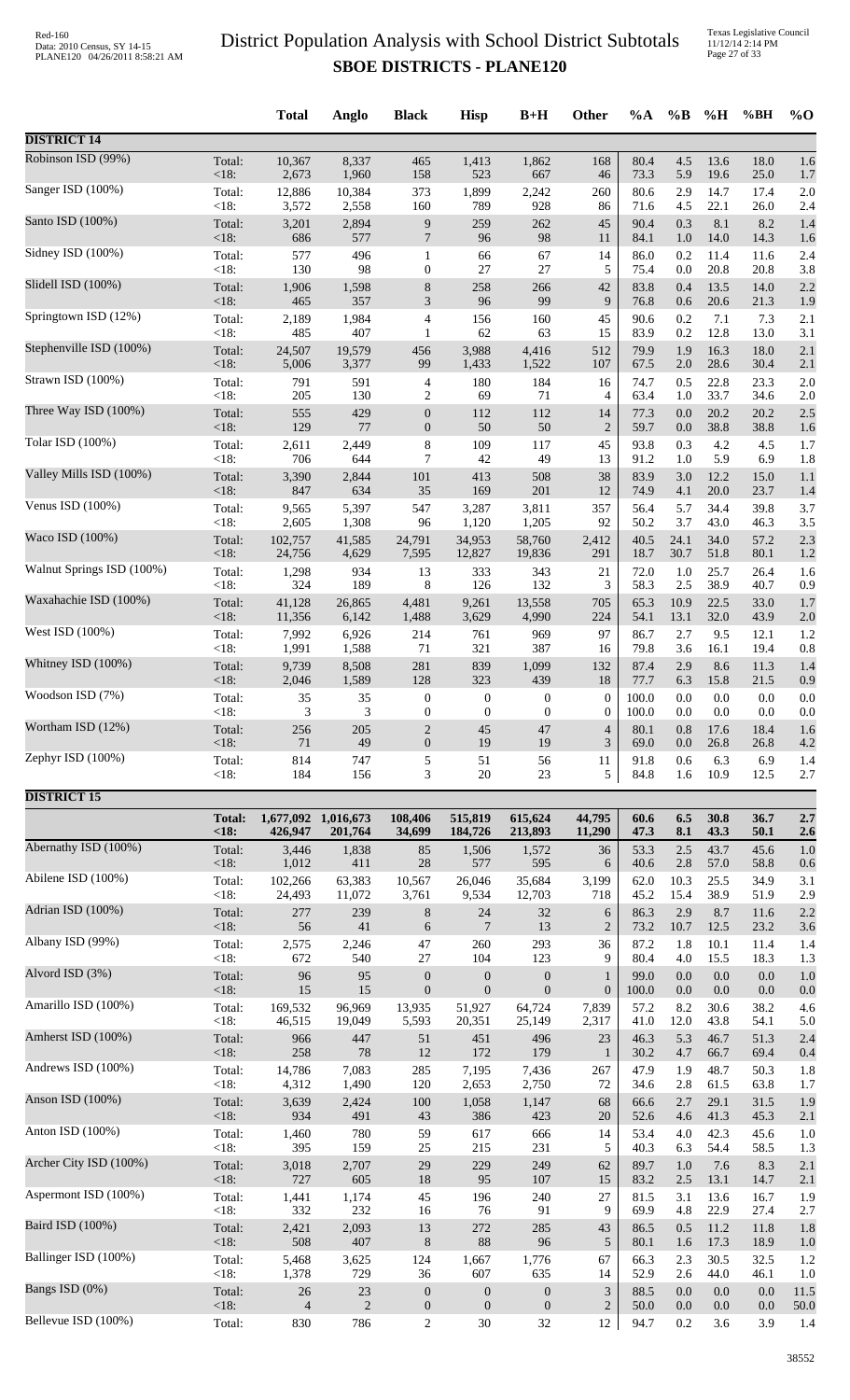|                            |                | <b>Total</b>     | Anglo            | <b>Black</b>     | <b>Hisp</b>      | $B+H$            | <b>Other</b>                       | $\%A$        | $\%B$      | %H           | %BH          | $\%$ O     |
|----------------------------|----------------|------------------|------------------|------------------|------------------|------------------|------------------------------------|--------------|------------|--------------|--------------|------------|
| <b>DISTRICT 15</b>         |                |                  |                  |                  |                  |                  |                                    |              |            |              |              |            |
| Benjamin ISD (100%)        | $<18$ :        | 201              | 188              | $\mathbf{1}$     | 12               | 13               | 0                                  | 93.5         | 0.5        | 6.0          | 6.5          | 0.0        |
|                            | Total:         | 344              | 268              | $\boldsymbol{7}$ | 66               | 72               | $\overline{4}$                     | 77.9         | $2.0\,$    | 19.2         | 20.9         | 1.2        |
|                            | <18:           | 85               | 55               | $\sqrt{2}$       | 25               | 27               | $\mathfrak{Z}$                     | 64.7         | 2.4        | 29.4         | 31.8         | 3.5        |
| Big Spring ISD (100%)      | Total:         | 29,015           | 14,031           | 2,350            | 12,156           | 14,328           | 656                                | 48.4         | 8.1        | 41.9         | 49.4         | 2.3        |
|                            | < 18:          | 6,428            | 2,224            | 578              | 3,643            | 4,088            | 116                                | 34.6         | 9.0        | 56.7         | 63.6         | 1.8        |
| Blackwell Cons ISD (100%)  | Total:         | 1,036            | 899              | 6                | 124              | 126              | 11                                 | 86.8         | 0.6        | 12.0         | 12.2         | 1.1        |
|                            | <18:           | 225              | 169              | $\overline{4}$   | 53               | 54               | $\overline{c}$                     | 75.1         | 1.8        | 23.6         | 24.0         | 0.9        |
| Booker ISD (100%)          | Total:         | 1,718            | 850              | 24               | 824              | 829              | 39                                 | 49.5         | 1.4        | 48.0         | 48.3         | 2.3        |
| Borden County ISD (100%)   | < 18:          | 518              | 185              | 5                | 318              | 321              | 12                                 | 35.7         | 1.0        | 61.4         | 62.0         | 2.3        |
|                            | Total:         | 661              | 553              | $\mathbf{1}$     | 98               | 99               | 9                                  | 83.7         | 0.2        | 14.8         | 15.0         | 1.4        |
| Borger ISD (100%)          | <18:           | 143              | 105              | $\mathbf{1}$     | 37               | 38               | $\boldsymbol{0}$                   | 73.4         | 0.7        | 25.9         | 26.6         | 0.0        |
|                            | Total:         | 14,399           | 9,651            | 581              | 3,770            | 4,289            | 459                                | 67.0         | 4.0        | 26.2         | 29.8         | 3.2        |
| Bovina ISD (100%)          | <18:           | 3,947            | 2,133            | 220              | 1,526            | 1,699            | 115                                | 54.0         | 5.6        | 38.7         | 43.0         | 2.9        |
|                            | Total:         | 2,284            | 541              | 19               | 1,720            | 1,734            | 9                                  | 23.7         | 0.8        | 75.3         | 75.9         | 0.4        |
|                            | <18:           | 764              | 123              | $\overline{4}$   | 635              | 639              | $\overline{2}$                     | 16.1         | 0.5        | 83.1         | 83.6         | 0.3        |
| Bowie ISD (99%)            | Total:         | 10,377           | 9,226            | 45               | 924              | 958              | 193                                | 88.9         | 0.4        | 8.9          | 9.2          | 1.9        |
|                            | $<18$ :        | 2,377            | 1,906            | 32               | 397              | 422              | 49                                 | 80.2         | 1.3        | 16.7         | 17.8         | 2.1        |
| Boys Ranch ISD (100%)      | Total:         | 282              | 229              | 19               | $30\,$           | 48               | $\sqrt{5}$                         | 81.2         | 6.7        | 10.6         | 17.0         | 1.8        |
|                            | <18:           | 162              | 121              | 16               | $22\,$           | 37               | $\overline{4}$                     | 74.7         | 9.9        | 13.6         | 22.8         | 2.5        |
| Bronte ISD (100%)          | Total:         | 1,565            | 1,266            | $\,8\,$          | 270              | 277              | 22                                 | 80.9         | 0.5        | 17.3         | 17.7         | 1.4        |
|                            | <18:           | 370              | 252              | 1                | 105              | 106              | 12                                 | 68.1         | 0.3        | 28.4         | 28.6         | 3.2        |
| Brownfield ISD (100%)      | Total:         | 11,009           | 4,857            | 651              | 5,475            | 6,065            | 87                                 | 44.1         | 5.9        | 49.7         | 55.1         | 0.8        |
| Bryson ISD (5%)            | <18:           | 2,826            | 874              | 164              | 1,808            | 1,933            | 19                                 | 30.9         | 5.8        | 64.0         | 68.4         | 0.7        |
|                            | Total:         | 61               | 31               | $\mathbf{1}$     | $27\,$           | 28               | $\overline{c}$                     | 50.8         | 1.6        | 44.3         | 45.9         | 3.3        |
| Burkburnett ISD (100%)     | <18:           | 11               | $\overline{4}$   | $\mathbf{0}$     | $\overline{7}$   | 7                | $\boldsymbol{0}$                   | 36.4         | 0.0        | 63.6         | 63.6         | 0.0        |
|                            | Total:         | 22,237           | 17,269           | 1,860            | 2,130            | 3,911            | 1,057                              | 77.7         | 8.4        | 9.6          | 17.6         | 4.8        |
| Bushland ISD (100%)        | <18:           | 4,751            | 3,506            | 399              | 676              | 1,038            | 207                                | 73.8         | 8.4        | 14.2         | 21.8         | 4.4        |
|                            | Total:         | 5,269            | 4,664            | 64               | 400              | 461              | 144                                | 88.5         | 1.2        | 7.6          | 8.7          | 2.7        |
|                            | <18:           | 1,396            | 1,205            | 28               | 132              | 159              | 32                                 | 86.3         | 2.0        | 9.5          | 11.4         | 2.3        |
| Callisburg ISD (100%)      | Total:         | 6,892            | 6,430            | 44               | 296              | 339              | 123                                | 93.3         | 0.6        | 4.3          | 4.9          | 1.8        |
|                            | <18:           | 1,422            | 1,260            | 24               | 116              | 139              | 23                                 | 88.6         | 1.7        | 8.2          | 9.8          | 1.6        |
| Canadian ISD (100%)        | Total:         | 3,643            | 2,514            | 14               | 1,070            | 1,079            | 50                                 | 69.0         | 0.4        | 29.4         | 29.6         | 1.4        |
|                            | <18:           | 1,081            | 604              | 9                | 460              | 466              | 11                                 | 55.9         | 0.8        | 42.6         | 43.1         | 1.0        |
| Canyon ISD (100%)          | Total:<br><18: | 51,224<br>12,988 | 41,943           | 1,077            | 6,929            | 7,907            | 1,374                              | 81.9         | 2.1<br>3.3 | 13.5<br>19.7 | 15.4         | 2.7        |
| Channing ISD (100%)        | Total:         | 817              | 9,699<br>605     | 428<br>22        | 2,565<br>165     | 2,929<br>186     | 360<br>26                          | 74.7<br>74.1 | 2.7        | 20.2         | 22.6<br>22.8 | 2.8<br>3.2 |
| Childress ISD (100%)       | <18:           | 303              | 199              | 18               | 80               | 97               | Ί                                  | 65.7         | 5.9        | 26.4         | 32.0         | 2.3        |
|                            | Total:         | 7,011            | 4,300            | 723              | 1,881            | 2,582            | 129                                | 61.3         | 10.3       | 26.8         | 36.8         | 1.8        |
| Chillicothe ISD (100%)     | <18:           | 1,497            | 878              | 106              | 491              | 585              | 34                                 | 58.7         | 7.1        | 32.8         | 39.1         | 2.3        |
|                            | Total:         | 1,185            | 839              | 51               | 287              | 325              | 21                                 | 70.8         | 4.3        | 24.2         | 27.4         | 1.8        |
|                            | <18:           | 287              | 153              | 19               | 116              | 127              | $\tau$                             | 53.3         | 6.6        | 40.4         | 44.3         | 2.4        |
| Christoval ISD (100%)      | Total:         | 2,300            | 1,932            | 18               | 322              | 338              | 30                                 | 84.0         | 0.8        | 14.0         | 14.7         | 1.3        |
|                            | <18:           | 510              | 396              | $8\,$            | 98               | 104              | 10                                 | 77.6         | 1.6        | 19.2         | 20.4         | 2.0        |
| Cisco ISD (0%)             | Total:         | 9                | 9                | $\boldsymbol{0}$ | $\boldsymbol{0}$ | $\boldsymbol{0}$ | $\boldsymbol{0}$                   | 100.0        | 0.0        | 0.0          | 0.0          | 0.0        |
|                            | $<18$ :        | 3                | 3                | $\mathbf{0}$     | $\theta$         | $\theta$         | $\overline{0}$                     | 100.0        | 0.0        | 0.0          | 0.0          | 0.0        |
| City View ISD (100%)       | Total:         | 4,775            | 3,413            | 470              | 698              | 1,140            | 222                                | 71.5         | 9.8        | 14.6         | 23.9         | 4.6        |
|                            | <18:           | 1,176            | 703              | 187              | 258              | 422              | 51                                 | 59.8         | 15.9       | 21.9         | 35.9         | 4.3        |
| Clarendon ISD (100%)       | Total:         | 3,187            | 2,694            | 180              | 264              | 441              | 52                                 | 84.5         | 5.6        | 8.3          | 13.8         | 1.6        |
|                            | <18:           | 636              | 475              | 68               | 84               | 152              | 9                                  | 74.7         | 10.7       | 13.2         | 23.9         | 1.4        |
| Claude ISD (100%)          | Total:         | 1,830            | 1,658            | 14               | 121              | 135              | 37                                 | 90.6         | 0.8        | 6.6          | 7.4          | 2.0        |
| Clyde Cons ISD (100%)      | <18:           | 414              | 346              | 9                | 51               | 60               | 8                                  | 83.6         | 2.2        | 12.3         | 14.5         | 1.9        |
|                            | Total:         | 12,567           | 8,321            | 1,845            | 2,262            | 4,082            | 164                                | 66.2         | 14.7       | 18.0         | 32.5         | 1.3        |
| Coahoma ISD (100%)         | <18:           | 1,953            | 1,667            | 39               | 217              | 247              | 39                                 | 85.4         | $2.0\,$    | 11.1         | 12.6         | 2.0        |
|                            | Total:         | 3,513            | 2,752            | 31               | 686              | 715              | 46                                 | 78.3         | 0.9        | 19.5         | 20.4         | 1.3        |
| Coleman ISD (100%)         | <18:           | 823              | 560              | 17               | 240              | 255              | $\,8\,$                            | 68.0         | 2.1        | 29.2         | 31.0         | 1.0        |
|                            | Total:         | 5,932            | 4,707            | 178              | 975              | 1,132            | 93                                 | 79.3         | 3.0        | 16.4         | 19.1         | 1.6        |
|                            | < 18:          | 1,351            | 938              | 65               | 345              | 395              | 18                                 | 69.4         | 4.8        | 25.5         | 29.2         | 1.3        |
| Collinsville ISD (0%)      | Total:         | 9                | 9                | $\boldsymbol{0}$ | $\mathbf{0}$     | $\boldsymbol{0}$ | $\boldsymbol{0}$                   | 100.0        | 0.0        | 0.0          | 0.0          | 0.0        |
|                            | <18:           | $\boldsymbol{0}$ | $\boldsymbol{0}$ | $\mathbf{0}$     | $\mathbf{0}$     | $\mathbf{0}$     | $\boldsymbol{0}$                   | 0.0          | 0.0        | 0.0          | 0.0          | 0.0        |
| Colorado ISD (100%)        | Total:         | 7,498            | 3,407            | 1,042            | 2,991            | 4,011            | 80                                 | 45.4         | 13.9       | 39.9         | 53.5         | 1.1        |
|                            | <18:           | 1,361            | 580              | 93               | 692              | 770              | 11                                 | 42.6         | 6.8        | 50.8         | 56.6         | 0.8        |
| Cotton Center ISD (100%)   | Total:<br><18: | 388              | 230<br>56        | 14               | 143<br>44        | 156<br>48        | $\overline{2}$<br>$\boldsymbol{0}$ | 59.3         | 3.6        | 36.9         | 40.2         | 0.5        |
| Crosbyton Cons ISD (100%)  | Total:         | 104<br>2,248     | 1,064            | 5<br>111         | 1,072            | 1,172            | 12                                 | 53.8<br>47.3 | 4.8<br>4.9 | 42.3<br>47.7 | 46.2<br>52.1 | 0.0<br>0.5 |
| Cross Plains ISD (77%)     | $<18$ :        | 589              | 191              | 41               | 360              | 395              | 3                                  | 32.4         | 7.0        | 61.1         | 67.1         | 0.5        |
|                            | Total:         | 2,046            | 1,913            | 5                | 93               | 98               | 35                                 | 93.5         | 0.2        | 4.5          | 4.8          | 1.7        |
| Crowell ISD (100%)         | <18:           | 422              | 375              | $\overline{4}$   | 37               | $41\,$           | 6                                  | 88.9         | 0.9        | 8.8          | 9.7          | 1.4        |
|                            | Total:         | 1,372            | 1,117            | 54               | 190              | 244              | 11                                 | 81.4         | 3.9        | 13.8         | 17.8         | 0.8        |
|                            | <18:           | 281              | 196              | 23               | 59               | 82               | 3                                  | 69.8         | 8.2        | 21.0         | 29.2         | 1.1        |
| Dalhart ISD (100%)         | Total:         | 10,237           | 6,162            | 538              | 3,377            | 3,893            | 182                                | 60.2         | 5.3        | 33.0         | 38.0         | 1.8        |
|                            | <18:           | 2,576            | 1,379            | 60               | 1,092            | 1,138            | 59                                 | 53.5         | 2.3        | 42.4         | 44.2         | 2.3        |
| Darrouzett ISD (100%)      | Total:         | 471              | 382              | $\sqrt{2}$       | 79               | 81               | 8                                  | 81.1         | 0.4        | 16.8         | 17.2         | 1.7        |
|                            | <18:           | 135              | 87               | $\mathbf{2}$     | 43               | 45               | 3                                  | 64.4         | 1.5        | 31.9         | 33.3         | 2.2        |
| Dawson ISD (Dawson) (100%) | Total:         | 398              | 238              | $8\,$            | 159              | 160              | $\boldsymbol{0}$                   | 59.8         | 2.0        | 39.9         | 40.2         | 0.0        |
|                            | $<18$ :        | 120              | 53               | $\sqrt{5}$       | 66               | 67               | $\boldsymbol{0}$                   | 44.2         | 4.2        | 55.0         | 55.8         | 0.0        |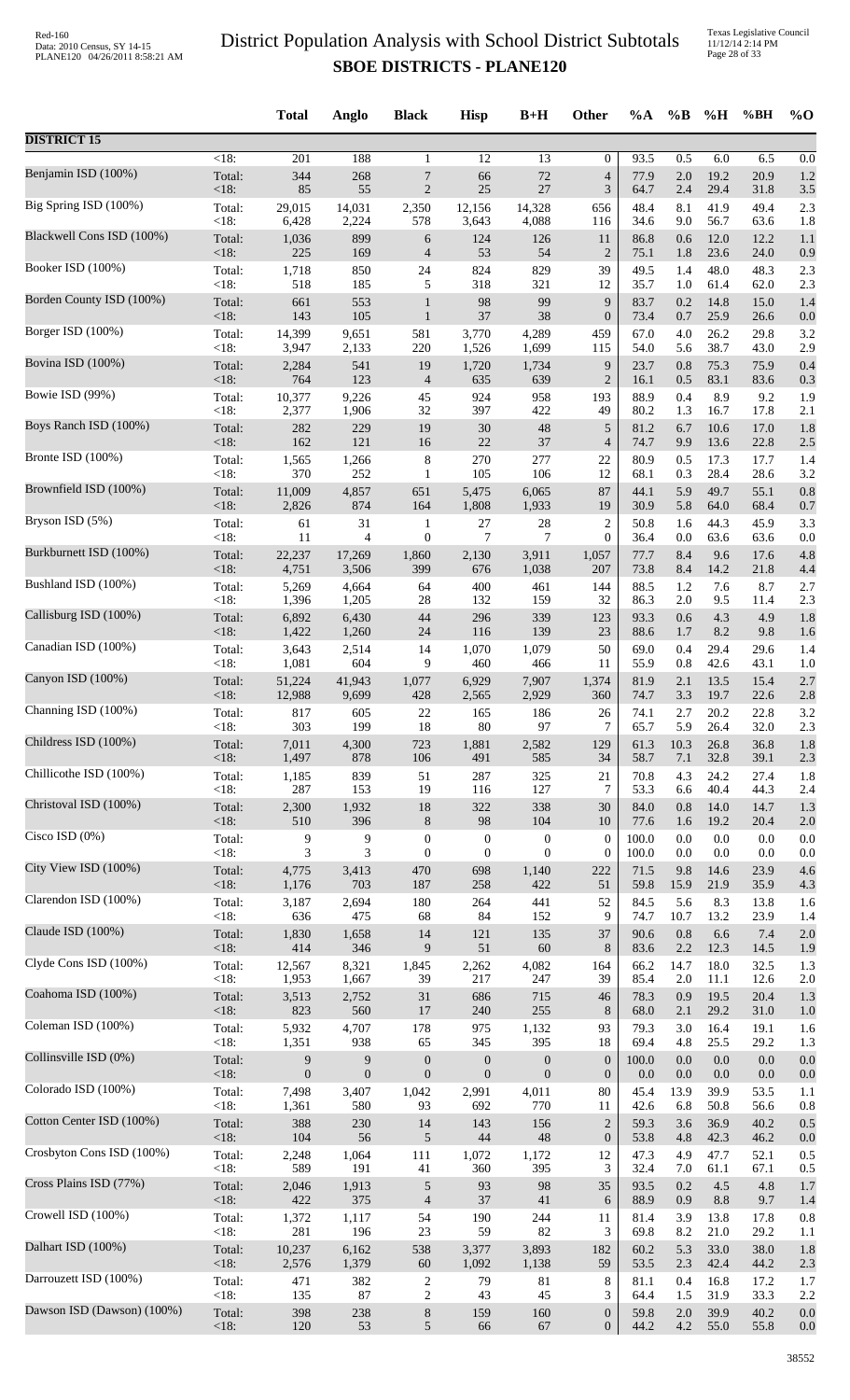Texas Legislative Council 11/12/14 2:14 PM Page 29 of 33

|                              |                | <b>Total</b> | Anglo        | <b>Black</b>                       | <b>Hisp</b>                  | $B+H$          | Other               | %A           | $\%B$      | %H           | %BH          | $\%$ O     |
|------------------------------|----------------|--------------|--------------|------------------------------------|------------------------------|----------------|---------------------|--------------|------------|--------------|--------------|------------|
| <b>DISTRICT 15</b>           |                |              |              |                                    |                              |                |                     |              |            |              |              |            |
| Denver City ISD (100%)       | Total:         | 5,798        | 2,112        | 96                                 | 3,542                        | 3,612          | 74                  | 36.4         | 1.7        | 61.1         | 62.3         | 1.3        |
|                              | <18:           | 1,838        | 442          | 37                                 | 1,360                        | 1,381          | 15                  | 24.0         | 2.0        | 74.0         | 75.1         | 0.8        |
| Dimmitt ISD (100%)           | Total:         | 5,518        | 1,752        | 127                                | 3,588                        | 3,703          | 63                  | 31.8         | 2.3        | 65.0         | 67.1         | 1.1        |
| Dumas ISD (100%)             | $<18$ :        | 1,762        | 323          | 47                                 | 1,377                        | 1,419          | 20                  | 18.3         | 2.7        | 78.1         | 80.5         | 1.1        |
|                              | Total:         | 19,719       | 7,192        | 380                                | 10,592                       | 10,899         | 1,628               | 36.5         | 1.9        | 53.7         | 55.3         | 8.3        |
| Electra ISD (100%)           | <18:           | 6,317        | 1,486        | 119                                | 4,130                        | 4,214          | 617                 | 23.5         | 1.9        | 65.4         | 66.7         | 9.8        |
|                              | Total:         | 3,174        | 2,541        | 204                                | 388                          | 582            | 51                  | 80.1         | 6.4        | 12.2         | 18.3         | 1.6        |
|                              | <18:           | 765          | 505          | 88                                 | 166                          | 249            | 11                  | 66.0         | 11.5       | 21.7         | 32.5         | 1.4        |
| Era ISD (100%)               | Total:         | 1,764        | 1,589        | 9                                  | 106                          | 115            | 60                  | 90.1         | 0.5        | $6.0\,$      | 6.5          | 3.4        |
|                              | <18:           | 435          | 373          | $\overline{7}$                     | 37                           | 44             | 18                  | 85.7         | 1.6        | 8.5          | 10.1         | 4.1        |
| Eula ISD (100%)              | Total:         | 2,586        | 2,185        | 108                                | 244                          | 347            | 54                  | 84.5         | 4.2        | 9.4          | 13.4         | 2.1        |
|                              | <18:           | 597          | 435          | 53                                 | 94                           | 144            | 18                  | 72.9         | 8.9        | 15.7         | 24.1         | 3.0        |
| Farwell ISD (100%)           | Total:         | 2,328        | 1,351        | 36                                 | 929                          | 962            | 15                  | 58.0         | 1.5        | 39.9         | 41.3         | 0.6        |
|                              | <18:           | 688          | 312          | 10                                 | 364                          | 372            | $\overline{4}$      | 45.3         | 1.5        | 52.9         | 54.1         | 0.6        |
| Floydada ISD (100%)          | Total:<br><18: | 3,955        | 1,654<br>260 | 180<br>56                          | 2,119<br>828                 | 2,283<br>875   | 18<br>$\mathbf{0}$  | 41.8         | 4.6<br>4.9 | 53.6<br>73.0 | 57.7         | 0.5        |
| Follett ISD (100%)           | Total:         | 1,135<br>614 | 520          | $\sqrt{5}$                         | 79                           | 84             | 10                  | 22.9<br>84.7 | 0.8        | 12.9         | 77.1<br>13.7 | 0.0<br>1.6 |
| Forestburg ISD (100%)        | <18:           | 161          | 125          | 4                                  | $28\,$                       | 32             | 4                   | 77.6         | 2.5        | 17.4         | 19.9         | 2.5        |
|                              | Total:         | 1,033        | 954          | $\boldsymbol{2}$                   | 65                           | 67             | 12                  | 92.4         | 0.2        | 6.3          | 6.5          | 1.2        |
| Forsan ISD (100%)            | <18:           | 213          | 183          | $\mathbf{1}$                       | $24\,$                       | 25             | $\sqrt{5}$          | 85.9         | 0.5        | 11.3         | 11.7         | 2.3        |
|                              | Total:         | 2,198        | 1,823        | 31                                 | 325                          | 339            | 36                  | 82.9         | 1.4        | 14.8         | 15.4         | 1.6        |
| Fort Elliott Cons ISD (100%) | <18:           | 547          | 424          | 15                                 | 116                          | 120            | 3                   | 77.5         | 2.7        | 21.2         | 21.9         | 0.5        |
|                              | Total:         | 841          | 736          | 9                                  | 84                           | 88             | 17                  | 87.5         | 1.1        | 10.0         | 10.5         | 2.0        |
|                              | $<18$ :        | 196          | 147          | $\overline{7}$                     | 43                           | 47             | $\overline{2}$      | 75.0         | 3.6        | 21.9         | 24.0         | 1.0        |
| Frenship ISD (100%)          | Total:         | 42,332       | 28,607       | 1,890                              | 10,199                       | 11,884         | 1,841               | 67.6         | 4.5        | 24.1         | 28.1         | 4.3        |
|                              | <18:           | 11,378       | 6,576        | 713                                | 3,681                        | 4,246          | 556                 | 57.8         | 6.3        | 32.4         | 37.3         | 4.9        |
| Friona ISD (100%)            | Total:         | 5,085        | 1,678        | $81\,$                             | 3,314                        | 3,367          | 40                  | 33.0         | 1.6        | 65.2         | 66.2         | 0.8        |
|                              | $<18$ :        | 1,586        | 321          | 25                                 | 1,246                        | 1,258          | $\overline{7}$      | 20.2         | 1.6        | 78.6         | 79.3         | 0.4        |
| Gainesville ISD (100%)       | Total:         | 18,333       | 11,951       | 1,181                              | 4,734                        | 5,858          | 524                 | 65.2         | 6.4        | 25.8         | 32.0         | 2.9        |
|                              | <18:           | 5,079        | 2,393        | 490                                | 2,081                        | 2,536          | 150                 | 47.1         | 9.6        | 41.0         | 49.9         | 3.0        |
| Gold-Burg ISD (100%)         | Total:         | 728          | 647          | $\boldsymbol{2}$                   | 60                           | 61             | 20                  | 88.9         | 0.3        | 8.2          | 8.4          | 2.7        |
|                              | <18:           | 153          | 124          | $\mathbf{1}$                       | 22                           | 23             | 6                   | 81.0         | 0.7        | 14.4         | 15.0         | 3.9        |
| Grady ISD (100%)             | Total:         | 553          | 368          | 9                                  | 170                          | 179            | 6                   | 66.5         | 1.6        | 30.7         | 32.4         | 1.1        |
| Graham ISD (100%)            | <18:           | 171          | 105          | 4                                  | 61                           | 65             | 1                   | 61.4         | 2.3        | 35.7         | 38.0         | 0.6        |
|                              | Total:         | 13,571       | 10,984       | 195                                | 2,226                        | 2,395          | 192                 | 80.9         | 1.4        | 16.4         | 17.6         | 1.4        |
| Grandview-Hopkins ISD (100%) | <18:           | 3,261        | 2,288        | 73                                 | 860                          | 919            | 54                  | 70.2         | 2.2        | 26.4         | 28.2         | 1.7        |
|                              | Total:         | 111          | 108          | 3                                  | $\boldsymbol{0}$             | 3              | $\boldsymbol{0}$    | 97.3         | 2.7        | 0.0          | 2.7          | 0.0        |
| Grape Creek ISD (100%)       | <18:           | 18           | 18           | $\boldsymbol{0}$                   | $\boldsymbol{0}$             | $\mathbf{0}$   | $\mathbf{0}$        | 100.0        | 0.0        | 0.0          | 0.0          | 0.0        |
|                              | Total:         | 5,842        | 4,143        | 78                                 | 1,549                        | 1,599          | 100                 | 70.9         | 1.3        | 26.5         | 27.4         | 1.7        |
|                              | <18:           | 1,492        | 900          | 44                                 | 542                          | 572            | 20                  | 60.3         | 2.9        | 36.3         | 38.3         | 1.3        |
| Greenwood ISD (100%)         | Total:         | 7,217        | 5,098        | 60                                 | 1,979                        | 2,017          | 102                 | 70.6         | 0.8        | 27.4         | 27.9         | 1.4        |
|                              | <18:           | 2,176        | 1,362        | 30                                 | 771                          | 787            | 27                  | 62.6         | 1.4        | 35.4         | 36.2         | 1.2        |
| Groom ISD (100%)             | Total:         | 743          | 671          | $\boldsymbol{7}$                   | $\sqrt{48}$                  | 55             | 17                  | 90.3         | 0.9        | 6.5          | 7.4          | 2.3        |
|                              | <18:           | 156          | 129          | $\sqrt{5}$                         | $18\,$                       | 23             | $\overline{4}$      | 82.7         | 3.2        | 11.5         | 14.7         | 2.6        |
| Gruver ISD (100%)            | Total:         | 1,767        | 1,077        | $22\,$                             | 662                          | 684            | 6                   | 61.0         | 1.2        | 37.5         | 38.7         | 0.3        |
|                              | <18:           | 528          | 276          | 7                                  | 244                          | 251            | 1                   | 52.3         | 1.3        | 46.2         | 47.5         | 0.2        |
| Guthrie CSD (100%)           | Total:         | 274          | 237          | $\boldsymbol{0}$                   | 32                           | 32             | 5                   | 86.5         | 0.0        | 11.7         | 11.7         | 1.8        |
|                              | <18:           | 64           | 52           | $\boldsymbol{0}$                   | 11                           | 11             | $\mathbf{1}$        | 81.3         | 0.0        | 17.2         | 17.2         | 1.6        |
| Hale Center ISD (100%)       | Total:         | 2,869        | 1,088        | 127                                | 1,647                        | 1,760          | 21                  | 37.9         | 4.4        | 57.4         | 61.3         | 0.7        |
| Hamlin ISD (100%)            | <18:           | 854          | 194          | 52                                 | 613                          | 656            | $\overline{4}$      | 22.7         | 6.1        | 71.8         | 76.8         | 0.5        |
|                              | Total:         | 2,499        | 1,622        | 217                                | 660                          | 855            | 22                  | 64.9         | 8.7        | 26.4         | 34.2         | 0.9        |
| Happy ISD (100%)             | $<18$ :        | 646          | 361          | 62                                 | 233                          | 281            | $\overline{4}$      | 55.9         | 9.6        | 36.1         | 43.5         | 0.6        |
|                              | Total:         | 1,073        | 873          | 11                                 | 178                          | 187            | 13                  | 81.4         | 1.0        | 16.6         | 17.4         | 1.2        |
| Harrold ISD (100%)           | <18:<br>Total: | 293          | 219          | 4                                  | 65                           | 68<br>$10\,$   | 6                   | 74.7         | 1.4<br>3.1 | 22.2<br>4.7  | 23.2<br>7.8  | 2.0        |
|                              | <18:           | 129<br>25    | 113<br>19    | $\overline{4}$<br>$\boldsymbol{2}$ | $\sqrt{6}$<br>$\overline{2}$ | $\overline{4}$ | 6<br>$\overline{2}$ | 87.6<br>76.0 | 8.0        | 8.0          | 16.0         | 4.7<br>8.0 |
| Hart ISD (100%)              | Total:         | 1,496        | 401          | $40\,$                             | 1,054                        | 1,087          | 8                   | 26.8         | 2.7        | 70.5         | 72.7         | 0.5        |
|                              | <18:           | 459          | 74           | 19                                 | 370                          | 383            | $\overline{2}$      | 16.1         | 4.1        | 80.6         | 83.4         | 0.4        |
| Hartley ISD (100%)           | Total:         | 877          | 506          | $\overline{4}$                     | 358                          | 362            | 9                   | 57.7         | 0.5        | 40.8         | 41.3         | 1.0        |
|                              | <18:           | 314          | 157          | $\boldsymbol{0}$                   | 153                          | 153            | $\overline{4}$      | 50.0         | 0.0        | 48.7         | 48.7         | 1.3        |
| Haskell Cons ISD (100%)      | Total:         | 4,356        | 2,966        | 220                                | 1,104                        | 1,303          | 87                  | 68.1         | 5.1        | 25.3         | 29.9         | 2.0        |
|                              | <18:           | 935          | 509          | 67                                 | 356                          | 406            | 20                  | 54.4         | 7.2        | 38.1         | 43.4         | 2.1        |
| Hawley ISD (100%)            | Total:         | 3,220        | 2,827        | 31                                 | 311                          | 337            | 56                  | 87.8         | 1.0        | 9.7          | 10.5         | 1.7        |
|                              | <18:           | 816          | 666          | $17\,$                             | 126                          | 139            | 11                  | 81.6         | 2.1        | 15.4         | 17.0         | 1.3        |
| Hedley ISD (100%)            | Total:         | 584          | 525          | $\sqrt{2}$                         | 51                           | 53             | 6                   | 89.9         | 0.3        | 8.7          | 9.1          | 1.0        |
| Henrietta ISD (100%)         | <18:           | 131          | 110          | $\boldsymbol{0}$                   | 21                           | 21             | $\boldsymbol{0}$    | 84.0         | 0.0        | 16.0         | 16.0         | 0.0        |
|                              | Total:         | 5,658        | 5,249        | 37                                 | 223                          | 257            | 152                 | 92.8         | 0.7        | 3.9          | 4.5          | 2.7        |
| Hereford ISD (100%)          | <18:           | 1,273        | 1,126        | 15                                 | 91                           | 104            | 43                  | 88.5         | 1.2        | 7.1          | 8.2          | 3.4        |
|                              | Total:         | 19,135       | 5,724        | 296                                | 13,024                       | 13,219         | 192                 | 29.9         | 1.5        | 68.1         | 69.1         | 1.0        |
| Hermleigh ISD (100%)         | <18:           | 6,186        | 1,132        | 118                                | 4,954                        | 5,007          | 47                  | 18.3         | 1.9        | 80.1         | 80.9         | 0.8        |
|                              | Total:         | 751          | 555          | 15                                 | 173                          | 186            | 10                  | 73.9         | 2.0        | 23.0         | 24.8         | 1.3        |
|                              | $<18$ :        | 186          | 118          | $\overline{4}$                     | 63                           | 66             | $\overline{2}$      | 63.4         | 2.2        | 33.9         | 35.5         | 1.1        |
| Higgins ISD (100%)           | Total:         | 549          | 497          | $\mathbf{1}$                       | 38                           | 39             | 13                  | 90.5         | 0.2        | 6.9          | 7.1          | 2.4        |
|                              | <18:           | 106          | 91           | $\mathbf{1}$                       | 11                           | 12             | 3                   | 85.8         | 0.9        | 10.4         | 11.3         | 2.8        |
| Highland ISD (100%)          | Total:         | 362          | 329          | $\mathbf{0}$                       | 33                           | 33             | $\mathbf{0}$        | 90.9         | 0.0        | 9.1          | 9.1          | 0.0        |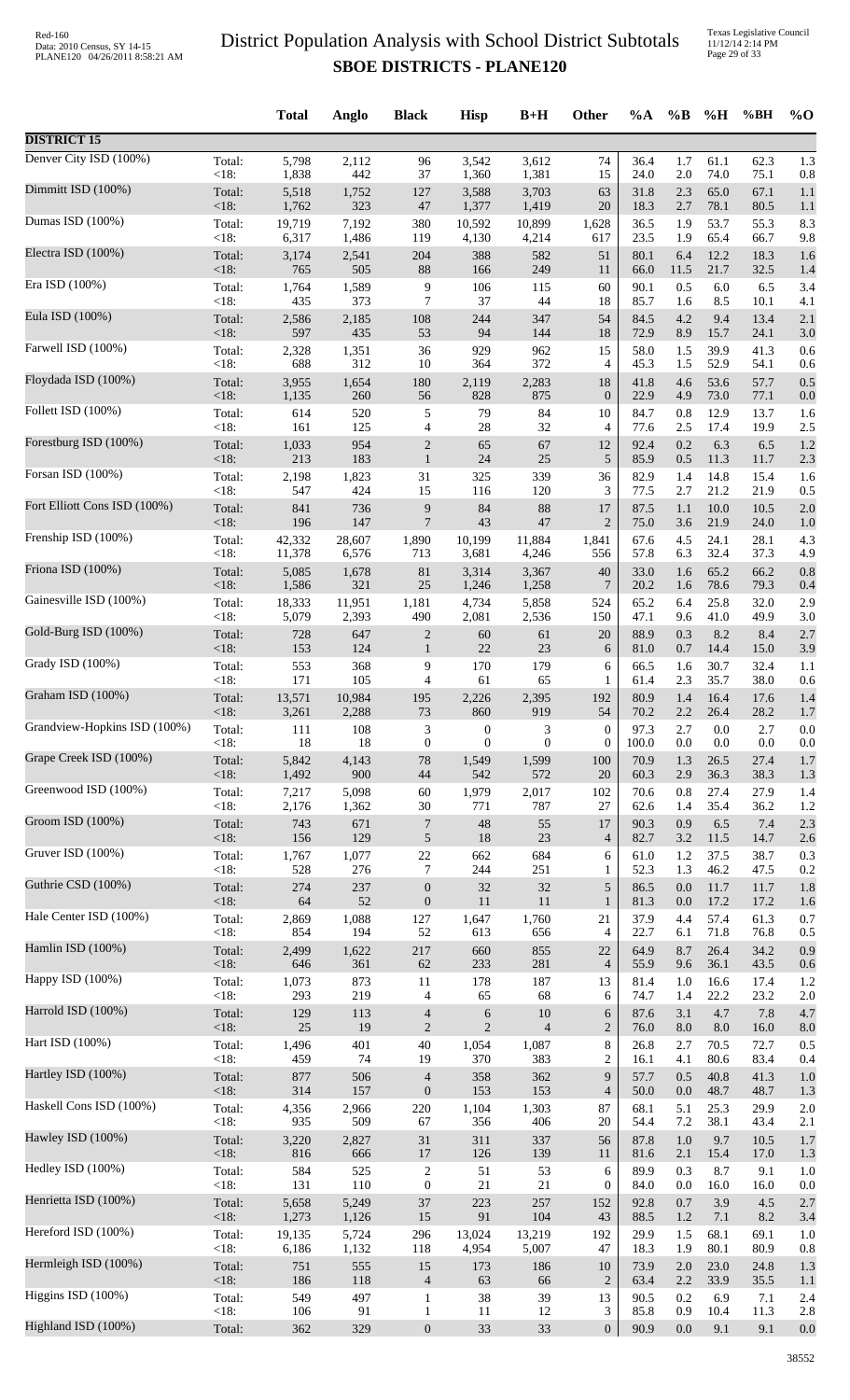Texas Legislative Council 11/12/14 2:14 PM Page 30 of 33

|                                         |                   | <b>Total</b>     | Anglo          | <b>Black</b>                     | <b>Hisp</b>      | $B+H$            | <b>Other</b>           | $\%A$        | $\%$ B     | %H           | %BH          | $\%$ O     |
|-----------------------------------------|-------------------|------------------|----------------|----------------------------------|------------------|------------------|------------------------|--------------|------------|--------------|--------------|------------|
| <b>DISTRICT 15</b>                      |                   |                  |                |                                  |                  |                  |                        |              |            |              |              |            |
| Highland Park ISD (Potter) (100%)       | $<18$ :           | 91               | 83             | $\mathbf{0}$                     | 8                | 8                | $\overline{0}$         | 91.2         | 0.0        | 8.8          | 8.8          | 0.0        |
|                                         | Total:            | 8,463            | 3,866          | 2,135                            | 2,369            | 4,493            | 104                    | 45.7         | 25.2       | 28.0         | 53.1         | 1.2        |
|                                         | < 18:             | 988              | 632            | 49                               | 293              | 338              | 18                     | 64.0         | 5.0        | 29.7         | 34.2         | 1.8        |
| Holliday ISD (100%)                     | Total:            | 4,553            | 4,261          | 38                               | 196              | 229              | 63                     | 93.6         | 0.8        | 4.3          | 5.0          | 1.4        |
|                                         | < 18:             | 1,048            | 947            | $21\,$                           | $70\,$           | 88               | 13                     | 90.4         | 2.0        | 6.7          | 8.4          | 1.2        |
| Idalou ISD (100%)                       | Total:            | 3,852            | 2,267          | 56                               | 1,510            | 1,555            | 30                     | 58.9         | 1.5        | 39.2         | 40.4         | 0.8        |
|                                         | < 18:             | 1,071            | 544            | 27                               | 503              | 520              | 7                      | 50.8         | 2.5        | 47.0         | 48.6         | 0.7        |
| Iowa Park Cons ISD (100%)               | Total:            | 13,494           | 10,020         | 1,464                            | 1,751            | 3,193            | 281                    | 74.3         | 10.8       | 13.0         | 23.7         | 2.1        |
| Ira ISD (100%)                          | <18:              | 2,318            | 1,988          | 39                               | 231              | 260              | 70                     | 85.8         | 1.7        | 10.0         | 11.2         | 3.0        |
|                                         | Total:            | 579              | 469            | 5                                | 104              | 108              | 2                      | 81.0         | 0.9        | 18.0         | 18.7         | 0.3        |
| Jacksboro ISD (0%)                      | < 18:             | 141              | 98             | $\boldsymbol{2}$                 | 40               | 42               | 1                      | 69.5         | 1.4        | 28.4         | 29.8         | 0.7        |
|                                         | Total:            | 8                | 8              | $\boldsymbol{0}$                 | $\boldsymbol{0}$ | $\boldsymbol{0}$ | $\boldsymbol{0}$       | 100.0        | 0.0        | $0.0\,$      | 0.0          | 0.0        |
| Jayton-Girard ISD (100%)                | <18:              | $\boldsymbol{0}$ | $\mathbf{0}$   | $\boldsymbol{0}$                 | $\mathbf{0}$     | $\mathbf{0}$     | $\boldsymbol{0}$       | 0.0          | 0.0        | $0.0\,$      | 0.0          | 0.0        |
|                                         | Total:            | 770              | 637            | 10                               | 117              | 123              | 10                     | 82.7         | 1.3        | 15.2         | 16.0         | 1.3        |
| Jim Ned Cons ISD (100%)                 | < 18:             | 175              | 119            | 5                                | 50<br>412        | 53<br>454        | 3                      | 68.0         | 2.9        | 28.6         | 30.3         | 1.7        |
|                                         | Total:<br>$<18$ : | 5,629<br>1,367   | 5,086<br>1,173 | 46<br>20                         | 153              | 170              | 89<br>24               | 90.4<br>85.8 | 0.8<br>1.5 | 7.3<br>11.2  | 8.1<br>12.4  | 1.6<br>1.8 |
| Kelton ISD (100%)                       | Total:            | 155              | 133            | $\boldsymbol{0}$                 | 22               | 22               | $\boldsymbol{0}$       | 85.8         | 0.0        | 14.2         | 14.2         | 0.0        |
|                                         | < 18:             | 44               | 33             | $\boldsymbol{0}$                 | 11               | 11               | $\boldsymbol{0}$       | 75.0         | 0.0        | 25.0         | 25.0         | 0.0        |
| Klondike ISD (100%)                     | Total:            | 721              | 479            | $\overline{4}$                   | 233              | 237              | $\sqrt{5}$             | 66.4         | 0.6        | 32.3         | 32.9         | 0.7        |
|                                         | < 18:             | 231              | 132            | $\mathbf{1}$                     | 98               | 99               | $\boldsymbol{0}$       | 57.1         | 0.4        | 42.4         | 42.9         | 0.0        |
| Knox City-O'Brien Cons ISD (100%)Total: |                   | 1,557<br>374     | 1,007          | 100                              | 435<br>138       | 527<br>169       | 23<br>5                | 64.7<br>53.5 | 6.4<br>9.6 | 27.9<br>36.9 | 33.8<br>45.2 | 1.5        |
| Kress ISD (100%)                        | $<18$ :<br>Total: | 1,256            | 200<br>619     | 36<br>55                         | 580              | 631              | 6                      | 49.3         | 4.4        | 46.2         | 50.2         | 1.3<br>0.5 |
| Lamesa ISD (100%)                       | < 18:             | 311              | 101            | 19                               | 193              | 210              | $\boldsymbol{0}$       | 32.5         | 6.1        | 62.1         | 67.5         | 0.0        |
|                                         | Total:            | 12,585           | 4,689          | 969                              | 6,874            | 7,776            | 120                    | 37.3         | 7.7        | 54.6         | 61.8         | 1.0        |
| Lazbuddie ISD (100%)                    | < 18:             | 3,027            | 743            | 192                              | 2,106            | 2,256            | 28                     | 24.5         | 6.3        | 69.6         | 74.5         | 0.9        |
|                                         | Total:            | 685              | 442            | 10                               | 240              | 242              | $\mathbf{1}$           | 64.5         | 1.5        | 35.0         | 35.3         | 0.1        |
| Lefors ISD $(100\%)$                    | < 18:             | 208              | 112            | $\overline{4}$                   | 96               | 96               | $\boldsymbol{0}$       | 53.8         | 1.9        | 46.2         | 46.2         | 0.0        |
|                                         | Total:            | 621              | 573            | 5                                | 32               | 35               | 13                     | 92.3         | 0.8        | 5.2          | 5.6          | 2.1        |
|                                         | < 18:             | 140              | 121            | $\mathfrak{2}$                   | 17               | 18               | 1                      | 86.4         | 1.4        | 12.1         | 12.9         | 0.7        |
| Levelland ISD (100%)                    | Total:            | 16,422           | 7,918          | 801                              | 7,552            | 8,295            | 209                    | 48.2         | 4.9        | 46.0         | 50.5         | 1.3        |
|                                         | < 18:             | 4,397            | 1,473          | 235                              | 2,681            | 2,874            | 50                     | 33.5         | 5.3        | 61.0         | 65.4         | 1.1        |
| Lindsay ISD (100%)                      | Total:            | 1,937            | 1,780          | 18                               | 100              | 114              | 43                     | 91.9         | 0.9        | 5.2          | 5.9          | 2.2        |
|                                         | < 18:             | 569              | 507            | 6                                | 45               | 51               | 11                     | 89.1         | 1.1        | 7.9          | 9.0          | 1.9        |
| Littlefield ISD (100%)                  | Total:            | 7,067            | 2,977          | 457                              | 3,633            | 4,033            | 57                     | 42.1         | 6.5        | 51.4         | 57.1         | 0.8        |
| Lockney ISD (100%)                      | $<$ l $8:$        | 2,040            | 593            | 173                              | 1,298            | 1,436            | 11                     | 29.1         | 8.5        | 63.6         | 70.4         | 0.5        |
|                                         | Total:            | 2,405            | 1,063          | 68                               | 1,267            | 1,323            | 19                     | 44.2         | 2.8        | 52.7         | 55.0         | 0.8        |
| Loop ISD $(100\%)$                      | < 18:             | 709              | 187            | 31                               | 494              | 516              | 6                      | 26.4         | 4.4        | 69.7         | 72.8         | 0.8        |
|                                         | Total:            | 421              | 255            | 16                               | 149              | 163              | $\mathfrak{Z}$         | 60.6         | 3.8        | 35.4         | 38.7         | 0.7        |
| Loraine ISD (100%)                      | <18:              | 121              | 63             | 6                                | 52               | 57               | $\mathbf{1}$           | 52.1         | 5.0        | 43.0         | 47.1         | 0.8        |
|                                         | Total:            | 997              | 582            | 32                               | 368              | 396              | 19                     | 58.4         | 3.2        | 36.9         | 39.7         | 1.9        |
|                                         | < 18:             | 256              | 120            | 15                               | 124              | 135              | 1                      | 46.9         | 5.9        | 48.4         | 52.7         | 0.4        |
| Lorenzo ISD (100%)                      | Total:            | 1,575            | 650            | 77                               | 831              | 904              | 21                     | 41.3         | 4.9        | 52.8         | 57.4         | 1.3        |
|                                         | <18:              | 478              | 125            | 31                               | 321              | 348              | 5                      | 26.2         | 6.5        | 67.2         | 72.8         | 1.0        |
| Lubbock ISD (100%)                      | Total:            | 187,067          | 98,486         | 19,337                           | 64,389           | 82,416           | 6,165                  | 52.6         | 10.3       | 34.4         | 44.1         | 3.3        |
|                                         | < 18:             | 42,811           | 14,295         | 6,456                            | 21,823           | 27,473           | 1,043                  | 33.4         | 15.1       | 51.0         | 64.2         | 2.4        |
| Lubbock-Cooper ISD (100%)               | Total:            | 22,352           | 16,383         | 713                              | 4,696            | 5,351            | 618                    | 73.3         | 3.2        | 21.0         | 23.9         | 2.8        |
|                                         | <18:              | 6,166            | 4,174          | 164                              | 1,679            | 1,807            | 185                    | 67.7         | 2.7        | 27.2         | 29.3         | 3.0        |
| Lueders-Avoca ISD (100%)                | Total:<br>< 18:   | 787<br>158       | 685<br>142     | 7<br>$\ensuremath{\mathfrak{Z}}$ | 77<br>13         | 84<br>16         | 18                     | 87.0<br>89.9 | 0.9<br>1.9 | 9.8<br>8.2   | 10.7<br>10.1 | 2.3        |
| McLean ISD (100%)                       | Total:            | 1,177            | 1,034          | 11                               | 103              | 114              | $\boldsymbol{0}$<br>29 | 87.9         | 0.9        | 8.8          | 9.7          | 0.0<br>2.5 |
| Meadow ISD (100%)                       | < 18:             | 271              | 218            | $8\,$                            | 41               | 49               | $\overline{4}$         | 80.4         | 3.0        | 15.1         | 18.1         | 1.5        |
|                                         | Total:            | 922              | 414            | $\boldsymbol{0}$                 | 504              | 504              | $\overline{4}$         | 44.9         | 0.0        | 54.7         | 54.7         | 0.4        |
| Memphis ISD (100%)                      | < 18:             | 264              | 106            | $\boldsymbol{0}$                 | 156              | 156              | $\overline{c}$         | 40.2         | 0.0        | 59.1         | 59.1         | 0.8        |
|                                         | Total:            | 2,862            | 1,680          | 233                              | 935              | 1,159            | 23                     | 58.7         | 8.1        | 32.7         | 40.5         | 0.8        |
| Merkel ISD (100%)                       | <18:              | 759              | 312            | 75                               | 372              | 443              | $\overline{4}$         | 41.1         | 9.9        | 49.0         | 58.4         | 0.5        |
|                                         | Total:            | 6,324            | 5,234          | 127                              | 862              | 980              | 110                    | 82.8         | 2.0        | 13.6         | 15.5         | 1.7        |
|                                         | < 18:             | 1,551            | 1,162          | 74                               | 297              | 362              | 27                     | 74.9         | 4.8        | 19.1         | 23.3         | 1.7        |
| Miami ISD (100%)                        | Total:            | 842              | 756            | $\overline{4}$                   | 73               | 73               | 13                     | 89.8         | 0.5        | 8.7          | 8.7          | 1.5        |
|                                         | <18:              | 212              | 183            | $\ensuremath{\mathfrak{Z}}$      | $27\,$           | 27               | $\overline{2}$         | 86.3         | 1.4        | 12.7         | 12.7         | 0.9        |
| Midland ISD (100%)                      | Total:            | 129,655          | 67,724         | 9,931                            | 49,621           | 58,807           | 3,124                  | 52.2         | 7.7        | 38.3         | 45.4         | 2.4        |
|                                         | < 18:             | 35,353           | 13,651         | 3,282                            | 18,083           | 20,884           | 818                    | 38.6         | 9.3        | 51.1         | 59.1         | 2.3        |
| Midway ISD (Clay) (93%)                 | Total:            | 732              | 696            | $\mathbf{1}$                     | 17               | 18               | 18                     | 95.1         | 0.1        | 2.3          | 2.5          | 2.5        |
|                                         | $<18$ :           | 137              | 128            | $\boldsymbol{0}$                 | 3                | 3                | 6                      | 93.4         | 0.0        | 2.2          | 2.2          | 4.4        |
| Miles ISD (100%)                        | Total:            | 1,724            | 1,202          | $10\,$                           | 491              | 501              | 21                     | 69.7         | 0.6        | 28.5         | 29.1         | 1.2        |
| Montague ISD (100%)                     | < 18:             | 464              | 285            | 5                                | 168              | 173              | 6                      | 61.4         | 1.1        | 36.2         | 37.3         | 1.3        |
|                                         | Total:            | 584              | 531            | 7                                | 37               | 44               | 9                      | 90.9         | 1.2        | 6.3          | 7.5          | 1.5        |
| Moran ISD (94%)                         | <18:              | 125              | 108            | 5                                | 11               | 16               | $\mathbf{1}$           | 86.4         | 4.0        | 8.8          | 12.8         | 0.8        |
|                                         | Total:            | 440              | 390            | $\overline{\mathcal{L}}$         | 47               | 48               | $\overline{c}$         | 88.6         | 0.9        | 10.7         | 10.9         | 0.5        |
| Morton ISD (100%)                       | < 18:             | 89               | 72             | 3                                | 16               | 16               | $\mathbf{1}$           | 80.9         | 3.4        | 18.0         | 18.0         | 1.1        |
|                                         | Total:            | 2,280            | 866            | 100                              | 1,301            | 1,396            | 18                     | 38.0         | 4.4        | 57.1         | 61.2         | 0.8        |
|                                         | <18:              | 690              | 167            | 23                               | 498              | 519              | $\overline{4}$         | 24.2         | 3.3        | 72.2         | 75.2         | 0.6        |
| Motley County ISD (100%)                | Total:            | 1,216            | 1,018          | 24                               | 163              | 187              | 11                     | 83.7         | 2.0        | 13.4         | 15.4         | 0.9        |
|                                         | <18:              | 262              | 186            | $\overline{\mathcal{A}}$         | 69               | 73               | 3                      | 71.0         | 1.5        | 26.3         | 27.9         | 1.1        |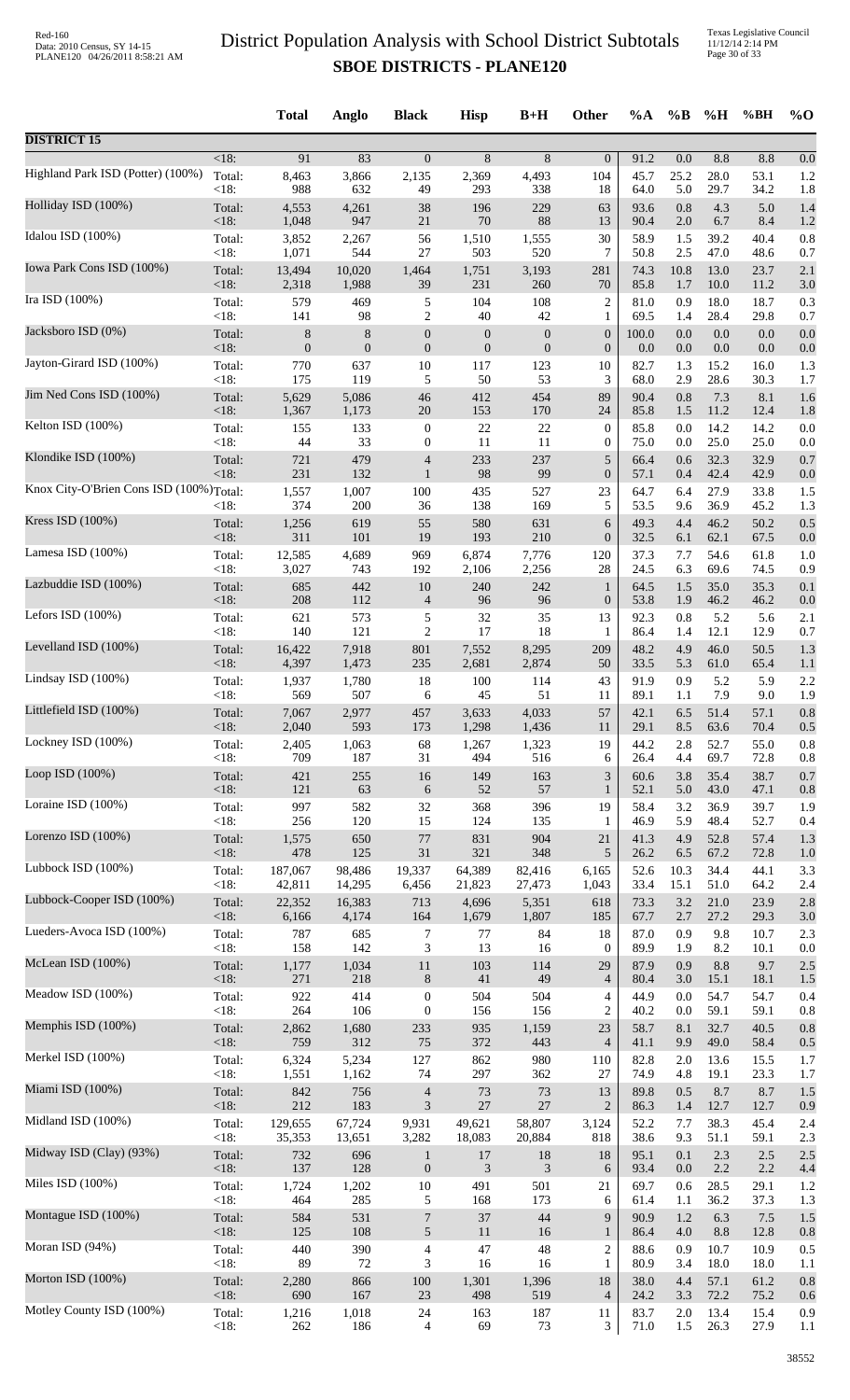|                                    |                 | <b>Total</b>   | Anglo        | <b>Black</b>             | <b>Hisp</b>  | $B+H$        | <b>Other</b>                | %A           | $\%B$      | %H           | %BH          | $\%$ O     |
|------------------------------------|-----------------|----------------|--------------|--------------------------|--------------|--------------|-----------------------------|--------------|------------|--------------|--------------|------------|
| <b>DISTRICT 15</b>                 |                 |                |              |                          |              |              |                             |              |            |              |              |            |
| Muenster ISD (100%)                | Total:          | 2,925          | 2,766        | 6                        | 101          | 107          | 52                          | 94.6         | 0.2        | 3.5          | 3.7          | 1.8        |
|                                    | <18:            | 809            | 739          | $\overline{2}$           | $\sqrt{48}$  | 50           | 20                          | 91.3         | 0.2        | 5.9          | 6.2          | 2.5        |
| Muleshoe ISD (100%)                | Total:          | 6,864          | 2,576        | 103                      | 4,160        | 4,231        | 57                          | 37.5         | 1.5        | 60.6         | 61.6         | 0.8        |
| Munday Cons ISD (100%)             | < 18:           | 2,136          | 465          | 28                       | 1,641        | 1,653        | 18                          | 21.8         | 1.3        | 76.8         | 77.4         | 0.8        |
|                                    | Total:          | 1,870          | 1,101        | 140                      | 624          | 756          | 13                          | 58.9         | 7.5        | 33.4         | 40.4         | 0.7        |
| Nazareth ISD (100%)                | < 18:           | 494            | 194          | 59                       | 242          | 296          | $\overline{4}$              | 39.3         | 11.9       | 49.0         | 59.9         | 0.8        |
|                                    | Total:          | 738            | 662          | $\mathfrak{Z}$           | $70\,$       | 73           | 3                           | 89.7         | 0.4        | 9.5          | 9.9          | 0.4        |
| New Deal ISD (100%)                | < 18:           | 219            | 188          | 3                        | $28\,$       | 31           | $\boldsymbol{0}$            | 85.8         | 1.4        | 12.8         | 14.2         | 0.0        |
|                                    | Total:          | 3,548          | 2,396        | 58                       | 1,047        | 1,099        | 53                          | 67.5         | 1.6        | 29.5         | 31.0         | 1.5        |
|                                    | < 18:           | 961            | 517          | 29                       | 407          | 430          | 14                          | 53.8         | 3.0        | 42.4         | 44.7         | 1.5        |
| New Home ISD (100%)                | Total:          | 794            | 518          | $\mathbf{1}$             | 272          | 273          | 3                           | 65.2         | 0.1        | 34.3         | 34.4         | 0.4        |
|                                    | < 18:           | 205            | 109          | $\mathbf{1}$             | 95           | 96           | $\boldsymbol{0}$            | 53.2         | 0.5        | 46.3         | 46.8         | 0.0        |
| Newcastle ISD (100%)               | Total:          | 1,070          | 1,007        | 10                       | 43           | 53           | 10                          | 94.1         | 0.9        | $4.0\,$      | 5.0          | 0.9        |
|                                    | < 18:           | 249            | 222          | $\overline{7}$           | $20\,$       | 27           | $\boldsymbol{0}$            | 89.2         | 2.8        | $8.0\,$      | 10.8         | 0.0        |
| Nocona ISD (100%)                  | Total:          | 4,681          | 3,907        | 43                       | 667          | 699          | 75                          | 83.5         | 0.9        | 14.2         | 14.9         | 1.6        |
|                                    | <18:            | 1,127          | 817          | $27\,$                   | 268          | 289          | 21                          | 72.5         | 2.4        | 23.8         | 25.6         | 1.9        |
| Northside ISD (Wilbarger) (100%)   | Total:          | 259            | 215          | $\mathbf{1}$             | 40           | 41           | $\mathfrak{Z}$              | 83.0         | 0.4        | 15.4         | 15.8         | 1.2        |
| O'Donnell ISD (100%)               | < 18:           | 58             | 42           | $\boldsymbol{0}$         | 16           | 16           | $\boldsymbol{0}$            | 72.4         | 0.0        | 27.6         | 27.6         | 0.0        |
|                                    | Total:          | 1,277          | 576          | 27                       | 662          | 680          | 21                          | 45.1         | 2.1        | 51.8         | 53.2         | 1.6        |
| Olfen ISD (100%)                   | < 18:           | 386            | 135          | 11                       | 234          | 242          | 9                           | 35.0         | 2.8        | 60.6         | 62.7         | 2.3        |
|                                    | Total:          | 110            | 85           | $\boldsymbol{0}$         | 25           | 25           | $\mathbf{0}$                | 77.3         | 0.0        | 22.7         | 22.7         | 0.0        |
| Olney ISD (100%)                   | < 18:           | $28\,$         | 15           | $\boldsymbol{0}$         | 13           | 13           | $\boldsymbol{0}$            | 53.6         | 0.0        | 46.4         | 46.4         | 0.0        |
|                                    | Total:          | 4,260          | 3,325        | 102                      | 761          | 858          | 77                          | 78.1         | 2.4        | 17.9         | 20.1         | 1.8        |
| Olton ISD (100%)                   | < 18:<br>Total: | 1,018<br>3,193 | 669<br>1,250 | 34                       | 301          | 332<br>1,916 | 17<br>27                    | 65.7<br>39.1 | 3.3<br>1.8 | 29.6<br>58.4 | 32.6<br>60.0 | 1.7<br>0.8 |
|                                    | < 18:           | 948            | 216          | 58<br>26                 | 1,865<br>701 | 722          | 10                          | 22.8         | 2.7        | 73.9         | 76.2         | 1.1        |
| Paducah ISD (100%)                 | Total:          | 1,488          | 1,026        | 142                      | 316          | 450          | 12                          | 69.0         | 9.5        | 21.2         | 30.2         | 0.8        |
|                                    | < 18:           | 350            | 195          | 46                       | 113          | 152          | 3                           | 55.7         | 13.1       | 32.3         | 43.4         | 0.9        |
| Paint Creek ISD (100%)             | Total:          | 424            | 377          | $\overline{4}$           | 41           | 44           | $\ensuremath{\mathfrak{Z}}$ | 88.9         | 0.9        | 9.7          | 10.4         | 0.7        |
|                                    | < 18:           | 72             | 54           | $\mathbf{1}$             | 17           | 18           | $\boldsymbol{0}$            | 75.0         | 1.4        | 23.6         | 25.0         | 0.0        |
| Pampa ISD (100%)                   | Total:          | 20,728         | 13,945       | 1,199                    | 5,238        | 6,377        | 406                         | 67.3         | 5.8        | 25.3         | 30.8         | 2.0        |
|                                    | < 18:           | 5,170          | 2,841        | 274                      | 1,999        | 2,234        | 95                          | 55.0         | 5.3        | 38.7         | 43.2         | 1.8        |
| Panhandle ISD (100%)               | Total:          | 3,465          | 3,021        | 38                       | 346          | 384          | 60                          | 87.2         | 1.1        | $10.0\,$     | 11.1         | 1.7        |
|                                    | $<18$ :         | 965            | 805          | 19                       | 122          | 141          | 19                          | 83.4         | 2.0        | 12.6         | 14.6         | 2.0        |
| Panther Creek Cons ISD (100%)      | Total:          | 1,162          | 1,010        | 3                        | 132          | 135          | 17                          | 86.9         | 0.3        | 11.4         | 11.6         | 1.5        |
| Patton Springs ISD (100%)          | <18:            | 217            | 159          | $\mathbf{1}$             | 50           | 51           | 7                           | 73.3         | 0.5        | 23.0         | 23.5         | 3.2        |
|                                    | Total:          | 363            | 275          | 12                       | 78           | 83           | $\sqrt{5}$                  | 75.8         | 3.3        | 21.5         | 22.9         | 1.4        |
| Perryton ISD (100%)                | <18:            | $70\,$         | 34           | $\sqrt{5}$               | 34           | 34           | $\sqrt{2}$                  | 48.6         | 7.1        | 48.6         | 48.6         | 2.9        |
|                                    | Total:          | 10,118         | 4,983        | 67                       | 4,957        | 4,990        | 145                         | 49.2         | 0.7        | 49.0         | 49.3         | 1.4        |
|                                    | <18:            | 3,210          | 1,098        | 36                       | 2,053        | 2,072        | 40                          | 34.2         | 1.1        | 64.0         | 64.5         | 1.2        |
| Petersburg ISD (100%)              | Total:          | 1,431          | 564          | 33                       | 840          | 865          | $\overline{2}$              | 39.4         | 2.3        | 58.7         | 60.4         | 0.1        |
|                                    | < 18:           | 390            | 109          | 17                       | 271          | 281          | $\boldsymbol{0}$            | 27.9         | 4.4        | 69.5         | 72.1         | 0.0        |
| Petrolia Cons ISD (100%)           | Total:          | 3,008          | 2,726        | 33                       | 176          | 205          | 77                          | 90.6         | 1.1        | 5.9          | 6.8          | 2.6        |
|                                    | < 18:           | 711            | 602          | 15                       | 75           | 87           | 22                          | 84.7         | 2.1        | 10.5         | 12.2         | 3.1        |
| Pilot Point ISD (20%)              | Total:          | 1,598          | 1,341        | 14                       | 213          | 226          | 31                          | 83.9         | 0.9        | 13.3         | 14.1         | 1.9        |
|                                    | < 18:           | 352            | 259          | $\mathfrak{Z}$           | 83           | 86           | $7\phantom{.0}$             | 73.6         | 0.9        | 23.6         | 24.4         | 2.0        |
| Plains ISD (100%)                  | Total:          | 2,033          | 953          | 6                        | 1,057        | 1,062        | 18                          | 46.9         | 0.3        | 52.0         | 52.2         | 0.9        |
|                                    | < 18:           | 648            | 257          | 6                        | 382          | 387          | $\overline{4}$              | 39.7         | 0.9        | 59.0         | 59.7         | 0.6        |
| Plainview ISD (100%)               | Total:          | 28,985         | 10,378       | 1,923                    | 16,499       | 18,237       | 370                         | 35.8         | 6.6        | 56.9         | 62.9         | 1.3        |
| Plemons-Stinnett-Phillips Cons ISD | < 18:           | 8,308          | 1,748        | 515                      | 6,065        | 6,468        | 92                          | 21.0         | 6.2        | 73.0         | 77.9         | 1.1        |
|                                    | Total:          | 2,773          | 2,324        | 57                       | 316          | 373          | 76                          | 83.8         | 2.1        | 11.4         | 13.5         | 2.7        |
| $(100\%)$                          | < 18:           | 709            | 559          | 19                       | 117          | 136          | 14                          | 78.8         | 2.7        | 16.5         | 19.2         | 2.0        |
| Post ISD (100%)                    | Total:          | 6,246          | 2,829        | 435                      | 2,973        | 3,371        | 46                          | 45.3         | $7.0\,$    | 47.6         | 54.0         | 0.7        |
|                                    | < 18:           | 1,225          | 488          | 103                      | 639          | 721          | 16                          | 39.8         | 8.4        | 52.2         | 58.9         | 1.3        |
| Prairie Valley ISD (100%)          | Total:          | 695            | 643          | $\mathfrak{Z}$           | 38           | 41           | 11                          | 92.5         | 0.4        | 5.5          | 5.9          | 1.6        |
|                                    | <18:            | 141            | 113          | $\overline{c}$           | $22\,$       | 24           | 4                           | 80.1         | 1.4        | 15.6         | 17.0         | 2.8        |
| Pringle-Morse Cons ISD (100%)      | Total:          | 407            | 288          | $\mathbf{1}$             | 113          | 114          | $\sqrt{5}$                  | 70.8         | 0.2        | 27.8         | 28.0         | 1.2        |
| Quanah ISD (100%)                  | < 18:           | 115            | 68           | $\mathbf{1}$             | $44\,$       | 45           | $\overline{2}$              | 59.1         | 0.9        | 38.3         | 39.1         | 1.7        |
|                                    | Total:          | 3,169          | 2,291        | 221                      | 621          | 826          | 52                          | 72.3         | 7.0        | 19.6         | 26.1         | 1.6        |
| Ralls ISD (100%)                   | < 18:           | 772            | 432          | 76                       | 263          | 327          | 13                          | 56.0         | 9.8        | 34.1         | 42.4         | 1.7        |
|                                    | Total:          | 2,334          | 987          | 57                       | 1,287        | 1,333        | 14                          | 42.3         | 2.4        | 55.1         | 57.1         | 0.6        |
| River Road ISD (100%)              | <18:            | 694            | 201          | 18                       | 483          | 491          | $\overline{2}$              | 29.0         | 2.6        | 69.6         | 70.7         | 0.3        |
|                                    | Total:          | 7,025          | 5,975        | 101                      | 830          | 914          | 136                         | 85.1         | 1.4        | 11.8         | 13.0         | 1.9        |
| Robert Lee ISD (100%)              | < 18:<br>Total: | 1,782          | 1,382        | 57                       | 317<br>327   | 364<br>331   | 36<br>32                    | 77.6<br>77.7 | 3.2<br>0.3 | 17.8<br>20.1 | 20.4<br>20.3 | 2.0        |
|                                    | < 18:           | 1,628<br>313   | 1,265<br>217 | $\sqrt{5}$<br>$\sqrt{2}$ | 90           | 91           | 5                           | 69.3         | 0.6        | 28.8         | 29.1         | 2.0<br>1.6 |
| Roby Cons ISD (100%)               | Total:          | 1,430          | 1,052        | 35                       | 345          | 373          | 5                           | 73.6         | 2.4        | 24.1         | 26.1         | 0.3        |
|                                    | < 18:           | 354            | 225          | 12                       | 123          | 129          | $\overline{0}$              | 63.6         | 3.4        | 34.7         | 36.4         | 0.0        |
| Roosevelt ISD (100%)               | Total:          | 5,584          | 3,415        | 228                      | 1,866        | 2,080        | 89                          | 61.2         | 4.1        | 33.4         | 37.2         | 1.6        |
|                                    | < 18:           | 1,474          | 696          | 70                       | 690          | 752          | 26                          | 47.2         | 4.7        | 46.8         | 51.0         | 1.8        |
| Ropes ISD (100%)                   | Total:          | 1,243          | 805          | 12                       | 416          | 427          | 11                          | 64.8         | 1.0        | 33.5         | 34.4         | 0.9        |
|                                    | <18:            | 337            | 207          | 3                        | 125          | 128          | $\overline{c}$              | 61.4         | 0.9        | 37.1         | 38.0         | 0.6        |
| Roscoe Collegiate ISD (100%)       | Total:          | 1,866          | 1,125        | $47\,$                   | 682          | 720          | 21                          | 60.3         | 2.5        | 36.5         | 38.6         | 1.1        |
|                                    | <18:            | 437            | 218          | 23                       | 200          | 215          | $\overline{4}$              | 49.9         | 5.3        | 45.8         | 49.2         | 0.9        |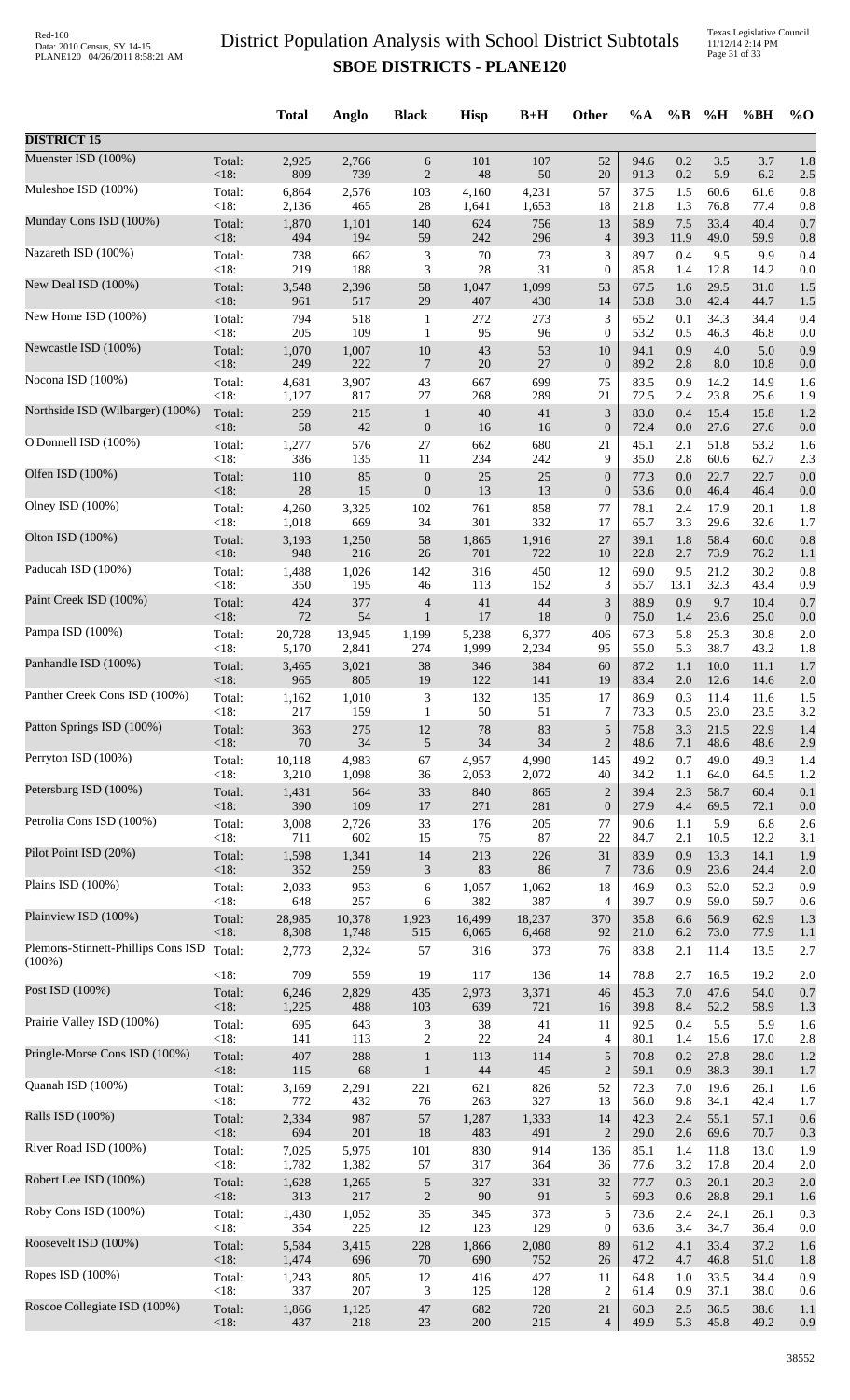Texas Legislative Council 11/12/14 2:14 PM Page 32 of 33

|                               |         | <b>Total</b>     | Anglo    | <b>Black</b>                | <b>Hisp</b>      | $B+H$            | Other            | %A    | $\%B$   | %H   | %BH  | $\%$ O |
|-------------------------------|---------|------------------|----------|-----------------------------|------------------|------------------|------------------|-------|---------|------|------|--------|
| <b>DISTRICT 15</b>            |         |                  |          |                             |                  |                  |                  |       |         |      |      |        |
| Rotan ISD (100%)              | Total:  | 1,954            | 1,230    | 115                         | 590              | 690              | 34               | 62.9  | 5.9     | 30.2 | 35.3 | 1.7    |
|                               | $<18$ : | 433              | 224      | 36                          | 171              | 198              | 11               | 51.7  | 8.3     | 39.5 | 45.7 | 2.5    |
| Rule ISD (100%)               | Total:  | 899              | 646      | 32                          | 215              | 242              | 11               | 71.9  | 3.6     | 23.9 | 26.9 | 1.2    |
| Saint Jo ISD (100%)           | $<18$ : | 176              | 104      | 12                          | 61               | 70               | $\overline{2}$   | 59.1  | 6.8     | 34.7 | 39.8 | 1.1    |
|                               | Total:  | 1,746            | 1,556    | 10                          | 142              | 144              | 46               | 89.1  | 0.6     | 8.1  | 8.2  | 2.6    |
| San Angelo ISD (100%)         | $<18$ : | 414              | 343      | 6                           | 57               | 57               | 14               | 82.9  | 1.4     | 13.8 | 13.8 | 3.4    |
|                               | Total:  | 94,460           | 51,919   | 5,086                       | 35,826           | 40,216           | 2,325            | 55.0  | 5.4     | 37.9 | 42.6 | 2.5    |
| Sands Consolidated ISD (100%) | <18:    | 21,973           | 8,729    | 1,510                       | 11,654           | 12,722           | 522              | 39.7  | 6.9     | 53.0 | 57.9 | 2.4    |
|                               | Total:  | 697              | 438      | 13                          | 244              | 256              | 3                | 62.8  | 1.9     | 35.0 | 36.7 | 0.4    |
| Sanford-Fritch ISD (100%)     | <18:    | 211              | 124      | 11                          | 76               | 86               | $\mathbf{1}$     | 58.8  | 5.2     | 36.0 | 40.8 | 0.5    |
|                               | Total:  | 5,111            | 4,596    | 45                          | 336              | 376              | 139              | 89.9  | 0.9     | 6.6  | 7.4  | 2.7    |
| Santa Anna ISD (100%)         | <18:    | 1,196            | 990      | 29                          | 148              | 172              | 34               | 82.8  | 2.4     | 12.4 | 14.4 | 2.8    |
|                               | Total:  | 1,747            | 1,345    | 66                          | 321              | 380              | 22               | 77.0  | 3.8     | 18.4 | 21.8 | 1.3    |
| Seagraves ISD (100%)          | <18:    | 395              | 258      | 21                          | 116              | 133              | $\overline{4}$   | 65.3  | 5.3     | 29.4 | 33.7 | 1.0    |
|                               | Total:  | 2,776            | 933      | 151                         | 1,684            | 1,826            | 17               | 33.6  | 5.4     | 60.7 | 65.8 | 0.6    |
| Seminole ISD (100%)           | <18:    | 857              | 212      | 53                          | 589              | 638              | 7                | 24.7  | 6.2     | 68.7 | 74.4 | 0.8    |
|                               | Total:  | 14,399           | 9,491    | 185                         | 4,593            | 4,734            | 174              | 65.9  | 1.3     | 31.9 | 32.9 | 1.2    |
| Seymour ISD (100%)            | <18:    | 5,148            | 3,298    | 83                          | 1,728            | 1,786            | 64               | 64.1  | 1.6     | 33.6 | 34.7 | 1.2    |
|                               | Total:  | 3,798            | 3,199    | 99                          | 475              | 562              | 37               | 84.2  | 2.6     | 12.5 | 14.8 | 1.0    |
|                               | <18:    | 786              | 575      | 36                          | 180              | 208              | $\mathfrak{Z}$   | 73.2  | 4.6     | 22.9 | 26.5 | 0.4    |
| Shallowater ISD (100%)        | Total:  | 5,445            | 3,940    | 62                          | 1,404            | 1,452            | 53               | 72.4  | 1.1     | 25.8 | 26.7 | 1.0    |
|                               | <18:    | 1,655            | 1,046    | 30                          | 574              | 596              | 13               | 63.2  | 1.8     | 34.7 | 36.0 | 0.8    |
| Shamrock ISD (100%)           | Total:  | 2,437            | 1,804    | 127                         | 467              | 587              | 46               | 74.0  | 5.2     | 19.2 | 24.1 | 1.9    |
|                               | $<18$ : | 580              | 325      | 51                          | 202              | 249              | 6                | 56.0  | 8.8     | 34.8 | 42.9 | 1.0    |
| Silverton ISD (100%)          | Total:  | 1,100            | 789      | 21                          | 283              | 303              | 8                | 71.7  | 1.9     | 25.7 | 27.5 | 0.7    |
|                               | <18:    | 243              | 135      | 8                           | 97               | 104              | $\overline{4}$   | 55.6  | 3.3     | 39.9 | 42.8 | 1.6    |
| Sivells Bend ISD (100%)       | Total:  | 533              | 496      | $\boldsymbol{0}$            | 30               | 30               | 7                | 93.1  | $0.0\,$ | 5.6  | 5.6  | 1.3    |
|                               | $<18$ : | 97               | 84       | $\boldsymbol{0}$            | 12               | 12               | 1                | 86.6  | 0.0     | 12.4 | 12.4 | 1.0    |
| Slaton ISD (100%)             | Total:  | 7,657            | 3,757    | 461                         | 3,416            | 3,816            | 84               | 49.1  | 6.0     | 44.6 | 49.8 | 1.1    |
| Slidell ISD (0%)              | <18:    | 2,079            | 677      | 160                         | 1,267            | 1,387            | 15               | 32.6  | 7.7     | 60.9 | 66.7 | 0.7    |
|                               | Total:  | $\boldsymbol{6}$ | 6        | $\boldsymbol{0}$            | $\boldsymbol{0}$ | $\boldsymbol{0}$ | $\mathbf{0}$     | 100.0 | 0.0     | 0.0  | 0.0  | 0.0    |
| Smyer ISD (100%)              | $<18$ : | $\overline{0}$   | $\theta$ | $\boldsymbol{0}$            | $\overline{0}$   | $\mathbf{0}$     | $\mathbf{0}$     | 0.0   | 0.0     | 0.0  | 0.0  | 0.0    |
|                               | Total:  | 1,666            | 1,077    | 38                          | 530              | 563              | 26               | 64.6  | 2.3     | 31.8 | 33.8 | 1.6    |
| Snyder ISD (100%)             | $<18$ : | 439              | 219      | 23                          | 197              | 215              | 5                | 49.9  | 5.2     | 44.9 | 49.0 | 1.1    |
|                               | Total:  | 15,627           | 8,778    | 891                         | 5,875            | 6,689            | 160              | 56.2  | 5.7     | 37.6 | 42.8 | 1.0    |
| Southland ISD (100%)          | $<18$ : | 3,921            | 1,650    | 209                         | 2,082            | 2,229            | 42               | 42.1  | 5.3     | 53.1 | 56.8 | 1.1    |
|                               | Total:  | 289              | 177      | 8                           | 104              | 112              | $\boldsymbol{0}$ | 61.2  | 2.8     | 36.0 | 38.8 | 0.0    |
| Spearman ISD (100%)           | <18:    | 68               | 36       | $\overline{c}$              | 30               | 32               | $\boldsymbol{0}$ | 52.9  | 2.9     | 44.1 | 47.1 | 0.0    |
|                               | Total:  | 3,791            | 2,004    | 32                          | 1,716            | 1,734            | 53               | 52.9  | 0.8     | 45.3 | 45.7 | 1.4    |
| Spring Creek ISD (100%)       | <18:    | 1,140            | 426      | 13                          | 690              | 697              | 17               | 37.4  | 1.1     | 60.5 | 61.1 | 1.5    |
|                               | Total:  | 157              | 145      | $\sqrt{2}$                  | 9                | 11               | $\mathbf{1}$     | 92.4  | 1.3     | 5.7  | 7.0  | 0.6    |
| Springlake-Earth ISD (100%)   | <18:    | 44               | 40       | $\mathbf{1}$                | 3                | $\overline{4}$   | $\boldsymbol{0}$ | 90.9  | 2.3     | 6.8  | 9.1  | 0.0    |
|                               | Total:  | 1,714            | 735      | 51                          | 916              | 966              | 13               | 42.9  | 3.0     | 53.4 | 56.4 | 0.8    |
| Spur ISD (100%)               | <18:    | 529              | 154      | 26                          | 345              | 370              | 5                | 29.1  | 4.9     | 65.2 | 69.9 | 0.9    |
|                               | Total:  | 2,083            | 1,317    | 95                          | 630              | 718              | 48               | 63.2  | 4.6     | 30.2 | 34.5 | 2.3    |
| Stamford ISD (100%)           | <18:    | 422              | 227      | $\tau$                      | 180              | 184              | 11               | 53.8  | 1.7     | 42.7 | 43.6 | 2.6    |
|                               | Total:  | 3,429            | 2,036    | 315                         | 1,062            | 1,355            | 38               | 59.4  | 9.2     | 31.0 | 39.5 | 1.1    |
|                               | $<18$ : | 823              | 332      | 118                         | 380              | 484              | $\overline{7}$   | 40.3  | 14.3    | 46.2 | 58.8 | 0.9    |
| Stanton ISD (100%)            | Total:  | 3,806            | 1,913    | 89                          | 1,778            | 1,849            | 44               | 50.3  | 2.3     | 46.7 | 48.6 | 1.2    |
|                               | <18:    | 1,123            | 447      | 39                          | 632              | 663              | 13               | 39.8  | 3.5     | 56.3 | 59.0 | 1.2    |
| Sterling City ISD (100%)      | Total:  | 1,143            | 733      | $22\,$                      | 365              | 386              | 24               | 64.1  | 1.9     | 31.9 | 33.8 | 2.1    |
|                               | $<18$ : | 279              | 154      | $\,8\,$                     | 107              | 115              | 10               | 55.2  | 2.9     | 38.4 | 41.2 | 3.6    |
| Stratford ISD (100%)          | Total:  | 2,495            | 1,369    | 11                          | 1,096            | 1,104            | 22               | 54.9  | 0.4     | 43.9 | 44.2 | 0.9    |
|                               | <18:    | 757              | 285      | $\mathbf{1}$                | 466              | 467              | 5                | 37.6  | 0.1     | 61.6 | 61.7 | 0.7    |
| Sudan ISD (100%)              | Total:  | 1,503            | 862      | 53                          | 575              | 626              | 15               | 57.4  | 3.5     | 38.3 | 41.7 | 1.0    |
|                               | <18:    | 454              | 195      | 25                          | 231              | 255              | $\overline{4}$   | 43.0  | 5.5     | 50.9 | 56.2 | 0.9    |
| Sundown ISD (100%)            | Total:  | 1,596            | 867      | $27\,$                      | 690              | 715              | 14               | 54.3  | 1.7     | 43.2 | 44.8 | 0.9    |
|                               | <18:    | 506              | 216      | 16                          | 272              | 287              | 3                | 42.7  | 3.2     | 53.8 | 56.7 | 0.6    |
| Sunray ISD (100%)             | Total:  | 2,116            | 1,138    | $\,8\,$                     | 928              | 935              | 43               | 53.8  | 0.4     | 43.9 | 44.2 | 2.0    |
|                               | <18:    | 661              | 260      | $\sqrt{5}$                  | 386              | 391              | 10               | 39.3  | 0.8     | 58.4 | 59.2 | 1.5    |
| Sweetwater ISD (100%)         | Total:  | 12,696           | 7,487    | 788                         | 4,348            | 5,061            | 148              | 59.0  | 6.2     | 34.2 | 39.9 | 1.2    |
| Tahoka ISD (100%)             | <18:    | 3,310            | 1,466    | 313                         | 1,552            | 1,810            | 34               | 44.3  | 9.5     | 46.9 | 54.7 | 1.0    |
|                               | Total:  | 3,042            | 1,427    | 114                         | 1,479            | 1,584            | 31               | 46.9  | 3.7     | 48.6 | 52.1 | 1.0    |
| Texhoma ISD (100%)            | <18:    | 856              | 295      | $37\,$                      | 519              | 548              | 13               | 34.5  | 4.3     | 60.6 | 64.0 | 1.5    |
|                               | Total:  | 542              | 379      | 5                           | 147              | 152              | 11               | 69.9  | 0.9     | 27.1 | 28.0 | 2.0    |
| Texline ISD (100%)            | <18:    | 157              | 102      | 3                           | 47               | 50               | 5                | 65.0  | 1.9     | 29.9 | 31.8 | 3.2    |
|                               | Total:  | 961              | 650      | $\boldsymbol{0}$            | 276              | 276              | 35               | 67.6  | 0.0     | 28.7 | 28.7 | 3.6    |
| Throckmorton ISD (100%)       | <18:    | 298              | 165      | $\mathbf{0}$                | 119              | 119              | 14               | 55.4  | 0.0     | 39.9 | 39.9 | 4.7    |
|                               | Total:  | 1,165            | 1,049    | $\ensuremath{\mathfrak{Z}}$ | 95               | 98               | 18               | 90.0  | 0.3     | 8.2  | 8.4  | 1.5    |
| Trent ISD (100%)              | <18:    | 259              | 215      | $\overline{2}$              | 37               | 39               | 5                | 83.0  | 0.8     | 14.3 | 15.1 | 1.9    |
|                               | Total:  | 736              | 637      | 11                          | 76               | 87               | 12               | 86.5  | 1.5     | 10.3 | 11.8 | 1.6    |
|                               | $<18$ : | 168              | 131      | $\boldsymbol{2}$            | $30\,$           | 32               | 5                | 78.0  | 1.2     | 17.9 | 19.0 | 3.0    |
| Tulia ISD (100%)              | Total:  | 5,817            | 2,804    | 569                         | 2,404            | 2,940            | 73               | 48.2  | 9.8     | 41.3 | 50.5 | 1.3    |
|                               | <18:    | 1,533            | 526      | 159                         | 848              | 984              | 23               | 34.3  | 10.4    | 55.3 | 64.2 | 1.5    |
| Turkey-Quitaque ISD (100%)    | Total:  | 1,062            | 719      | 50                          | 287              | 328              | 15               | 67.7  | 4.7     | 27.0 | 30.9 | 1.4    |